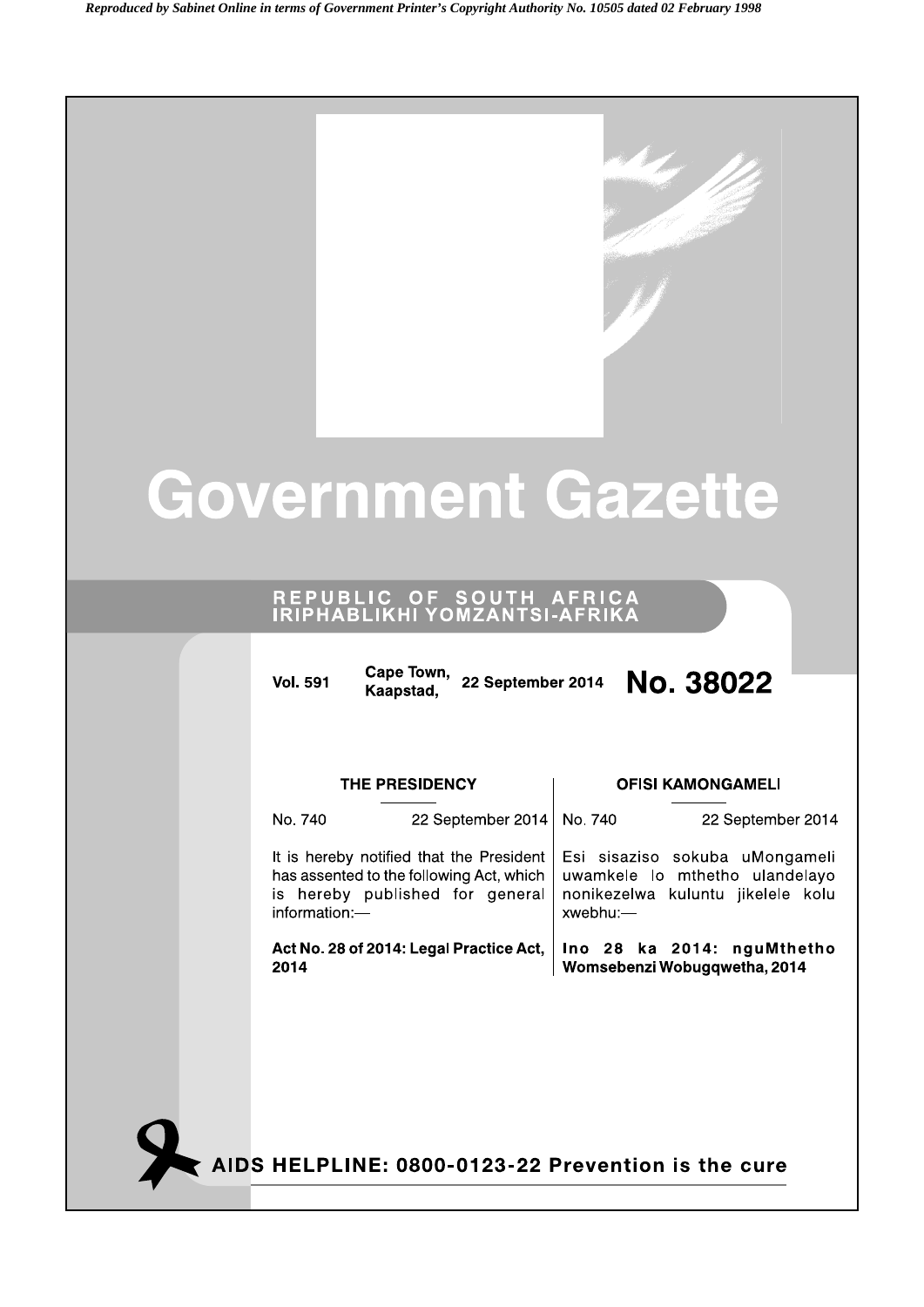2 No. 38022 GOVERNMENT GAZETTE, 22 September 2014 **Act No. 28 of 2014** Legal Practice Act, 2014

> *(English text signed by the President) (Assented to 20 September 2014)*

# **ACT**

**To provide a legislative framework for the transformation and restructuring of the legal profession in line with constitutional imperatives so as to facilitate and enhance an independent legal profession that broadly reflects the diversity and demographics of the Republic; to provide for the establishment, powers and functions of a single South African Legal Practice Council and Provincial Councils in order to regulate the affairs of legal practitioners and to set norms and standards; to provide for the admission and enrolment of legal practitioners; to regulate the professional conduct of legal practitioners so as to ensure accountable conduct; to provide for the establishment of an Office of a Legal Services Ombud and for the appointment, powers and functions of a Legal Services Ombud; to provide for a Legal Practitioners' Fidelity Fund and a Board of Control for the Fidelity Fund; to provide for the establishment, powers and functions of a National Forum on the Legal Profession; and to provide for matters connected therewith.**

# **Preamble**

**WHEREAS** section 22 of the Bill of Rights of the Constitution establishes the right to freedom of trade, occupation and profession, and provides that the practice of a trade, occupation or profession may be regulated by law;

#### **AND BEARING IN MIND THAT—**

- the legal profession is regulated by different laws which apply in different parts of the Republic and, as a result thereof, is fragmented and divided;
- access to legal services is not a reality for most South Africans;
- the legal profession is not broadly representative of the demographics of South Africa;
- opportunities for entry into the legal profession are restricted in terms of the current legislative framework;

# **AND IN ORDER TO—**

- provide a legislative framework for the transformation and restructuring of the legal profession into a profession which is broadly representative of the Republic's demographics under a single regulatory body;
- ensure that the values underpinning the Constitution are embraced and that the rule of law is upheld;
- ensure that legal services are accessible;
- regulate the legal profession, in the public interest, by means of a single statute;
- remove any unnecessary or artificial barriers for entry into the legal profession;
- strengthen the independence of the legal profession; and
- ensure the accountability of the legal profession to the public.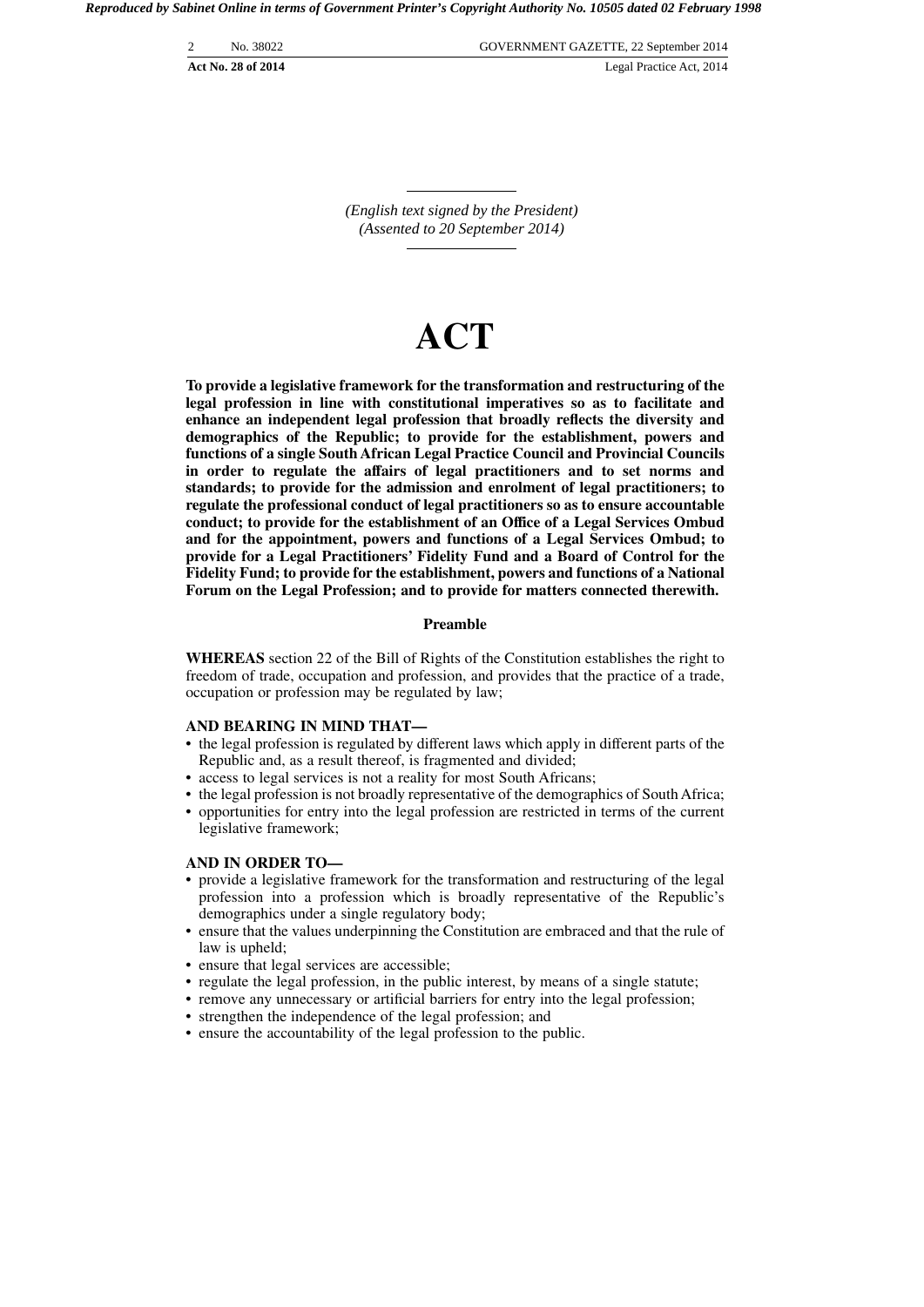| No. 38022                 | GOVERNMENT GAZETTE, 22 September 2014 |
|---------------------------|---------------------------------------|
| <b>Act No. 28 of 2014</b> | Legal Practice Act, 2014              |

4

**P**arliament of the Republic of South Africa enacts as follows:—

# **TABLE OF CONTENTS**

*Sections*

# **CHAPTER 1**

5

# **DEFINITIONS, APPLICATION AND PURPOSE OF ACT**

- 1. Definitions<br>2. Application
- 2. Application of Act<br>3. Purpose of Act
- Purpose of Act

# **CHAPTER 2**

10

35

# **SOUTH AFRICAN LEGAL PRACTICE COUNCIL**

# *Part 1*

#### *Establishment, powers and functions of South African Legal Practice Council*

| 4.  | <b>Establishment of Council</b>                                              |    |
|-----|------------------------------------------------------------------------------|----|
| 5.  | Objects of Council                                                           | 15 |
| 6.  | Powers and functions of Council                                              |    |
| 7.  | Composition of Council                                                       |    |
| 8.  | Membership of Council                                                        |    |
| 9.  | Chairperson and deputy chairperson of Council                                |    |
| 10. | Term of office of members of Council                                         | 20 |
| 11. | Termination of office.                                                       |    |
| 12. | Removal from office                                                          |    |
| 13. | Vacancies in Council and filling thereof                                     |    |
| 14. | Dissolution of Council                                                       |    |
|     |                                                                              |    |
|     | Part 2                                                                       | 25 |
|     |                                                                              |    |
|     | <b>Operation of Council</b>                                                  |    |
| 15. |                                                                              |    |
| 16. | Meetings of Council                                                          |    |
| 17. | Quorum and procedure at meetings of Council<br>Decisions of Council          |    |
| 18. | Committees of Council                                                        | 30 |
| 19. |                                                                              |    |
| 20. | Executive officer and employees of Council<br>Executive committee of Council |    |

22. Finances, expenditure and accountability of Council 23. Establishment of Provincial Councils

# **CHAPTER 3**

# **REGULATION OF LEGAL PRACTITIONERS AND CANDIDATE LEGAL PRACTITIONERS**

- 24. Admission and enrolment<br>25. Right of appearance of leg
- 25. Right of appearance of legal practitioners and candidate legal practitioners 26. Minimum legal qualifications and practical vocational training 40
- Minimum legal qualifications and practical vocational training
- 
- 27. Practical vocational training<br>28. Assessment of practical voca Assessment of practical vocational training
- 29. Community service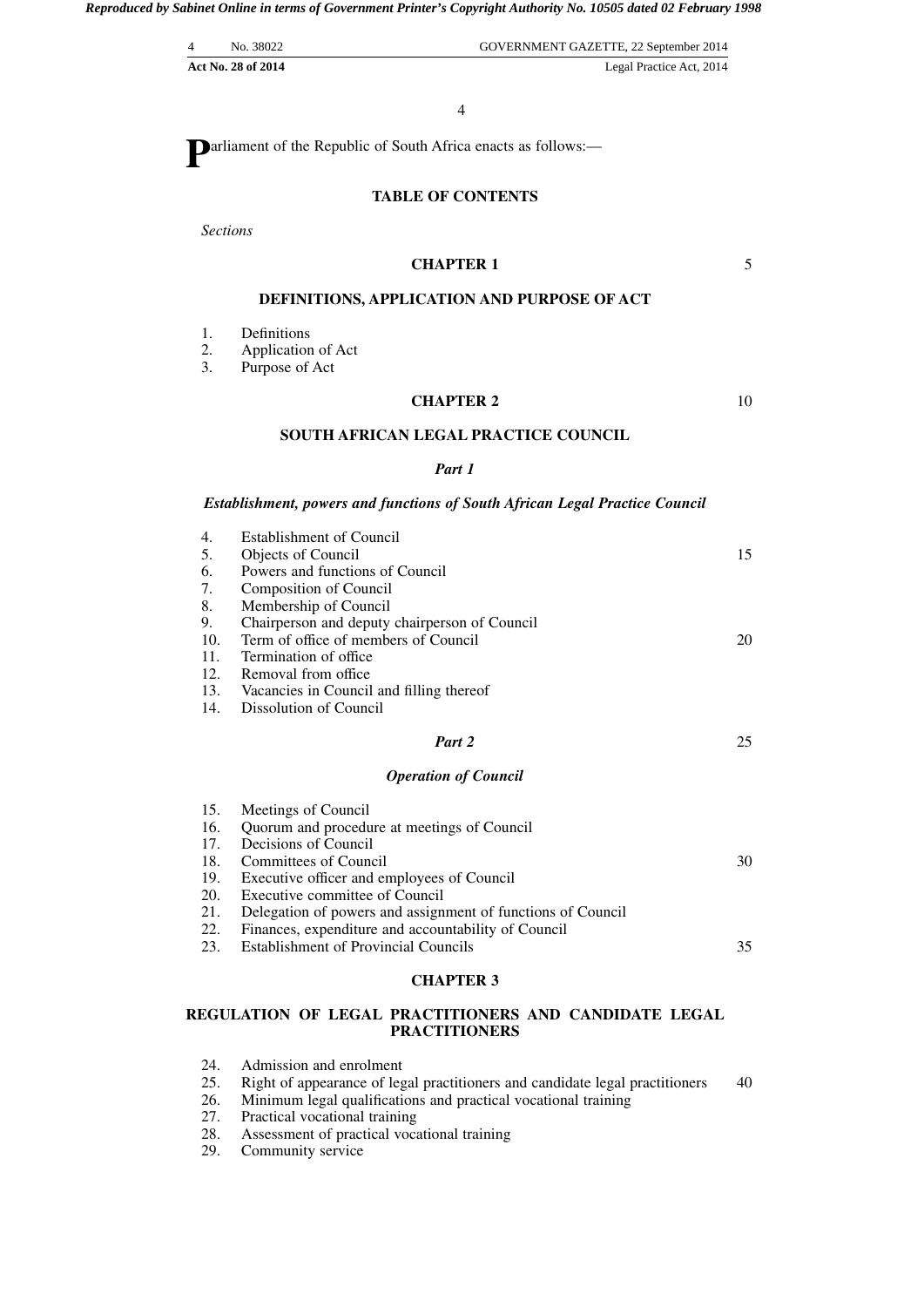| 6 | No. 38022          | GOVERNMENT GAZETTE, 22 September 2014 |
|---|--------------------|---------------------------------------|
|   | Act No. 28 of 2014 | Legal Practice Act, 2014              |

6

| 30. | Enrolment with Council |  |
|-----|------------------------|--|
|     |                        |  |

- 31. Cancellation and suspension of enrolment<br>32. Conversion of enrolment
- 32. Conversion of enrolment<br>33. Authority to render legal
- Authority to render legal services
- 34. Forms of legal practice
- 35. Fees in respect of legal services

# **CHAPTER 4**

5

# **PROFESSIONAL CONDUCT AND ESTABLISHMENT OF DISCIPLINARY BODIES**

| 36. | Code of conduct                                                         | 10 |
|-----|-------------------------------------------------------------------------|----|
| 37. | Establishment of disciplinary bodies                                    |    |
| 38. | Procedure for dealing with complaints of misconduct and procedure to be |    |
|     | followed in disciplinary hearing                                        |    |
| 39. | Disciplinary hearing                                                    |    |
| 40. | Proceedings after disciplinary hearing and sanctions                    | 15 |
| 41. | Appeal against conduct or finding of disciplinary committee             |    |
| 42. | Monitoring by Legal Services Ombud                                      |    |
| 43. | Urgent legal proceedings                                                |    |
| 44. | Powers of High Court                                                    |    |
|     | <b>CHAPTER 5</b>                                                        | 20 |
|     | <b>LEGAL SERVICES OMBUD</b>                                             |    |
| 45. | Establishment of Office of Legal Services Ombud                         |    |
| 46. | Objects of Ombud                                                        |    |
| 47. | Appointment and independence of Ombud                                   |    |
| 48. | Powers and functions of Ombud                                           | 25 |
| 49. | Term of office of Ombud                                                 |    |
| 50. | Acting Ombud and filling of vacancies                                   |    |
| 51. | Staff, finances and accountability of Office of Ombud                   |    |
| 52. | Annual report                                                           |    |
|     | <b>CHAPTER 6</b>                                                        | 30 |
|     | <b>LEGAL PRACTITIONERS' FIDELITY FUND</b>                               |    |
|     | Part 1                                                                  |    |
|     | <b>Establishment of Fund and founding provisions</b>                    |    |
| 53. | Continued existence of Legal Practitioners' Fidelity Fund               |    |
| 54. | Revenue of Fund                                                         | 35 |
| 55. | Liability of Fund                                                       |    |
| 56. | Limitation of liability of Fund                                         |    |
| 57. | Purpose and application of Fund                                         |    |
| 58. | Legal Practitioners' Fidelity Fund Account                              |    |
| 59. | Financial year of Fund                                                  | 40 |

- 59. Financial year of Fund
- 60. Fund exempt from certain tax and insurance laws

# *Part 2*

# *Operation of Fund*

| 61. Establishment of Board                                                                                                                                                                                                                                                                                                         |  |
|------------------------------------------------------------------------------------------------------------------------------------------------------------------------------------------------------------------------------------------------------------------------------------------------------------------------------------|--|
| 62. Composition of Board                                                                                                                                                                                                                                                                                                           |  |
| 63. Powers and functions of Board                                                                                                                                                                                                                                                                                                  |  |
| $\epsilon$ $\mathbf{M}$ $\mathbf{L}$ $\mathbf{L}$ $\mathbf{L}$ $\mathbf{L}$ $\mathbf{L}$ $\mathbf{L}$ $\mathbf{L}$ $\mathbf{L}$ $\mathbf{L}$ $\mathbf{L}$ $\mathbf{L}$ $\mathbf{L}$ $\mathbf{L}$ $\mathbf{L}$ $\mathbf{L}$ $\mathbf{L}$ $\mathbf{L}$ $\mathbf{L}$ $\mathbf{L}$ $\mathbf{L}$ $\mathbf{L}$ $\mathbf{L}$ $\mathbf{L}$ |  |

- 64. Membership of Board<br>65. Chairperson and deput
- 65. Chairperson and deputy chairperson of Board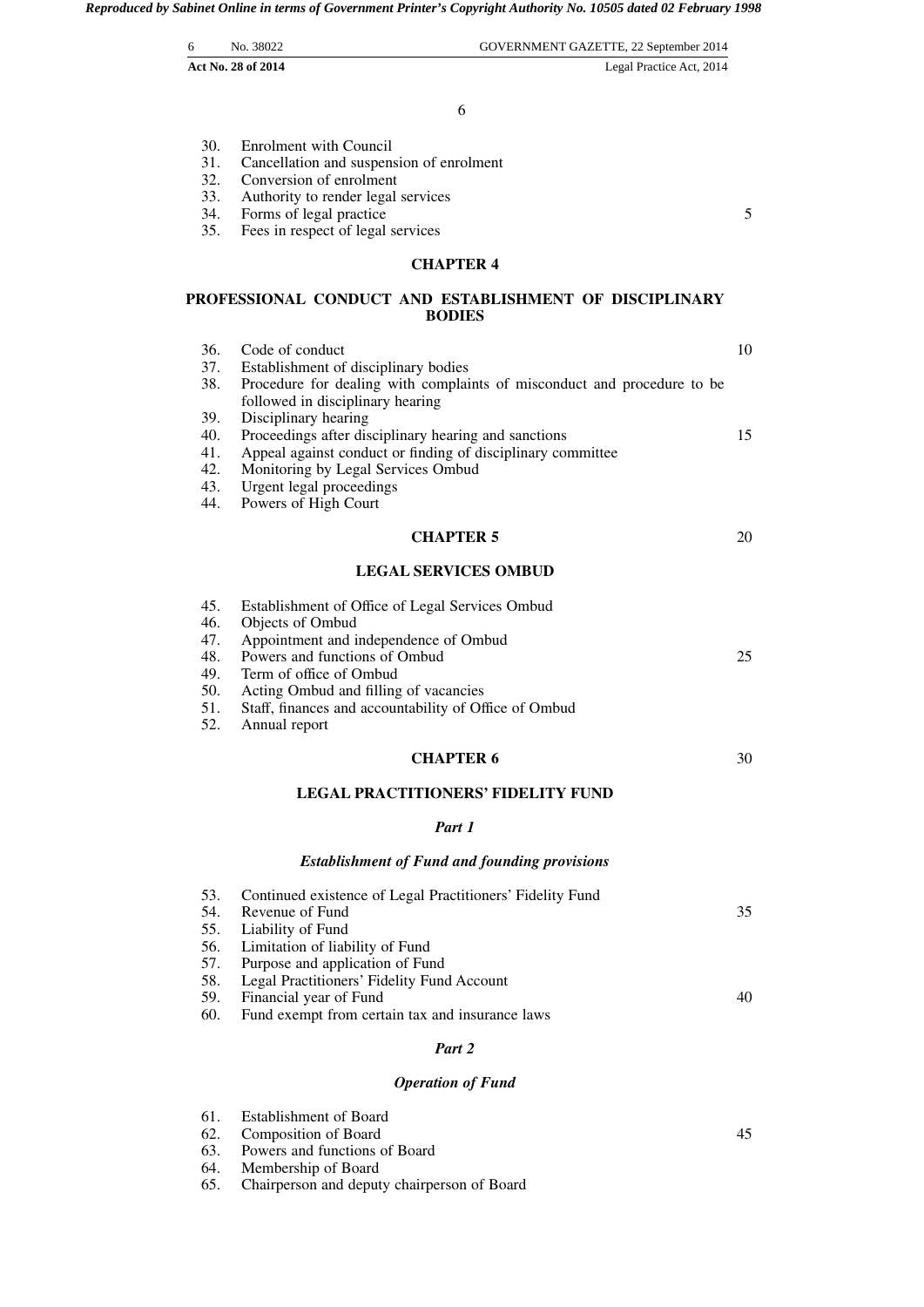|            |                                                                                                                                   | GOVERNMENT GAZETTE, 22 September 2014 |
|------------|-----------------------------------------------------------------------------------------------------------------------------------|---------------------------------------|
|            | Act No. 28 of 2014                                                                                                                | Legal Practice Act, 2014              |
|            | 8                                                                                                                                 |                                       |
| 66.        | Vacancies in Board and filling thereof                                                                                            |                                       |
| 67.        | Term of office of members of Board                                                                                                |                                       |
| 68.        | Termination of office                                                                                                             |                                       |
| 69.        | Removal from office                                                                                                               |                                       |
| 70.        | Meetings and resolutions of Board                                                                                                 |                                       |
| 71.        | <b>Committees of Board</b>                                                                                                        |                                       |
| 72.        | Certificate in respect of liabilities of Fund and investment of money in Fund                                                     |                                       |
| 73.        | Annual review by actuary                                                                                                          |                                       |
| 74.        | Contributions to Fund by legal practitioners                                                                                      |                                       |
| 75.        | Audit                                                                                                                             |                                       |
| 76.<br>77. | Re-insurance<br>Provision of insurance cover and suretyships                                                                      |                                       |
|            | Part 3                                                                                                                            |                                       |
|            | <b>Claims against Fund</b>                                                                                                        |                                       |
| 78.        | Procedure for instituting claims against Fund                                                                                     |                                       |
| 79.<br>80. | Actions against Fund<br>Subrogation                                                                                               |                                       |
| 81.        | Claims against future revenue of Fund                                                                                             |                                       |
| 82.        | Indemnification in respect of certain acts                                                                                        |                                       |
| 83.        | Preservation and disposal of records and documents in possession of Board                                                         |                                       |
|            | <b>CHAPTER 7</b>                                                                                                                  |                                       |
|            | <b>HANDLING OF TRUST MONIES</b>                                                                                                   |                                       |
| 84.<br>85. | Obligations of legal practitioner relating to handling of trust monies<br>Application for and issue of Fidelity Fund certificates |                                       |
| 86.        | Trust accounts                                                                                                                    |                                       |

| 86. Trust accounts                                                  |
|---------------------------------------------------------------------|
| 87. Accounting                                                      |
| 88. Trust money and trust property of trust account practice        |
| 89. Court may prohibit operation of trust account                   |
| 90. Appointment of <i>curator bonis</i> in respect of trust account |
| 91. Rights of banks in respect of trust accounts                    |

# **CHAPTER 8**

# **GENERAL PROVISIONS**

- 92. Recovery of costs by attorneys rendering free legal services
- 93. Offences and penalties

# **CHAPTER 9**

35

30

# **REGULATIONS AND RULES**

- 94. Regulations<br>95. Rules
- Rules

# **CHAPTER 10**

#### **NATIONAL FORUM AND TRANSITIONAL PROVISIONS** 40

# *Part 1*

# 96. National Forum on Legal Profession<br>97. Terms of reference of National Forum

Terms of reference of National Forum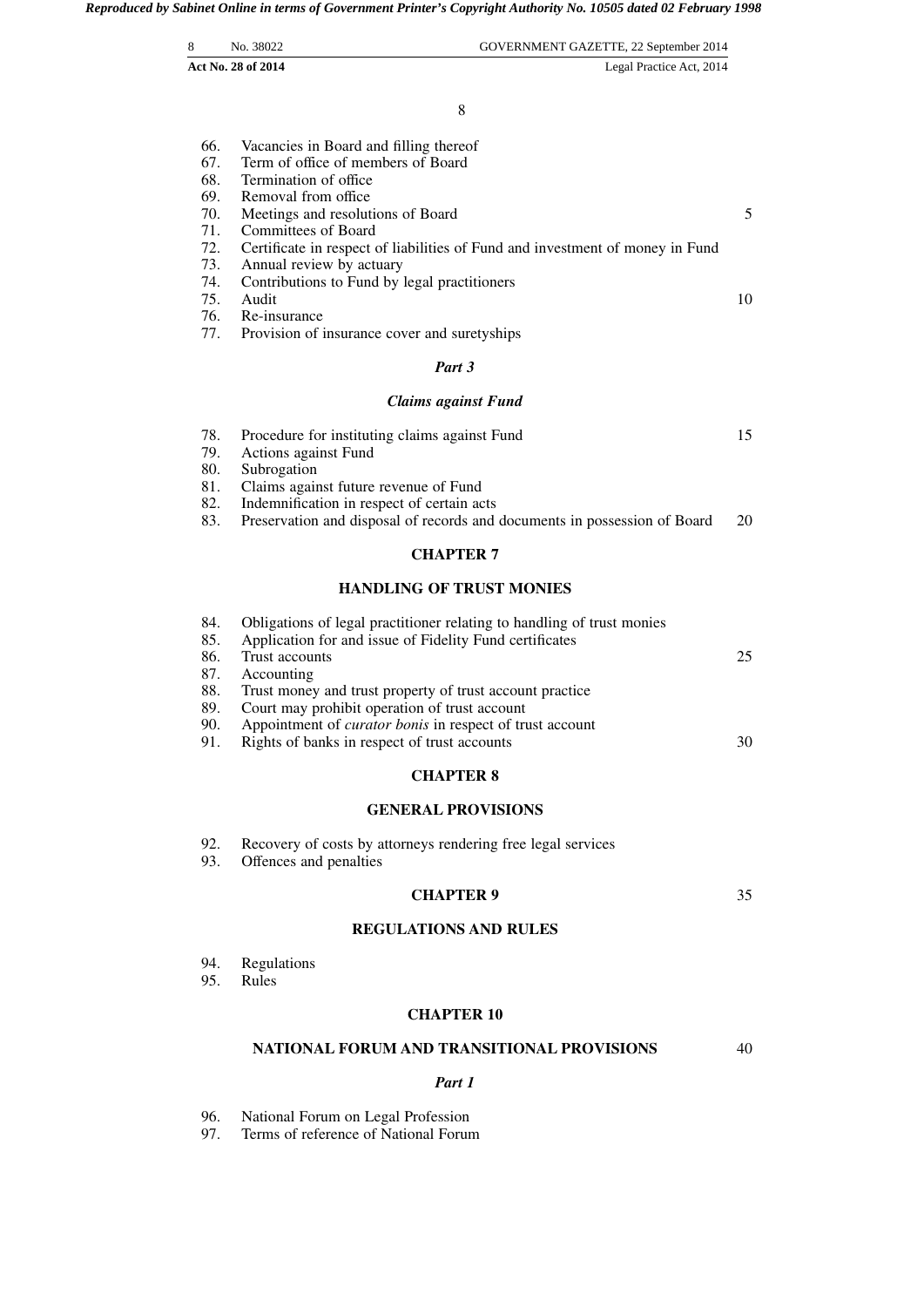| 10<br>No. 38022           | GOVERNMENT GAZETTE, 22 September 2014 |
|---------------------------|---------------------------------------|
| <b>Act No. 28 of 2014</b> | Legal Practice Act, 2014              |
|                           |                                       |

#### 10

| 98. . | Powers and functions of National Forum                    |    |
|-------|-----------------------------------------------------------|----|
|       | 99. Membership of National Forum                          |    |
|       | 100. Chairperson and deputy chairperson of National Forum |    |
|       | 101. Term of office                                       |    |
|       | 102. Termination of office                                | 5  |
|       | 103. Removal from office                                  |    |
|       | 104. Vacancies in National Forum and filling thereof      |    |
|       | 105. Meetings of National Forum                           |    |
|       | 106. Quorum and procedure at meetings of National Forum   |    |
|       | 107. Decisions of National Forum                          | 10 |
|       |                                                           |    |

30

108. Finances, expenditure and accountability of National Forum

# *Part 2*

109. Rules and regulations

# *Part 3*

- 110. Abolition of Fidelity Funds of former TBVC States and transfer of assets, 15 rights, liabilities and obligations to Legal Practitioners' Fidelity Fund
- 111. Transitional provisions in relation to existing Attorneys Fidelity Fund Boards of Control
- 112. Transitional provisions in relation to qualifications
- 113. Transitional provisions relating to Fidelity Fund certificates 20
- 114. Existing advocates, attorneys, conveyancers and notaries
- 115. Persons entitled to be admitted and enrolled as advocates, attorneys, conveyancers or notaries
- 116. Pending proceedings
- 117. Transitional provisions relating to existing law societies 25
- 118. Interpretation of certain references in laws

#### *Part 4*

- 119. Repeal and amendment of laws and savings
- 120. Short title and commencement

# **SCHEDULE**

Laws repealed or amended

#### **CHAPTER 1**

# **DEFINITIONS, APPLICATION AND PURPOSE OF ACT**

#### **Definitions**

**1.** In this Act, unless the context otherwise indicates— **''Admission of Advocates Act''**means the Admission of Advocates Act, 1964 (Act No. 74 of 1964); **''advocate''** means a legal practitioner who is admitted and enrolled as such under this Act; 35

**''appeal tribunal''** means an appeal tribunal established in terms of section 41; 40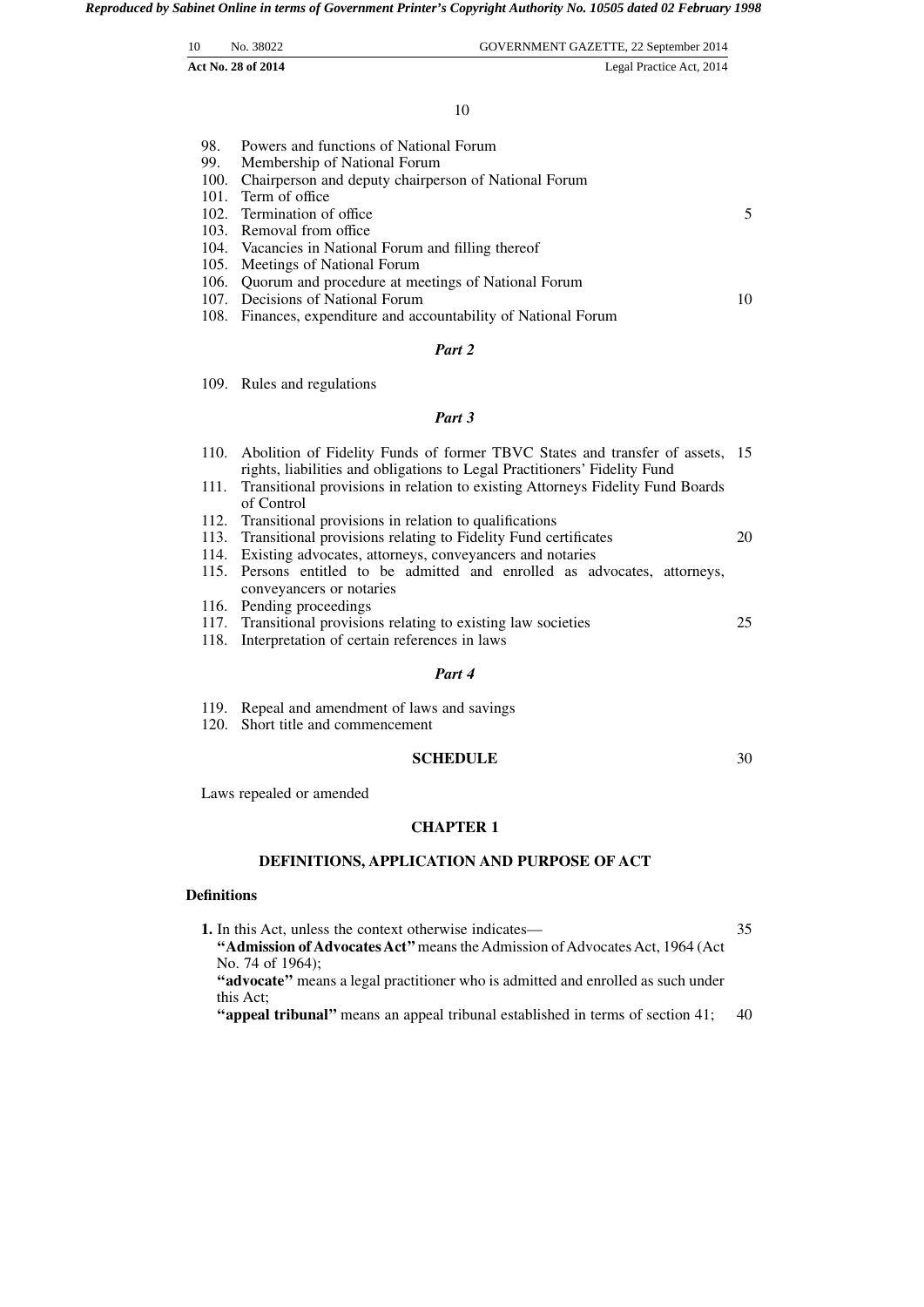| 12                 | No. 38022 | GOVERNMENT GAZETTE, 22 September 2014 |
|--------------------|-----------|---------------------------------------|
| Act No. 28 of 2014 |           | Legal Practice Act, 2014              |

**''assessment''** means the process under which it is determined whether a candidate legal practitioner has successfully attained the level of competence referred to in section 28;

**''attorney''** means a legal practitioner who is admitted and enrolled as such under this Act;

**''Attorneys Act''** means the Attorneys Act, 1979 (Act No. 53 of 1979);

**''Auditor-General''** means the person appointed as the Auditor-General in terms of section 193 of the Constitution;

**''bank''** means a bank as defined in section 1 of the Banks Act, 1990 (Act No. 94 of 1990), and registered, otherwise than provisionally, or regarded as having been 10 registered as a bank in terms of Chapter III of that Act;

**''Board''** means the Legal Practitioners' Fidelity Fund Board established in terms of section 61;

**''candidate attorney''** means a person undergoing practical vocational training with a view to being admitted and enrolled as an attorney;

**''candidate legal practitioner''** means a person undergoing practical vocational training, either as a candidate attorney or as a pupil;

**''code of conduct''** means a written code setting out rules and standards relating to ethics, conduct and practice for legal practitioners and its enforcement through the Council and its structures, which may contain different provisions for advocates 20 and attorneys and different provisions for different categories of legal practitioners;

**''Constitution''** means the Constitution of the Republic of South Africa, 1996; **''conveyancer''** means any practising attorney who is admitted and enrolled to practise as a conveyancer in terms of this Act;

"Council" means the South African Legal Practice Council established in terms of 25 section 4;

**''court''** means any court in the Republic as defined in section 166 of the Constitution;

**''Department''**means the Department of Justice and Constitutional Development; **''disciplinary body''** means—

*(a)* an investigating committee;

*(b)* a disciplinary committee; or

*(c)* an appeal tribunal, as the case may be;

**''Director-General''** means the Director-General of the Department;

**''Fidelity Fund certificate''** means the certificate referred to in section 85; **''financial year''** means the financial year of the Fund referred to in section 59; **''Fund''** means the Legal Practitioners' Fidelity Fund referred to in section 53;

"High Court" means the High Court of South Africa established by section 6 of the Superior Courts Act, (Act No. 10 of 2013), or, if the context indicates otherwise, the Division thereof having jurisdiction;

**''justice centre''**means an office of Legal Aid South Africa and includes a satellite office;

"law clinic" means a law clinic referred to in section 34(8);

**''Legal Aid South Africa''** means the Legal Aid Board established in terms of section 2 of the Legal Aid Act, 1969 (Act No. 22 of 1969); 45

**''legal practitioner''**means an advocate or attorney admitted and enrolled as such in terms of sections 24 and 30, respectively;

**''LLB degree''** means a Bachelor of Laws, also referred to as a degree of *baccalaureus legum*, referred to in section 26;

"magistrates' court" means a regional court or a district court established in terms 50 of the Magistrates' Courts Act, 1944 (Act No. 32 of 1944);

**''Minister''** means the Minister of Justice and Constitutional Development;

**''notary''** means any practising attorney who is admitted and enrolled to practise as a notary in terms of this Act;

"Ombud" means the person appointed by the President as a Legal Services 55 Ombud in terms of section 47;

**''practical vocational training''** means training required in terms of this Act to qualify as a candidate attorney or pupil in order to be admitted and enrolled as an attorney or advocate;

"**prescribed**" means prescribed by regulation and "**prescribe**" has a correspond- 60 ing meaning;

40

35

30

5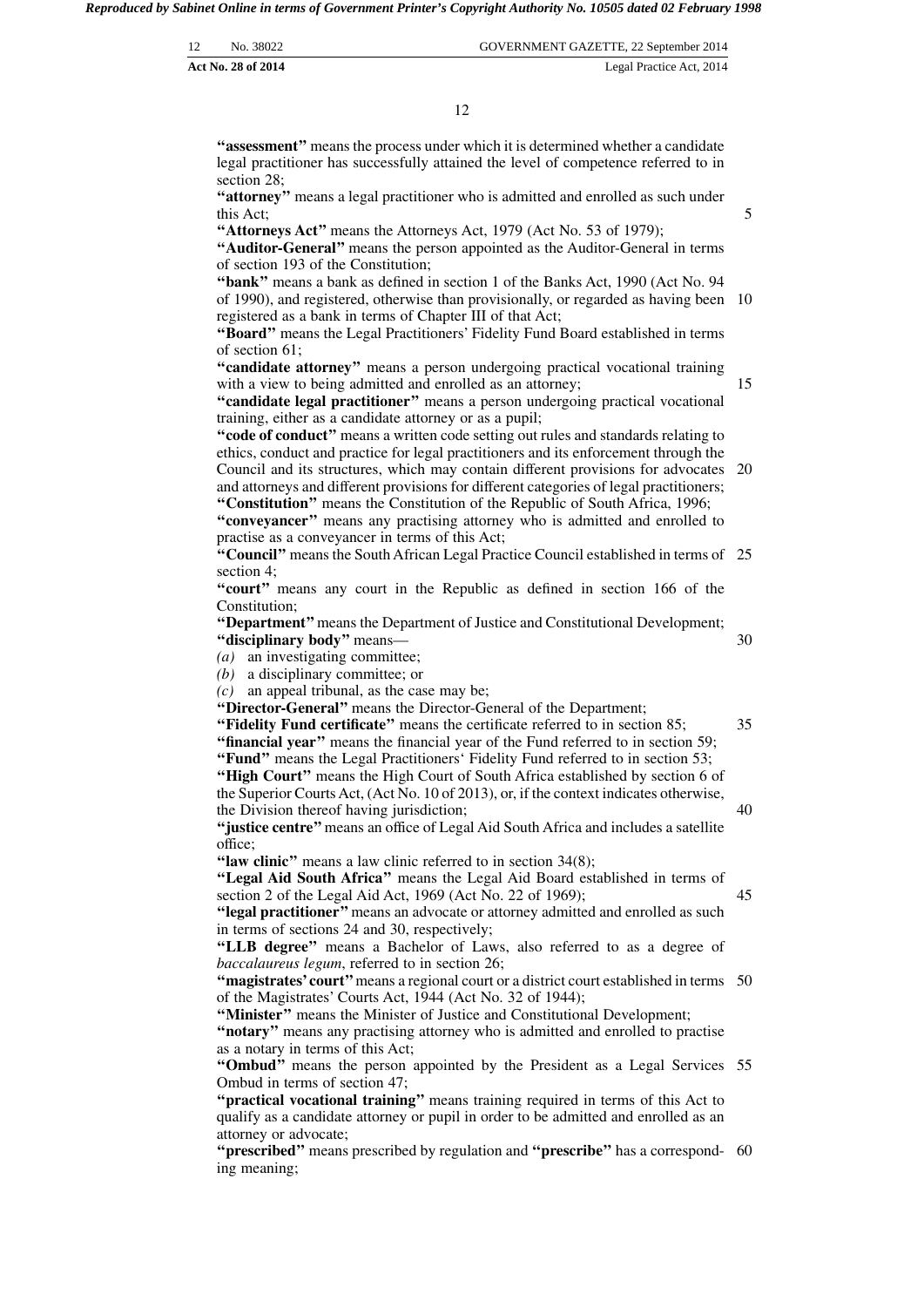| 14 | No. 38022                 | GOVERNMENT GAZETTE, 22 September 2014 |
|----|---------------------------|---------------------------------------|
|    | <b>Act No. 28 of 2014</b> | Legal Practice Act, 2014              |

**''Provincial Council''** means a Provincial Council established in terms of section 23;

**''pupil''** means a person undergoing practical vocational training with a view to being admitted and enrolled as an advocate;

**''Republic''** means the Republic of South Africa;

**''Roll''** means the Roll of Legal Practitioners referred to in section 30(3); **''rules''**—

- *(a)* means the rules of the Council;
- *(b)* for the purposes of sections  $48(3)(a)$  and  $(d)$  and  $52(1)$ , means the rules of the Legal Services Ombud; and 10

*(c)* for the purposes of sections 63(1)*(e)* and *(f)*, means the rules of the Board; **''South African Human Rights Commission''** means the South African Human Rights Commission referred to in Chapter 9 of the Constitution;

"state advocate" means a person who has been admitted and enrolled as an advocate in terms of this Act, and who is appointed by the National Prosecuting 15 Authority of South Africa as a state advocate in terms of the National Prosecuting Authority Act, 1998 (Act No. 32 of 1998);

"state attorney" means a person who has been admitted and enrolled as an attorney in terms of this Act, and who is appointed as a state attorney in terms of the State Attorney Act, 1957 (Act No 56 of 1957);

"this Act" includes any regulation, rule or notice made or issued in terms of this Act; and

**''trust account practice''** means a practice conducted by—

- *(a)* one or more attorneys who are; or
- (b) an advocate referred to in section  $34(2)(b)$  who is, in terms of this Act, 25 required to hold a Fidelity Fund certificate.

#### **Application of Act**

**2.** This Act is applicable to all legal practitioners and all candidate legal practitioners.

#### **Purpose of Act**

**3.** The purpose of this Act is to—

- *(a)* provide a legislative framework for the transformation and restructuring of the legal profession that embraces the values underpinning the Constitution and ensures that the rule of law is upheld;
- *(b)* broaden access to justice by putting in place—
	- (i) a mechanism to determine fees chargeable by legal practitioners for legal 35 services rendered that are within the reach of the citizenry;
	- (ii) measures to provide for the rendering of community service by candidate legal practitioners and practising legal practitioners; and
	- (iii) measures that provide equal opportunities for all aspirant legal practitioners in order to have a legal profession that broadly reflects the 40 demographics of the Republic;
- *(c)* create a single unified statutory body to regulate the affairs of all legal practitioners and all candidate legal practitioners in pursuit of the goal of an accountable, efficient and independent legal profession;
- *(d)* protect and promote the public interest;
- *(e)* provide for the establishment of an Office of Legal Services Ombud;
- *(f)* provide a fair, effective, efficient and transparent procedure for the resolution of complaints against legal practitioners and candidate legal practitioners; and
- *(g)* create a framework for the—

30

45

20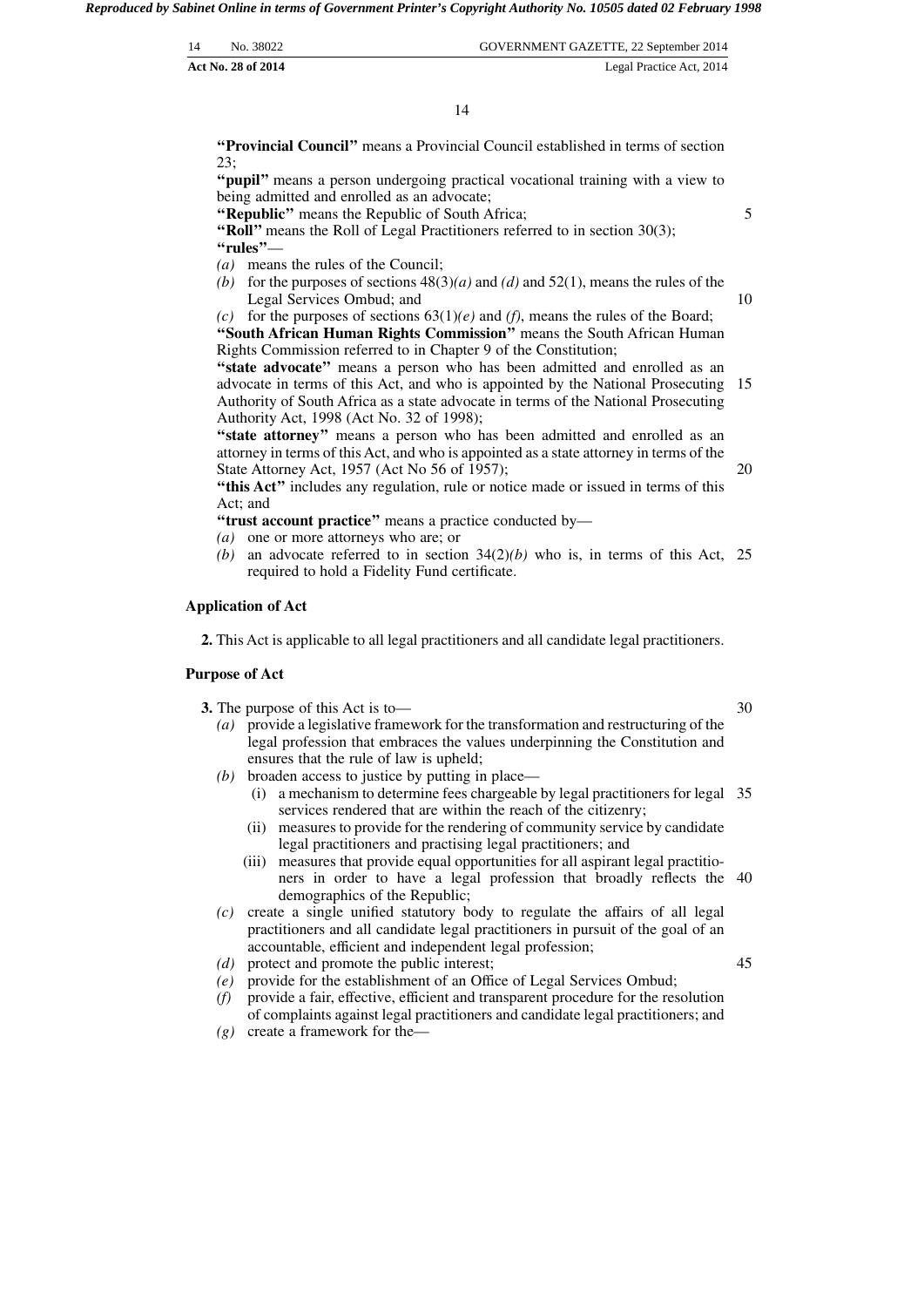| 16 | No. 38022          | GOVERNMENT GAZETTE, 22 September 2014 |
|----|--------------------|---------------------------------------|
|    | Act No. 28 of 2014 | Legal Practice Act, 2014              |

16

- (i) development and maintenance of appropriate professional and ethical norms and standards for the rendering of legal services by legal practitioners and candidate legal practitioners;
- (ii) regulation of the admission and enrolment of legal practitioners; and
- (iii) development of adequate training programmes for legal practitioners and candidate legal practitioners. 5

# **CHAPTER 2**

# **SOUTH AFRICAN LEGAL PRACTICE COUNCIL**

#### *Part 1*

#### *Establishment, powers and functions of South African Legal Practice Council* 10

# **Establishment of Council**

**4.** The South African Legal Practice Council is hereby established as a body corporate with full legal capacity, and exercises jurisdiction over all legal practitioners and candidate legal practitioners as contemplated in this Act.

# **Objects of Council**

- **5.** The objects of the Council are to—
	- *(a)* facilitate the realisation of the goal of a transformed and restructured legal profession that is accountable, efficient and independent;
	- *(b)* ensure that fees charged by legal practitioners for legal services rendered are reasonable and promote access to legal services, thereby enhancing access to 20 iustice:
	- *(c)* promote and protect the public interest;
	- *(d)* regulate all legal practitioners and all candidate legal practitioners;
	- *(e)* preserve and uphold the independence of the legal profession;
	- *(f)* enhance and maintain the integrity and status of the legal profession;
	- *(g)* determine, enhance and maintain appropriate standards of professional practice and ethical conduct of all legal practitioners and all candidate legal practitioners;
	- *(h)* promote high standards of legal education and training, and compulsory post-qualification professional development;
	- *(i)* promote access to the legal profession, in pursuit of a legal profession that broadly reflects the demographics of the Republic;
	- *(j)* ensure accessible and sustainable training of law graduates aspiring to be admitted and enrolled as legal practitioners;
	- *(k)* uphold and advance the rule of law, the administration of justice, and the 35 Constitution of the Republic; and
	- *(l)* give effect to the provisions of this Act in order to achieve the purpose of this Act, as set out in section 3.

## **Powers and functions of Council**

 $6. (1) (a)$  In order to achieve its objects referred to in section 5, and, having due regard 40 to the Constitution, applicable legislation and the inputs of the Ombud and Parliament, the Council may—

- (i) acquire or hire movable or immovable property;
- (ii) develop, hypothecate, let, sell or otherwise dispose of its movable or immovable property;
- (iii) make donations and grants in support of projects related to its objects;
- (iv) perform any act relating to its financial affairs as may be necessary;

15

25

30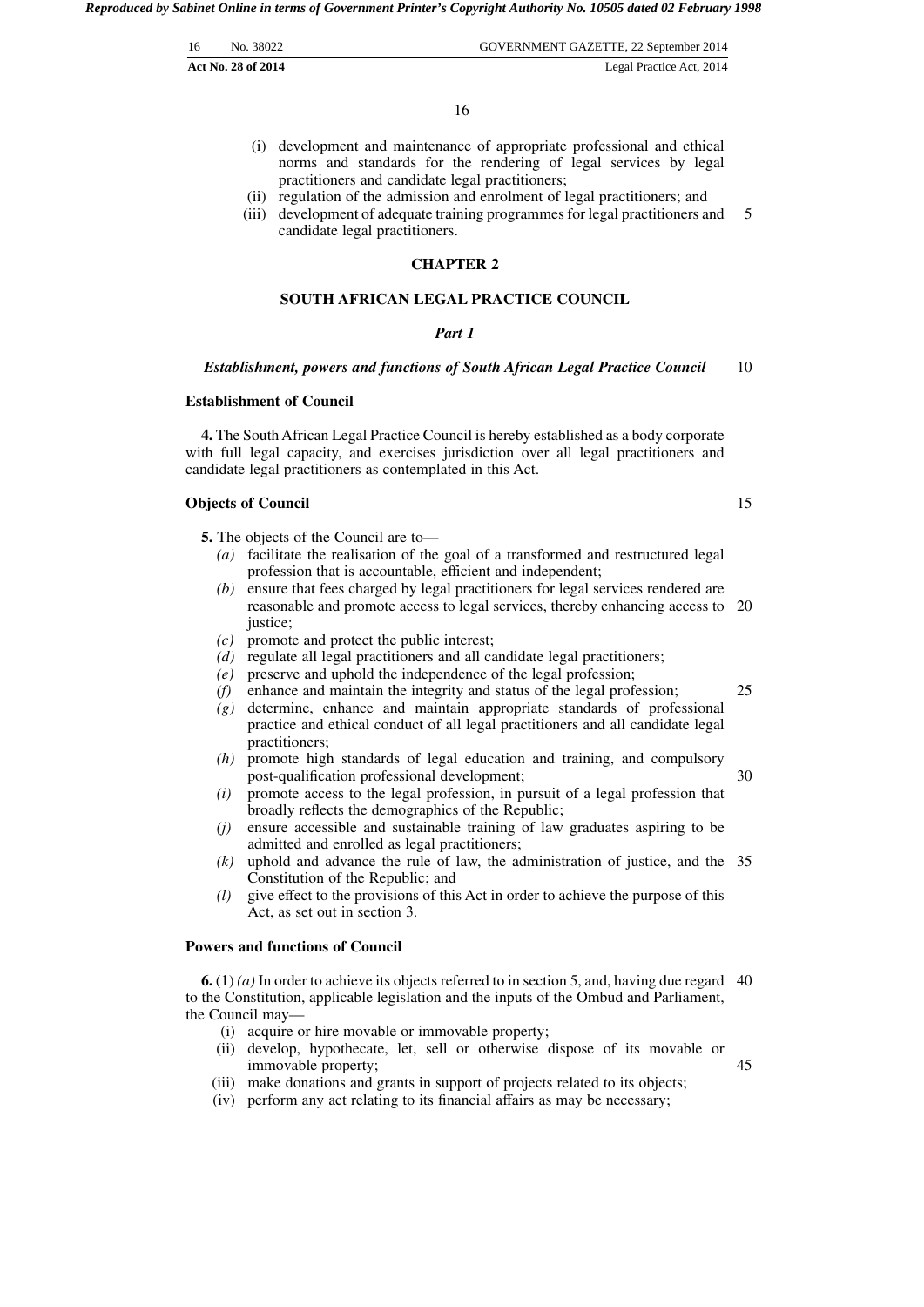| 18 | No. 38022          | GOVERNMENT GAZETTE, 22 September 2014 |
|----|--------------------|---------------------------------------|
|    | Act No. 28 of 2014 | Legal Practice Act, 2014              |

18

- (v) institute or defend legal proceedings on behalf of the Council;
- (vi) impose monetary penalties;
- (vii) invest Council funds;
- (viii) borrow or raise money;
- (ix) insure against any risk;
- (x) delegate any of its powers and functions to its committees or Provincial Councils, subject to any conditions it may impose, which delegation does not—
	- *(aa)* divest the Council of the power or function so delegated; and
	- *(bb)* preclude the Council from varying or setting aside any decision 10 made under a delegation;
- (xi) provide financial support to organisations or institutions providing legal education and training, including legal education and training for purposes of compulsory post-qualification professional development, with the object of enhancing the standards of legal services and increasing access to justice;
- (xii) provide financial support to legal practitioners, organisations or institutions for the purposes of providing work-place training opportunities for candidate legal practitioners;
- (xiii) provide financial support to non-profit organisations and institutions promoting access to justice for poor people; and
- (xiv) pay for services rendered at the request of the Council with the object of enhancing the professional standards of legal practitioners.

*(b)* In order to achieve its objects referred to in section 5, and having due regard to the Constitution, applicable legislation and the inputs of the Ombud and Parliament, the Council must—

- (i) develop norms and standards to guide the conduct of legal practitioners, candidate legal practitioners and the legal profession;
- (ii) advise the Minister with regard to matters concerning the legal profession and legal practice;
- (iii) do all things necessary for the proper and effective performance of its 30 functions or the exercise of its powers;
- (iv) pay out of pocket expenses to Council members; and
- (v) develop programmes in order to empower historically disadvantaged legal practitioners, as well as candidate legal practitioners.

(2) The Council, in order to perform its functions properly—

35

55

- *(a)* must employ an executive officer and such officials or staff as may be necessary to enable it to carry out its functions and determine the remuneration and other conditions of service of its officials and staff; *(b)* may establish, promote, arrange, administer or assist in the establishment,
- promotion, arrangement or administration of insurance, medical-aid, pension, 40 provident or benevolent schemes for the benefit of its officials and staff and the dependants of such officials and staff;
- *(c)* may conclude agreements with any person or organisation for the performance of any particular act or particular work or the rendering of particular services for the purposes of furthering the objects of the Council; 45
- *(d)* may enter into contracts in connection with the performance of its functions or the exercise of its powers;
- *(e)* may pay an honorarium or an allowance to any person to cover expenses reasonably incurred by him or her in connection with any act performed at the request of the Council or in terms of its directions on behalf of or for the 50 benefit of the Council and the furtherance of its objects; and
- *(f)* may publish or cause to be published periodicals, pamphlets and other printed material for the benefit of legal practitioners or the public.

(3) The Council must, subject to this Act—

- *(a)* enrol a duly admitted legal practitioner as such; and
- *(b)* keep a Roll of legal practitioners and decide on—
	- (i) the form of the certificates and the Roll to be kept;
	- (ii) the maintenance of the Roll or issuing of certificates; and

5

15

20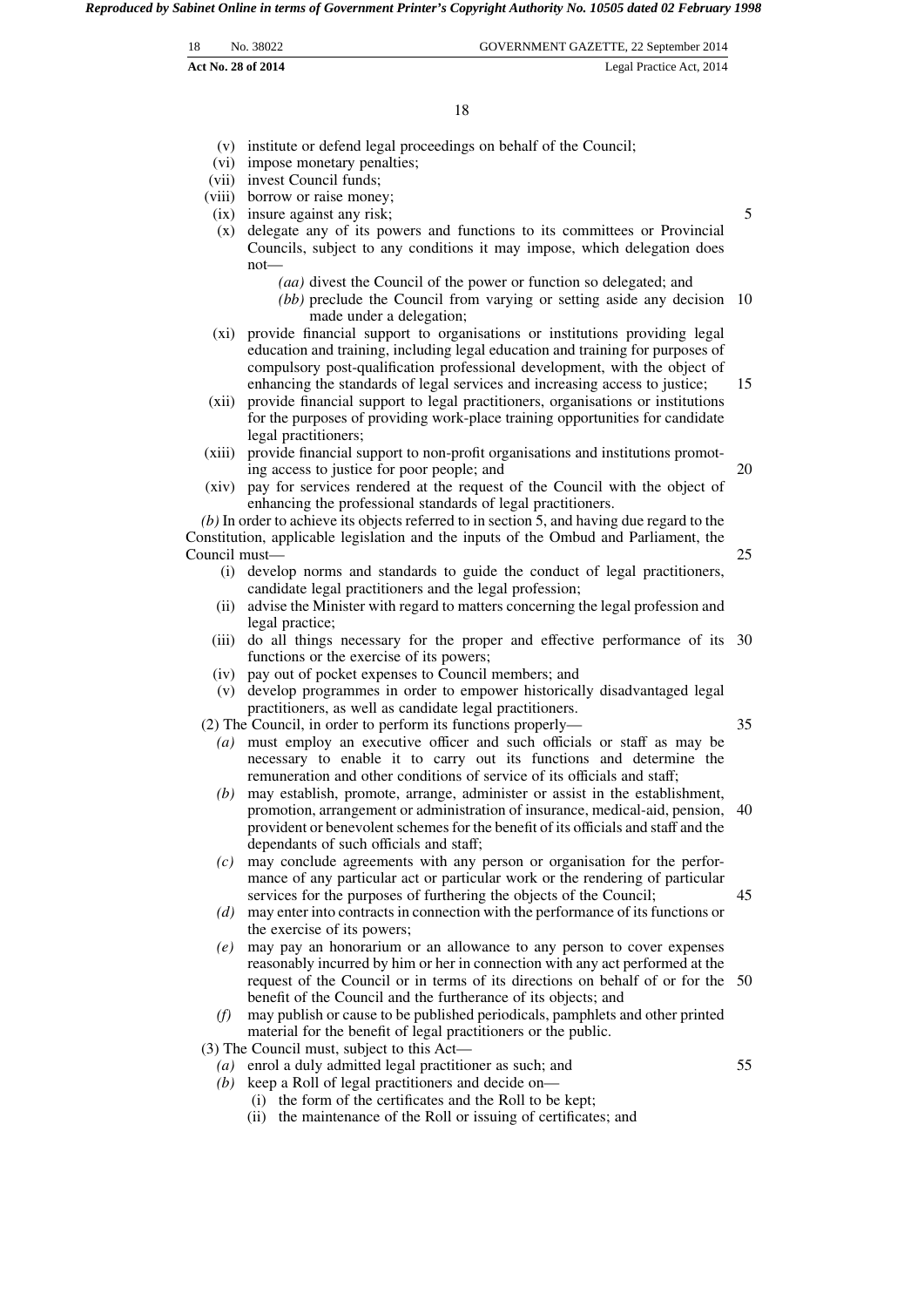| 20 | No. 38022          | GOVERNMENT GAZETTE, 22 September 2014 |
|----|--------------------|---------------------------------------|
|    | Act No. 28 of 2014 | Legal Practice Act, 2014              |

(iii) the reviewing of the Roll and the manner in which alterations may be made to the Roll.

(4) The Council must, in the rules, with regard to fees and charges which are payable to the Council, determine—

- *(a)* application fees as provided for in this Act;
- *(b)* annual fees, or portion thereof, in respect of a part of a year, payable to the Council by legal practitioners for Fidelity Fund certificates: Provided that any determination made in terms of this paragraph must be made in consultation with the Board;
- *(c)* annual fees payable by all legal practitioners who are admitted and enrolled in 10 terms of section 24(1) as practising legal practitioners;
- *(d)* the date on which any fee is payable;
- *(e)* the fees, or portion thereof, payable in respect of any examination conducted by the Council or on behalf of the Council; and

*(f)* any other fee or charge it considers necessary, as contemplated in this Act. (5) The Council, with regard to education in law and legal practice generally— 15

- *(a)* may, subject to sections 5 and 7 of the Higher Education Act, 1997 (Act No. 101 of 1997), conduct visits to any educational institution which has a department, school or faculty of law;
- *(b)* may advise the Council on Higher Education established in terms of the 20 Higher Education Act, 1997, regarding matters relevant to education in law, including the desirability of including in the LLB curriculum a form of community service to be undertaken by all law students;
- *(c)* may consult with the South African Qualifications Authority established by the National Qualifications Framework Act, 2008 (Act No. 67 of 2008), or any 25 structure established by it, to determine competency standards for the purposes of registration;
- *(d)* may conduct any examination for the purposes of practical vocational training;
- *(e)* may determine, after consultation with relevant role-players and legal 30 practitioners in general, conditions relating to the nature and extent of continuing education and training, including compulsory post-qualification professional development;
- *(f)* must, in the prescribed manner, create a mechanism to—
	- (i) provide appropriate legal education and training, having due regard to 35 our inherited legacy and new constitutional dispensation; and
	- (ii) offer legal education and training to aspiring and newly appointed legal practitioners, as well as continued training for experienced legal practitioners;
- *(g)* may accredit training institutions that offer—
	- (i) practical vocational training courses which contribute towards the qualification of legal practitioners and candidate legal practitioners; and (ii) compulsory post-qualification professional development;
- *(h)* must report annually to the Minister on—
	- (i) the number of new candidate legal practitioners registered as such in 45 terms of section 27 and the number of new legal practitioners enrolled with the Council in terms of section 30;
	- (ii) the effectiveness of the training requirements for entry into the profession;
	- (iii) measures adopted to enhance entry into the profession, including the 50 remuneration of candidate legal practitioners and continuing legal education to develop skills of legal practitioners; and
	- (iv) progress made on the implementation of the programmes contemplated in subsection  $(1)(b)(v)$  to empower historically disadvantaged legal practitioners and candidate legal practitioners,

and the Council may make recommendations to the Minister regarding legislative and other interventions to improve access to the profession and access to justice broadly and the Minister must thereupon table that report in Parliament; and

5

40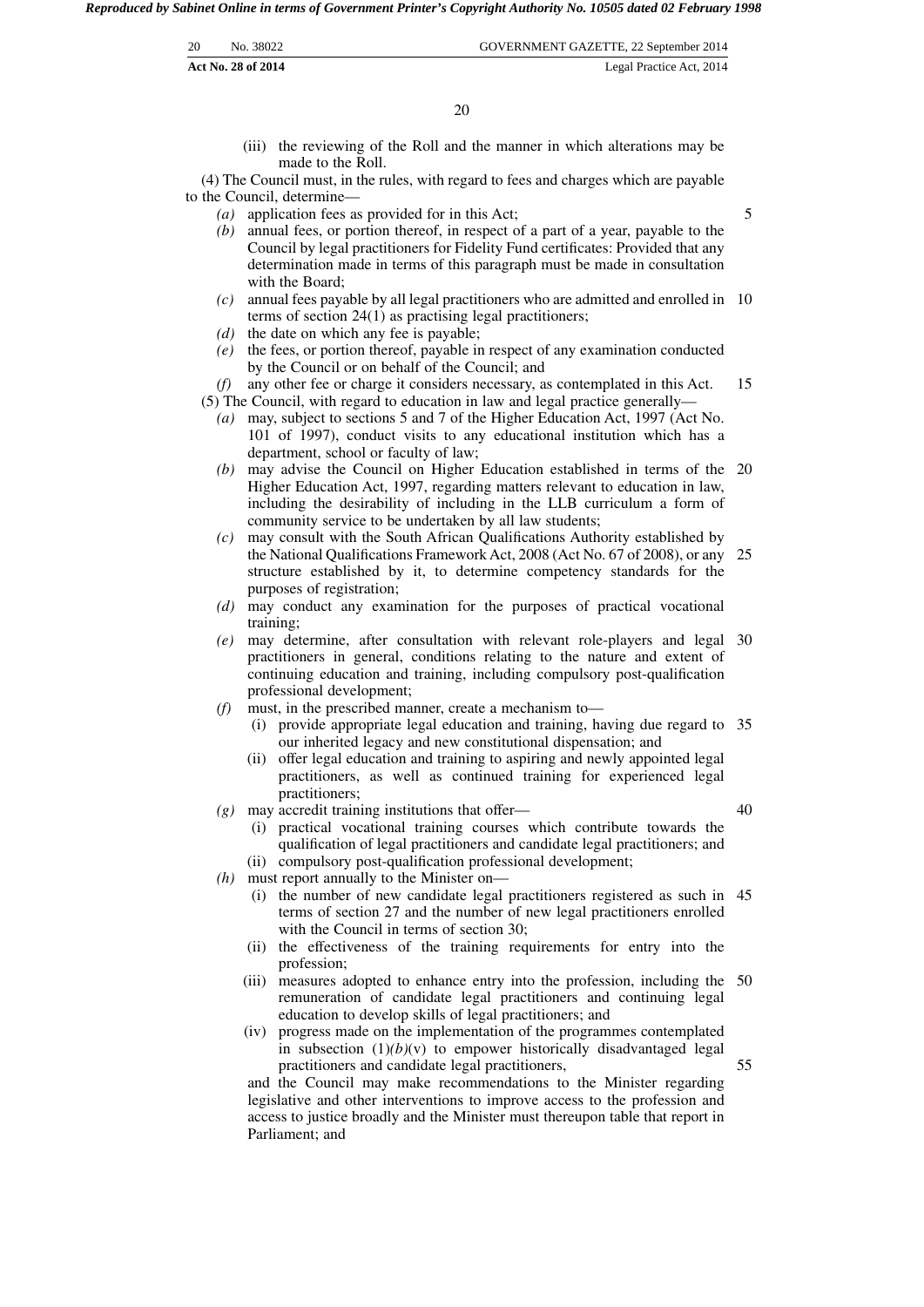| 22 | No. 38022                 | GOVERNMENT GAZETTE, 22 September 2014 |
|----|---------------------------|---------------------------------------|
|    | <b>Act No. 28 of 2014</b> | Legal Practice Act, 2014              |

22

*(i)* must, at the request of the Minister, advise the Minister on multi-disciplinary legal practices which the Minister may consider for the purposes of developing policies and legislative and other interventions in respect of multi-disciplinary legal practices.

#### **Composition of Council**

**7.** (1) The Council consists of the following members:

- *(a)* 16 legal practitioners, comprising of 10 practising attorneys and six practising advocates, elected in accordance with the procedure prescribed by the Minister—
	- (i) in terms of section  $97(1)(a)(i)$ ; or
	- (ii) in terms of this section, in consultation with the Council, if the procedure referred to in subparagraph (i) requires revision after the commencement of Chapter 2;
- *(b)* two teachers of law, one being a dean of a faculty of law at a university in the Republic and the other being a teacher of law, designated in the prescribed 15 manner;
- *(c)* subject to subsection (3), three fit and proper persons designated by the Minister, who, in the opinion of the Minister and by virtue of their knowledge and experience, are able to assist the Council in achieving its objects;
- *(d)* one person designated by Legal Aid South Africa; and
- *(e)* one person designated by the Board, who need not necessarily be a legal practitioner.

(2) When constituting the Council the following factors must, as far as is practicable, be taken into account:

- *(a)* the racial and gender composition of South Africa;
- *(b)* the objects of the Council;
- *(c)* representation of persons with disabilities;
- *(d)* provincial representation; and
- *(e)* experience and knowledge of—
	- (i) the provision of legal services;
	- (ii) the principles of promoting access to justice;
	- (iii) legal education and training;
	- (iv) consumer affairs;
	- (v) civil and criminal proceedings and the functioning of the courts and tribunals in general; 35
	- (vi) the maintenance of professional standards of persons who provide legal services;
	- (vii) the handling of complaints; and
	- (viii) competition law.

(3) A person referred to subsection  $(1)(c)$  may not be designated as a member of the 40 Council if he or she—

- *(a)* is a public servant;
- *(b)* is a member of Parliament, any provincial legislature or any municipal council; or
- *(c)* is an office-bearer or employee of any party, movement or organisation of a 45 party-political nature.

# **Membership of Council**

- **8.** (1) A member of the Council must—
	- *(a)* be a South African citizen;
	- *(b)* be a fit and proper person; and
	- *(c)* subscribe to the objects of the Council.

(2) The following persons are disqualified from becoming or remaining members of the Council:

- *(a)* An unrehabilitated insolvent;
- *(b)* a person declared to be of unsound mind by a court of the Republic;
- *(c)* a person who has been convicted in a court of first instance—
- 55

50

5

10

20

25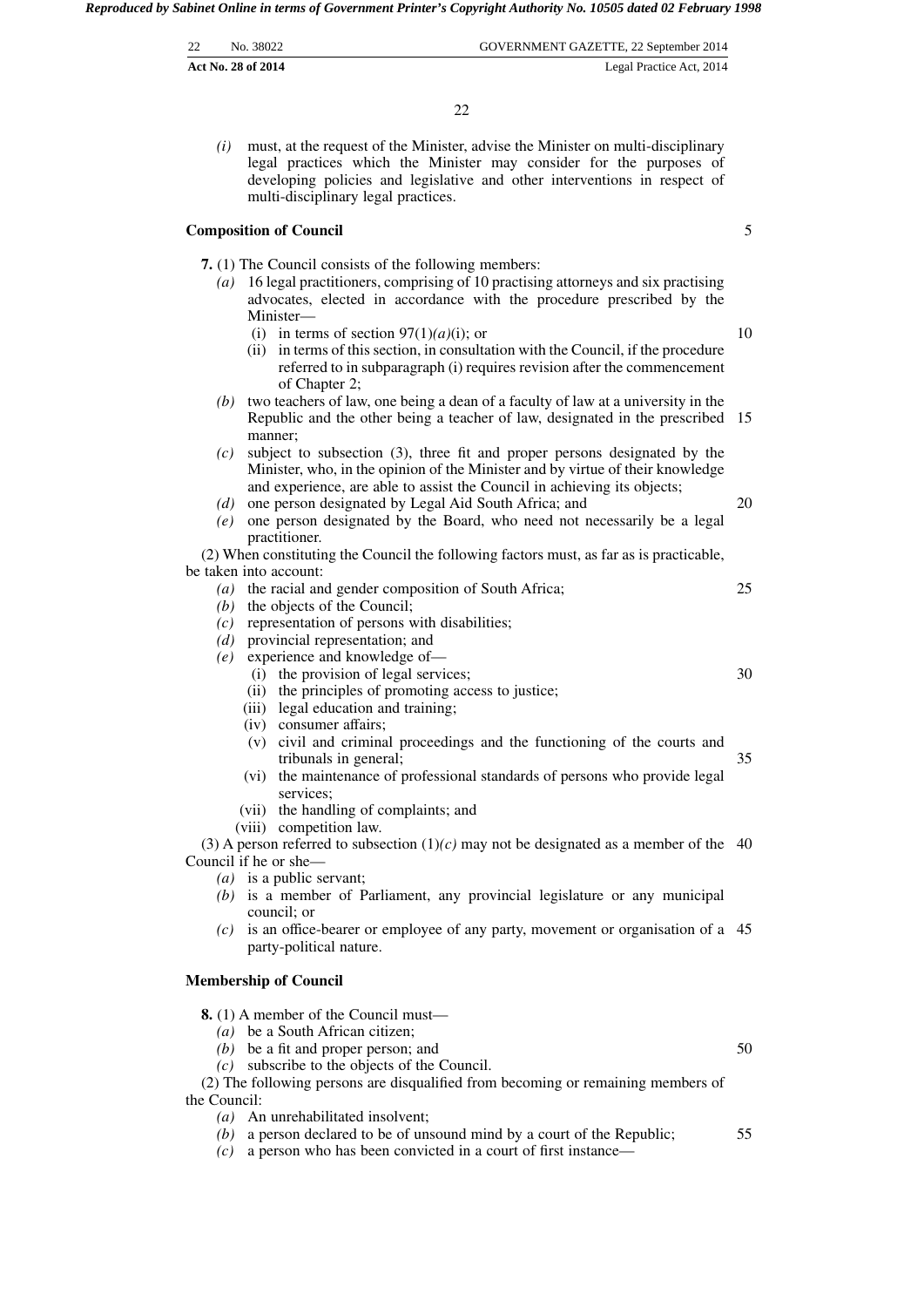| 24 | No. 38022          | GOVERNMENT GAZETTE, 22 September 2014 |
|----|--------------------|---------------------------------------|
|    | Act No. 28 of 2014 | Legal Practice Act, 2014              |

- (i) of an offence and sentenced to more than 12 months' imprisonment without the option of a fine; or
- (ii) of an offence, which involves any element of dishonesty, either in the Republic, or outside the Republic if the conduct constituting the offence would have been an offence in the Republic, other than a conviction for an offence committed prior to 27 April 1994 associated with political objectives: Provided that if the person in question lodges an appeal against the conviction or sentence, he or she must be suspended from office by the Council as contemplated in section 12, pending the outcome of the appeal: Provided further that he or she may be replaced by the 10 designating body, or in the case of a member referred to in section  $7(1)(a)$ , elected in terms of the procedure referred to in that section; 5
- *(d)* a person who has been removed from office in terms of section 12; or
- *(e)* a member of the Board or any of its committees.

#### **Chairperson and deputy chairperson of Council**

**9.** (1) At the first meeting of the Council, the members of the Council must elect and appoint a chairperson and deputy chairperson from among themselves.

(2) The chairperson and the deputy chairperson hold office for a period of three years from the date of their election and may be re-elected and re-appointed for one further term, unless such chairperson or deputy chairperson resigns or ceases to be a member of 20 the Council.

(3) The deputy chairperson must, if the chairperson is absent or is for any reason unable to act as chairperson, perform all the functions and exercise all the powers of the chairperson.

(4) If both the chairperson and deputy chairperson are absent from any meeting, the 25 members present must elect a person from among themselves to preside at that meeting and the person so presiding must, during that meeting and until the chairperson or deputy chairperson resumes duty, perform all the functions and exercise all the powers of the chairperson.

(5) If both the chairperson and deputy chairperson have been given leave of absence, 30 the members of the Council must elect a person from among themselves to act as chairperson until the chairperson or deputy chairperson resumes duty or is removed from office in terms of section 12.

(6) If the office of chairperson or deputy chairperson becomes vacant, the members of the Council must, at the first meeting thereafter or as soon as possible thereafter, elect 35 from among themselves a new chairperson or deputy chairperson, as the case may be.

(7) A chairperson and deputy chairperson may vacate office as such, without relinquishing his or her membership of the Council, unless his or her membership has been terminated in accordance with section 11.

#### **Term of office of members of Council**

**10.** A member of the Council holds office for a term of three years, but may serve as a member for one further term if he or she is again so elected or designated, as the case may be.

#### **Termination of office**

| 11. $(1)$ A person ceases to be a member of the Council when that person— |  |
|---------------------------------------------------------------------------|--|
|---------------------------------------------------------------------------|--|

- *(a)* is no longer eligible in terms of section 8 to be a member;
- *(b)* resigns;
- *(c)* is removed from office in terms of section 12;
- *(d)* in the case of a legal practitioner referred to in section  $7(1)(a)$ , ceases to be a practising legal practitioner, for whatever reason; or 50
- *(e)* is appointed as a judicial officer.

(2) A member may resign after giving at least three months' written notice to the Council, but the Council may, on good cause shown, accept a shorter period.

15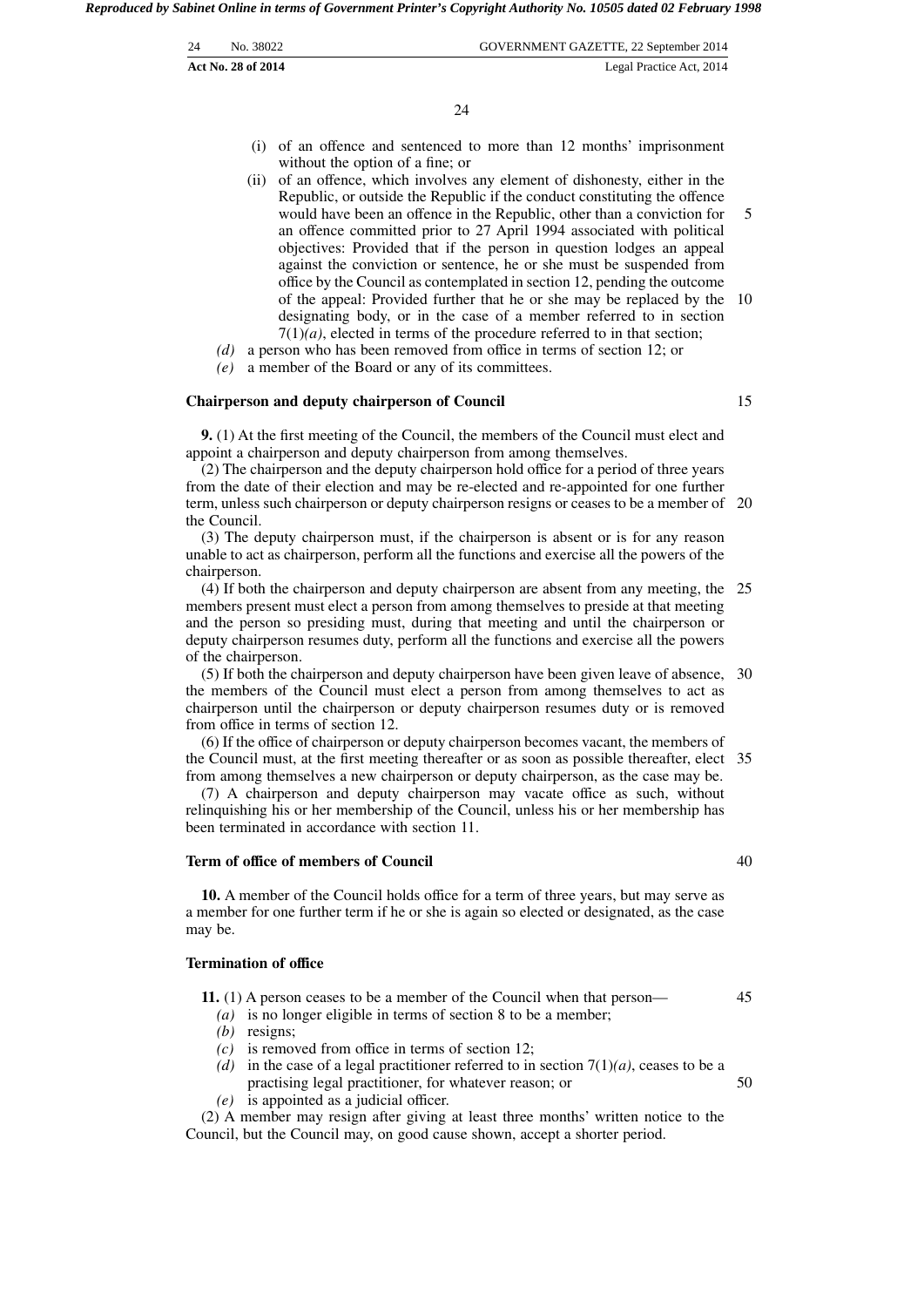| 26 | No. 38022                 | GOVERNMENT GAZETTE, 22 September 2014 |
|----|---------------------------|---------------------------------------|
|    | <b>Act No. 28 of 2014</b> | Legal Practice Act, 2014              |

26

#### **Removal from office**

**12.** (1) The Council may remove a member of the Council from office on account of—

- *(a)* a finding by a disciplinary committee in terms of section 40 of any serious misconduct as set out in the code of conduct contemplated in section 36 on the part of a legal practitioner;
- *(b)* incapacity or incompetency which, in the opinion of the Council, debars him or her from serving as a member of the Council;
- *(c)* absence from three consecutive meetings of the Council without the permission of the chairperson, except on good cause shown;
- *(d)* a request by the body which or person who elected or designated that member 10 in terms of section 7, on good cause shown by the body or person in question; or
- *(e)* his or her becoming disqualified to remain as a member of the Council as contemplated in section 8(2).

(2) If the Council has commenced proceedings for the removal of a member, it may 15 suspend that member from office.

(3) A member who is suspended from office may not perform or exercise any of the powers or functions of that office or receive any allowances.

(4) The Council must follow due process of law if it intends to remove or suspend a member from office, as determined by the Council in the rules.

#### **Vacancies in Council and filling thereof**

**13.** (1) A vacancy in the Council occurs when—

- *(a)* the term of office of a member expires or terminates as contemplated in section 11;
- *(b)* a member dies;
- *(c)* a member is removed from office as contemplated in section 12; or
- *(d)* the resignation of a member takes effect.

(2) A vacancy must be filled as soon as practicably possible in accordance with the provisions of section 7.

(3) Any person appointed to fill a vacancy holds office for the unexpired portion of the 30 term of the vacating member.

(4) No decision taken by the Council or act performed under the authority of the Council is invalid merely by reason of a vacancy on the Council, if the decision was taken or the act was authorised, subject to sections 16 and 17.

#### **Dissolution of Council**

**14.** (1) If the Minister loses confidence in the ability of the Council to perform its functions effectively and efficiently, the Minister must—

*(a)* provide the Council with his or her reasons;

*(b)* give the Council a reasonable opportunity to respond to those reasons; and

*(c)* afford the Council a hearing on any submissions received.

(2) If, after taking the steps provided for in subsection (1), the Minister still does not have confidence in the ability of the Council to perform its functions effectively and efficiently, he or she must request the Ombud to conduct an investigation and make recommendations to him or her.

(3) If, after receiving the recommendations from the Ombud as contemplated in 45 subsection (2), the Minister still has concerns in the ability of the Council to perform its functions effectively and efficiently, and the Minister is of the view that it is in the best interests of the administration of justice that the Council be dissolved, he or she must, in order to do so, approach the High Court with an application for an order dissolving the Council, together with any terms or conditions that the court deems appropriate. 50

(4) *(a)* If the Minister dissolves the Council pursuant to a court order contemplated in subsection (3), the Minister must, having regard to the provisions of section 7, appoint an interim Council, consisting of at least seven persons and give effect to any conditions or terms contained in the court order.

*(b)* The interim Council must be appointed within 21 days after the dissolution of the 55 Council and must be appointed for a period determined by the Minister or the court, which period may not exceed six months.

35

40

5

20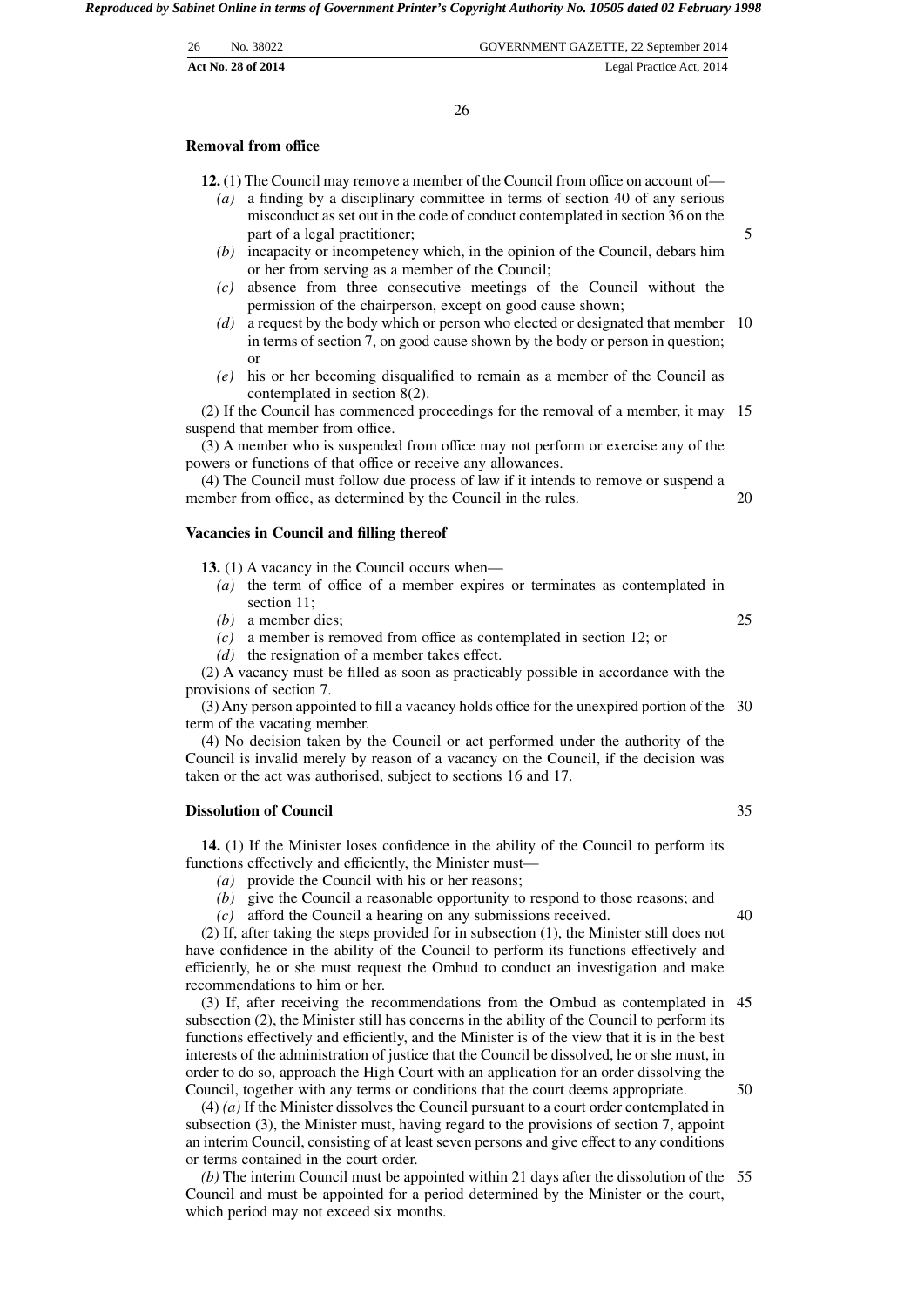| 28 | No. 38022          | GOVERNMENT GAZETTE, 22 September 2014 |
|----|--------------------|---------------------------------------|
|    | Act No. 28 of 2014 | Legal Practice Act, 2014              |

(5) *(a)* The Minister must from among the members of the interim Council designate a chairperson of the interim Council.

*(b)* The interim Council must elect a deputy chairperson from among its members and the deputy chairperson holds office for such period as the interim Council may determine at the time of his or her election.

(6) The chairperson of the interim Council may, at any time of his or her own accord, or must, at the written request of not fewer than five members, convene a special meeting of the interim Council.

(7) Five members of the interim Council form a quorum for a meeting of the interim Council.

(8) Sections 15, 16, 17, 18, and 21 apply with the necessary changes required by the context in respect of the interim Council.

#### *Part 2*

#### *Operation of Council*

#### **Meetings of Council**

**15.** (1) The Council must hold at least four meetings in each year at venues to be determined by the Council and may, in addition, hold any further meetings as the Council may determine.

(2) The Council must meet as soon as practicable after the appointment of its members.

#### **Quorum and procedure at meetings of Council**

**16.** (1) The majority of the members of the Council constitutes a quorum at any meeting of the Council.

(2) The Council must in the rules determine a procedure for convening meetings and the procedure for the conduct of meetings. 25

(3) The Council must keep a record of its proceedings.

#### **Decisions of Council**

**17.** (1) A decision of the majority of the members of the Council constitutes a decision of the Council.

(2) In the event of a deadlock in the voting the chairperson has a casting vote in 30 addition to a deliberative vote.

# **Committees of Council**

**18.** (1) The Council may—

- *(a)* establish one or more committees, consisting of—
	- (i) members of the Council only; or
	- (ii) members of the Council and any other suitable persons except employees of the Council, to assist the Council in the exercise of its powers and performance of its functions; and
- *(b)* dissolve a committee at any time.

(2) The Council—

- *(a)* must determine the powers and functions of a committee;
- *(b)* must appoint a member of a committee as chairperson of such committee;
- *(c)* may, after complying with due process of law, remove a member of a committee at any time; and
- *(d)* may determine a committee's procedure.

(3) The Council must, in the rules, determine the procedure for the conduct of meetings of a committee.

#### **Executive officer and employees of Council**

**19.** (1) The Council must appoint an executive officer for the Council, who is the accounting officer of the Council.

35

40

45

15

20

5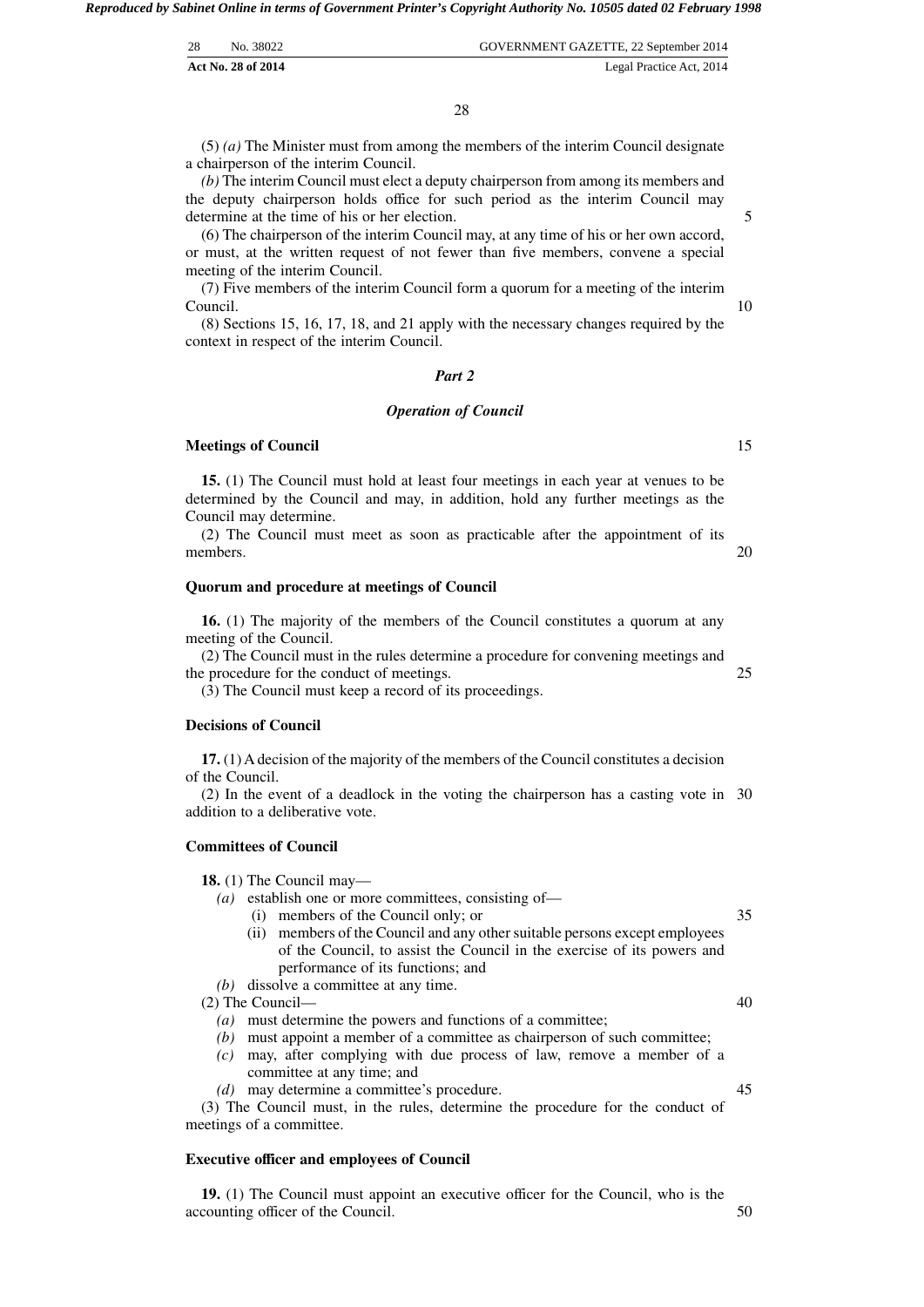| 30 | No. 38022          | GOVERNMENT GAZETTE, 22 September 2014 |
|----|--------------------|---------------------------------------|
|    | Act No. 28 of 2014 | Legal Practice Act, 2014              |

(2) The executive officer must, in addition to such function as may be assigned to him or her in terms of this Act—

- *(a)* perform or exercise any powers and functions assigned to him or her by the Council;
- *(b)* supervise the employees of the Council; and
- *(c)* account for the assets and liabilities of the Council.

(3) The Council may appoint any other employees it deems necessary to assist the executive officer in the performance of his or her functions.

(4) The procedure for the appointment of the executive officer and other employees of the Council must be determined by the Council in terms of the rules.

(5) The need for the staff of the Council to reflect the racial and gender composition of South Africa must, as far as is practicable, be considered when the executive officer and other employees of the Council are appointed in terms of this section.

(6) The Council must, in the rules, determine the conditions of service of the executive officer and the other employees of the Council. 15

#### **Executive committee of Council**

**20.** (1) The Council must establish an executive committee and determine its powers and functions in the rules.

(2) The executive committee consists of—

*(a)* the chairperson and deputy chairperson of the Council; and

*(b)* five other members appointed by the Council.

- (3) The need for the executive committee to reflect—
	- *(a)* the racial and gender composition of South Africa; and
	- *(b)* representation of attorneys and advocates, as well as provincial representation,

must, as far as is practicable, be considered when the executive committee is established in terms of subsection (1).

(4) The executive committee is responsible for the day to day functioning and administration of the Council in between meetings of the Council.

(5) The Council may direct the executive committee to perform such tasks as 30 executive committee considers appropriate.

(6) A member of the executive committee holds office for so long as he or she is a member of the Council, unless he or she is removed as a member of the executive committee by the Council, or until his or her membership of the Council terminates in terms of this Act.

(7) *(a)* The chairperson of the Council is *ex offıcio* chairperson of the executive committee.

*(b)* The deputy chairperson of the Council is *ex offıcio* deputy chairperson of the executive committee.

(8) The executive committee may meet as often as it deems necessary and dispose of 40 its business in the manner it considers appropriate.

(9) *(a)* The majority of the members of the executive committee constitutes a quorum at any of its meetings.

*(b)* The executive committee must determine a procedure in the rules for convening meetings and the procedure for the conduct of meetings. 45

*(c)* The executive committee must keep a record of its proceedings.

*(d)* A decision of the majority of the members present at a meeting constitutes the decision of the executive committee.

*(e)* In the event of a deadlock in the voting the chairperson has a casting vote in addition to a deliberative vote.

#### **Delegation of powers and assignment of functions of Council**

**21.** (1) The Council may resolve to delegate any of its powers or assign any of its functions to—

*(a)* a member of the Council;

*(b)* a committee of the Council;

- *(c)* the executive committee;
- *(d)* a Provincial Council; or

*(e)* the executive officer or an employee of the Council.

- (2) A delegation or assignment in terms of subsection  $(1)$ —
- *(a)* is subject to any conditions and directions as the Council may impose; and 60

55

50

10

5

25

35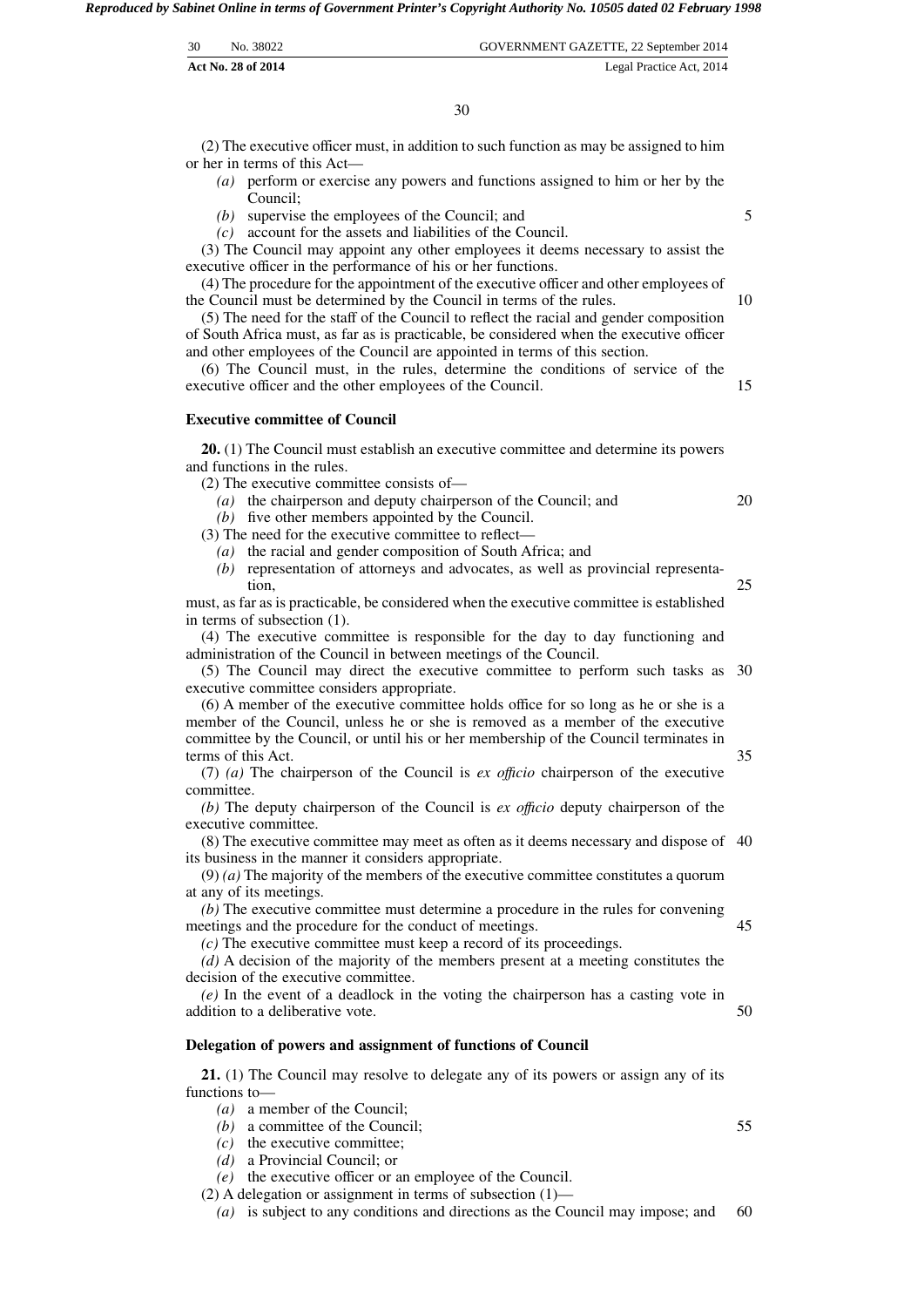| 32 | No. 38022          | GOVERNMENT GAZETTE, 22 September 2014 |
|----|--------------------|---------------------------------------|
|    | Act No. 28 of 2014 | Legal Practice Act, 2014              |

*(b)* does not divest the Council of the responsibility for the exercise of the power or the performance of the duty or function.

(3) The Council may confirm, vary or revoke any decision taken in consequence of a delegation or assignment, but no variation or revocation of a decision may detract from any rights that may have accrued as a result of the decision.

#### **Finances, expenditure and accountability of Council**

**22.** (1) The funds of the Council consist of—

- *(a)* fees, including subscription fees payable in terms of this Act;
- *(b)* an annual appropriation made by the Fund, the amount of which is determined by the Board after consultation with the Council; and
- *(c)* any other monies received by the Council in terms of this Act or accruing to the Council from any other source.

(2) Expenditure incidental to the exercise of the powers or the performance of the functions of the Council in terms of this Act or any other law must be defrayed from the funds of the Council.

(3) The executive officer—

- *(a)* must deposit all monies received by the Council with a bank approved by the Council;
- *(b)* may invest any monies of the Council which are not required for immediate use with a bank approved by the Council or in such other manner as the 20 Council may determine in the rules;
- *(c)* is charged with the responsibility of accounting for money received or paid out for or on account of the Council; and
- *(d)* must cause the necessary accounting and other related records to be kept, including proper records of all the assets and liabilities of the Council. 25

(4) The records referred to in subsection (3)*(d)* must be audited by a registered accountant and auditor appointed by the Council.

#### **Establishment of Provincial Councils**

**23.** (1) The Council must, subject to subsection (2) and progressively, establish a Provincial Council in every province of the Republic and may delegate to the Provincial 30 Councils such powers and functions which, in the interests of the legal profession are better performed at provincial level.

(2) *(a)* The Council must, at the commencement of Chapter 2, establish at least four Provincial Councils and the following factors must be taken into account:

- (i) There may not be more than one Provincial Council per province;
- (ii) the location of the seats of the Divisions of the High Court;
- (iii) the efficient attainment of the Council's objects;
- (iv) availability of resources, cost-effectiveness and feasibility;
- (v) the interests of legal practitioners and candidate legal practitioners;
- (vi) provincial needs, interests and sensitivities; and
- (vii) the interests of the public.

*(b)* The Minister must prescribe the areas of jurisdiction of the Provincial Councils in consultation with the Council.

*(c)* If a Provincial Council has not been established in a specific province the Council must determine under which Provincial Council that province falls.

(3) The Provincial Councils must carry out any powers and perform any functions as may be determined by the Council or set out in this Act.

(4) Provincial Councils must be elected in accordance with a procedure determined by the Council in the rules.

(5) Provincial Councils must be constituted in such a manner so as to reflect the 50 proportion of attorneys and advocates in the area of jurisdiction of the Provincial Council concerned.

(6) A Provincial Council may establish one or more committees to assist it in the exercise of its powers and the performance of its functions.

40

45

35

5

10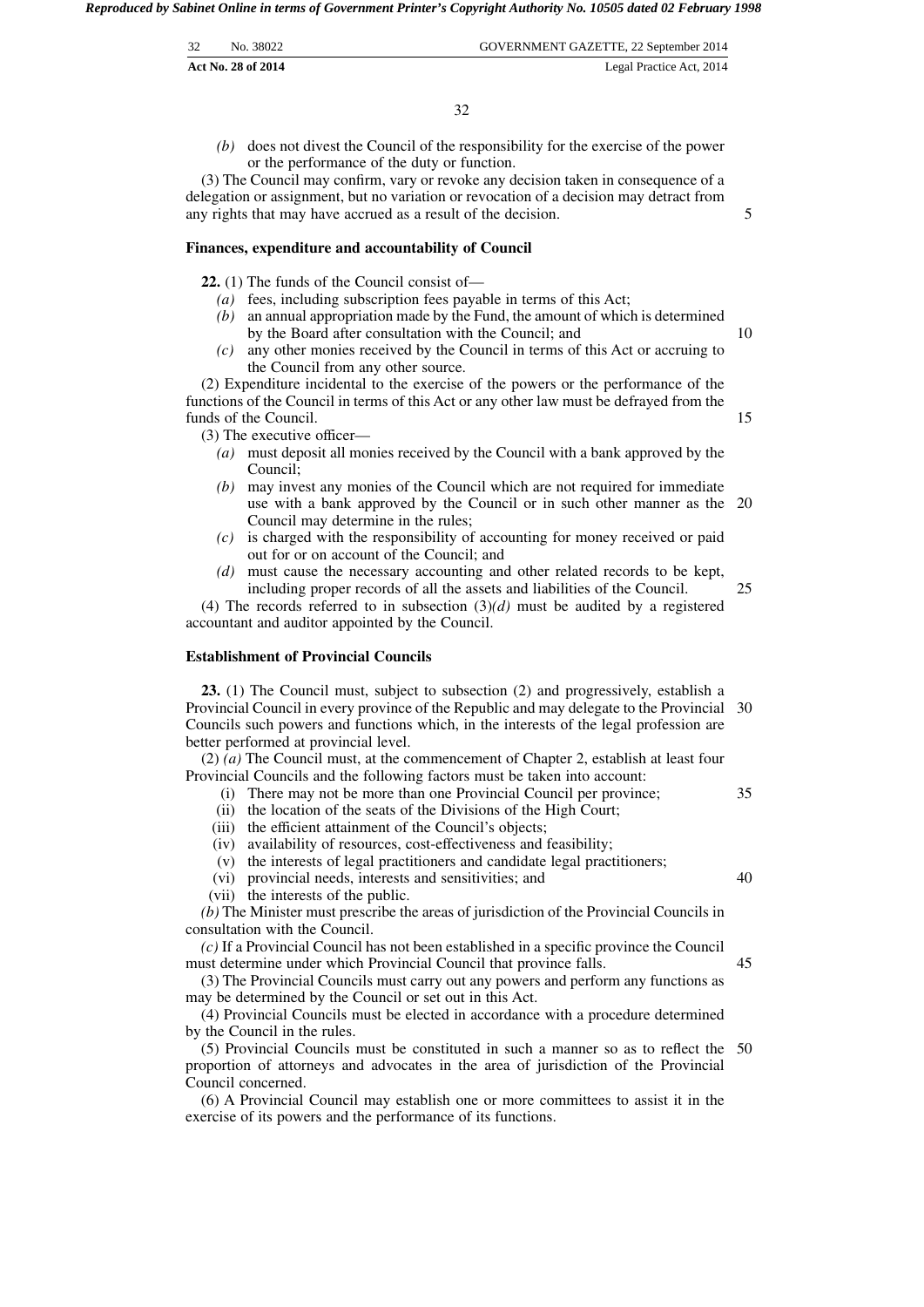| 34 | No. 38022          | GOVERNMENT GAZETTE, 22 September 2014 |
|----|--------------------|---------------------------------------|
|    | Act No. 28 of 2014 | Legal Practice Act, 2014              |

(7) A committee contemplated in subsection (6) may consist of only attorneys or only advocates to deal with matters relating exclusively to the attorneys' or advocates' professions, respectively.

# **CHAPTER 3**

# **REGULATION OF LEGAL PRACTITIONERS AND CANDIDATE LEGAL PRACTITIONERS**

#### **Admission and enrolment**

**24.** (1) A person may only practise as a legal practitioner if he or she is admitted and enrolled to practise as such in terms of this Act.

(2) The High Court must admit to practise and authorise to be enrolled as a legal 10 practitioner, conveyancer or notary or any person who, upon application, satisfies the court that he or she—

- *(a)* is duly qualified as set out in section 26;
- *(b)* is a—
	- (i) South African citizen; or
	- (ii) permanent resident in the Republic;
- *(c)* is a fit and proper person to be so admitted; and
- *(d)* has served a copy of the application on the Council, containing the information as determined in the rules within the time period determined in the rules.

(3) Subject to subsection (1), the Minister may, in consultation with the Minister of Trade and Industry and after consultation with the Council, and having regard to any relevant international commitments of the Government of the Republic, make regulations in respect of admission and enrolment to—

- *(a)* determine the right of foreign legal practitioners to appear in courts in the 25 Republic and to practise as legal practitioners in the Republic; or
- *(b)* give effect to any mutual recognition agreement to which the Republic is a party, regulating—
	- (i) the provision of legal services by foreign legal practitioners; or
	- (ii) the admission and enrolment of foreign legal practitioners.

#### **Right of appearance of legal practitioners and candidate legal practitioners**

**25.** (1) Any person who has been admitted and enrolled to practise as a legal practitioner in terms of this Act, is entitled to practise throughout the Republic, unless his or her name has been ordered to be struck off the Roll or he or she is subject to an order suspending him or her from practising.

(2) A legal practitioner, whether practising as an advocate or an attorney, has the right to appear on behalf of any person in any court in the Republic or before any board, tribunal or similar institution, subject to subsections (3) and (4) or any other law.

(3) An attorney who wishes to appear in the High Court, the Supreme Court of Appeal or the Constitutional Court must apply to the registrar of the Division of the High Court 40 in which he or she was admitted and enrolled as an attorney for a prescribed certificate to the effect that the applicant has the right to appear in the High Court, the Supreme Court of Appeal or the Constitutional Court and which the registrar must issue if he or she is satisfied that the attorney—

- *(a)* (i) has been practising as an attorney for a continuous period of not less than 45 three years: Provided that this period may be reduced in accordance with rules made by the Council if the attorney has undergone a trial advocacy training programme approved by the Council as set out in the Rules;
	- (ii) is in possession of an LLB degree; and

15

20

5

35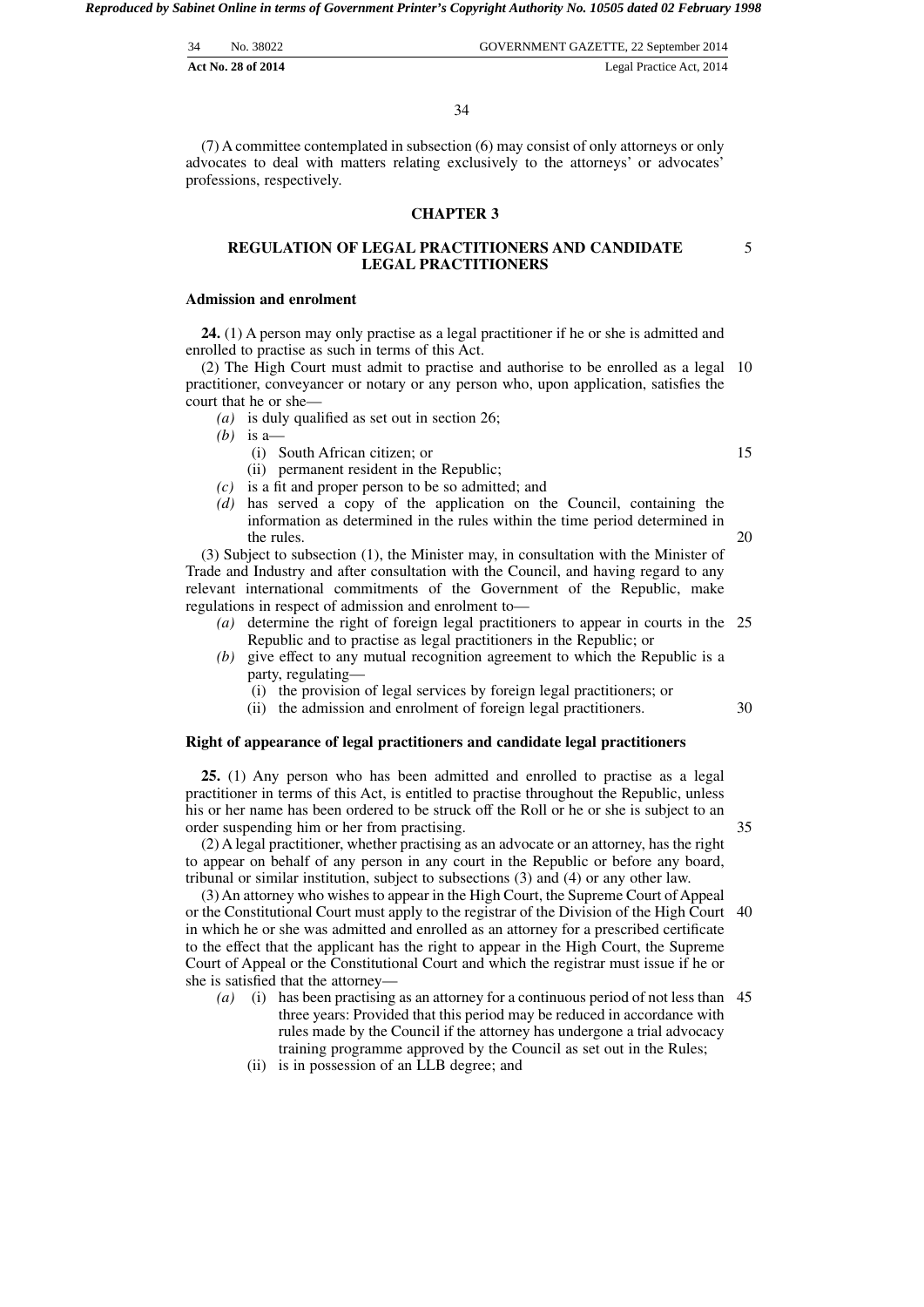| 36 | No. 38022          | GOVERNMENT GAZETTE, 22 September 2014 |
|----|--------------------|---------------------------------------|
|    | Act No. 28 of 2014 | Legal Practice Act, 2014              |

36

- (iii) has not had his or her name struck off the Roll or has not been suspended from practice or that there are no proceedings pending to strike the applicant's name from the Roll or to suspend him or her; or
- *(b)* has gained appropriate relevant experience, as may be prescribed by the Minister in consultation with the Council, if the attorney complies with paragraph *(a)*(iii). 5

(4) *(a)* An attorney wishing to apply for a certificate contemplated in subsection (3) must serve a copy of the application on the Council, containing the information as determined in the rules within the time period determined in the rules.

*(b)* A registrar of a Division of the High Court who issues a certificate referred to in 10 subsection (3) must immediately submit a certified copy thereof to the Council.

(5) *(a)* A candidate attorney is, subject to paragraph *(b)*, entitled to appear—

- (i) in any court, other than the High Court, the Supreme Court of Appeal or the Constitutional Court; and
- (ii) before any board, tribunal or similar institution on behalf of any person, 15 instead of and on behalf of the person under whose supervision he or she is undergoing his or her practical vocational training.

*(b)* A candidate attorney may only appear in a regional division established under section 2 of the Magistrates' Courts Act, 1944 (Act No.32 of 1944), as contemplated in paragraph *(a)* if he or she has previously practised as an advocate for at least one year or 20 has undergone at least one year of practical vocational training.

#### **Minimum qualifications and practical vocational training**

**26.** (1) A person qualifies to be admitted and enrolled as a legal practitioner, if that person has—

- *(a)* satisfied all the requirements for the LLB degree obtained at any university 25 registered in the Republic, after pursuing for that degree—
	- (i) a course of study of not less than four years; or
	- (ii) a course of study of not less than five years if the LLB degree is preceded by a bachelor's degree other than the LLB degree, as determined in the rules of the university in question and approved by the Council; or 30
- *(b)* subject to section  $24(2)(b)$ , satisfied all the requirements for a law degree obtained in a foreign country, which is equivalent to the LLB degree and recognised by the South African Qualifications Authority established by the National Qualifications Framework Act, 2008 (Act No. 67 of 2008); and
- *(c)* undergone all the practical vocational training requirements as a candidate 35 legal practitioner prescribed by the Minister, including—
	- (i) community service as contemplated in section 29, and
	- (ii) a legal practice management course for candidate legal practitioners who intend to practise as attorneys or as advocates referred to in section 34(2)*(b)*; and
- *(d)* passed a competency-based examination or assessment for candidate legal practitioners as may be determined in the rules.

(2) An attorney qualifies to be enrolled as a conveyancer, if he or she has passed a competency-based examination or assessment of conveyancers as determined in the rules by the Council.

45

40

(3) An attorney qualifies to be enrolled as a notary, if he or she has passed a competency-based examination or assessment for notaries as determined in the rules by the Council.

#### **Practical vocational training**

**27.** (1) The Council must in the rules, determine the minimum conditions and 50 procedures for the registration and administration of practical vocational training.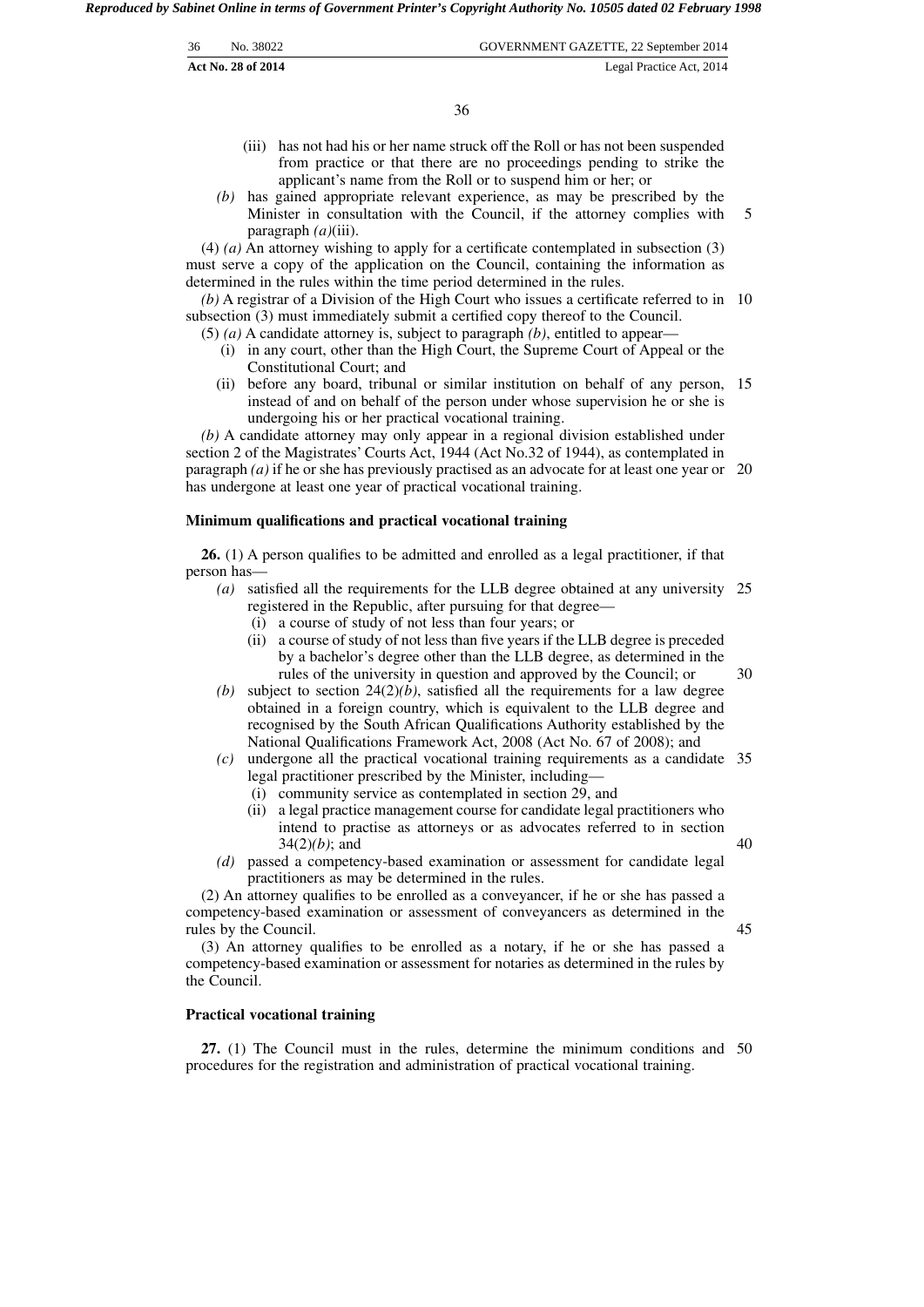| 38 | No. 38022          | GOVERNMENT GAZETTE, 22 September 2014 |
|----|--------------------|---------------------------------------|
|    | Act No. 28 of 2014 | Legal Practice Act, 2014              |

(2) The rules contemplated in subsection (1) must regulate the payment of remuneration, allowances or stipends to all candidate legal practitioners, including the minimum amount payable.

#### **Assessment of practical vocational training**

**28.** (1) The Council must, in the rules, determine a procedure and issue directions pertaining to the assessment of persons undergoing practical vocational training. 5

(2) The purpose of assessment in terms of subsection (1) is to establish whether, in the opinion of the Council, the person has attained an adequate level of competence as determined in the rules, for admission and enrolment as a legal practitioner.

(3) The assessment referred to in subsection (1) must be carried out by the Council or 10 an appropriate institution or organisation engaged by the Council to conduct the assessment on its behalf.

(4) The Council must, in the rules, determine the criteria for a person, institution, organisation or association to qualify to conduct an assessment in terms of this section.

#### **Community service**

**29.**(1) The Minister must, after consultation with the Council, prescribe the requirements for community service from a date to be determined by the Minister, and such requirements may include—

- *(a)* community service as a component of practical vocational training by candidate legal practitioners; or
- *(b)* a minimum period of recurring community service by practising legal practitioners upon which continued enrolment as a legal practitioner is dependent.

(2) Community service for the purposes of this section may include, but is not limited, to the following:

- *(a)* Service in the State, approved by the Minister, in consultation with the Council;
- *(b)* service at the South African Human Rights Commission;
- *(c)* service, without any remuneration, as a judicial officer in the case of legal practitioners, including as a commissioner in the small claims courts; 30
- *(d)* the provision of legal education and training on behalf of the Council, or on behalf of an academic institution or non-governmental organisation; or
- *(e)* any other service which the candidate legal practitioner or the legal practitioner may want to perform, with the approval of the Minister.

(3) The Council may, on application and on good cause shown, exempt any candidate 35 legal practitioner or legal practitioner from performing community service, as set out in the rules.

# **Enrolment with Council**

**30.** (1) *(a)* A person duly admitted by the High Court and authorised to be enrolled to practise as a legal practitioner must apply to the Council in the manner determined in the 40 rules, for the enrolment of his or her name on the Roll.

*(b)* The application referred to in paragraph *(a)* must—

- (i) be accompanied by the fee determined in the rules;
- (ii) indicate whether the applicant intends to practise as an attorney or an advocate and, in the case of an advocate, whether he or she intends practising with or 45 without a Fidelity Fund certificate; and
- (iii) be submitted to the Council in the manner determined in the rules through the Provincial Council where the legal practitioner intends to practise.

(2) The Council must enrol the applicant as an attorney, advocate, notary or conveyancer, as the case may be, if he or she complies with the provisions of this Act. 50

(3) The Council must keep a Roll of Legal Practitioners, as determined in the rules, which must reflect—

*(a)* the particulars of practising and non-practising legal practitioners and, in the case of advocates, whether they practise with or without a Fidelity Fund certificate;

20

25

15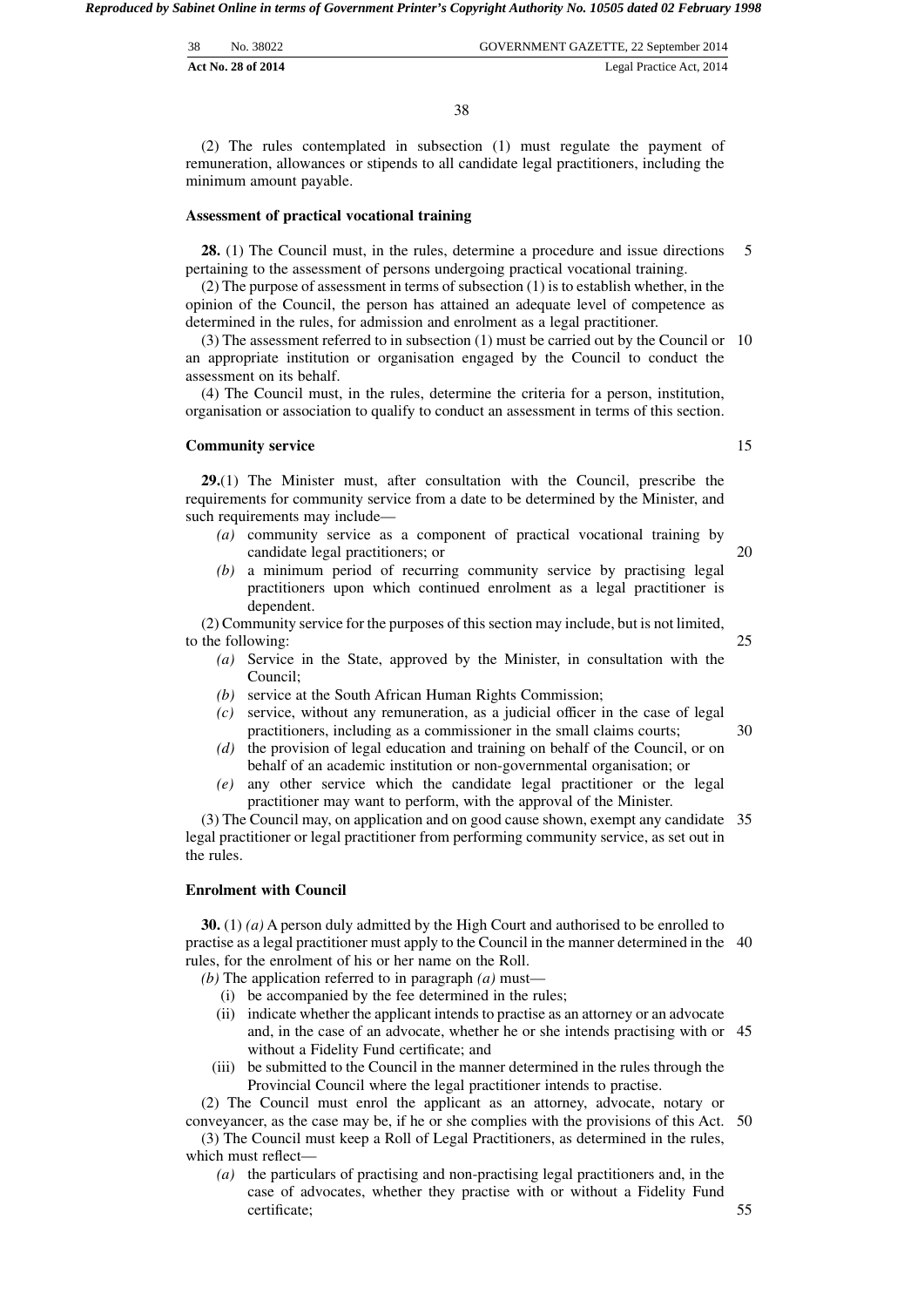| 40 | No. 38022                 | GOVERNMENT GAZETTE, 22 September 2014 |
|----|---------------------------|---------------------------------------|
|    | <b>Act No. 28 of 2014</b> | Legal Practice Act, 2014              |

|                                                                                            | 40                                                                                                                                                                                                                                                                                                                                               |    |  |
|--------------------------------------------------------------------------------------------|--------------------------------------------------------------------------------------------------------------------------------------------------------------------------------------------------------------------------------------------------------------------------------------------------------------------------------------------------|----|--|
| (b)                                                                                        | the name of every person admitted as a legal practitioner in terms of this Act<br>and the particulars of the order of court in terms of which he or she was<br>admitted;                                                                                                                                                                         |    |  |
| (c)                                                                                        | the name of every person readmitted as a legal practitioner and the particulars<br>of the order of court in terms of which he or she was readmitted;                                                                                                                                                                                             | 5  |  |
| (d)                                                                                        | the names of all persons who were admitted and enrolled as legal practitioners<br>before the commencement of this Act, and the particulars of the orders of<br>court admitting them;                                                                                                                                                             |    |  |
| (e)                                                                                        | the particulars of any order of court in terms of which any legal practitioner<br>has been suspended, whether the order was made before or after the<br>commencement of this Act, or particulars of any court order in terms of which<br>the name of any such person has been ordered to be struck off the Roll;                                 | 10 |  |
| (f)<br>(g)                                                                                 | any conversion of enrolment as contemplated in section 32;<br>any amendment or endorsement against the enrolment of a legal practitioner                                                                                                                                                                                                         |    |  |
| (h)                                                                                        | as contemplated in section $40(3)(a)(v)$ ;<br>the particulars of every attorney who has been issued with a certificate relating<br>to right of appearance in the High Court, the Supreme Court of Appeal and the                                                                                                                                 | 15 |  |
| (i)                                                                                        | Constitutional Court referred to in section 25(3); and<br>the particulars of every advocate who practises with a Fidelity Fund certificate<br>as contemplated in section $34(2)(b)$ .                                                                                                                                                            | 20 |  |
| $\left(a\right)$<br>(b)                                                                    | (4) Any document issued by the Council in terms of which it is certified that—<br>a person has been admitted and enrolled to practise as a legal practitioner;<br>a person has been readmitted to practise as a legal practitioner;                                                                                                              |    |  |
| (c)<br>(d)                                                                                 | a person has been suspended from practice as a legal practitioner; or<br>the name of a person has been struck off the Roll,                                                                                                                                                                                                                      | 25 |  |
| (a)                                                                                        | is, on its mere production, <i>prima facie</i> proof of the facts stated therein.<br>(5) The registrar of the Division of the High Court which makes an order-<br>admitting and authorising a person to practise and be enrolled as a legal                                                                                                      |    |  |
|                                                                                            | practitioner;<br>$(b)$ readmitting and authorising a person to practise and be enrolled as a legal<br>practitioner; or                                                                                                                                                                                                                           | 30 |  |
| (c)                                                                                        | that the name of a person be struck off the Roll or that suspends a person from<br>practice as a legal practitioner under this Act or any other law,<br>must immediately, after the making of that order, forward a certified copy thereof to the                                                                                                |    |  |
|                                                                                            | Council through the Provincial Council having jurisdiction.<br>$(6)$ The Roll referred to in subsection $(3)$ must be—                                                                                                                                                                                                                           | 35 |  |
| (c)                                                                                        | $(a)$ published on the website of the Council;<br>$(b)$ updated every month by the Council; and<br>available for inspection by members of the public during business hours of the<br>Council and Provincial Councils.                                                                                                                            | 40 |  |
|                                                                                            | <b>Cancellation and suspension of enrolment</b>                                                                                                                                                                                                                                                                                                  |    |  |
|                                                                                            | 31. (1) (a) The Council must cancel or suspend the enrolment of a legal practitioner<br>if the High Court orders that his or her name be struck off the Roll or that he or she be<br>suspended from practice.                                                                                                                                    |    |  |
|                                                                                            | $(b)$ The Council may cancel or suspend the enrolment of a legal practitioner if he or<br>she has erroneously been enrolled, or has been enrolled on information that is                                                                                                                                                                         | 45 |  |
|                                                                                            | subsequently proved to be false.<br>(2) The Council must, before cancellation or suspension of enrolment of a legal<br>practitioner in the case of subsection $(1)(b)$ , notify such legal practitioner and give him<br>or her an opportunity to be heard.<br>(3) The Council must, as determined in the rules, notify the person referred to in | 50 |  |
|                                                                                            | subsection (1) of the cancellation or suspension of enrolment.<br>(4) The Council must, at the written request of any enrolled legal practitioner, cancel<br>his or her enrolment and remove his or her name from the Roll or from the Roll of                                                                                                   |    |  |
| practising legal practitioners, as indicated by the legal practitioner in question, but 55 |                                                                                                                                                                                                                                                                                                                                                  |    |  |

where an investigation into any alleged improper conduct by that person is in progress or is to be held, the enrolment may not be cancelled until the investigation has been concluded.

(5) Despite the cancellation or suspension of the enrolment of a person in terms of this section, that person remains liable for any fee, arrears or penalty imposed by the Council 60 for the period that he or she was enrolled.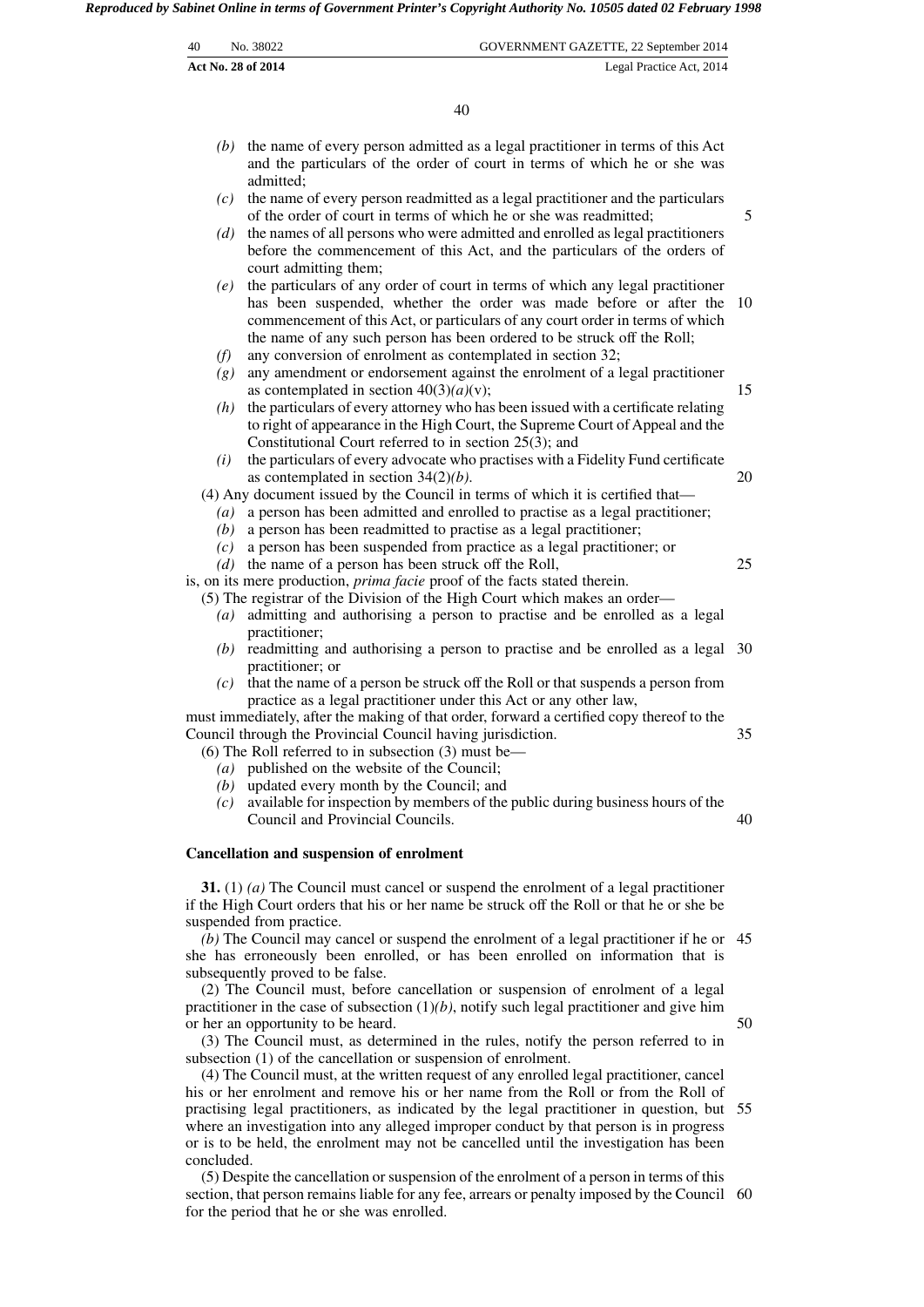| 42 | No. 38022          | GOVERNMENT GAZETTE, 22 September 2014 |
|----|--------------------|---------------------------------------|
|    | Act No. 28 of 2014 | Legal Practice Act, 2014              |

#### **Conversion of enrolment**

**32.** (1) *(a)* A legal practitioner may, at any time, as determined in the rules and upon payment of the fee determined by the Council in the rules, apply to the Council to convert his or her enrolment as an attorney to that of an advocate and *vice versa*.

*(b)* An advocate practising as such referred to in section  $34(2)(a)(i)$  may, at any time, as determined in the rules and upon payment of the fee determined by the Council in the rules, apply to the Council for the conversion of his or her enrolment to that of an advocate practising as such referred to in section 34(2)*(a)*(ii) and *vice versa.*

(2) The Council may impose any conditions as it considers appropriate to give effect to the conversion and the provisions of this Act relating to enrolment.

(3) The Council may make rules setting out the circumstances under which a legal practitioner can apply for the conversion of his or her enrolment and any requirements such legal practitioner must comply with.

#### **Authority to render legal services**

**33.** (1) Subject to any other law no person other than a legal practitioner who has been 15 admitted and enrolled as such in terms of this Act may, in expectation of any fee, commission, gain or reward—

- *(a)* appear in any court of law or before any board, tribunal or similar institution in which only legal practitioners are entitled to appear; or
- *(b)* draw up or execute any instruments or documents relating to or required or 20 intended for use in any action, suit or other proceedings in a court of civil or criminal jurisdiction within the Republic.

(2) No person other than a legal practitioner may hold himself or herself out as a legal practitioner or make any representation or use any type or description indicating or implying that he or she is a legal practitioner.

25

5

10

(3) No person may in expectation of any fee, commission, gain or reward, directly or indirectly, perform any act or render any service which in terms of any other law may only be done by an advocate, attorney, conveyancer or notary, unless that person is an advocate, attorney, conveyancer or notary, as the case may be.

(4) A legal practitioner who is struck off the Roll or suspended from practice may 30 not—

- *(a)* render services as a legal practitioner directly or indirectly for his or her own account, or in partnership, or association with any other person, or as a member of a legal practice; or
- *(b)* be employed by, or otherwise be engaged, in a legal practice without the prior 35 written consent of the Council, which consent may not be unreasonably withheld, and such consent may be granted on such terms and conditions as the Council may determine.

#### **Forms of legal practice**

**34.** (1) An attorney may render legal services in expectation of any fee, commission, 40 gain, or reward as contemplated in this Act or any other applicable law, upon receipt of a request directly from the public for that service.

(2) *(a)* An advocate may render legal services in expectation of a fee, commission, gain or reward as contemplated in this Act or any other applicable law—

(i) upon receipt of a brief from an attorney; or

45

(ii) upon receipt of a request directly from a member of the public or from a justice centre for that service, subject to paragraph *(b)*.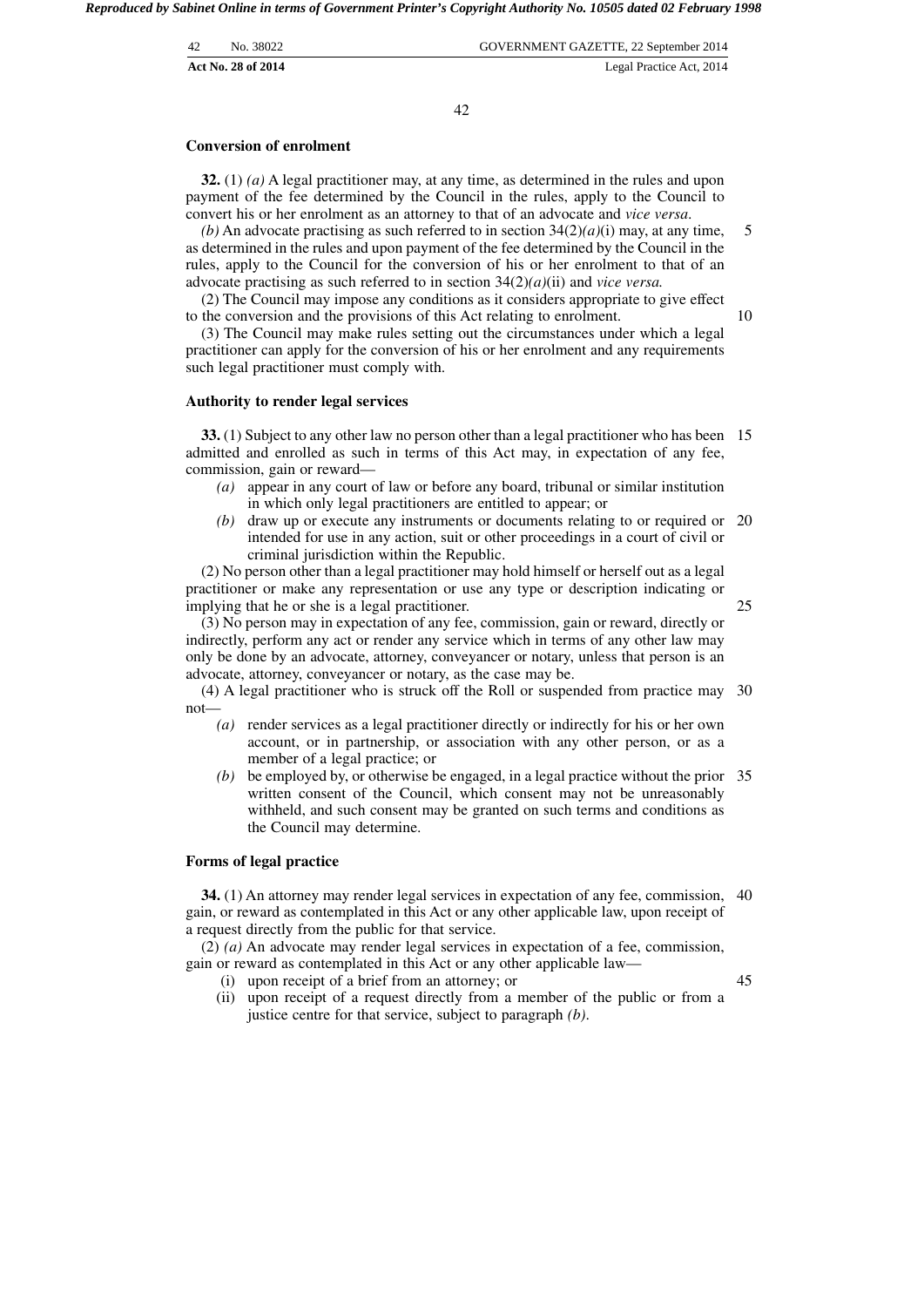| 44 | No. 38022          | GOVERNMENT GAZETTE, 22 September 2014 |
|----|--------------------|---------------------------------------|
|    | Act No. 28 of 2014 | Legal Practice Act, 2014              |

44

*(b)* An advocate contemplated in paragraph *(a)*(ii) may only render those legal services rendered by advocates before the commencement of this Act as determined by the Council in the rules, if he or she—

- (i) is in possession of a Fidelity Fund certificate and conducts his or her practice in accordance with the relevant provisions of Chapter 7, with particular reference to sections 84, 85, 86 and 87; 5
- (ii) has notified the Council thereof in terms of section  $30(1)(b)(ii)$ .

*(c)* An advocate may render legal services in criminal or civil matters in expectation of a fee, commission, gain or reward as contemplated in this Act or any other applicable law upon receipt of a request directly from a justice centre for that service, in which 10 event the provisions of paragraph *(b)* do not apply.

(3) The Council must make rules relating to the briefing of advocates—

- *(a)* by attorneys; and
- *(b)* directly by members of the public.

(4) The Council must make rules relating to the instruction of attorneys.

15

- (5) Attorneys may only practise—
	- *(a)* for their own account;
	- *(b)* as part of a commercial juristic entity referred to in subsection (7) and as such, may only make over to, share or divide any portion of their professional fee whether by way of partnership, commission, allowance, or otherwise with an 20 attorney;
	- *(c)* as part of a law clinic established in terms of subsection (8);
	- *(d)* as part of Legal Aid South Africa; or
	- *(e)* as an attorney in the full-time employment of the State as a state attorney or the South African Human Rights Commission.

(6) Advocates may only practise—

- *(a)* for their own account and as such may not make over to, share or divide any portion of their professional fee whether by way of partnership, commission, allowance or otherwise;
- *(b)* as part of a law clinic established in terms of subsection (8);
- *(c)* as part of Legal Aid South Africa; or
- *(d)* as an advocate in the full-time employment of the State as a state advocate or the South African Human Rights Commission.

(7) A commercial juristic entity may be established to conduct a legal practice provided that, in terms of its founding documents— 35

- *(a)* its shareholding, partnership or membership as the case may be, is comprised exclusively of attorneys;
- *(b)* provision is made for legal services to be rendered only by or under the supervision of admitted and enrolled attorneys; and
- *(c)* all present and past shareholders, partners or members, as the case may be, are 40 liable jointly and severally together with the commercial juristic entity for—
	- (i) the debts and liabilities of the commercial juristic entity as are or were contracted during their period of office; and
	- (ii) in respect of any theft committed during their period of office.

(8) *(a)* Subject to the approval of the Council in terms of the rules, a law clinic may 45 be established by—

- (i) a non-profit juristic entity registered in terms of the Non-profit Organisations Act, 1997 (Act No. 71 of 1997), to conduct a legal practice if, in terms of its founding documents—
	- *(aa)* the majority of its members of its governing body is comprised of 50 legal practitioners; and
	- *(bb)* upon its winding-up, dissolution or voluntary deregistration, any asset remaining after all liabilities have been met, are transferred to another non-profit organisation having similar objectives to it; or

30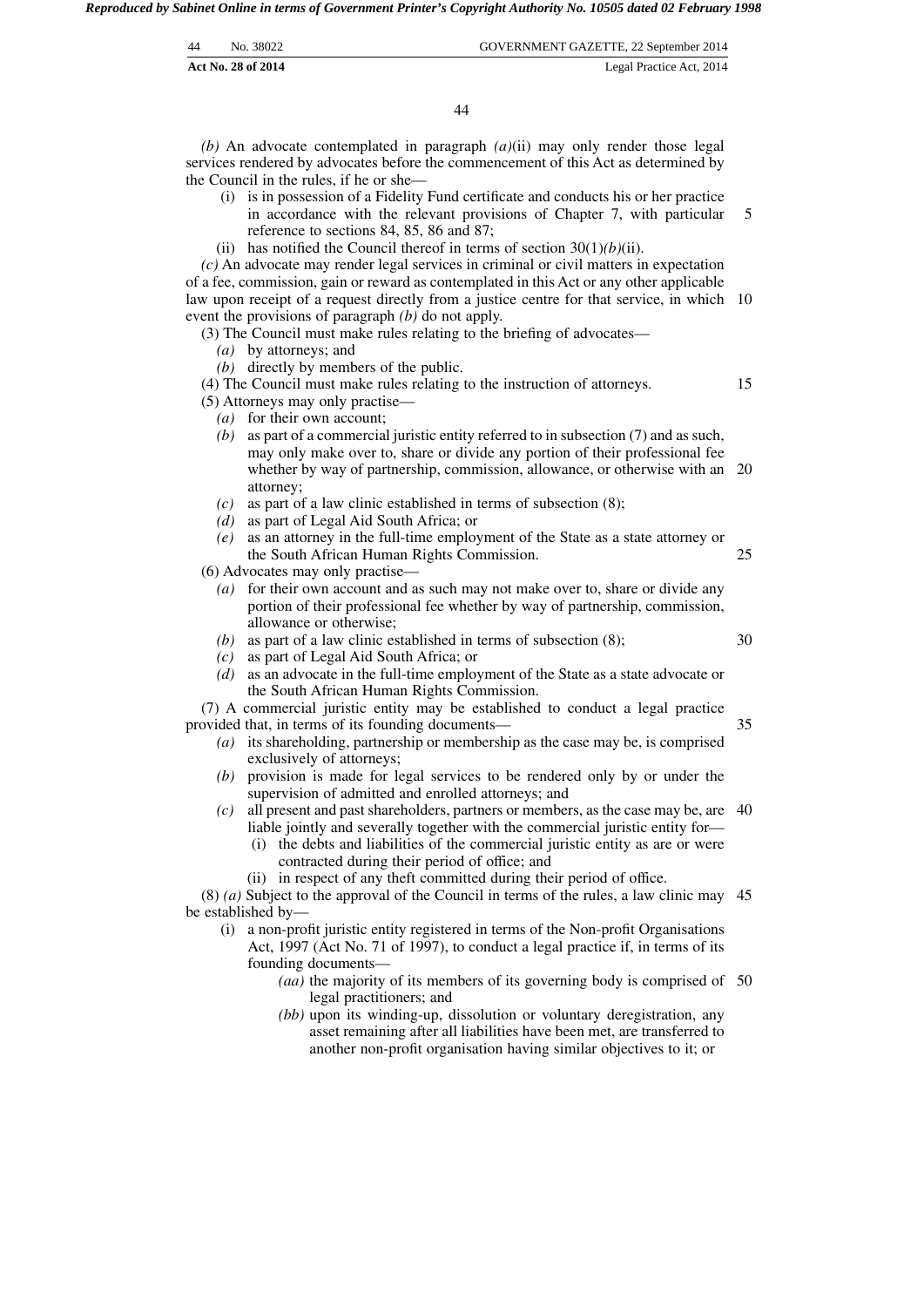| 46 | No. 38022          | GOVERNMENT GAZETTE, 22 September 2014 |
|----|--------------------|---------------------------------------|
|    | Act No. 28 of 2014 | Legal Practice Act, 2014              |

46

(ii) any university in the Republic if it is constituted and governed as part of the faculty of law at that university,

and is subject to the provisions of paragraphs *(b)* and *(c)*.

*(b)* A law clinic referred to in paragraph *(a)*—

- (i) may only render legal services if those services are rendered by or under the supervision of attorneys; 5
- (ii) may not make over to, share or divide any portion of its professional fee whether by way of partnership, commission, allowance or otherwise;
- (iii) may not distribute any of its income or property to its members, governors or employees, except as reasonable compensation for services rendered;
- (iv) may only engage candidate legal practitioners if it complies with the requirements determined by the Council in the rules; and

(v) may not render those legal services determined by the Council in the rules. *(c)* Legal services rendered by a law clinic referred to in paragraph *(a)*—

- (i) must be accessible to the public; and
- (ii) must, subject to section  $92$ , be rendered to the recipient of those services free of charge, except that the law clinic may recover any amounts actually disbursed on behalf of the recipient of the services.

(9) The Council must, within two years after the commencement of Chapter 2 of this Act, investigate and make recommendations to the Minister on—

- *(a)* the creation of other forms of legal practice, including—
	- (i) limited liability legal practices;
	- (ii) multi-disciplinary practices; and
- *(b)* the statutory recognition of paralegals,

taking into account best international practices, the public interest and the interests of 25 the legal profession, with the view to legislative and other interventions in order to improve access to the legal profession and access to justice generally.

#### **Fees in respect legal services**

**35.** (1) Until the investigation contemplated in subsection (4) has been completed and the recommendations contained therein have been implemented by the Minister, fees in 30 respect of litigious and non-litigious legal services rendered by legal practitioners, juristic entities, law clinics or Legal Aid South Africa referred to in section 34 must be in accordance with the tariffs made by the Rules Board for Courts of Law established by section 2 of the Rules Board for Courts of Law Act, 1985 (Act No. 107 of 1985).

(2) The Rules Board for Courts of Law must, when determining the tariffs as 35 contemplated in subsection (1), take into account—

- *(a)* the importance, significance, complexity and expertise of the legal services required;
- *(b)* the seniority and experience of the legal practitioner concerned, as determined in this Act; 40
- *(c)* the volume of work required and time spent in respect of the legal services rendered; and
- *(d)* the financial implications of the matter at hand.

(3) Despite any other law to the contrary, nothing in this section precludes any user of litigious or non-litigious legal services, on his or her own initiative, from agreeing with 45 a legal practitioner in writing, to pay fees for the services in question in excess of or below any tariffs determined as contemplated in this section.

(4) The South African Law Reform Commission must, within two years after the commencement of Chapter 2 of this Act, investigate and report back to the Minister with recommendations on the following:

- *(a)* The manner in which to address the circumstances giving rise to legal fees that are unattainable for most people;
- *(b)* legislative and other interventions in order to improve access to justice by the members of the public;

20

50

15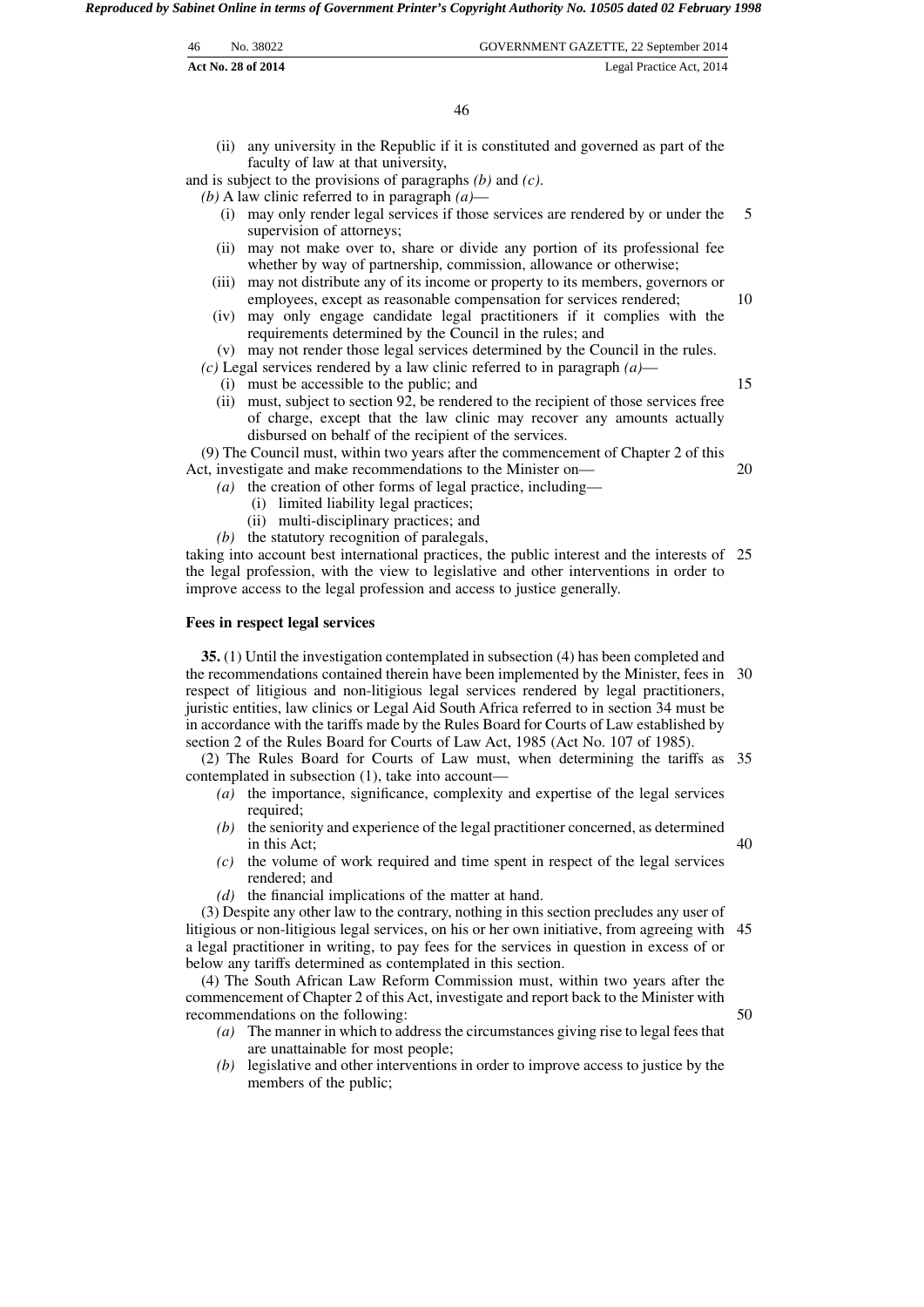| -48 | No. 38022          | GOVERNMENT GAZETTE, 22 September 2014 |
|-----|--------------------|---------------------------------------|
|     | Act No. 28 of 2014 | Legal Practice Act, 2014              |

48

- *(c)* the desirability of establishing a mechanism which will be responsible for determining fees and tariffs payable to legal practitioners;
- *(d)* the composition of the mechanism contemplated in paragraph *(c)* and the processes it should follow in determining fees or tariffs;
- *(e)* the desirability of giving users of legal services the option of voluntarily agreeing to pay fees for legal services less or in excess of any amount that may be set by the mechanism contemplated in paragraph *(c)*; and 5
- *(f)* the obligation by a legal practitioner to conclude a mandatory fee arrangement with a client when that client secures that legal practitioner's services.

(5) In conducting the investigation referred to in subsection (4), the South African 10 Law Reform Commission must take the following into consideration:

- *(a)* Best international practices;
- *(b)* the public interest;
- *(c)* the interests of the legal profession; and
- *(d)* the use of contingency fee agreements as provided for in the Contingency 15 Fees Act, 1997 (Act No. 66 of 1997).

(6) The Minister may by notice in the *Gazette* determine maximum tariffs payable to legal practitioners who are instructed by any State Department or Provincial or Local Government in any matter.

(7) When any attorney or an advocate referred to in section  $34(2)/b$ ) first receives instructions from a client for the rendering of litigious or non-litigious legal services, or as soon as practically possible thereafter, that attorney or advocate must provide the client with a cost estimate notice, in writing, specifying all particulars relating to the envisaged costs of the legal services, including the following: 20

- *(a)* The likely financial implications including fees, charges, disbursements and 25 other costs;
- *(b)* the attorney's or advocate's hourly fee rate and an explanation to the client of his or her right to negotiate the fees payable to the attorney or advocate;
- *(c)* an outline of the work to be done in respect of each stage of the litigation process, where applicable;
- *(d)* the likelihood of engaging an advocate, as well as an explanation of the different fees that can be charged by different advocates, depending on aspects such as seniority or expertise; and
- *(e)* if the matter involves litigation, the legal and financial consequences of the client's withdrawal from the litigation as well as the costs recovery regime. 35

(8) Any attorney or an advocate referred to in section 34(2)*(b)* must, in addition to providing the client with a written cost estimate notice as contemplated in subsection (7), also verbally explain to the client every aspect contained in that notice, as well as any other relevant aspect relating to the costs of the legal services to be rendered.

(9) A client must, in writing, agree to the envisaged legal services by that attorney or 40 advocate referred to in section 34(2)*(b)* and the incurring of the estimated costs as set out in the notice contemplated in subsection (7).

(10) Non-compliance by any attorney or an advocate referred to in section 34(2)*(b)* with the provisions of this section constitutes misconduct.

(11) If any attorney or an advocate referred to in section  $34(2)(b)$  does not comply 45 with the provisions of this section, the client is not required to pay any legal costs to that attorney or advocate until the Council has reviewed the matter and made a determination regarding amounts to be paid.

(12) The provisions of this section do not preclude the use of contingency fee agreements as provided for in the Contingency Fees Act, 1997 (Act No. 66 of 1997). 50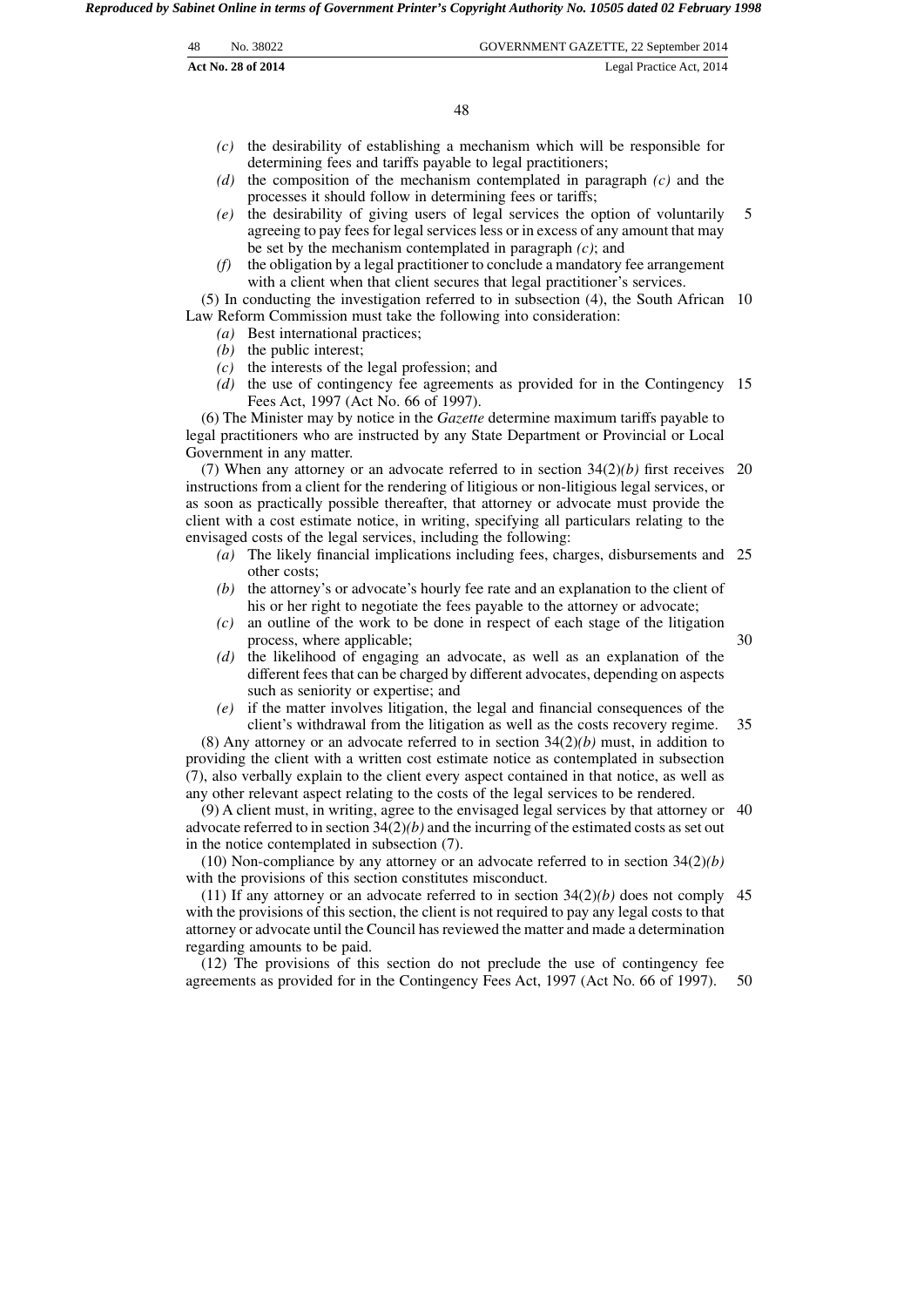| 50 | No. 38022          | GOVERNMENT GAZETTE, 22 September 2014 |
|----|--------------------|---------------------------------------|
|    | Act No. 28 of 2014 | Legal Practice Act, 2014              |

#### **CHAPTER 4**

#### **PROFESSIONAL CONDUCT AND ESTABLISHMENT OF DISCIPLINARY BODIES**

#### **Code of conduct**

**36.** (1) The Council must develop a code of conduct that applies to all legal practitioners and all candidate legal practitioners and may review and amend such code of conduct. 5

(2) The code of conduct serves as the prevailing standard of conduct, which legal practitioners, candidate legal practitioners and juristic entities must adhere to, and failure to do so constitutes misconduct.

(3) The Council must take all reasonable steps to—

- (a) publicise the existence of the code of conduct;<br>(b) inform members of the public of the contents of
- inform members of the public of the contents of the code of conduct, including its enforcement procedures; and
- *(c)* inform members of the public of how and where to obtain a copy thereof. 15

(4) The code of conduct and every subsequent amendment must be published in the *Gazette* and the rules.

(5) Before the Council publishes a code of conduct or any amendment thereof under this section, the Council must publish a draft of the proposed code of conduct in the *Gazette* together with a notice, calling on interested persons to comment in writing within a period stated in the notice, which may not be less than 30 days from the date of publication of the notice. 20

#### **Establishment of disciplinary bodies**

**37.** (1) The Council must, when necessary, establish investigating committees, consisting of a person or persons appointed by the Council to conduct investigations of 25 all complaints of misconduct against legal practitioners, candidate legal practitioners or juristic entities.

(2) *(a)* An investigating committee may, for the purposes of conducting an investigation contemplated in subsection (1), direct any legal practitioner or an employee of that legal practitioner to produce for inspection any book, document or 30 article which is in the possession, custody or under the control of that legal practitioner or employee which relates to the complaint in question: Provided that the investigating committee may make copies of such book, document or article and remove the copies from the premises of that legal practitioner.

*(b)* The legal practitioner referred to in paragraph *(a)* or employee in question may 35 not, subject to the provisions of any other law, refuse to produce the book, document or article, even though he or she is of the opinion that it contains confidential information belonging to or concerning his or her client.

*(c)* Any person who performs any function under this subsection, may not disclose any information which he or she obtained in the performance of such a function, 40 except—

- (i) for the purposes of the investigation or a hearing by a disciplinary body;
- (ii) to any person authorised thereto by the Council or the Board who, of necessity, requires it for the performance of his or her functions under this Act;
- (iii) if he or she is a person who, of necessity, supplies it in the performance of his 45 or her functions under this Act;
- (iv) when required to do so by order of a court of law; or
- (v) at the written request of the Ombud.

(3) An investigating committee must, after investigating a complaint, if it is satisfied that—

*(a)* the legal practitioner, or the candidate legal practitioner concerned may, on the basis of available *prima facie* evidence, be guilty of misconduct that, in terms

50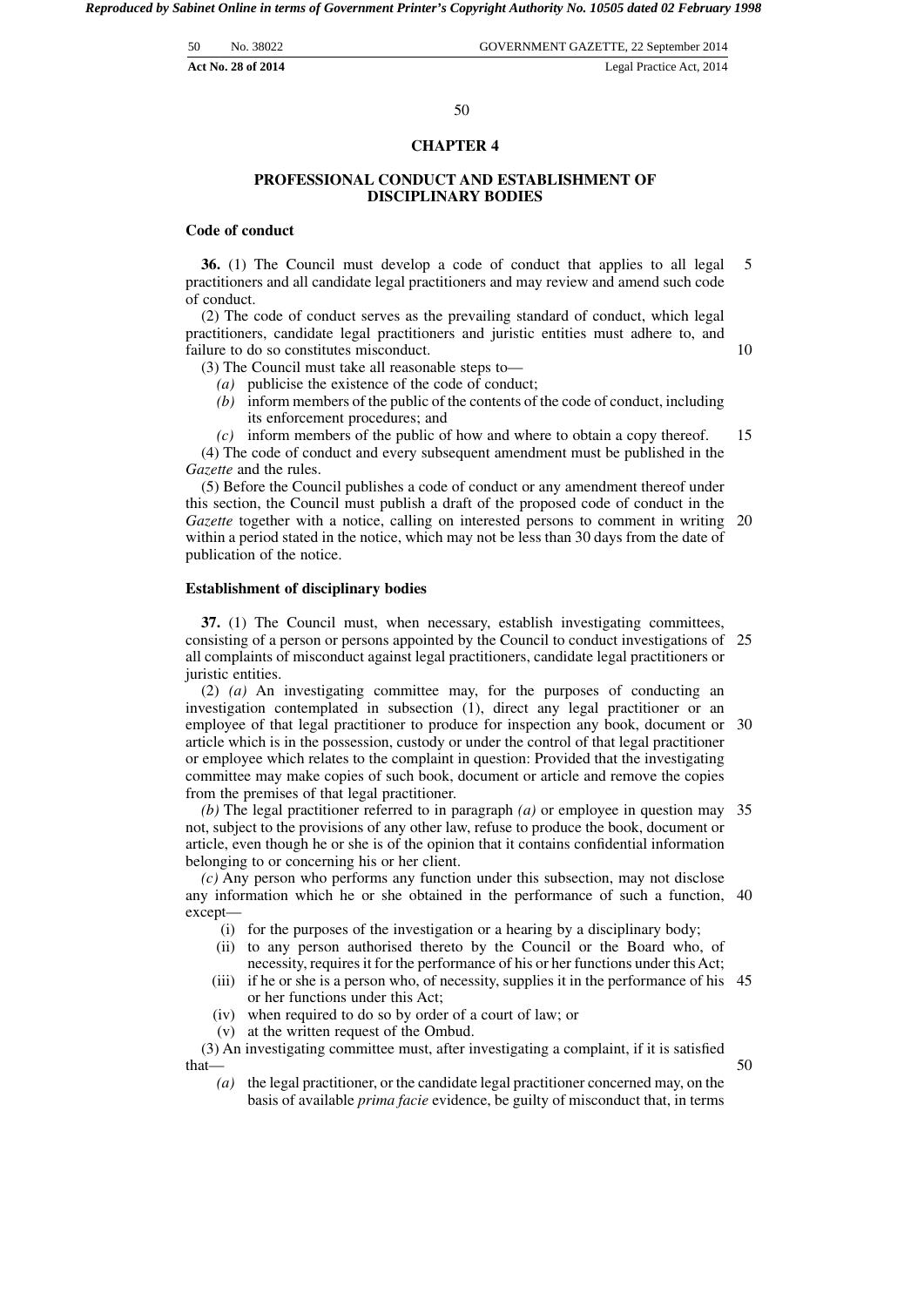| 52. | No. 38022                 | GOVERNMENT GAZETTE, 22 September 2014 |
|-----|---------------------------|---------------------------------------|
|     | <b>Act No. 28 of 2014</b> | Legal Practice Act, 2014              |

of the code of conduct, warrants misconduct proceedings, refer the matter to the Council for adjudication by a disciplinary committee; or

- *(b)* the complaint should be dismissed on the grounds that the conduct in question does not necessarily warrant misconduct proceedings, as set out in the code of conduct, it must dismiss the complaint, inform the Council, the complainant and the legal practitioner, candidate legal practitioner or juristic entity of its finding and the reasons for it, whereafter the complainant may appeal in terms of section 41, if the complainant is aggrieved by— 5
	- (i) the manner in which the investigating committee conducted its investigation; or
	- (ii) the outcome of the investigating committee.

(4) The Council must, when necessary, establish disciplinary committees, consisting of at least three persons, to adjudicate complaints against legal practitioners and candidate legal practitioners referred to it in terms of subsection  $(3)(a)$ , and must also designate one of those persons as chairperson thereof, who may not be a lay person 15 referred to in subsection (5)*(e)*(ii).

(5) When establishing disciplinary committees the following factors must, as far as is practicable, be taken into account:

- *(a)* the racial and gender composition of South Africa;
- *(b)* the ease of access by persons necessary for the finalisation of the matters in 20 question;
- *(c)* the need to promote the efficient resolution of complaints made in terms of this Act;
- *(d)* national and provincial demographics;
- *(e)* the need to include—

25

10

- (i) an advocate and an attorney, or failing which, there must be at least— *(aa)* one advocate, in the event of the legal practitioner being an advocate or in the event of the candidate legal practitioner being a pupil; and
	- *(bb)* one attorney, in the event of the legal practitioner being an attorney 30 or in the event of the candidate legal practitioner being a candidate attorney; and
- (ii) at least one lay person drawn by the Council from a list of persons established and maintained by the Office of the Ombud who has been approved by the Office of the Ombud, as being suitable to serve on 35 disciplinary committees and who is paid an allowance for this purpose determined by the Council and published in the *Gazette*;
- *(f)* the need to provide a cost-effective disciplinary system; and
- *(g)* the requirements of administrative justice.

#### **Procedure for dealing with complaints of misconduct and procedure to be followed** 40 **in disciplinary hearing**

**38.** (1) The Council must make rules to determine the procedure to be followed by disciplinary bodies established in terms of section 37 for dealing with all complaints of misconduct relating to legal practitioners, whether practising as an advocate, an attorney, a candidate legal practitioner or a juristic entity, and such complaints must be 45 lodged in writing with the Council.

(2) Before the Council makes any rule contemplated in subsection (1) or amends any rule, the Council must publish a draft of the proposed rule or proposed amendment in the *Gazette* together with a notice, calling on interested persons to comment in writing within a period stated in the notice, which may not be less than 30 days from the date of 50 publication of the notice.

(3) Particulars of all disciplinary hearings, including the particulars of—

- *(a)* the allegations of misconduct being dealt with;
- *(b)* the members of the disciplinary committees in question;
- *(c)* the legal practitioners, candidate legal practitioners or juristic entities 55 involved in the dispute; and
- *(d)* the outcome thereof and any sanction imposed in terms of section 40(3), if applicable, must, subject to subsection  $(4)(a)$ , be—
	- (i) published on the website of the Council;
	- (ii) updated, at least, once every month by the Council; and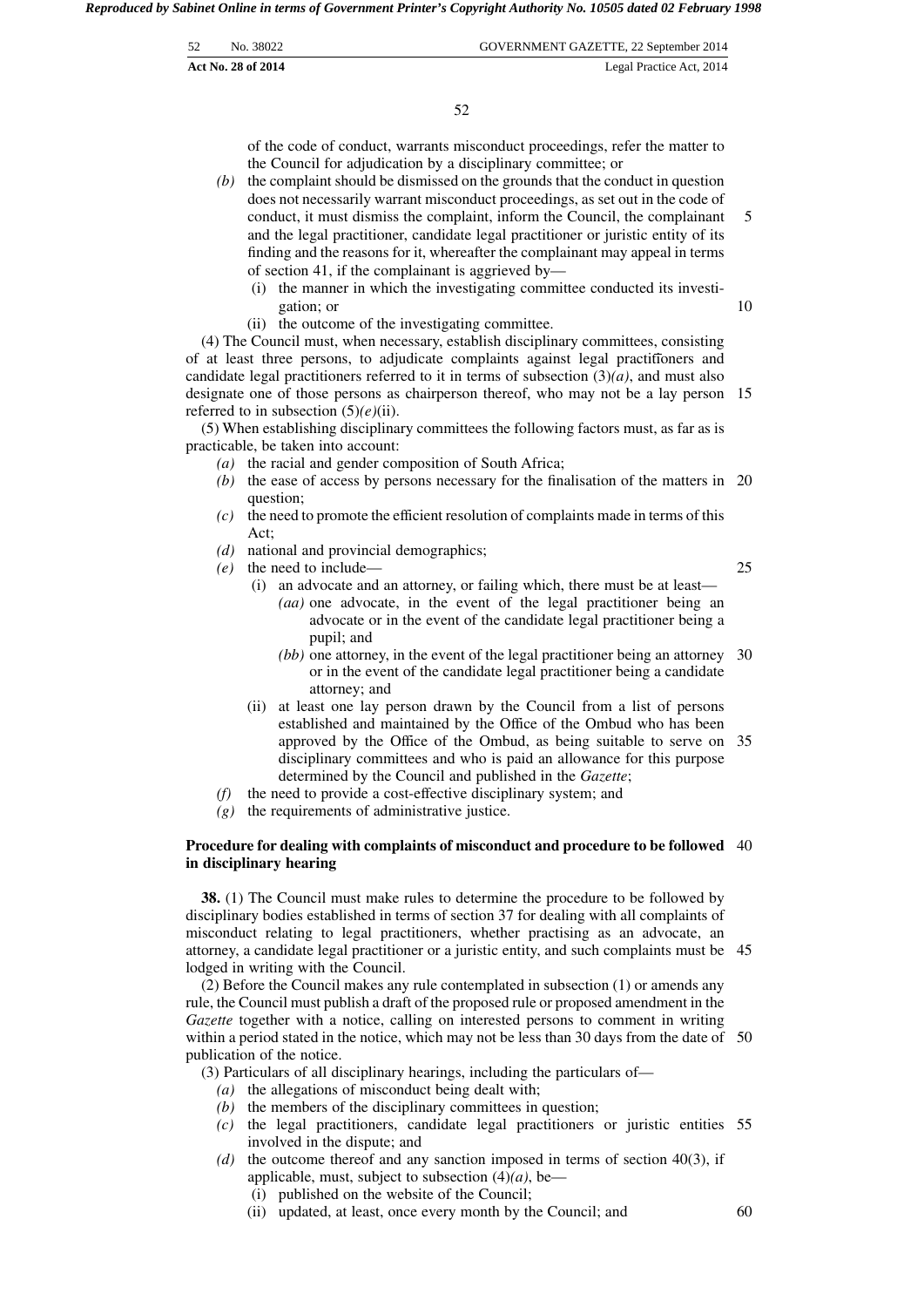| .54 | No. 38022          | GOVERNMENT GAZETTE, 22 September 2014 |
|-----|--------------------|---------------------------------------|
|     | Act No. 28 of 2014 | Legal Practice Act, 2014              |

(iii) available for inspection by members of the public during business hours of the Council and relevant Provincial Councils.

(4) *(a)* The proceedings of all disciplinary hearings are open to the public, unless the chairperson of a disciplinary committee directs otherwise, on good cause shown, on application by a person having an interest in the matter, whereafter the provisions of section 154(1) to (5) of the Criminal Procedure Act, 1977 (Act No. 51 of 1977), apply with the necessary changes required by the context.

*(b)* The complainant in the matter is entitled to be present during all proceedings in a disciplinary hearing relating to his or her complaint in the same manner as a complainant in criminal proceedings.

(5) *(a)* A decision of the majority of the members present at a disciplinary hearing constitutes the decision of a disciplinary committee.

*(b)* In the event of a deadlock in the voting, the chairperson has a casting vote, in addition to a deliberative vote.

#### **Disciplinary hearing**

**39.** (1) A disciplinary committee must conduct disciplinary hearings subject to the provisions of this section and the rules determined by the Council, as contemplated in section 38.

(2) A disciplinary committee may, for the purposes of this section, appoint a person to assist it in the performance of its functions.

(3) *(a)* A disciplinary committee may, for the purposes of a hearing, subpoena any person who—

- (i) in its opinion may be able to give material information concerning the subject of the hearing; or
- (ii) it suspects or believes has in his or her possession or custody or under his or 25 her control any book, document or object which has any bearing on the subject of the hearing,

to appear before it at the time and place specified in the subpoena, to be questioned or to produce a book, document or object.

*(b)* A subpoena issued in terms of paragraph *(a)*, must be—

- (i) in the form determined in the rules;
- (ii) signed by the chairperson of a disciplinary committee or, in his or her absence, any member of that committee; and
- (iii) served on the person concerned as determined in the rules.

(4) A disciplinary committee may retain a book, document or object produced in 35 terms of subsection (3) for the duration of the hearing.

(6) At a hearing the person charged—

- *(a)* (i) may be present at the hearing of the proceedings;
	- (ii) may be assisted or represented by another person or a legal practitioner in conducting his or her defence proceedings;
	- (iii) has the right to be heard;
	- (iv) may call witnesses;
	- (v) may cross-examine any person called as a witness in support of the charge; and
	- (vi) may have access to any book, document or object produced in evidence; and
- *(b)* (i) may admit at any time before conviction that he or she is guilty of the 50 charge; and
	- (ii) may, in the case where he or she makes an admission in terms of subparagraph (i), be deemed to be guilty of misconduct as charged.

(7) *(a)* A witness who has been subpoenaed may not—

- (i) without sufficient cause, fail to attend the hearing at the time and place 55 specified in the subpoena;
- (ii) refuse to be sworn in or to be affirmed as a witness;
- (iii) without sufficient cause, fail to answer fully and satisfactorily to the best of his or her knowledge all questions lawfully put to him or her; or
- (iv) fail to produce any book, document or object in his or her possession or 60 custody or under his or her control which he or she has been required to produce.

15

20

30

10

5

40

<sup>(5)</sup> The chairperson of a disciplinary committee may call upon and administer an oath to, or take an affirmation from, any witness at the hearing who was subpoenaed in terms of subsection (3).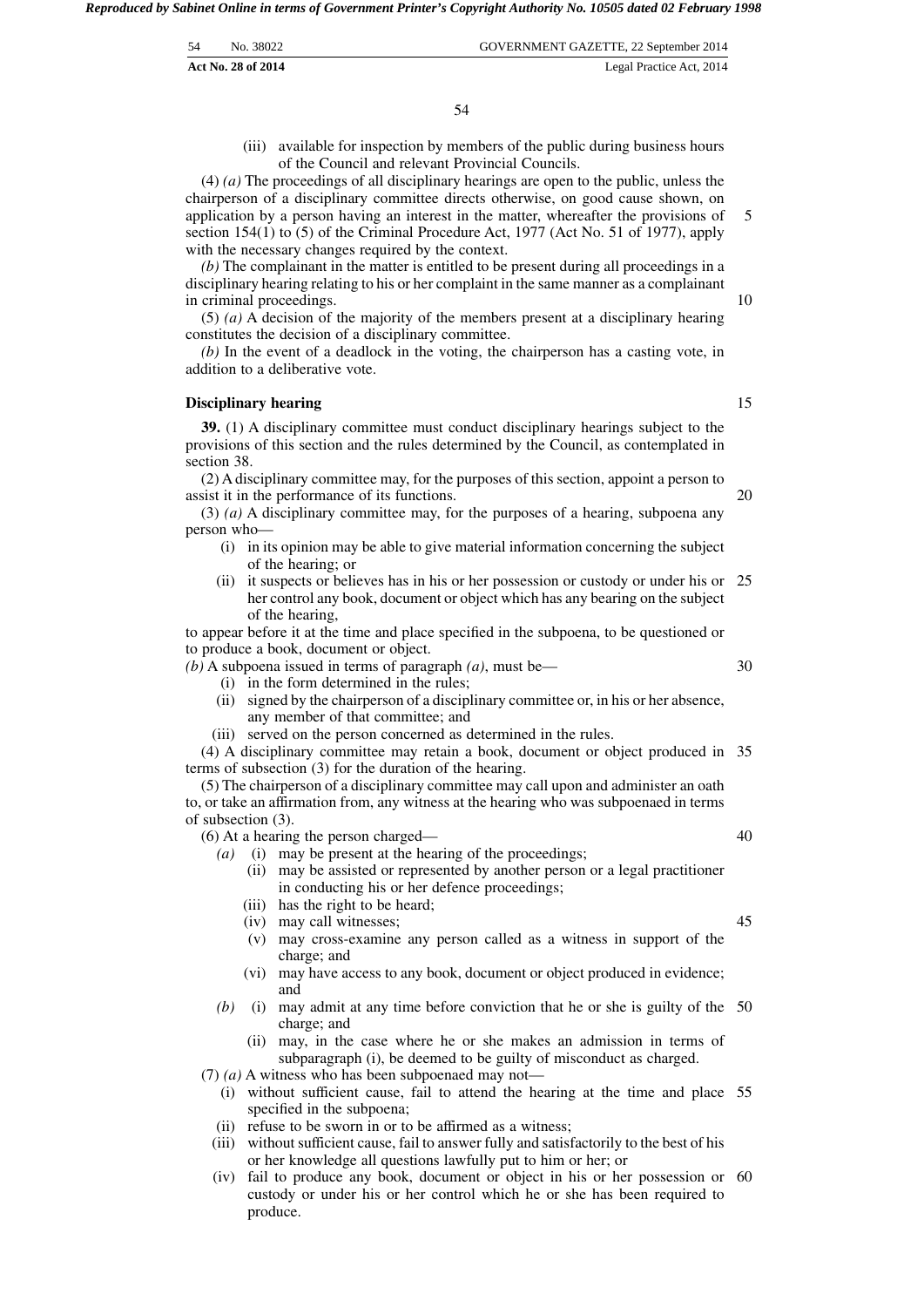| 56 | No. 38022          | GOVERNMENT GAZETTE, 22 September 2014 |
|----|--------------------|---------------------------------------|
|    | Act No. 28 of 2014 | Legal Practice Act, 2014              |

*(b)* A witness who has been subpoenaed must remain in attendance until excused by the chairperson of the disciplinary committee from further attendance.

*(c)* A witness who has been subpoenaed may request that the names of the members of the disciplinary committee be made available to him or her.

*(d)* The law relating to privilege, as applicable to a witness subpoenaed to give evidence or to produce a book, document or object in a civil trial before a court of law applies, with the necessary changes, in relation to the examination of, or the production of any book, document or object, to any person called in terms of this section as a witness. 5

*(e)* A witness may not, after having been sworn in or having been affirmed as a 10 witness, give a false statement on any matter, knowing that answer or statement to be false.

*(f)* A person may not prevent another person from complying with a subpoena or from giving evidence or producing a book, document or object which he or she is in terms of this section required to give or produce.

(8) The record of evidence which has a bearing on a charge before a disciplinary committee, and which was presented before any commission which investigated an event or conduct is admissible without further evidence being led if—

- *(a)* the record is accompanied by a certificate from the chairperson of the body or commission; and
- *(b)* the certificate certifies that the investigation was lawful, reasonable and procedurally fair.

(9) If the misconduct with which the legal practitioner, candidate legal practitioner or juristic entity is charged amounts to an offence of which he, she or it has been convicted by a court of law, a certified copy of the record of the trial and conviction by that court is, on the identification of the legal practitioner, candidate legal practitioner or juristic entity as the accused person referred to in the record, sufficient proof of the commission by him or her or it of that offence, unless the conviction has been set aside by a superior court. 25

#### **Proceedings after disciplinary hearing and sanctions**

**40.** (1) *(a)* After the conclusion of a hearing a disciplinary committee must, within 30 days, decide whether or not the legal practitioner, candidate legal practitioner or juristic entity is guilty of misconduct.

*(b)* If a disciplinary committee finds that the legal practitioner, candidate legal practitioner or juristic entity is guilty of misconduct it must— 35

- (i) inform the legal practitioner, candidate legal practitioner or representative of the juristic entity and the Council and Provincial Council of the finding; and
- (ii) inform the legal practitioner, candidate legal practitioner or representative of the juristic entity of the right of appeal as provided for in terms of section 41.

(2) A legal practitioner, candidate legal practitioner or representative of a juristic 40 entity found guilty of misconduct in terms of this section may—

*(a)* address a disciplinary committee in mitigation of sentence; and

*(b)* call witnesses to give evidence on his or her behalf in mitigation of sentence. (3) If found guilty of misconduct, the disciplinary committee concerned may call witnesses to give evidence in aggravation of sentence and may—

*(a)* in the case of a legal practitioner—

(i) order him or her to pay compensation, with or without interest to the complainant, which order is subject to confirmation by an order of any court having jurisdiction in the circumstances in the prescribed manner, on application by the Council;

45

50

20

15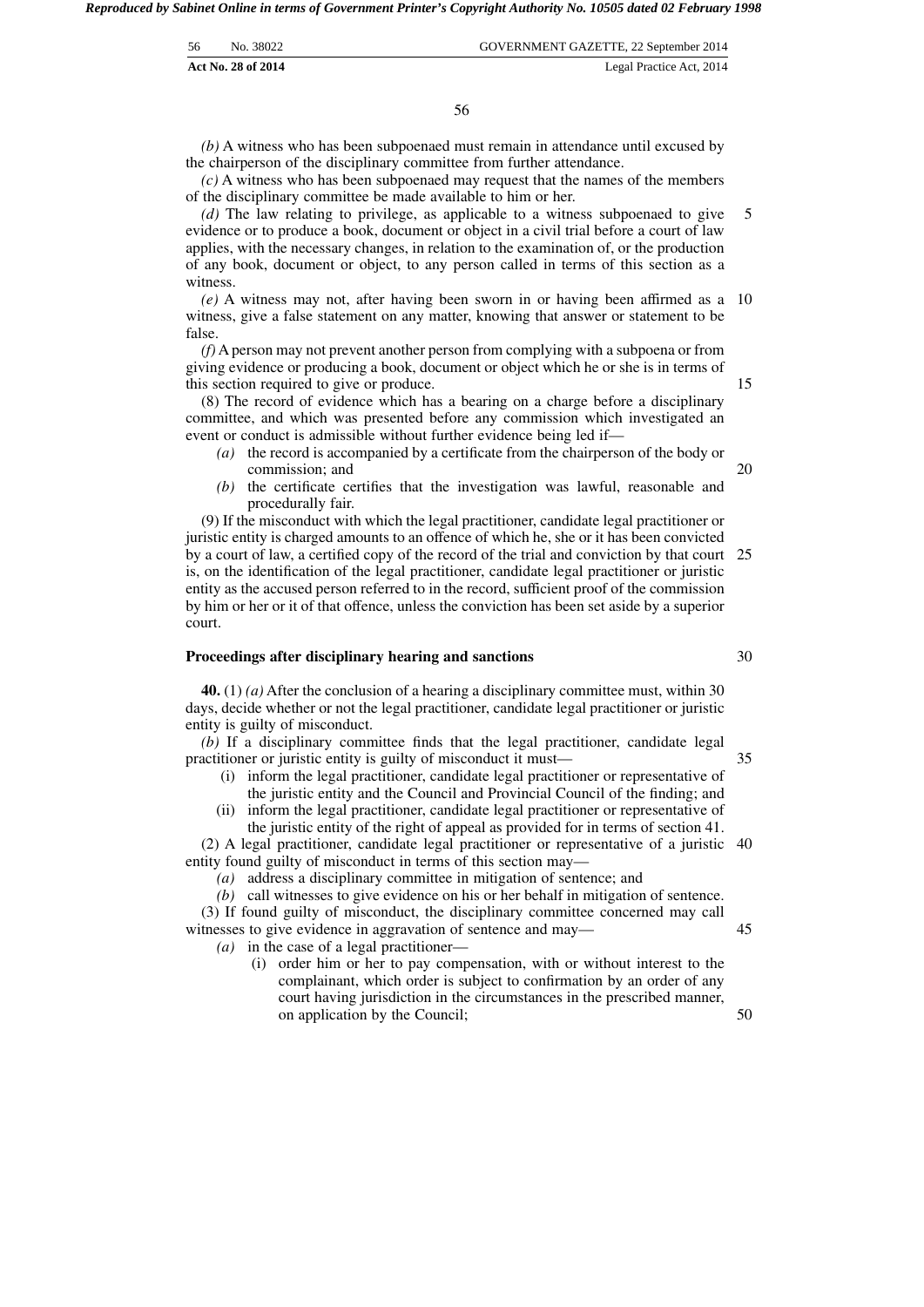| 58 | No. 38022          | GOVERNMENT GAZETTE, 22 September 2014                                                                                                                                                                                                                      |
|----|--------------------|------------------------------------------------------------------------------------------------------------------------------------------------------------------------------------------------------------------------------------------------------------|
|    | Act No. 28 of 2014 | Legal Practice Act, 2014                                                                                                                                                                                                                                   |
|    |                    |                                                                                                                                                                                                                                                            |
|    |                    | 58                                                                                                                                                                                                                                                         |
|    |                    | (ii) impose upon him or her a fine, payable to the Council, not exceeding the<br>amount determined from time to time by the Minister by notice in the<br>Gazette, on the advice of the Council;                                                            |
|    | (iii)              | temporarily suspend him or her from practising or from engaging in any<br>particular aspect of the practice of law, pending the finalisation of an<br>application referred to in subparagraph $(iv)(bb)$ ;                                                 |
|    | (iv)               | advise the Council to apply to the High Court for-<br>(aa) an order striking his or her name from the Roll;                                                                                                                                                |
|    |                    | $(bb)$ an order suspending him or her from practice;<br>$(cc)$ an interdict prohibiting him or her from dealing with trust 10<br>monies; or                                                                                                                |
|    | (vi)               | (dd) any other appropriate relief;<br>(v) advise the Council to amend or endorse his or her enrolment;<br>order that his or her Fidelity Fund certificate be withdrawn, where                                                                              |
|    | (vii)              | applicable;<br>warn him or her against certain conduct and order that such warning be<br>endorsed against his or her enrolment; or                                                                                                                         |
|    |                    | (viii) caution or reprimand him or her;                                                                                                                                                                                                                    |
|    |                    | (b) in the case of a juristic entity—                                                                                                                                                                                                                      |
|    | (1)                | order it to pay compensation, with or without interest, to the complain- 20<br>ant, which order is subject to confirmation by an order of any court<br>having jurisdiction in the circumstances in the prescribed manner on<br>application by the Council; |
|    |                    | (ii) impose upon it a fine, payable to the Council, not exceeding the amount<br>determined from time to time by the Minister by notice in the Gazette, on 25<br>the advice of the Council;                                                                 |
|    | (iv)               | (iii) warn it against certain conduct;<br>advise the Council to apply to the High Court for the winding up of the<br>juristic entity; or                                                                                                                   |
|    | (c)                | (v) caution or reprimand it; or<br>in the case of a candidate legal practitioner-<br>(i) cancel or suspend his or her practical vocational training;                                                                                                       |
|    |                    | (ii) impose upon him or her a fine, payable to the Council, not exceeding the<br>amount determined from time to time by the Minister by notice in the<br>Gazette, on the advice of the Council; or                                                         |
|    |                    | (iii) caution or reprimand him or her.<br>$(4)$ (a) A disciplinary committee may—<br>(i) impose any combination of the sanctions in either subsection $(3)(a)$ , $(b)$ or $(c)$ ;                                                                          |
|    | and<br>(ii)        | postpone the taking of any steps or suspend the imposition of any sanction on 40<br>conditions as it may determine.                                                                                                                                        |
|    |                    | $(b)$ In addition to the sanctions referred to in subsection (3), a disciplinary committee<br>may order the legal practitioner, candidate legal practitioner or juristic entity to pay the<br>cost of the investigation or the disciplinary hearing.       |
|    |                    | $(5)$ (a) If the taking of any steps or the imposition of any sanction has been postponed 45<br>or suspended for a particular period, and if at the end of that period the disciplinary                                                                    |

committee is satisfied that the legal practitioner, candidate legal practitioner or juristic entity concerned has substantially observed all the relevant conditions, the disciplinary committee must indicate in writing that no further steps will be taken or that the sanction will not be imposed. 50

*(b)* If a legal practitioner, candidate legal practitioner or juristic entity fails to comply with any conditions determined in terms of this section, the disciplinary committee may impose a sanction for non-compliance or execute the sanction originally imposed, unless the legal practitioner, candidate legal practitioner or juristic entity satisfies the disciplinary committee that the non-compliance was due to circumstances beyond his or 55 her or its control, in which case the disciplinary committee may set further conditions as it deems fit.

(6) Any court with civil jurisdiction may, on the application of a disciplinary committee, grant an order for the recovery from the legal practitioner, candidate legal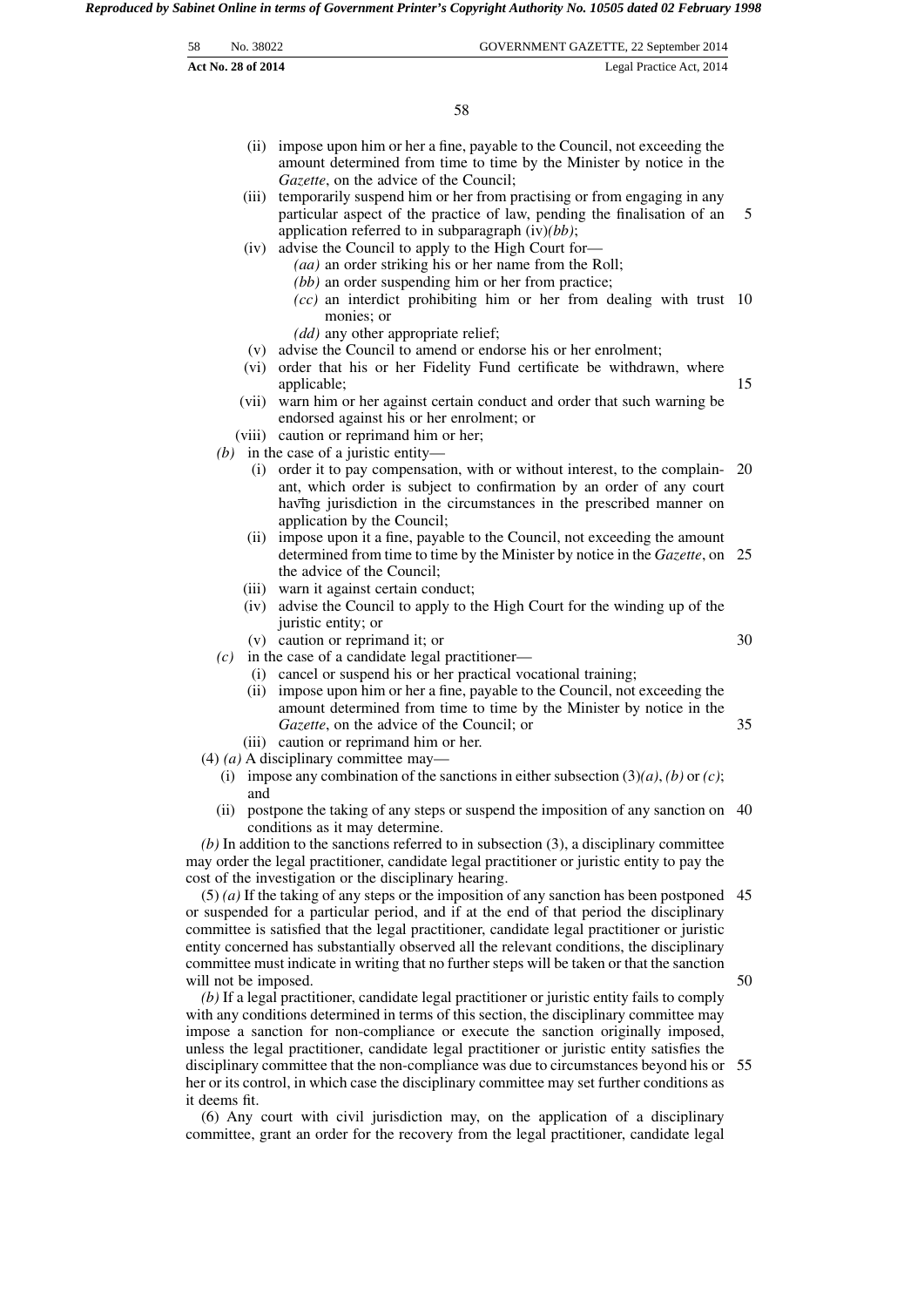| 60 | No. 38022          | GOVERNMENT GAZETTE, 22 September 2014 |
|----|--------------------|---------------------------------------|
|    | Act No. 28 of 2014 | Legal Practice Act, 2014              |

practitioner or juristic entity concerned of any amount such legal practitioner, candidate legal practitioner or juristic entity failed to pay in accordance with a sanction imposed in terms of this section, together with any interest thereon, after which the order so granted has the effect of a civil judgment of that court and must be executed in accordance with the law applicable in that court.

(7) *(a)* At the conclusion of a disciplinary hearing a disciplinary committee must notify the complainant, the Council and the Provincial Council in writing of the outcome of the hearing.

*(b)* If a disciplinary committee finds that the legal practitioner, candidate legal practitioner or juristic entity is not guilty of misconduct it must inform the complainant 10 of the right of appeal as provided for in terms of section 41.

(8) The Council must give effect to the advice and decision of a disciplinary committee.

#### **Appeal against conduct or finding of disciplinary committee**

**41.** (1) *(a)* Subject to section 44, a legal practitioner, candidate legal practitioner or 15 juristic entity may, as determined in the rules and within 30 days of being informed of the decision by a disciplinary committee, lodge an appeal with an appeal tribunal established in terms of subsection (2) against a finding of misconduct by the disciplinary committee or against the sanction imposed, or both.

*(b)* A complainant who is aggrieved by—

20

55

- (i) the manner in which an investigating committee conducted its investigation or the outcome of the investigating committee as referred to in section 37(3)*(b)*; or
- (ii) the outcome of a disciplinary hearing referred to in section 40, may, as determined in the rules and within 30 days of being informed of the decision 25 by the investigating committee or the disciplinary committee, as the case may be, lodge an appeal with an appeal tribunal established in terms of subsection (2) against any conduct or finding of the investigating committee or disciplinary committee, as the case may be.

(2) *(a)* An appeal tribunal must consist of not less than three and not more than five 30 persons appointed by the Council, one of whom the Council must designate as chairperson officer thereof.

*(b)* The members of the appeal tribunal must include at least—

- (i) one advocate and one attorney; and
- (ii) one lay person drawn by the Council from a list of persons established and 35 maintained by the Office of the Ombud who has been approved by the Office of the Ombud, as being suitable to serve on appeal tribunals and who is paid an allowance for this purpose determined by the Council and published in the *Gazette*.

 $(c)$  The members of the appeal tribunal must, subject to paragraph  $(b)(ii)$ , be legally 40 qualified with relevant expertise and may not be persons who were involved in any investigation or proceedings which gave rise to the appeal.

*(d)* A decision of the majority of the members present at any proceedings of an appeal tribunal constitutes the decision of the appeal tribunal.

*(e)* In the event of a deadlock in the voting, the chairperson of the appeal tribunal has 45 a casting vote, in addition to a deliberative vote.

(3) An appeal tribunal may—

- *(a)* dismiss the appeal against the finding of an investigating committee or a disciplinary committee and confirm the finding or sanction or both; or
- *(b)* uphold the appeal against the decision of a disciplinary committee wholly or 50 in part and set aside or vary the finding or sanction or both.

(4) If a legal practitioner, candidate legal practitioner or juristic entity who or which has been found guilty of misconduct lodges an appeal in terms of subsection (1), the decision of the disciplinary committee may not be enforced before the appeal tribunal has decided the appeal.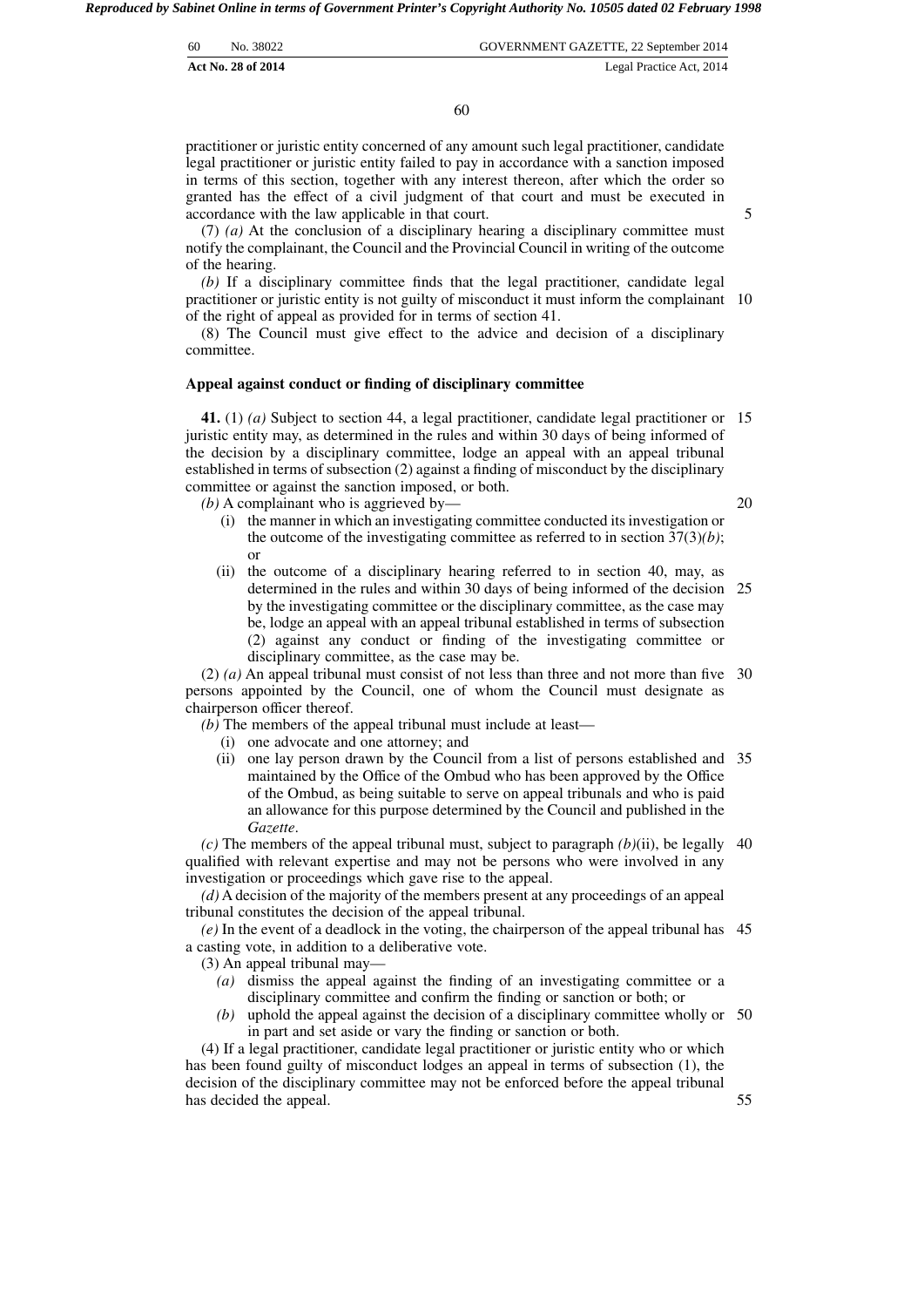| 62 | No. 38022          | GOVERNMENT GAZETTE, 22 September 2014 |
|----|--------------------|---------------------------------------|
|    | Act No. 28 of 2014 | Legal Practice Act, 2014              |

62

(5) The provisions of section 38(3) are applicable with the changes required by the context in respect of appeal tribunals.

## **Monitoring by Legal Services Ombud**

**42.** The Ombud may monitor—

- *(a)* the investigation of complaints by investigating committees;
- *(b)* the conduct of disciplinary committees during disciplinary hearings; and
- *(c)* the conduct of appeal tribunals during appeal proceedings.

#### **Urgent legal proceedings**

**43.** Despite the provisions of this Chapter, if upon considering a complaint, a disciplinary body is satisfied that a legal practitioner has misappropriated trust monies or 10 is guilty of other serious misconduct, it must inform the Council thereof with the view to the Council instituting urgent legal proceedings in the High Court to suspend the legal practitioner from practice and to obtain alternative interim relief.

#### **Powers of High Court**

**44.** (1) The provisions of this Act do not derogate in any way from the power of the 15 High Court to adjudicate upon and make orders in respect of matters concerning the conduct of a legal practitioner, candidate legal practitioner or a juristic entity.

(2) Nothing contained in this Act precludes a complainant or a legal practitioner, candidate legal practitioner or juristic entity from applying to the High Court for appropriate relief in connection with any complaint or charge of misconduct against a 20 legal practitioner, candidate legal practitioner or juristic entity or in connection with any decision of a disciplinary body, the Ombud or the Council in connection with such complaint or charge.

#### **CHAPTER 5**

# **LEGAL SERVICES OMBUD**

# **Establishment of Office of Legal Services Ombud**

**45.** (1) The Office of the Legal Services Ombud for the Republic is hereby established, as a juristic person.

(2) *(a)* The Ombud must, in consultation with the Minister, determine the seat of the Office of the Ombud. 30

*(b)* The Office of the Ombud may, with the approval of the Minister, also conduct its activities away from its seat.

#### **Objects of Ombud**

**46.** The objects of the Ombud are to—

- *(a)* protect and promote the public interest in relation to the rendering of legal 35 services as contemplated in this Act;
- *(b)* ensure the fair, efficient and effective investigation of complaints of alleged misconduct against legal practitioners;
- *(c)* promote high standards of integrity in the legal profession; and
- *(d)* promote the independence of the legal profession.

#### **Appointment and independence of Legal Services Ombud**

**47.** (1) The President must, as soon as practicable after the commencement of this Act, appoint a judge discharged from active service in terms of the Judges'Remuneration and 5

25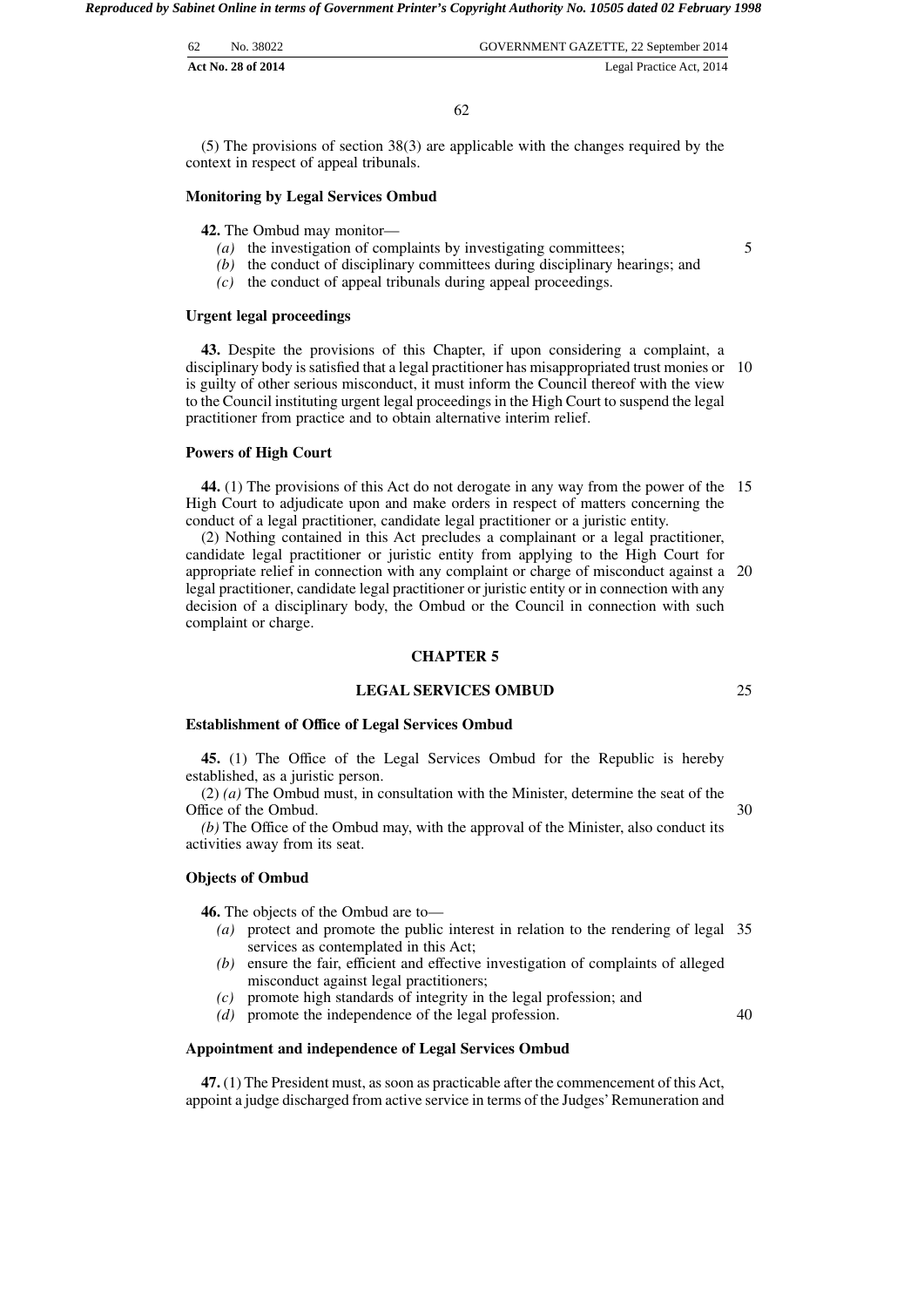| 64 | No. 38022                 | GOVERNMENT GAZETTE, 22 September 2014 |
|----|---------------------------|---------------------------------------|
|    | <b>Act No. 28 of 2014</b> | Legal Practice Act, 2014              |

Conditions of Employment Act, 2001 (Act No. 47 of 2001) as Legal Services Ombud.

(2) The Ombud is independent and subject only to the Constitution and the law and he or she must be impartial and exercise his or her powers and perform his or her functions without fear, favour or prejudice.

(3) The Council must assist and protect the Ombud to ensure his or her independence, impartiality, dignity and effectiveness. 5

(4) No person may interfere with the functioning of the Ombud.

#### **Powers and functions of Ombud**

**48.** (1) *(a)* In addition to the other powers and functions conferred on or assigned to him or her in this Act, and for the purposes of achieving the objects referred to in section 10 46, the Ombud is competent to investigate, on his or her own initiative or on receipt of a complaint, any alleged—

- (i) maladministration in the application of this Act;
- (ii) abuse or unjustifiable exercise of power or unfair or other improper conduct or undue delay in performing a function in terms of this Act;

15

(iii) act or omission which results in unlawful or improper prejudice to any person, which the Ombud considers may affect the integrity and independence of the legal profession and public perceptions in respect thereof.

*(b)* The Ombud may, in carrying out the powers and functions contemplated in paragraph *(a)*, in his or her sole discretion, endeavour to resolve any dispute or rectify 20 any act or omission by—

(i) mediation, conciliation or negotiation;

(ii) advising, where necessary, any person regarding appropriate remedies; or

(iii) any other means that may be expedient in the circumstances.

*(c)* At any time prior to, during, or after an investigation referred to in paragraph *(a)*, 25 the Ombud may if he or she—

- (i) is of the opinion that the facts disclose the commission of an offence by any person, bring the matter to the notice of the relevant authority charged with prosecutions; or
- (ii) deems it advisable, refer any matter which has a bearing on an investigation to 30 the appropriate body or authority affected by it or make an appropriate recommendation regarding the redress of the prejudice in question or make any other appropriate recommendation that the Ombud deems expedient to the affected body or authority; or
- (iii) is of the opinion that there is substance in any complaint made and that the 35 prejudice to the complainant or any other person adversely affected by the act or omission in question is substantial and has the potential of affecting the integrity and independence of the legal profession and public perceptions in respect thereof, do anything necessary to enable proceedings to be taken to a competent court for the necessary relief or direct or assist in directing a 40 complainant to an appropriate forum.

(2) For the purposes of an investigation the Ombud may—

- *(a)* summon any person who may be able to furnish any information on the subject of the investigation or who has in his or her possession or under his or her control any book, document or other object relating to the investigation, to 45 appear before the Ombud at a time and place specified in the summons, to be questioned or to produce that book, document or other object; and
- *(b)* designate a person to question that person, under oath or affirmation administered by the Ombud, and examine or retain for further examination or for safe custody the book, document or other object in question.
- (3) A summons referred to in subsection (2) must—
- *(a)* be in the form determined in the rules;
- *(b)* contain particulars of the matter in connection with which the person concerned is required to appear before the Ombud;
- *(c)* be signed by the Ombud or a person authorised by him or her; and
- *(d)* be served as determined in the rules.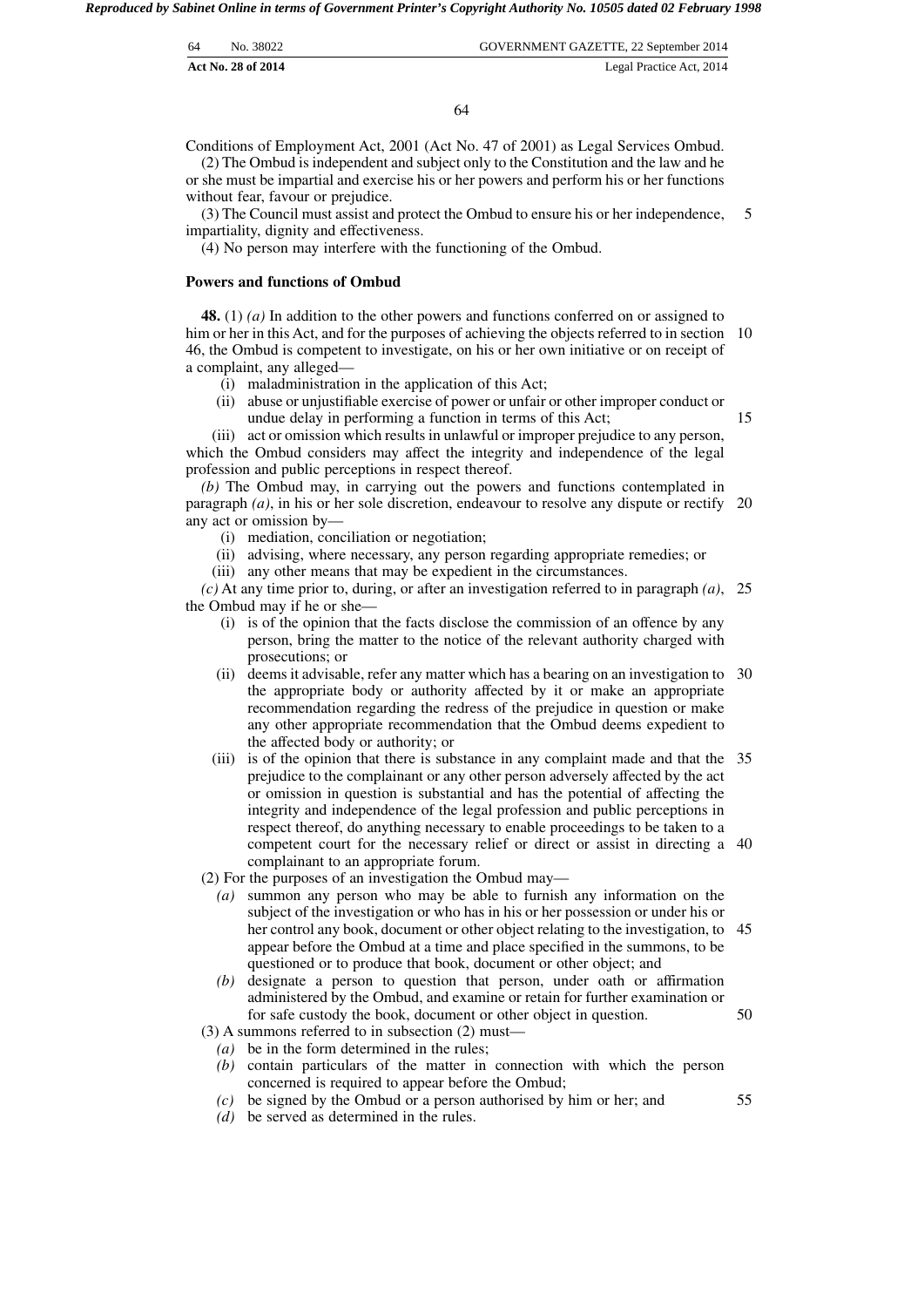| -66 | No. 38022          | GOVERNMENT GAZETTE, 22 September 2014 |
|-----|--------------------|---------------------------------------|
|     | Act No. 28 of 2014 | Legal Practice Act, 2014              |

66

(4) *(a)* The law regarding privilege as applicable to a witness summoned to give evidence in a criminal case in a magistrate's court applies in relation to the questioning of a person in terms of subsection (2), and that person is not entitled to refuse to answer any question on the ground that the answer might expose him or her to a criminal charge.

*(b)* No evidence regarding any questions and answers referred to in paragraph *(a)* are admissible in any criminal proceedings, except in criminal proceedings where the person concerned stands trial on a charge contemplated in section 319(3) of the Criminal Procedure Act, 1955 (Act No. 56 of 1955).

(5) A person appearing before the Ombud by virtue of subsection (2)—

- *(a)* may be assisted at his or her examination by a legal representative; and
- *(b)* is entitled to any witness fees as he or she would be entitled if he or she were
- a witness for the State in criminal proceedings in a magistrates' court.

(6) *(a)* The Ombud may, subject to paragraph *(b)*, in the manner he or she deems fit, make known to any person or body any report or finding, point of view or recommendation in respect of a matter investigated by him or her.

*(b)* The report or finding, point of view or recommendation in respect of an investigation by the Ombud must, when he or she deems it fit but as soon as possible, be made available to the complainant and to any person or body implicated thereby.

*(c)* Any report or finding, point of view or recommendation in respect of an investigation by the Ombud must be open to the public, unless the Ombud is of the opinion that exceptional circumstances require that the report, finding, point of view or recommendation be kept confidential. 20

#### **Term of office of Ombud**

**49.** The Ombud holds office for a period of seven years but may serve for one further term of seven years.

#### **Acting Ombud and filling of vacancies**

**50.** (1) If the office of Ombud becomes vacant, the President must, subject to this Chapter, appoint a judge discharged from active service in terms of the Judges' Remuneration and Conditions of Employment Act, 2001 (Act No. 47 of 2001), to that office.

(2) Whenever the Ombud is for any reason unable to exercise or perform his or her powers or functions, or when the appointment of a judge referred to in subsection (1) to the office of Ombud is pending, the President may, subject to this Chapter, appoint a person as acting Ombud to exercise the powers and perform the powers and functions of the Ombud.

(3) The President must determine the remuneration, allowances and other terms and conditions of service and service benefits of the acting Legal Services Ombud, after consultation with the Minister and the Minister of Finance.

#### **Staff, finances and accountability of Office of Ombud**

**51.** (1) In order to perform its functions the Ombud must—

- *(a)* employ a director as the administrative head of the Office of the Ombud;
- *(b)* employ such administrative staff as may be necessary; and
- *(c)* enter into contracts with service providers and accept liability for the expenses incurred as a result of such services being rendered.

(2) The Ombud must appoint a director for an agreed term not exceeding five years 45 which may be renewed for one additional term not exceeding five years and on the

25

30

35

40

15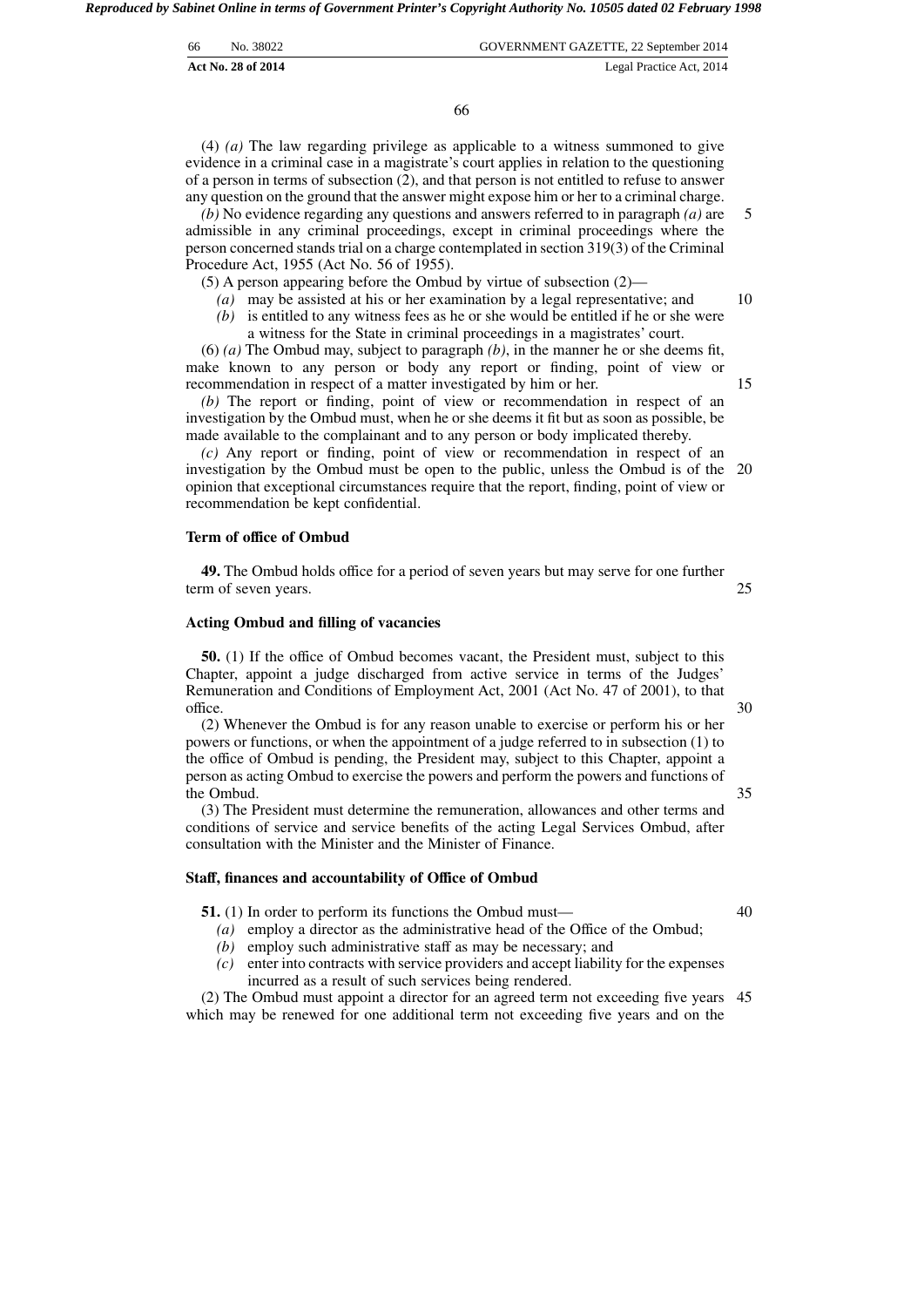| -68 | No. 38022          | GOVERNMENT GAZETTE, 22 September 2014 |
|-----|--------------------|---------------------------------------|
|     | Act No. 28 of 2014 | Legal Practice Act, 2014              |

68

conditions as the Minister, in consultation with the Minister of Finance, may determine. (3) The Director, as the administrative head and chief executive officer of the Office

of the Ombud, is responsible for the general administration of the Office, and must— *(a)* manage and direct the activities of the Office of the Ombud, subject to the

- direction of the Ombud;
- *(b)* appoint and supervise the administrative staff of the Office of the Ombud; and

*(c)* provide quarterly management reports to the Director-General.

(4) *(a)* The Minister must, after consultation with the Minister of Finance, determine the Director's remuneration, allowances, benefits and other terms and conditions of employment.

*(b)* The Minister must, after consultation with the Minister of Finance, determine the staff establishment of the Office, the remuneration, allowances, benefits, and other terms and conditions of appointment of the members of staff.

(5) Expenditure in connection with the administration and functioning of the Office of the Legal Services Ombud must be defrayed from money appropriated by Parliament for 15 this purpose.

(6) Monies appropriated by Parliament for this purpose—

- *(a)* constitute earmarked funds on the departmental vote; and
- *(b)* may not be used by the Department for any other purpose unless the Ombud has been consulted and the National Treasury approves.

(7) Subject to the Public Finance Management Act, 1999 (Act No. 1 of 1999), the Director-General—

- *(a)* is charged with the responsibility of accounting for money received or paid out for or on account of the administration and functioning of the Office of the Ombud in accordance with National Treasury regulations; and 25
- *(b)* must cause the necessary accounting and other related records to be kept, which must be audited by the Auditor-General.

(8) The financial year of the Office is the period of 1 April in any year to 31 March in the following year, except that the first financial year of the Office of the Ombud begins on the date on which this Chapter comes into operation, as contemplated subsection 30 (13), and ends on 31 March of the following year.

(9) The Office of the Ombud may invest or deposit money that is not immediately required for contingencies or current expenditure—

- *(a)* in a call account or short-term fixed deposit with any registered bank or financial institution in the Republic; or 35
- *(b)* in an investment account with the Corporation for Public Deposits established by section 2 of the Corporation for Public Deposits Act, 1984 (Act No. 46 of 1984).

(10) Within six months after the end of each financial year, the Director must prepare financial statements in accordance with established accounting practice, principles and 40 procedures, comprising—

- *(a)* a statement, with suitable and sufficient particulars, reflecting the income and expenditure of the Office of the Ombud during the preceding financial year; and
- *(b)* a balance sheet showing the state of its assets, liabilities and financial position 45 as at the end of that financial year.

(11) The Auditor-General must audit the financial statements of the Office each year. (12) The Office of the Ombud may, after consultation with the Minister and the Minister of Finance—

*(a)* acquire and alienate movable and immovable property; and

*(b)* hire and let movable and immovable property.

50

(13) *(a)* The Office of the Ombud must commence with its functions as from a date fixed by the Minister by notice in the *Gazette*.

5

10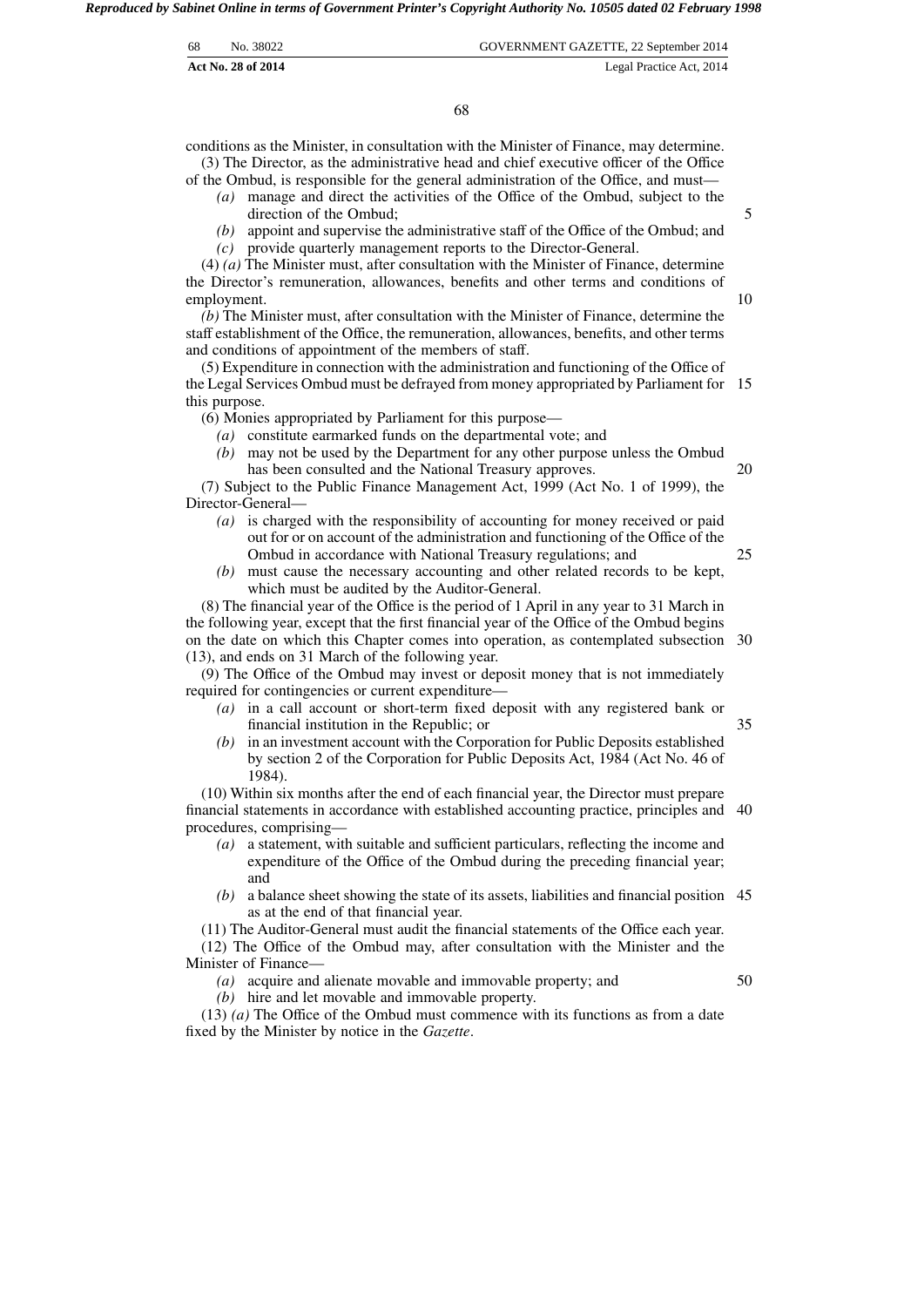| 70 | No. 38022          | GOVERNMENT GAZETTE, 22 September 2014 |
|----|--------------------|---------------------------------------|
|    | Act No. 28 of 2014 | Legal Practice Act, 2014              |

*(b)* Before the date so fixed, the necessary arrangements must be made for the Office of the Ombud to be accommodated, equipped and staffed in order to perform its functions properly.

#### **Annual report**

**52.** (1) The Office of the Ombud must prepare and submit to the Minister an annual report as determined in the rules within six months after the end of the financial year of the Office of the Ombud. 5

(2) The annual report referred to in subsection (1) must include the following documents:

- *(a)* The audited financial statements prepared in terms of this Act;
- *(b)* the report of the Auditor-General prepared in terms of this Act;
- *(c)* a report of the activities undertaken in terms of the functions of the Ombud set out in this Chapter; and
- *(d)* a statement of the progress made during the preceding year towards achieving the objects of this Chapter.

(3) The Minister must table in Parliament each annual report submitted in terms of this Chapter.

#### **CHAPTER 6**

# **LEGAL PRACTITIONERS' FIDELITY FUND**

# *Part 1*

20

25

10

15

# *Establishment of Fund and founding provisions*

#### **Continued existence of Attorneys Fidelity Fund**

**53.** (1) Despite the provisions of section 119, the Attorneys Fidelity Fund established by section 25 of the Attorneys Act continues to exist as a juristic person under the name Legal Practitioners' Fidelity Fund.

(2) The Fund acts through the Board.

# **Revenue of Fund**

**54.** The Fund consists of—

- *(a)* each amount which, immediately prior to the date referred to in section 120(4), is or was payable to or held on account of the Fund, and which is paid 30 on or after such date of commencement;
- *(b)* annual contributions paid by applicants for the issue of Fidelity Fund certificates and any interest on, or penalties in respect of, overdue contributions;
- *(c)* interest paid to the Fund in terms of this Act;
- *(d)* income obtained from investments of the Fund;
- *(e)* money recovered by or on behalf of the Fund in terms of this Act;
- *(f)* money received by or on behalf of the Fund from any insurer;
- *(g)* any other money lawfully paid into the Fund; and
- *(h)* any other money accruing to the Fund from any other source.

# **Liability of Fund**

**55.** (1) The Fund is liable to reimburse persons who suffer pecuniary loss, not exceeding the amount determined by the Minister from time to time by notice in the *Gazette*, as a result of theft of any money or other property given in trust to a trust account practice in the course of the practice of the attorney or an advocate referred to 45 in section  $34(2)(b)$  as such, if the theft is committed—

35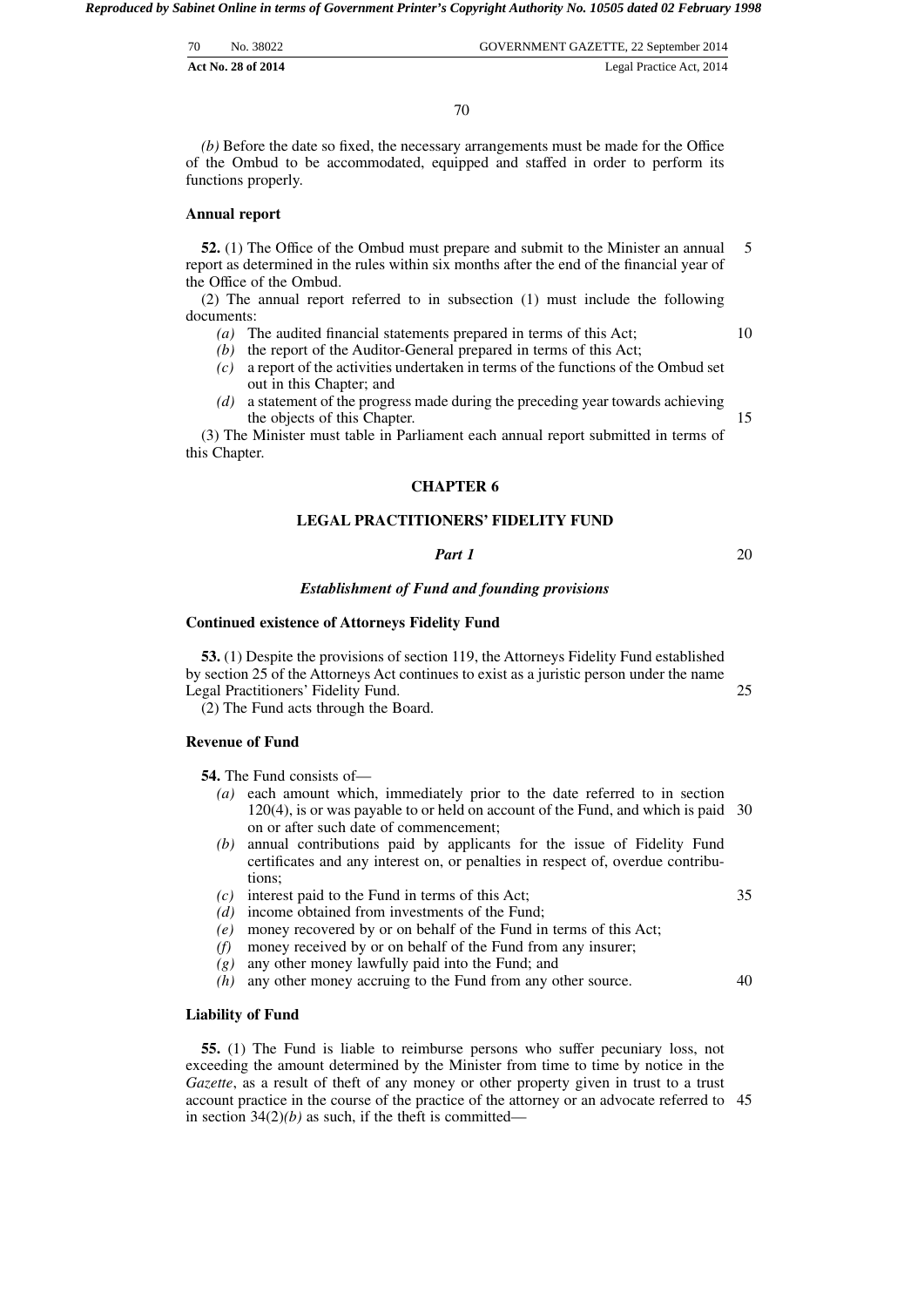| 72 | No. 38022          | GOVERNMENT GAZETTE, 22 September 2014 |
|----|--------------------|---------------------------------------|
|    | Act No. 28 of 2014 | Legal Practice Act, 2014              |

- *(a)* by an attorney in that practice or advocate, or any person employed by that practice or supervised by that attorney or advocate;
- *(b)* by an attorney or person acting as executor or administrator in the estate of a deceased person; or
- *(c)* by an attorney or person employed by that attorney who is a trustee in an insolvent estate or in any other similar capacity, 5

excluding a curator to a financial institution in terms of the Banks Act, 1990 (Act No. 94 of 1990) or a liquidator of a mutual bank in terms of the Mutual Banks Act, 1993 (Act No. 124 of 1993).

#### **Limitation of liability of Fund**

**56.** (1) The Fund is not liable in respect of any loss suffered—

- *(a)* by a family member or a member of the household of any attorney or an advocate referred to in section 34(2)*(b)* who committed the theft;
- *(b)* by any partner or co-director in the trust account practice in which the theft occurs;
- *(c)* as a result of theft committed by an attorney or advocate whose fidelity has been otherwise guaranteed by a person, either in general or in respect of a particular transaction, to the extent to which it is covered by the guarantee;
- *(d)* by any person as a result of any theft committed after the victim of the theft received notice in writing from the Council or the Board warning against the 20 use or continued use of the legal services of the trust account practice concerned or the giving of any money or property in trust to that trust account practice and the person in question has failed to take reasonable steps after being so warned; or
- *(e)* by any person as a result of theft of money which any attorney or an advocate 25 referred to in section 34(2)*(b)* has been instructed to invest on behalf of such person.

(2) A claim for reimbursement as provided for in section 55 is limited—

- *(a)* in the case of money given in trust to a trust account practice, to the amount actually handed over, without interest, unless interest has been earned and 30 given in trust to the practice, or unless the Board, in its discretion, decides to pay interest; and
- *(b)* in the case of securities or other property, to an amount equal to the average market value of such securities or property at the date when written demand is first made for their delivery, or if there is no average market value, the fair 35 market value of such securities or other property as at that date, without interest.

(3) Only the balance of any loss suffered by any person after deduction from the loss of the amount or value of all money or other benefits received or receivable by that person from any source other than the Fund, may be recovered from the Fund.

(4) Subsection (1)*(e)* does not apply to money which an attorney is authorised to invest where the attorney acts in his or her capacity as executor, trustee or curator, or in any similar capacity, excluding a curator to a financial institution in terms of the Banks Act, 1990 (Act No. 94 of 1990), or liquidator of a mutual bank in terms of the Mutual Banks Act, 1993 (Act No. 124 of 1993).

45

40

(5) Subject to subsection (6), an attorney or advocate must be regarded as having been instructed to invest money for the purposes of subsection  $(1)(e)$ , where a person-

*(a)* who entrusts money to the attorney or advocate; or

*(b)* for whom the attorney or advocate holds money,

instructs the attorney or advocate to invest all or some of that money in a specified 50 investment or in an investment of the attorney's or advocate's choice.

(6) For the purposes of subsection  $(1)(e)$  an attorney or advocate is regarded as not having been instructed to invest money if he or she is instructed by a person—

*(a)* to pay the money into a trust account, if that payment is for the purpose of investing the money in that account on a temporary or interim basis only, 55 pending the conclusion or implementation of any particular matter or transaction which is already in existence or about to come into existence at the

10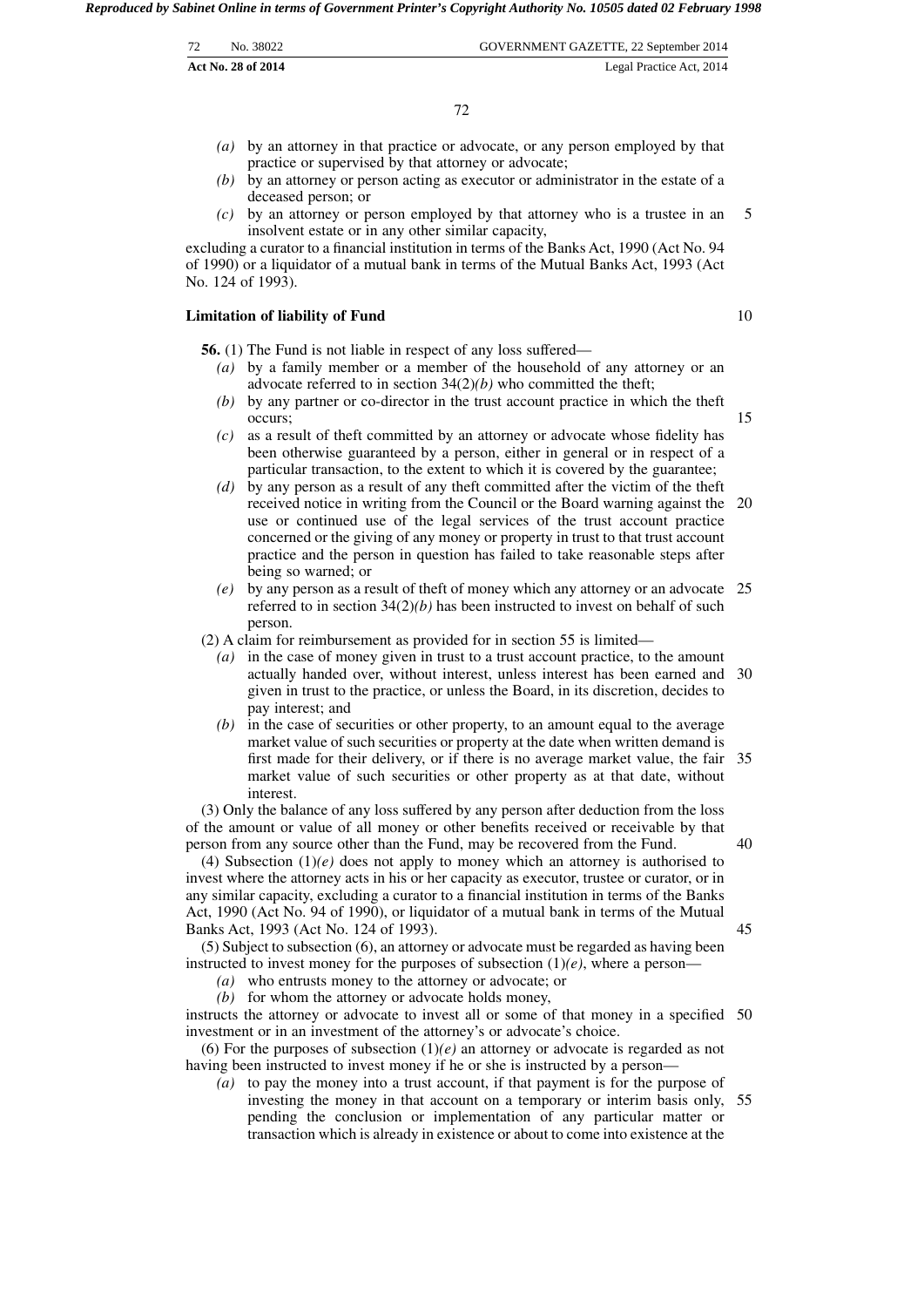| 74 | No. 38022          | GOVERNMENT GAZETTE, 22 September 2014 |
|----|--------------------|---------------------------------------|
|    | Act No. 28 of 2014 | Legal Practice Act, 2014              |

74

time that the investment is made and in respect of which investment the attorney or advocate exercises exclusive control as trustee, agent or stakeholder, or in any fiduciary capacity;

- *(b)* to lend money on behalf of that person to give effect to a loan agreement where that person, being the lender—
	- (i) specifies the borrower to whom the money is to be lent;
	- (ii) has not been introduced to the borrower by the attorney for the purpose of making that loan; and
	- (iii) is advised by the attorney in respect of the terms and conditions of the loan agreement; or
- *(c)* to utilise money to give effect to any term of a transaction to which that person is a party, other than a transaction which is a loan or which gives effect to a loan agreement that does not fall within the scope of paragraph *(b)*.

(7) An attorney or advocate who has been instructed to invest money as provided for in subsection (5) must, as soon as practicable after he or she has received that 15 instruction, but prior to the receipt of the money to be invested, notify the person giving the instruction of the provisions of subsection  $(1)(e)$  in the form and manner determined by the Board in terms of subsection (8).

(8) For the purposes of subsection (7), the Board must issue directives determining the form and manner in which a notice referred to in that subsection must be given, and 20 it may from time to time review and, if necessary, revise such directives.

(9) For purposes of subsection  $(1)(a)$ , "family member", in relation to any person, means his or her parent, parent-in-law, sibling, child, including an adopted child or a step-child, or spouse (whether by statutory, customary or religious law), and including a life partner who is a person living with that person as if they were married to each 25 other.

#### **Purpose and application of Fund**

**57.** (1) Subject to the provisions of this Act, the Fund must be utilised for the following purposes:

*(a)* Meeting the liability of the Fund referred to in section 55;

30

45

5

- *(b)* paying expenses incurred in operating the Board and the Fund, including the payment of remuneration or allowances and other service benefits to employees;
- *(c)* paying expenses incurred by the Board in investigating and establishing the validity of claims contemplated in section 55; 35
- *(d)* paying all expenses and legal costs incurred by the Board for the purpose of recovering money from the persons whose wrongful conduct gave rise to the claim;
- *(e)* refunding the costs or any portion thereof incurred by a claimant in establishing a claim or attempting to recover the whole or a portion of the 40 claim from the person whose wrongful conduct gave rise to the claim;
- *(f)* paying legal expenses incurred in defending a claim made against the Fund, or otherwise incurred in relation to the Fund;
- *(g)* paying premiums in respect of contracts of insurance entered into in terms of sections 76 and 77;
- *(h)* paying allowances to members of the Board in relation to their services or their reasonable travelling and accommodation expenses incurred in relation to the affairs of the Board and the Fund to be determined in consultation with the Council;
- *(i)* paying fees and expenses to the Council or its structures in respect of any 50 function performed as agents for the Fund;
- *(i)* making an annual appropriation to the Council in terms of section  $22(1)(b)$ ;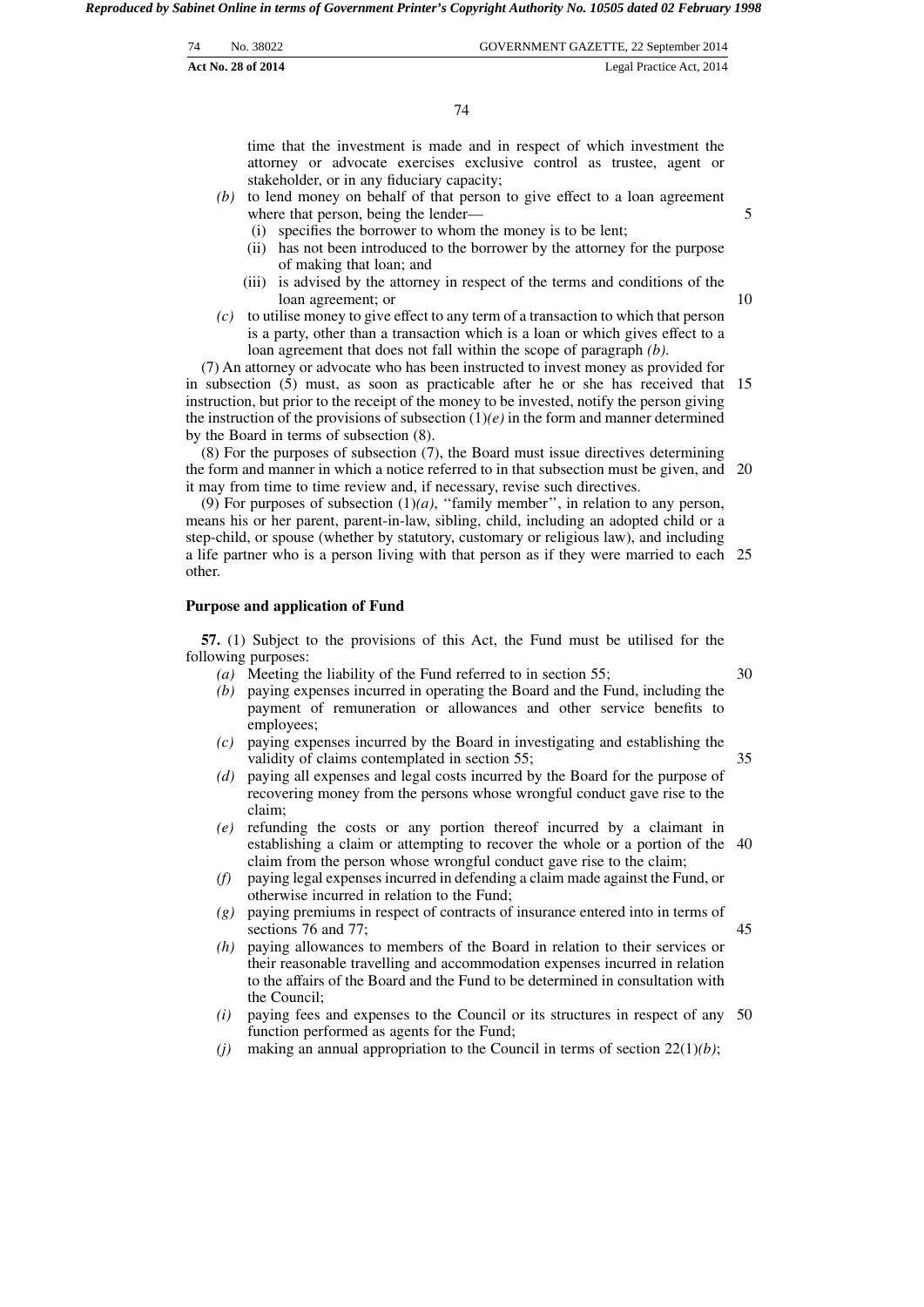| 76 | No. 38022          | GOVERNMENT GAZETTE, 22 September 2014 |
|----|--------------------|---------------------------------------|
|    | Act No. 28 of 2014 | Legal Practice Act, 2014              |

*(k)* paying costs relating to the detection or prevention of theft of trust money; and

*(l)* paying interest in relation to section 55. (2) Subject to the provisions of this Act, the Fund may be utilised for the following purposes:

- *(a)* refunding the bank charges or any portion thereof paid by any attorney or an advocate referred to in section 34(2)*(b)*in relation to the keeping of a trust account referred to in section 86(2) and (3); 5
- *(b)* paying expenses relating to any function performed in terms of this Act;
- *(c)* paying the audit and inspection costs or a portion thereof incurred by an attorney or advocate in relation to the obtaining of a Fidelity Fund certificate; 10 and
- *(d)* paying bursaries and loans to students, candidate legal practitioners and legal practitioners for the purposes of legal education and research.

#### **Legal Practitioners' Fidelity Fund Account**

**58.** (1) Money of the Fund must be deposited into a banking account held by the Fund 15 at an institution registered as a bank, to the credit of an account to be known as the Legal Practitioners' Fidelity Fund Account.

(2) The Board may invest money which is deposited in terms of subsection (1) and which is not immediately required for the purposes mentioned in this Act.

#### **Financial year of Fund**

**59.** The financial year of the Fund is determined by the Board.

#### **Fund exempt from certain tax and insurance laws**

**60.** (1) The revenue of the Fund is exempt from the provisions of any law relating to the payment of income tax or any other tax or levy by the State.

(2) Any provision of any law relating to insurance (other than a law relating to the 25 compulsory insurance of employees) or the provision of security in connection therewith, does not apply to the Fund.

# *Part 2*

#### *Operation of Fund*

# **Establishment of Board**

**61.** (1) A Legal Practitioners' Fidelity Fund Board is hereby established to manage and administer the Fund.

(2) The Fund must be held in trust by the Board for the purposes mentioned in this Act.

#### **Composition of Board**

**62.** (1) The Board consists of the following persons:

- *(a)* Five legal practitioners, one of whom must be an advocate referred to in section 34(2)*(b)*, elected in accordance with a procedure determined in the rules by the Council in consultation with the Board;
- *(b)* two persons, designated by the Council, who, by virtue of their qualifications, 40 expertise and experience in the field of finance, and whose names are submitted by the Independent Regulatory Board of Auditors or its successor; and
- *(c)* two fit and proper persons designated by the Minister.

(2) The need for the Board to reflect—

- *(a)* the racial and gender composition of South Africa;
- *(b)* representation of persons with disabilities; and
- *(c)* provincial representation,

must, as far as is practicable, be considered when the Board is constituted as contemplated in subsection (1). 50

30

35

20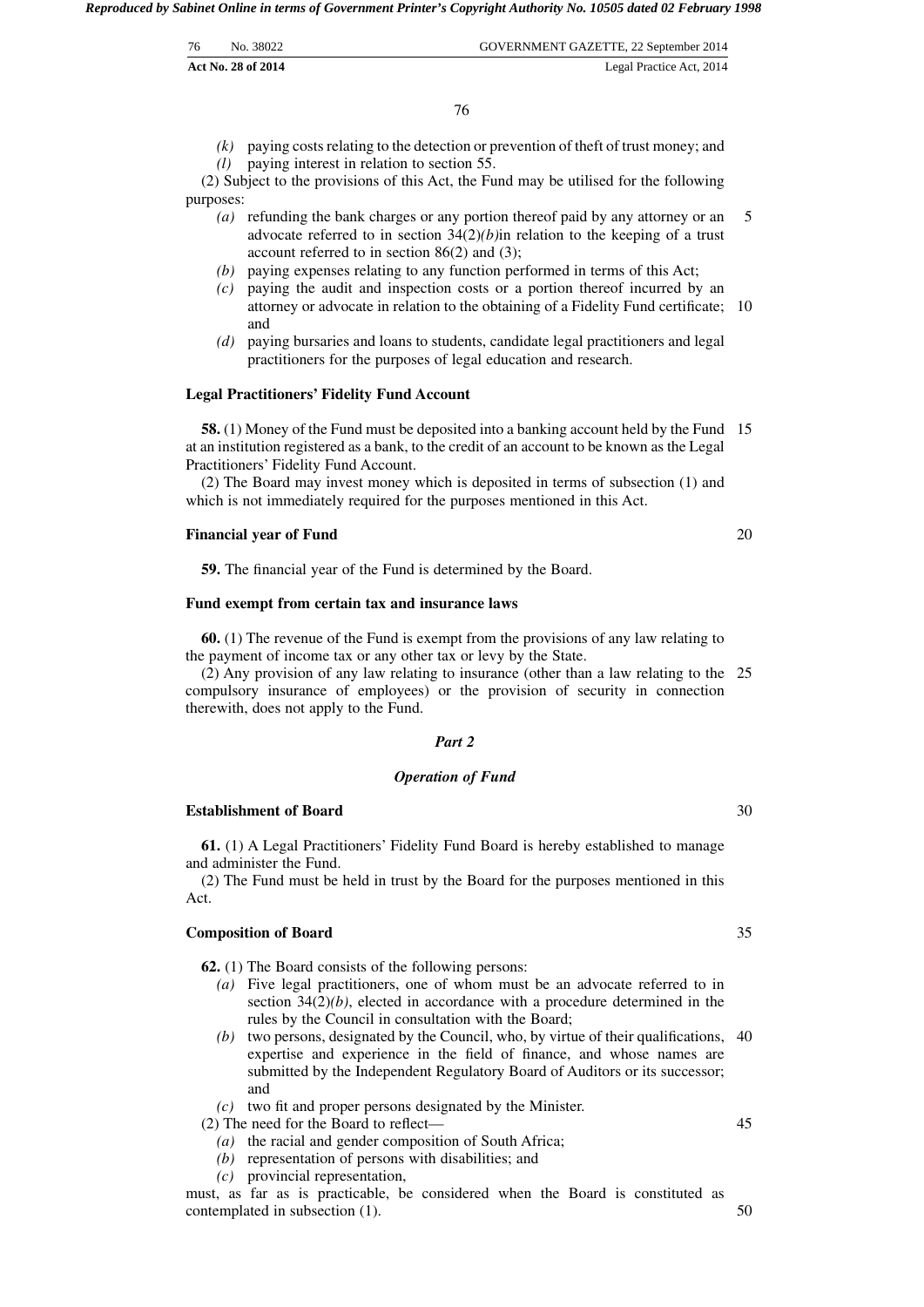| 78 | No. 38022          | GOVERNMENT GAZETTE, 22 September 2014 |
|----|--------------------|---------------------------------------|
|    | Act No. 28 of 2014 | Legal Practice Act, 2014              |

78

#### **Powers and functions of Board**

**63.** (1) In addition to the powers conferred upon it in this Act, and in the furtherance of the purpose of the Fund, the Board may—

- *(a)* invest any monies which are not required for immediate use in government and other securities as may be prescribed by regulation, as provided for in section 72(3); 5
- *(b)* insure itself against risk;
- *(c)* conclude agreements;
- *(d)* institute or defend legal proceedings;
- *(e)* as determined in the rules, inspect or cause to be inspected the accounts of any 10 attorney or an advocate referred to in section 34(2)*(b)*;
- *(f)* make rules relating to—
	- (i) contributions to the Fund and the issuing and costs of Fidelity Fund certificates;
	- (ii) the procedure for the appointment of the executive officer and other 15 employees; and
	- (iii) any other matter concerning the Fund;

*(g)* make an arrangement with any bank for the keeping of trust accounts opened in terms of section 86(2) and for the investment of money in separate trust savings or other interest bearing accounts opened in terms of section 86(3) and 20 (4) to provide for one or more of the following:

- (i) The payment of interest to the Fund on the whole or any part of the money deposited in terms of section 86(2) and the money invested in terms of section  $86(3)$  and  $(4)$ , as contemplated in section  $86(5)$ ;
- (ii) the manner in which the Fund is informed of amounts held in the 25 accounts opened in terms of section  $86(2)$ , (3) and (4);
- (iii) the auditing of interest calculations and account balances in the accounts opened in terms of section 86(2), (3) and (4) in the bank accounts; and
- (iv) any other relevant matter;
- *(h)* consider claims against the Fund;
- *(i)* through any person authorised thereto in writing by the chairperson of the Board, institute a prosecution for the misappropriation or theft of property or trust money, and the provisions of the laws relating to private prosecutions apply to such prosecution as if the Board is a public body;
- *(j)* delegate to any of its employees the duty, subject to conditions that may be 35 imposed by the Board, to consider any claims against the Fund; and
- *(k)* generally take any other steps and perform any other acts as may be necessary for or conducive to the achievement of the objects of the Fund.
- (2) The Board must appoint an executive officer to—
	- *(a)* perform or exercise the powers and functions determined by the Board; 40
	- *(b)* supervise the employees of the Board; and
	- *(c)* account for the assets and liabilities of the Board.

(3) The Board may appoint any other employees as it deems necessary to assist the executive officer.

(4) The procedure for the appointment of the executive officer and other employees 45 must be determined by the Board.

- (5) The need for the staff of the Board to reflect—
	- *(a)* the racial and gender composition of South Africa; and
	- *(b)* representation of persons with disabilities,

must, as far as is practicable, be considered when the executive officer and other 50 employees are appointed in terms of this section.

(6) The Board must determine the conditions of service of the executive officer and the other employees of the Board.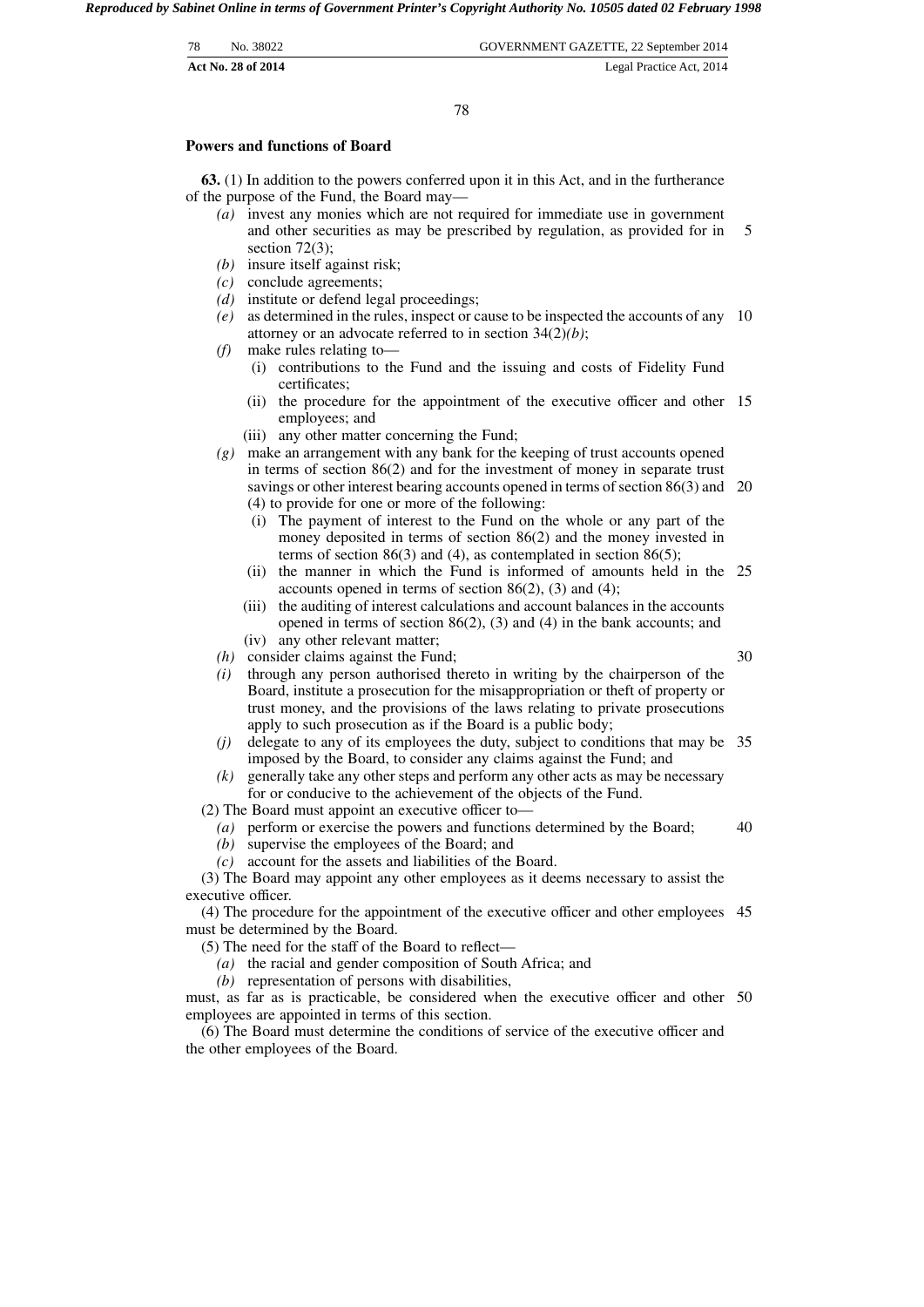80

#### **Membership of Board**

**64.** (1) A member of the Board must—

- *(a)* be a South African citizen;
- *(b)* be a fit and proper person; and
- *(c)* subscribe to the objects of the Board.

(2) The following persons are disqualified from becoming or remaining members of the Board:

- *(a)* An unrehabilitated insolvent;
- *(b)* a person declared to be of unsound mind by a court of the Republic;
- *(c)* a person who has been convicted in a court of first instance—
	- (i) of an offence and sentenced to more than 12 months' imprisonment without the option of a fine; or
	- (ii) of an offence, which involves any element of dishonesty, either in the Republic or outside the Republic, if the conduct constituting the offence would have been an offence in the Republic, other than a conviction for 15 an offence committed prior to 27 April 1994 associated with political objectives: Provided that if the person in question lodges an appeal against the conviction or sentence, he or she may be suspended from office by the Board as contemplated in section 69, pending the outcome of the appeal: Provided further that he or she may be replaced by the 20 designating body, or in the case of a member referred to in section  $62(1)(a)$ , elected in terms of the procedure referred to in that section;
- *(d)* a person who has been removed from office in terms of section 69; and
- *(e)* a member of the Council or any of its committees.

# **Chairperson and deputy chairperson of Board**

**65.** (1) At the first meeting of the Board, the members of the Board must elect and appoint a chairperson and deputy chairperson from among themselves.

(2) The chairperson and deputy chairperson hold office for a period of three years from the date of their election and may be re-elected and re-appointed for one further term, unless such chairperson or deputy chairperson resigns or ceases to be a member of 30 the Board.

(3) The deputy chairperson must, if the chairperson is absent or is for any reason unable to act as chairperson, perform all the functions and exercise all the powers of the chairperson.

(4) If both the chairperson and deputy chairperson are absent from any meeting, the 35 members present must elect a person from among themselves to preside at that meeting and the person so presiding must, during that meeting and until the chairperson or deputy chairperson resumes duty, perform all the functions and exercise all the powers of the chairperson.

(5) If both the chairperson and deputy chairperson have been given leave of absence, 40 the members of the Board must elect a person from among themselves to act as chairperson until the chairperson or deputy chairperson resumes duty or is removed from office in terms of section 69.

(6) If the office of chairperson or deputy chairperson becomes vacant, the members of the Board must, at the first meeting thereafter or as soon as possible thereafter, elect from 45 among themselves a new chairperson or deputy chairperson, as the case may be.

(7) A chairperson and deputy chairperson may vacate office as such, without relinquishing his or her membership of the Board, unless his or her membership has been terminated in accordance with section 68.

#### **Vacancies in Board and filling thereof**

**66.** (1) A vacancy in the Board occurs when—

*(a)* the term of office of a member expires or terminates as contemplated in section 68:

25

50

5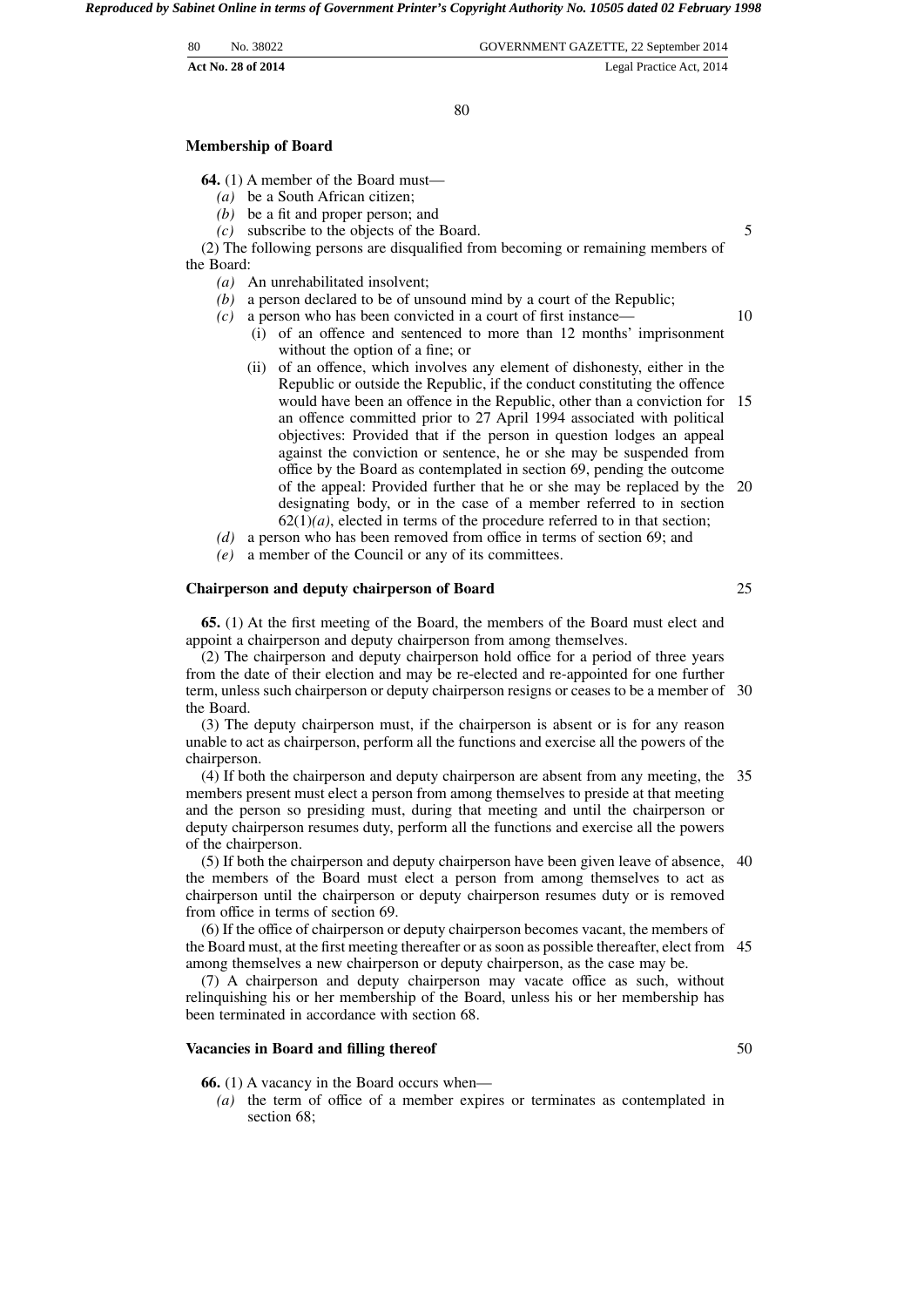| 82<br>GOVERNMENT GAZETTE, 22 September 2014<br>No. 38022 |  |
|----------------------------------------------------------|--|

*(b)* a member dies;

*(c)* a member is removed from office as contemplated in section 69; or

*(d)* the resignation of a member takes effect.

(2) A vacancy in the Board must be filled as soon as practicably possible in accordance with the provisions of section 62.

(3) Any person appointed to fill a vacancy holds office for the unexpired portion of the term of the vacating member.

(4) No decision taken by the Board or act performed under the authority of the Board is invalid merely by reason of a vacancy on the Board, if the decision was taken or the act was authorised, subject to section 70.

#### **Term of office of members of Board**

**67.** (1) A member of the Board holds office for a term of three years, but may serve as a member for one further term if he or she is again so elected or designated, as the case may be.

(2) Despite subsection (1), a member remains in office after the expiry of his or her 15 term of office until the commencement of the term of office of his or her successor.

# **Termination of office**

**68.** (1) A person ceases to be a member of the Board when that person—

- *(a)* is no longer eligible in terms of section 64 to be a member;
- *(b)* resigns;
- *(c)* is removed from office in terms of section 69;
- *(d)* in the case of a legal practitioner referred to in section  $62(1)(a)$ , ceases to be a practising legal practitioner, for whatever reason; or
- *(e)* is appointed as a judicial officer.

(2) A member may resign after giving at least three months' written notice to the 25 Board, but the Board may, on good cause shown, accept a shorter period.

#### **Removal from office**

**69.** (1) The Board may remove a member of the Board from office on account of—

- *(a)* a finding by a disciplinary committee in terms of section 40 of any serious misconduct as set out in the code of conduct contemplated in section 36 on the 30 part of a legal practitioner;
- *(b)* incapacity and incompetence which, in the opinion of the Board, debars him or her from serving as a member of the Board;
- *(c)* absence from three consecutive meetings of the Board without the permission of the chairperson, except on good cause shown; or
- *(d)* a request by the body which or person who elected or designated that member in terms of section 62, on good cause shown by the body or person in question; or
- *(e)* his or her becoming disqualified to remain as a member of the Board as contemplated in section 64(2).

(2) If the Board has commenced proceedings for the removal of a member, it may suspend that member from office.

(3) A member who is suspended from office may not perform or exercise any of the powers or functions of that office or receive any allowances.

(4) The Board must follow due process of law if it intends to remove or suspend a 45 member from office, as determined by the Board in the rules contemplated in section 63(1)*(f)*.

#### **Meetings and resolutions of Board**

**70.** (1) *(a)* The Board may meet at any place in the Republic.

*(b)* The Board must, as soon as practicable after the appointment of its members, meet 50 for the first time at the time and place determined by the Minister and thereafter at such times and places determined by the Board.

20

35

40

5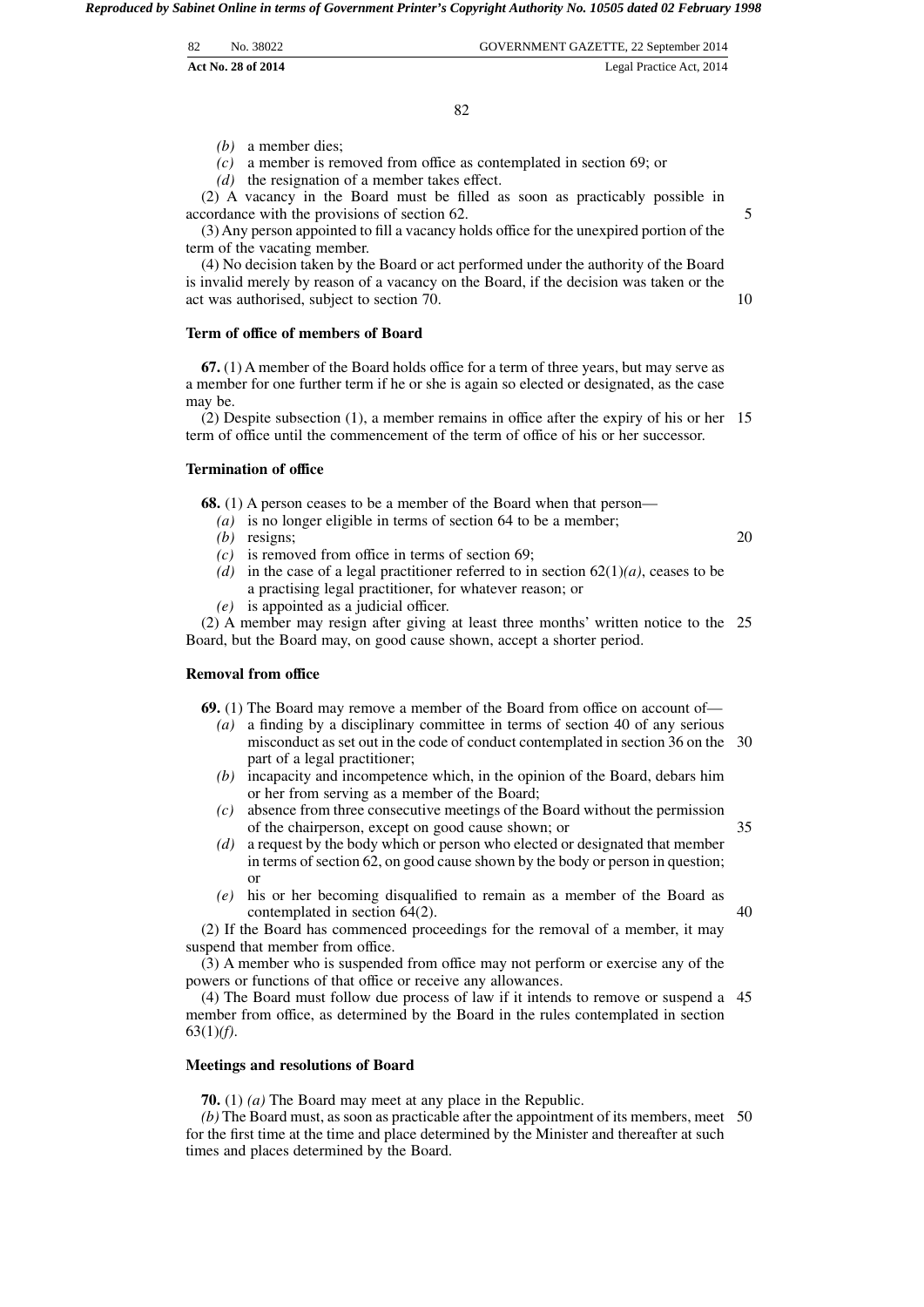| 84 | No. 38022          | GOVERNMENT GAZETTE, 22 September 2014 |
|----|--------------------|---------------------------------------|
|    | Act No. 28 of 2014 | Legal Practice Act, 2014              |

(2) The majority of the members of the Board constitutes a quorum at any meeting of the Board.

(3) When the chairperson is absent or is not able to perform his or her functions, the deputy chairperson must act as chairperson, and if both the chairperson and deputy chairperson are absent or are not able to perform their functions, the members present must elect one from among themselves to preside at that meeting. 5

(4) A decision of the majority of the members constitutes a decision of the Board and in the event of an equality of votes the person presiding at the meeting has a casting vote in addition to a deliberative vote.

(5) A resolution in writing of the Board signed by all its members is regarded as if it 10 had been passed at a meeting of the Board.

(6) The Board must determine the procedure for calling a meeting and the procedure to be followed at the meeting.

(7) In any advice or recommendation to the Minister, the minority views of any one or more members of the Board, as well as any report of a committee appointed in terms 15 of section 71, must be included.

(8) The Board must keep a record of its proceedings.

# **Committees of Board**

**71.** (1) The Board—

- *(a)* must appoint an executive committee consisting of the chairperson, deputy 20 chairperson and two other members of the Board, one of whom must be an advocate referred to in section 34(2)*(b)*;
- *(b)* may appoint committees relating to matters falling within the scope of its powers and functions, the members of which may be members of the Board or other persons;
- *(c)* may in writing, delegate to the executive committee or other committee any powers and functions as it may determine; and
- *(d)* may direct the executive committee or other committee, either generally or in a specific case, to advise the Board.
- (2) *(a)* The Board must elect and appoint a chairperson of a committee.

*(b)* The chairperson of the Board is *ex offıcio* chairperson of the executive committee referred to in subsection (1)*(a)* and the deputy chairperson of the Board is *ex offıcio* deputy chairperson of the executive committee referred to in subsection (1)*(a)*.

(3) A committee exercises its powers and performs its functions in accordance with any policy directions of the Board. 35

(4) The Board may at any time dissolve any committee.

(5) The provisions of section 70 apply, with the necessary changes, to a meeting of a committee.

(6) The Board is not divested of any power or function delegated to a committee, and may amend or rescind a decision of a committee.

#### **Certificate in respect of liabilities of Fund and investment of money in Fund**

**72.** (1) The Board must appoint an actuary to make recommendations to it on or before 31 March in any year regarding the amount which, in that actuary's opinion, will be required during the next ensuing year ending on 31 December, for the purposes of meeting the obligations of the Fund in terms of section 55, and the actuary must furnish 45 the Board on or before the first-mentioned date with a certificate setting out the amount so recommended.

(2) The Board must, within 30 days after receipt of the certificate referred to in subsection (1), determine the amount required in the ensuing year for the purposes referred to in subsection (1).

(3) Any amount determined in terms of subsection (2) that is not immediately required for the purposes referred to in subsection (1) in any financial year must be invested in government and other securities as may be prescribed by regulation.

30

40

50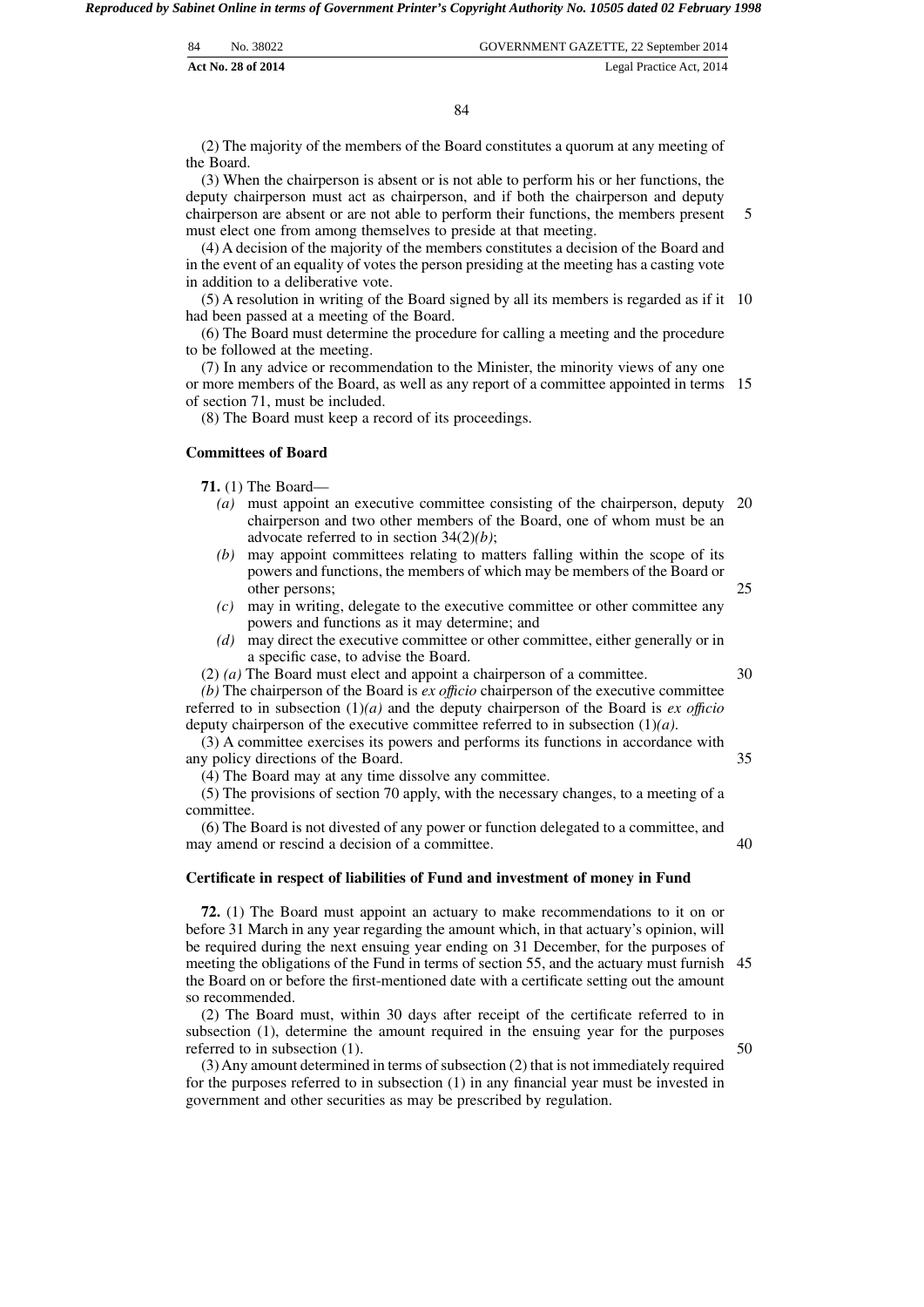| -86 | No. 38022          | GOVERNMENT GAZETTE, 22 September 2014 |
|-----|--------------------|---------------------------------------|
|     | Act No. 28 of 2014 | Legal Practice Act, 2014              |

86

#### **Annual review by actuary**

**73.** (1) Within three months after the end of each financial year, the actuary referred to in section 72(1) must review the financial soundness of the Fund and submit an actuarial valuation report to the Board and the Minister.

(2) The actuarial valuation report must contain—

- *(a)* a statement—
	- (i) reflecting the actuarial value of the assets and liabilities of the Fund;
	- (ii) on the financial soundness of the Fund; and
	- (iii) on whether in the financial year concerned, a surplus or deficit was present in the Fund and, if a deficit is present, specifying the amount 10 required to enable the Fund to meet its obligations; and
- *(b)* an indication of—
	- (i) the basis and method used to value the assets and liabilities of the Fund;
	- (ii) any changes to the basis and method used to value the Fund as compared with the actuarial report of the previous year;
	- (iii) any special consideration or restriction that the Board brought to the attention or made applicable to the actuary in performing the function in terms of this section; and
	- (iv) any explanatory note on any matter relevant to obtaining a true and meaningful reflection of the financial state of the Fund. 20

(3) The Board must submit a report to the Minister if, at any stage after having regard to the assets and liabilities of the Fund, the value of the assets of the Fund is insufficient or is not increasing at a sufficient rate to meet payments for benefits that may be reasonably anticipated, and the Minister must immediately submit that report to Parliament.

# **Contributions to Fund by legal practitioners**

**74.** (1) *(a)* Subject to the provisions of this section, every attorney, practising on his or her own account or in partnership, and every advocate referred to in section 34(2)*(b)*, must, annually when he or she applies for a Fidelity Fund certificate, pay to the Council—

- (i) the amount as may be fixed by the Board from time to time in respect of the cost of group professional indemnity insurance arranged by the Board pursuant to the provisions of section 77(2); and
- (ii) any other non-refundable amount as may be fixed by the Board from time to time.

*(b)* Any legal practitioner referred to in paragraph *(a)* who commences to practise on or after 1 July in any year must, in respect of that year, pay half of the contribution which is payable in terms of that paragraph for that year.

(2) A legal practitioner referred to in subsection (1) *(a)* who applies under section 85(1) for the first time for a Fidelity Fund certificate must pay to the Fund, in addition 40 to any contributions payable in terms of subsection (1), any single non-refundable contribution as the Board may determine.

(3) The Board may require a legal practitioner referred to in subsection (1)*(a)* in respect of whom the Fund has been applied as a result of any of the circumstances referred to in section 57, to pay an additional annual contribution to the Fund of such 45 amount and for any period as the Board may determine.

 $(4)$  *(a)* A legal practitioner referred to in subsection  $(1)(a)$  who is not in possession of a Fidelity Fund certificate and who intends to commence to practise on his or her own account, in partnership or in a juristic entity, must, before commencing to practise, give notice of his or her intention to the Council and thereafter becomes liable to pay to the 50 Fund the amount of the contribution referred to in subsections (1) and (2).

*(b)* A legal practitioner referred to in subsection (1)*(a)* who is in possession of a Fidelity Fund certificate but who intends to commence to practise for his or her own account, in partnership or in a juristic entity in the area of jurisdiction of a Division of

30

35

25

5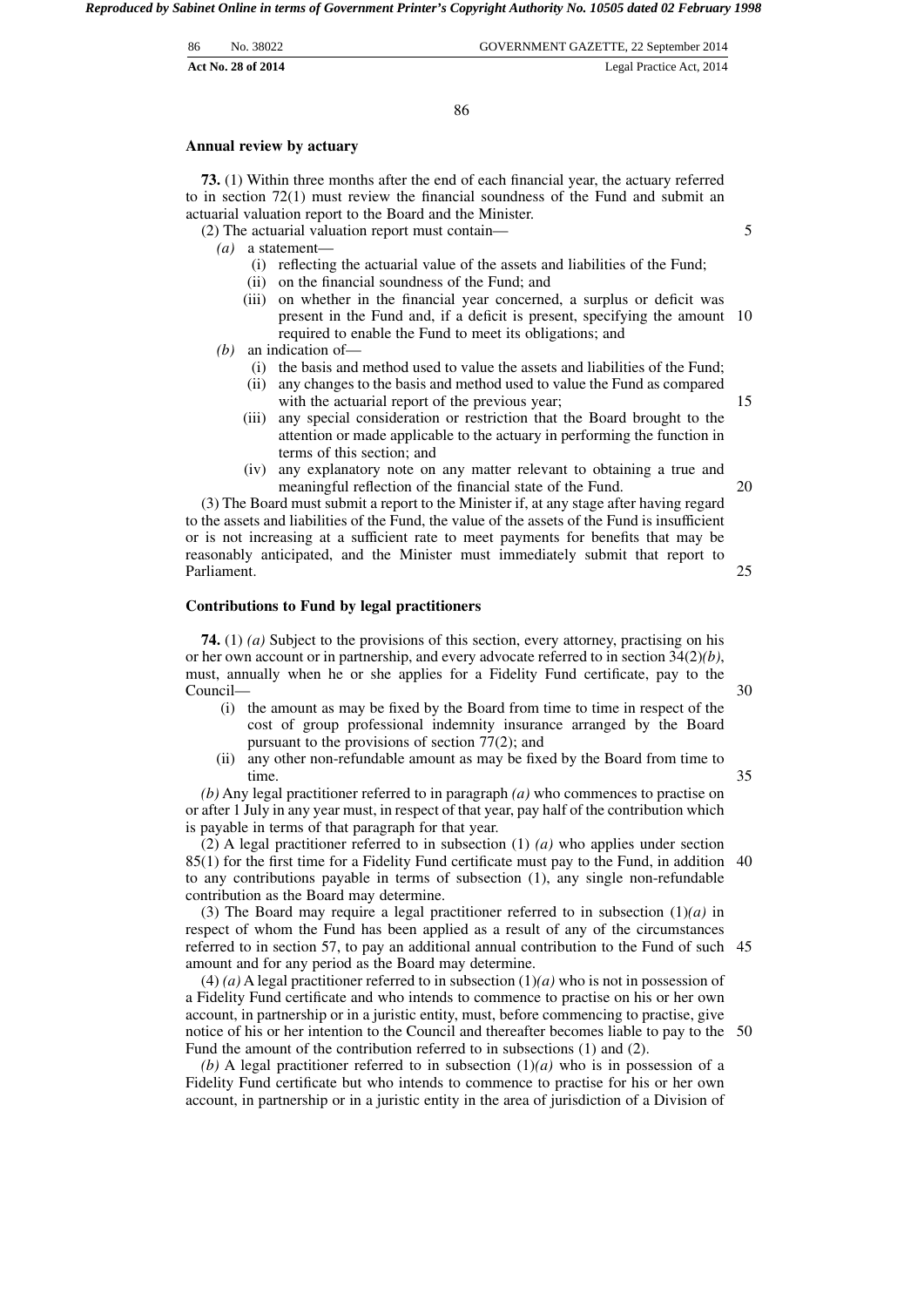|    | Act No. 28 of 2014 | Legal Practice Act, 2014              |
|----|--------------------|---------------------------------------|
| 88 | No. 38022          | GOVERNMENT GAZETTE, 22 September 2014 |

the High Court other than that in which he or she usually practises for his or her own account or in partnership, must give notice of his or her intention to the Council.

(5) All contributions payable under this section must be paid to the Council, and the Council must remit the contributions to the Board within seven days of receipt thereof.

#### **Audit**

**75.** (1) The accounts of the Fund must be audited by a registered accountant and auditor appointed by the Board.

(2) A person appointed under subsection (1) must, in respect of each financial year of the Fund, draw up a balance sheet and income statement of the Fund and immediately submit certified copies thereof, together with his or her report thereon, to the chairperson 10 of the Board and to the Council.

(3) Within one month of receiving the audited financial statements, the Board must submit an annual report to the Council and the Minister which must at least set out and contain—

- *(a)* the total number of persons who made claims in terms of this Act;
- *(b)* the total number of legal practitioners who paid contributions in terms of this Act;
- *(c)* the total number of persons who were paid claims and the monetary value of claims paid in terms of this Act; and
- *(d)* any other matters as may be prescribed by the Minister.

#### **Re-insurance**

**76.** (1) The Board may, in its discretion, enter into a contract with any person or corporation carrying on fidelity insurance business in terms of which the Fund will be indemnified to the extent and in the manner provided in that contract against liability to pay claims under this Act.

(2) A contract referred to in subsection (1) must be entered into in respect of legal practitioners referred to in section 84(1).

(3) A claimant against the Board does not have any right—

- *(a)* of action against any person or corporation with whom a contract of indemnity has been entered into in terms of this section; or
- *(b)* to any money paid by the insurer in accordance with that contract.

(4) Any money paid by an insurer in accordance with a contract of indemnity must be paid into the Fund for appropriation by the Board.

#### **Provision of insurance cover and suretyships**

**77.** (1) The Board may—

- *(a)* acquire or form and administer a public company; or
- *(b)* together with any other person or institution, establish a scheme, underwritten by a registered insurer,

in order to provide insurance cover, subject to the provisions of the Short Term Insurance Act, 1998 (Act No. 53 of 1998), to legal practitioners referred to in section 40 84(1) in respect of any claims which may arise from the professional conduct of those legal practitioners.

(2) The Board may enter into a contract with a company or scheme referred to in subsection (1), or any company carrying on professional indemnity insurance business, for the provision of group professional indemnity insurance to legal practitioners 45 referred to in section 84(1) to the extent and in the manner provided in the contract.

(3) The Board may enter into deeds of suretyship to the satisfaction of the Master of the High Court having jurisdiction in order to provide security on behalf of an attorney in respect of work done by that attorney as—

- *(a)* executor in the estate of a deceased person;
- *(b)* a trustee in an insolvent estate;
- *(c)* a curator to the person or property in the case of a person who is unable to manage his or her own affairs; or

#### 20

15

5

30

25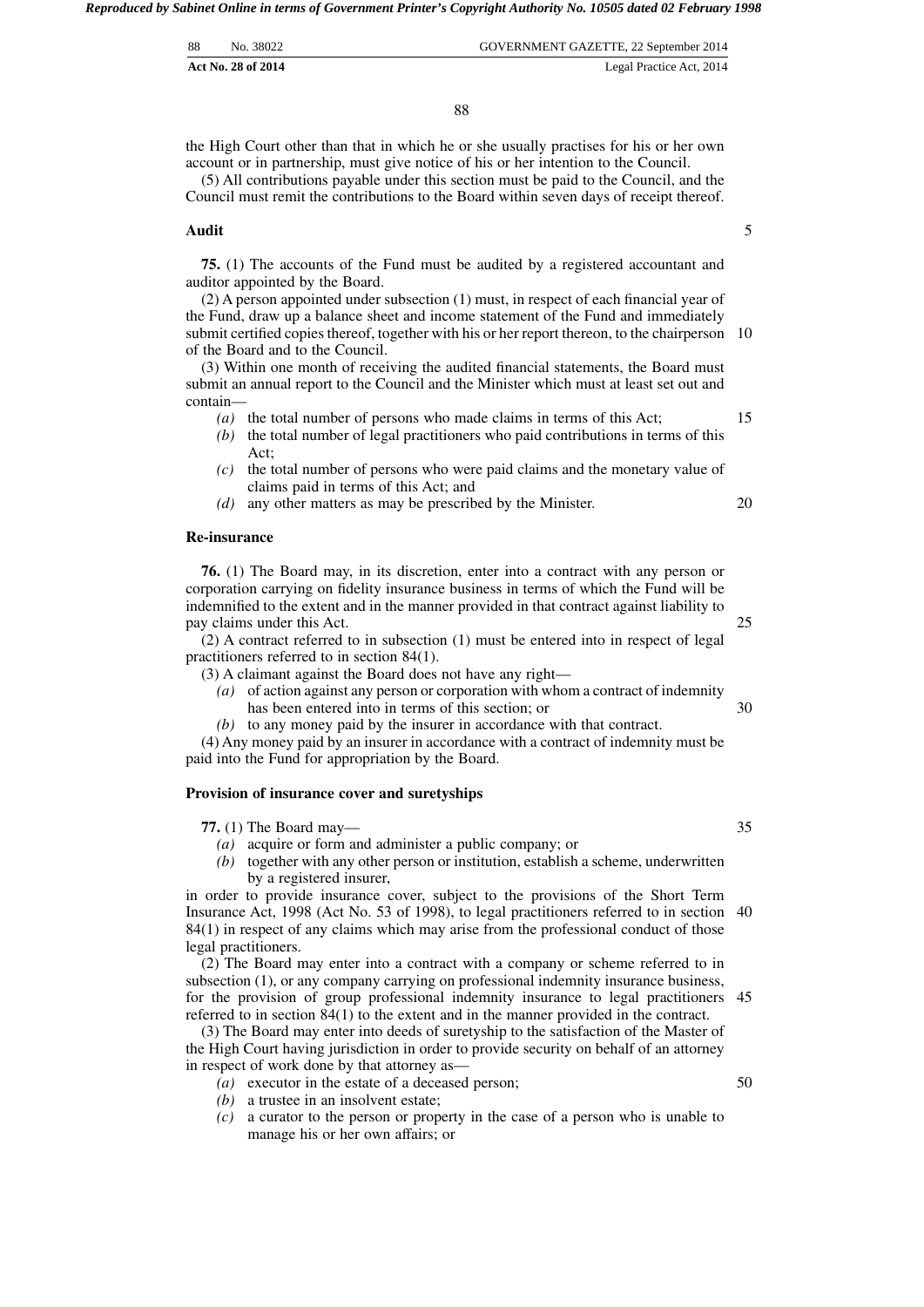| 90 | No. 38022          | GOVERNMENT GAZETTE, 22 September 2014 |
|----|--------------------|---------------------------------------|
|    | Act No. 28 of 2014 | Legal Practice Act, 2014              |

*(d)* in case of any other similar capacity, by any other person in such capacity where an attorney acts as agent for the person concerned.

(4) The Board may levy premiums and fees for the provision of any insurance or security through any scheme established or public company administered by it in terms of the provisions of this Act or legislation repealed by this Act.

# *Part 3*

#### *Claims against Fund*

#### **Procedure for instituting claims against Fund**

**78.** (1) No person has a claim against the Fund in respect of any theft contemplated in section 55, unless—

- *(a)* written notice of the claim is given to the Council and to the Board within three months after the claimant became aware of the theft or, by the exercise of reasonable care, should have become aware of the theft; and
- *(b)* within six months after a written demand has been sent to him or her by the Board, the claimant furnishes the Board with proof as the Board may 15 reasonably require.

(2) If the Board is satisfied that, having regard to all the circumstances, a claim or the proof required by it has been lodged or furnished within a reasonable period, it may in its discretion extend any of the periods referred to in subsection (1).

#### **Actions against Fund**

**79.** (1) The Fund is not obliged to pay any portion of a claim which could reasonably be recovered from any other person liable.

(2) The Fund may pay all reasonable expenses and legal costs incurred by a claimant in exhausting his or her rights of action against another person.

(3) The Fund may, in its discretion, before deciding whether to make full payment of 25 a claim or any part of it, make an interim payment to the claimant of a portion of the amount for which his or her claim has been admitted.

(4) Any action against the Fund in respect of loss suffered by any person as a result of theft committed by a legal practitioner referred to in section 84(1), candidate attorney or employee of any such legal practitioner or juristic entity, must be instituted within one 30 year of the date of a notification directed to that person or his or her legal representative by the Fund, informing him or her that the Fund rejects the claim to which the action relates.

(5) In any action against the Fund all defences which would have been available to the person against whom the claim arose, are available to the Fund.

35

(6) Any action against the Fund may, subject to the provisions of this Act, be brought in any court having jurisdiction in respect of the claim.

#### **Subrogation**

**80.** On payment out of the Fund of money in settlement in whole or in part of any claim under this Chapter, the Fund is subrogated, to the extent of the payment, to all 40 rights and legal remedies of the claimant against any legal practitioner referred to in section 84(1) or person in relation to whom the claim arose, or in the event of his or her death or insolvency or other legal disability, against any person having authority to administer his or her estate.

#### **Claims against future revenue of Fund**

**81.** (1) If the Fund at any time has insufficient assets to settle all claims and judgments,

45

20

5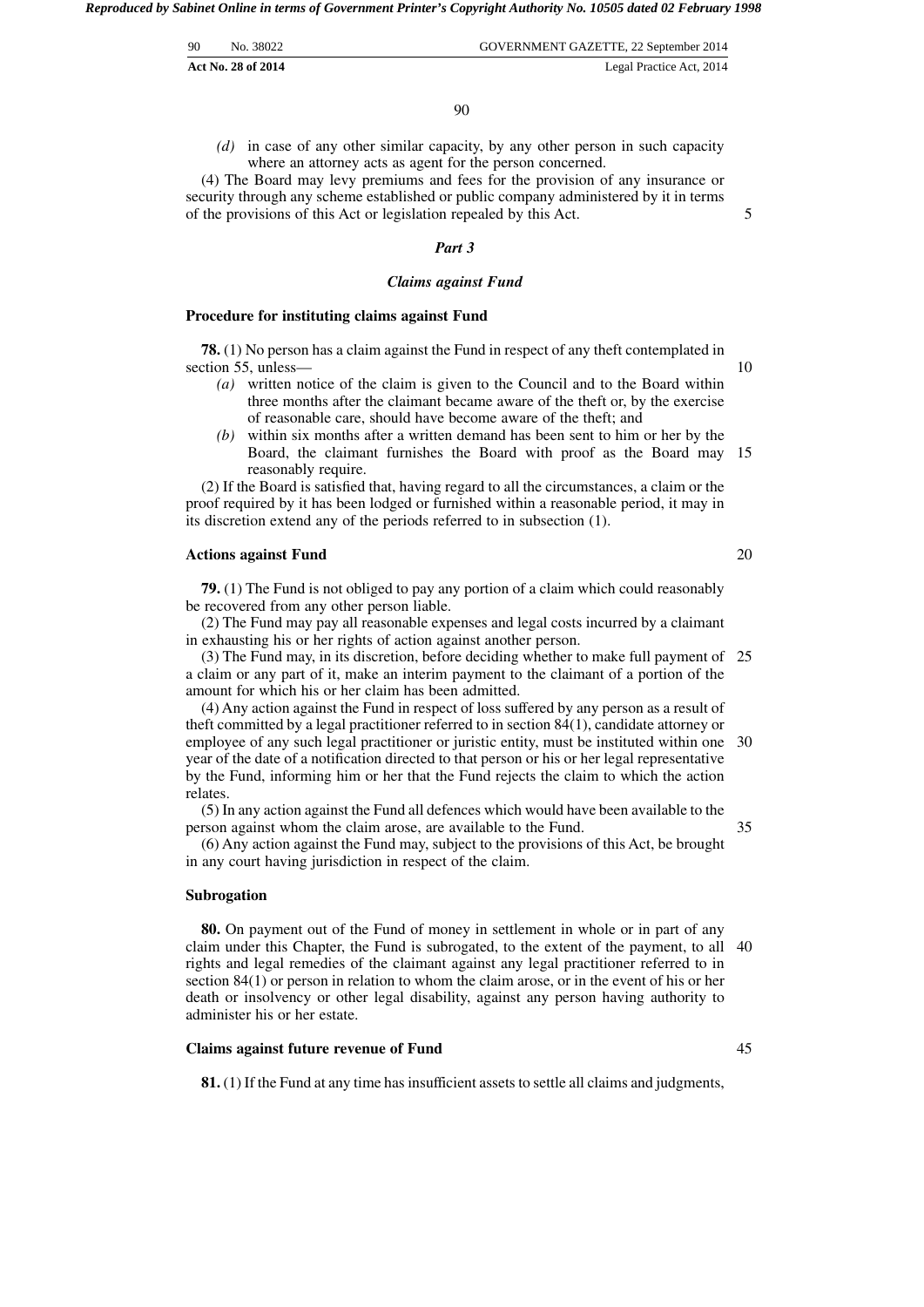| 92 | No. 38022          | GOVERNMENT GAZETTE, 22 September 2014 |
|----|--------------------|---------------------------------------|
|    | Act No. 28 of 2014 | Legal Practice Act, 2014              |

the claims and judgments must, to the extent to which they are not settled, be charged against future revenue of the Fund.

(2) The Board may determine the order in which claims and judgments referred to in terms of subsection (1) are settled, and may, if the revenue of the Fund is not sufficient to settle all claims in full, settle any claim or judgment in whole or in part.

(3) Without limiting its discretion, the Board must, in applying the Fund towards the settlement of claims and judgments, consider the following:

- *(a)* The relative degrees of hardship suffered or likely to be suffered by the various claimants should their claims against the Fund not be settled in whole or in part;
- *(b)* subject to paragraph *(a)*, the full settlement of relatively small claims, except in exceptional circumstances, before relatively large claims are settled to a greater extent than the small claims; and
- *(c)* in equal circumstances, the priority of claimants according to the dates of the judgments or the dates when the claims were admitted by the Board, as the 15 case may be.

#### **Indemnification in respect of certain acts**

**82.** No action for damages may be instituted—

- *(a)* against the Fund, the Board or any member, official or employee of the Board in respect of anything done in the *bona fide* exercise or performance of its or 20 his or her powers or functions in terms of the provisions of this Act; or
- *(b)* against the Council, a member of the Council or official or employee thereof, in respect of any notification issued in good faith for the purposes of section 79(4).

#### **Preservation and disposal of records and documents in possession of Board** 25

**83.** (1) Any record or document in possession of the Board relating to any claim instituted against the Fund must, subject to the provisions of subsection (2), be preserved at the office of the Board.

(2) The Board may, after the lapse of five years from the date which any claim to which any record or document relates is settled by the Board or adjudicated upon by the 30 court or rendered unenforceable by lapse of time, direct that the record or document be removed to some other place of custody or be destroyed or otherwise disposed of.

# **CHAPTER 7**

# **HANDLING OF TRUST MONIES**

#### **Obligations of legal practitioner relating to handling of trust monies**

**84.** (1) Every attorney or any advocate referred to in section 34(2)*(b)*, other than a legal practitioner in the full-time employ of the South African Human Rights Commission or the State as a state attorney or state advocate and who practises or is deemed to practise—

*(a)* for his or her own account either alone or in partnership; or

40

35

*(b)* as a director of a practice which is a juristic entity,

must be in possession of a Fidelity Fund certificate.

(2) No legal practitioner referred to in subsection (1) or person employed or supervised by that legal practitioner may receive or hold funds or property belonging to any person unless the legal practitioner concerned is in possession of a Fidelity Fund 45 certificate.

(3) The provisions of subsections (1) and (2) apply to a deposit taken on account of fees or disbursements in respect of legal services to be rendered.

5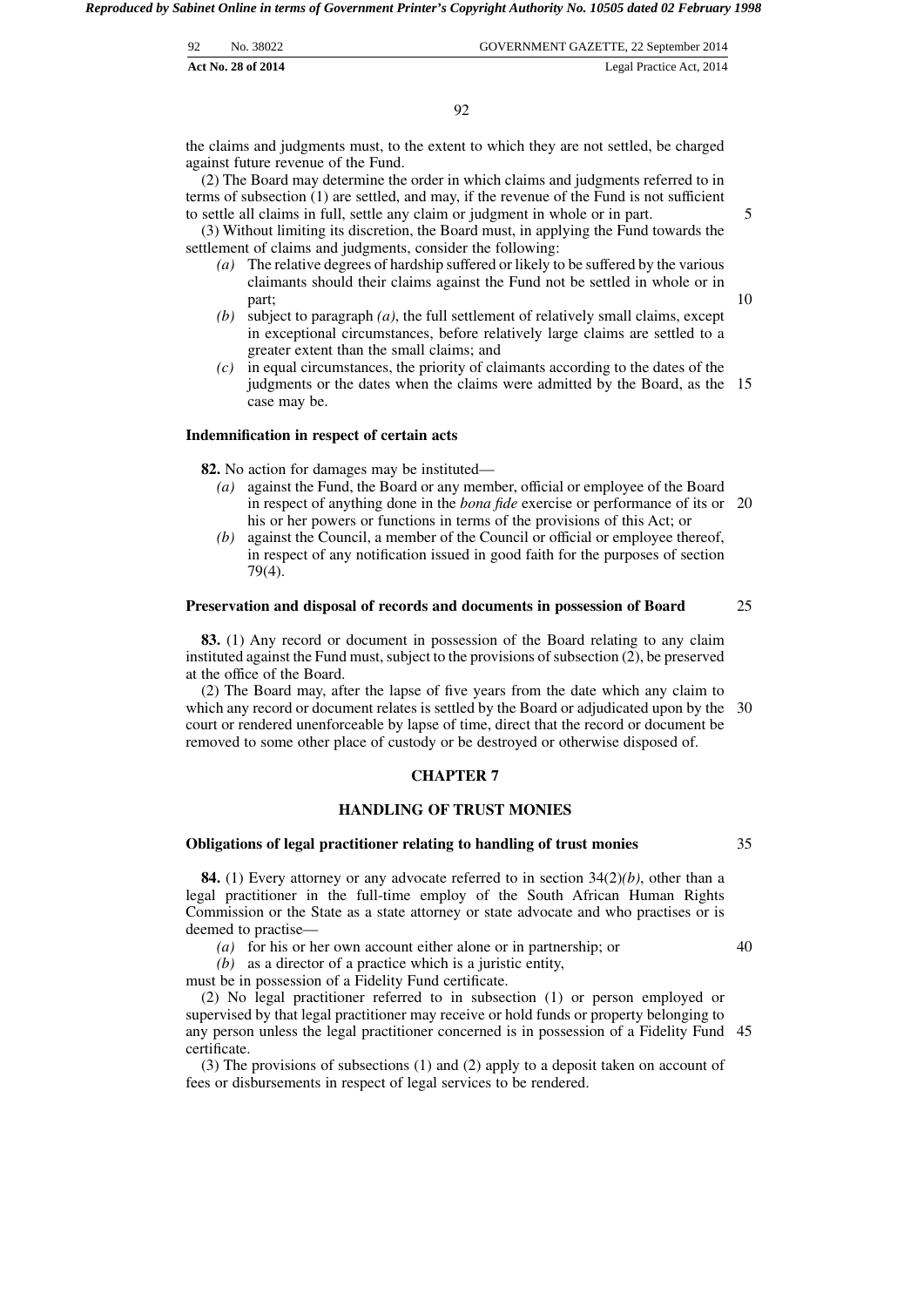| 94<br>GOVERNMENT GAZETTE, 22 September 2014<br>No. 38022 |  |
|----------------------------------------------------------|--|

94

(4) A Fidelity Fund certificate must indicate that the legal practitioner concerned is obliged to practise subject to the provisions of this Act, and the fact that such a legal practitioner holds such a certificate must be endorsed against his or her enrolment by the Council.

(5) A legal practitioner referred to in subsection (1) who—

*(a)* transfers from one practice to another; or

*(b)* ceases to practise,

must give notice of this fact to the Council and comply with the Council's relevant requirements in relation to the closure of that legal practitioner's trust account and in the case of paragraph *(b)* return his or her certificate to the Council.

(6) The Council may withdraw a Fidelity Fund certificate and, where necessary, obtain an interdict against the legal practitioner concerned if he or she fails to comply with the provisions of this Act or in any way acts unlawfully or unethically.

(7) The provisions of this section do not apply to a legal practitioner who practises in the full time employ of Legal Aid South Africa on a permanent basis.

(8) An advocate, other than an advocate referred to in section 34(2)*(b)*, may not receive or hold money or property belonging to any person in the course of that advocate's practice or in respect of any instruction issued to the advocate by an attorney or a member of the public.

(9) No legal practitioner in the full-time employ of the South African Human Rights Commission or the State as a state attorney, state advocate, state law adviser or in any other professional capacity may receive or keep money or property belonging to any person, except during the course of employment of such legal practitioner with the State or the South African Human Rights Commission and in such case only on behalf of the South African Human Rights Commission or the State and for no other purpose. 20 25

# **Application for and issue of Fidelity Fund certificates**

**85.** (1) *(a)* A legal practitioner who is obliged in terms of section 84(1) to be in possession of a Fidelity Fund certificate must apply to the Council for such a certificate as determined in the rules.

*(b)* Every legal practitioner referred to in paragraph *(a)* who, for the first time, 30 practises as such, must, within the period and after payment of the fee determined by the Council in the rules, complete a legal practice management course approved by the Council determined in the rules.

(2) An application in terms of subsection (1)*(a)* must be accompanied by the contribution payable by applicants as determined in the rules. 35

(3) The Council must, in consultation with the Board, determine the amount of the contribution for the ensuing year, if any, and in the event of a contribution being charged, give notice thereof by publication in the *Gazette*.

(4) In determining the amount of the contribution, the Council and the Board must take into account—

- *(a)* the value of the Fund;
- *(b)* the extent of the expenses and liabilities which the Fund is likely to incur in the ensuing years; and
- *(c)* the actuarial valuation report referred to in section 73(2).

(5) The Council may, in consultation with the Board, and taking into account the 45 performance of community service which promotes access to justice—

- *(a)* exempt a category of legal practitioners referred to in subsection (1) from paying the whole or part of the contribution; or
- *(b)* exempt a particular legal practitioner referred to in subsection (1) from paying the whole or part of the contribution after consideration of a written 50 application from that legal practitioner, if the Council is satisfied that there is good reason to do so.

(6) Upon receipt of an application in terms of subsection (1) the Council must, if it is satisfied that the applicant has—

- *(a)* complied with the provisions of this Chapter;
- *(b)* paid the required contribution to the Fund;

40

55

5

10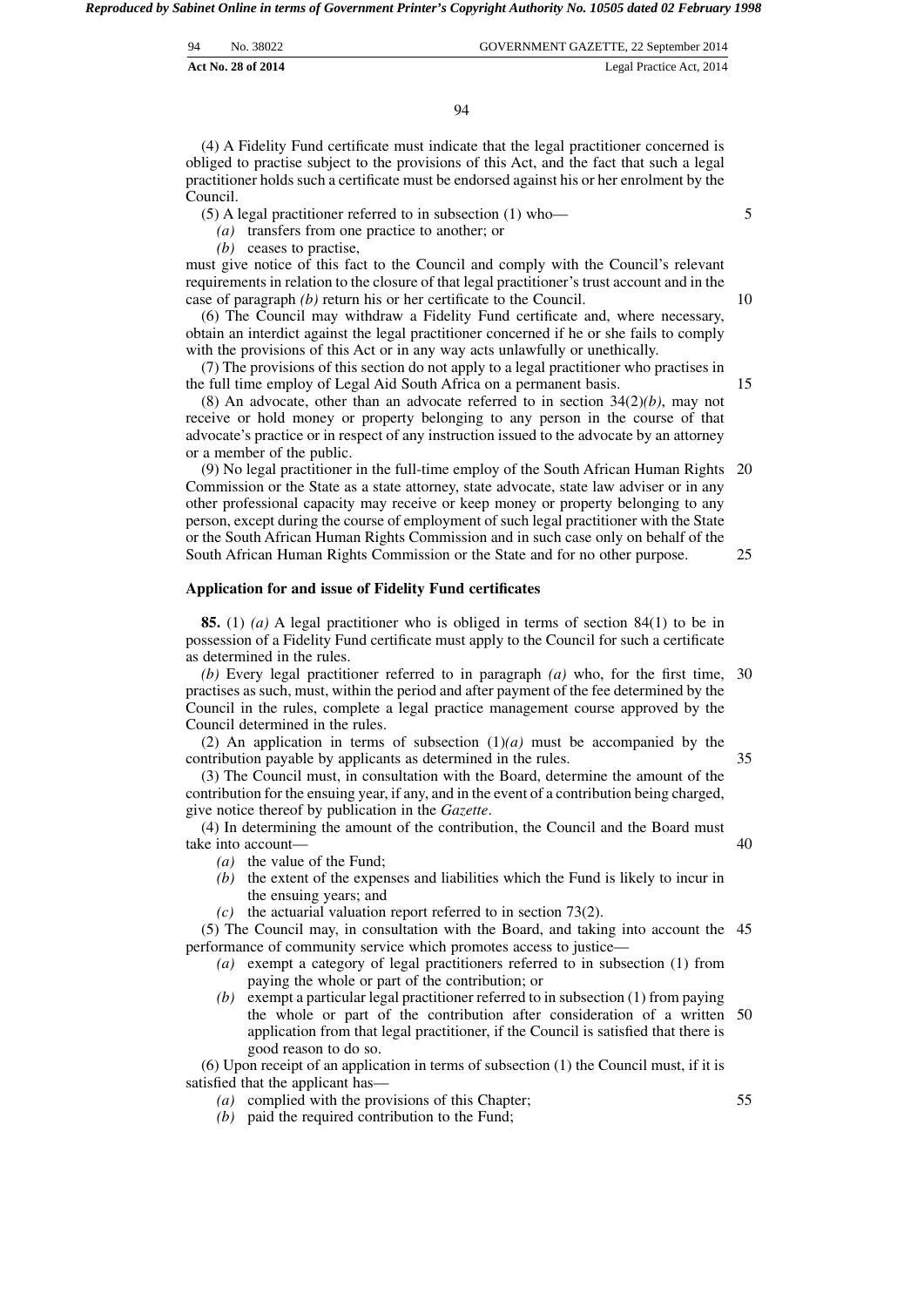| 96 | No. 38022          | GOVERNMENT GAZETTE, 22 September 2014 |
|----|--------------------|---------------------------------------|
|    | Act No. 28 of 2014 | Legal Practice Act, 2014              |

- *(c)* discharged all liabilities in respect of enrolment fees; and
- *(d)* completed the application form as determined in the rules in every respect, immediately issue to the applicant a Fidelity Fund certificate that is determined in the rules.

(7) A Fidelity Fund certificate is valid until 31 December of the year in respect of which it was issued. 5

(8) A document purporting to be a Fidelity Fund certificate which has been issued contrary to the provisions of this Act is null and void and must be returned to the Council on demand.

#### **Trust accounts**

10

**86.** (1) Every legal practitioner referred to in section 84(1) must operate a trust account.

(2) Every trust account practice must keep a trust account at a bank with which the Fund has made an arrangement as provided for in section  $63(1)(g)$  and must deposit therein, as soon as possible after receipt thereof, money held by such practice on behalf 15 of any person.

(3) A trust account practice may, of its own accord, invest in a separate trust savings account or other interest-bearing account any money which is not immediately required for any particular purpose.

(4) A trust account practice may, on the instructions of any person, open a separate 20 trust savings account or other interest-bearing account for the purpose of investing therein any money deposited in the trust account of that practice, on behalf of such person over which the practice exercises exclusive control as trustee, agent or stakeholder or in any other fiduciary capacity.

(5) Interest accrued on money deposited in terms of this section must, in the case of 25 money deposited in terms of—

- *(a)* subsections (2) and (3), be paid over to the Fund and vests in the Fund; and
- *(b)* subsection (4), be paid over to the person referred to in that subsection: Provided that 5% of the interest accrued on money in terms of this paragraph must be paid over to the Fund and vests in the Fund.

(6) A legal practitioner referred to in section 84(1) may not deposit money in terms of subsection (2), nor invest money in terms of subsections (3) and (4) in accounts held at a bank which is not a party to an arrangement as provided for in section 63(1)*(g)*, unless prior written consent of the Fund has been obtained.

(7) A legal practitioner referred to in section 84(1) must comply with the terms of an 35 arrangement concluded between a bank and the Fund as provided for in section 63(1)*(g)*.

#### **Accounting**

**87.** (1) A trust account practice must keep proper accounting records containing particulars and information in respect of—

*(a)* money received and paid on its own account;

40

- *(b)* any money received, held or paid on account of any person;
- *(c)* money invested in a trust account or other interest-bearing account referred to in section 86; and
- *(d)* any interest on money so invested which is paid over or credited to it.

(2) *(a)* The Council or the Board may, itself or through its nominee, at the cost of the 45 Council or the Board, inspect the accounting records of any trust account practice in order to satisfy itself that the provisions of section 86 and subsection (1) are being complied with.

*(b)* If on an inspection it is found that these provisions have not been complied with, the Council or the Board may write up the accounting records of the trust account 50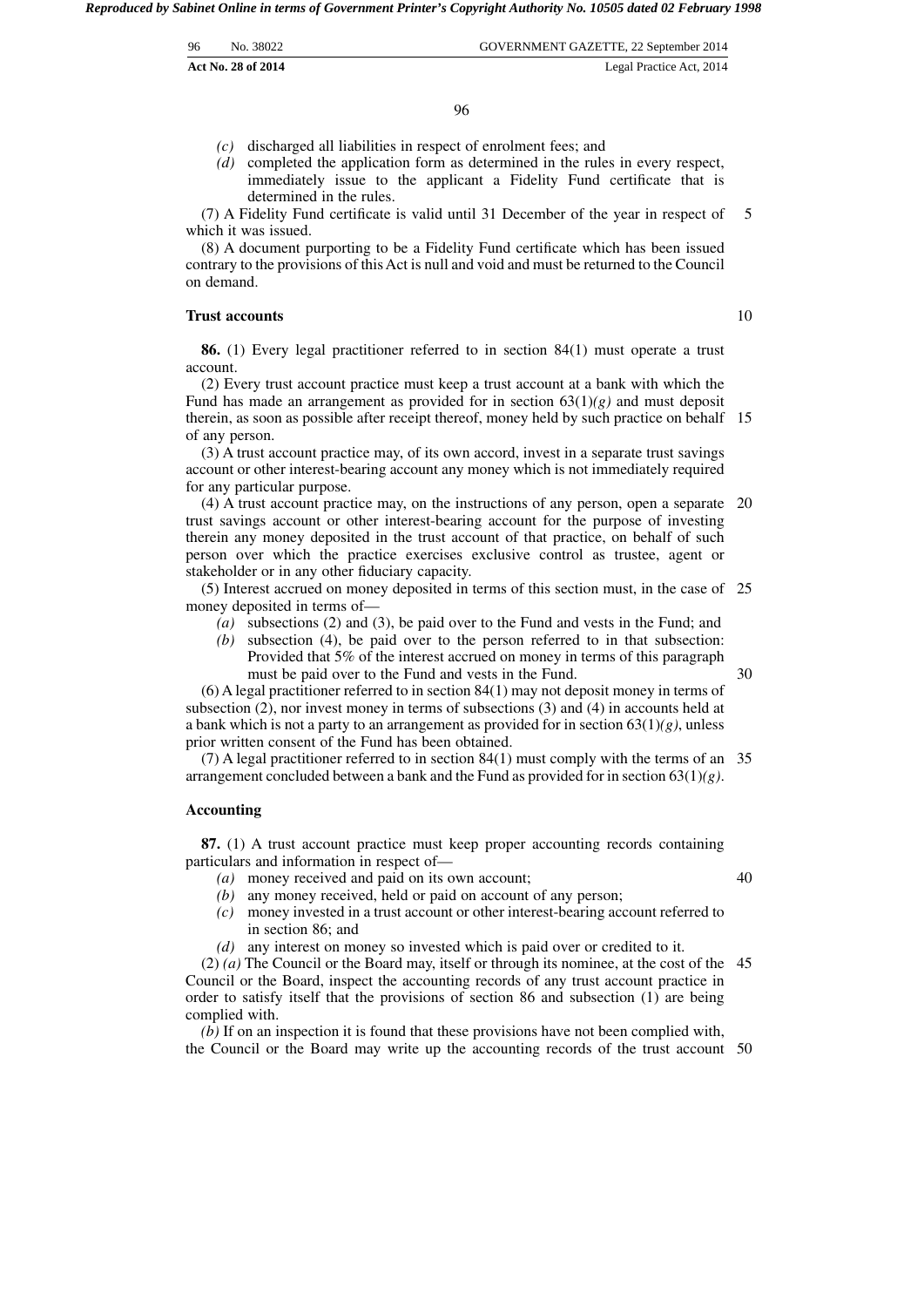| - 98 | No. 38022          | GOVERNMENT GAZETTE, 22 September 2014 |
|------|--------------------|---------------------------------------|
|      | Act No. 28 of 2014 | Legal Practice Act, 2014              |

98

practice and recover the costs of the inspection and the writing up of the accounting records from the trust account practice concerned.

(3) For the purposes of subsections (1) and (2), ''accounting records'' include any record or document kept by or in the custody or under the control of any trust account practice which relates to—

- *(a)* money held in trust;
- *(b)* money invested in terms of section 86(2), (3) or (4) and interest thereon;
- *(c)* any estate of a deceased person or any insolvent estate or any estate placed under curatorship, in respect of which an attorney in the trust account practice is the executor, trustee or curator or which he or she administers on behalf of 10 the executor, trustee or curator; or
- *(d)* the affairs of the trust account practice.

(4) *(a)* Any money held in the trust account of a trust account practice in respect of which the identity of the owner is unknown or which is unclaimed after one year, must, after the second annual closing of the accounting records of the trust account practice 15 following the date upon which those funds were deposited in the trust account of the trust account practice, be paid over to the Fund by the trust account practice.

*(b)* Nothing in this subsection deprives the owner of the money contemplated in paragraph *(a)* of the right to claim from the Fund any portion as he or she may prove an entitlement to.

(5) *(a)* Despite section  $37(2)(a)$ , any attorney or an advocate referred to in section  $34(2)(b)$  or an employee of a trust account practice must, at the request of the Council or the Board, or the person authorised thereto by the Council or the Board, produce for inspection a book, document or article which is in the possession, custody or under the control of that legal practitioner or such employee, which book, document or article relates to the trust account practice or former trust account practice of such attorney or advocate: Provided that the Council or the Board or person authorised by the Council or the Board may make copies of such book, document or article and remove the copies from the premises of that attorney, advocate or trust account practice. 25

*(b)* The legal practitioner referred to in paragraph *(a)* or employee in question may not, subject to the provisions of any other law, refuse to produce the book, document or article, even though he or she is of the opinion that it contains confidential information belonging to or concerning his or her client. 30

(6) Any person who performs any function under this section, may not disclose any information which he or she obtained in the performance of such a function except— 35

- *(a)* for the purposes of an investigation or hearing by a disciplinary body;
- *(b)* to any person authorised thereto by the Council or the Board who of necessity requires it for the performance of his or her functions under this Act;
- *(c)* if he or she is a person who of necessity supplies it in the performance of his or her functions under this Act; 40
- *(d)* when required to do so by order of a court of law;
- *(e)* at the written request of the Ombud; or
- *(f)* at the written request of the National Prosecuting Authority or any competent authority which requires it for the institution of an investigation with a view to the institution of any criminal prosecution. 45

#### **Trust money and trust property of trust account practice**

**88.** (1) *(a)* Subject to paragraph *(b)*, an amount standing to the credit of any trust account of any trust account practice—

- (i) does not form part of the assets of the trust account practice or of any attorney, partner or member thereof or of any advocate referred to in section 34(2)*(b)*; 50 and
- (ii) may not be attached by the creditor of any such trust account practice, attorney, partner or member or advocate.

*(b)*Any excess remaining after all claims of persons whose money has, or should have been deposited or invested in a trust account referred to in paragraph *(a)*, and all claims 55

20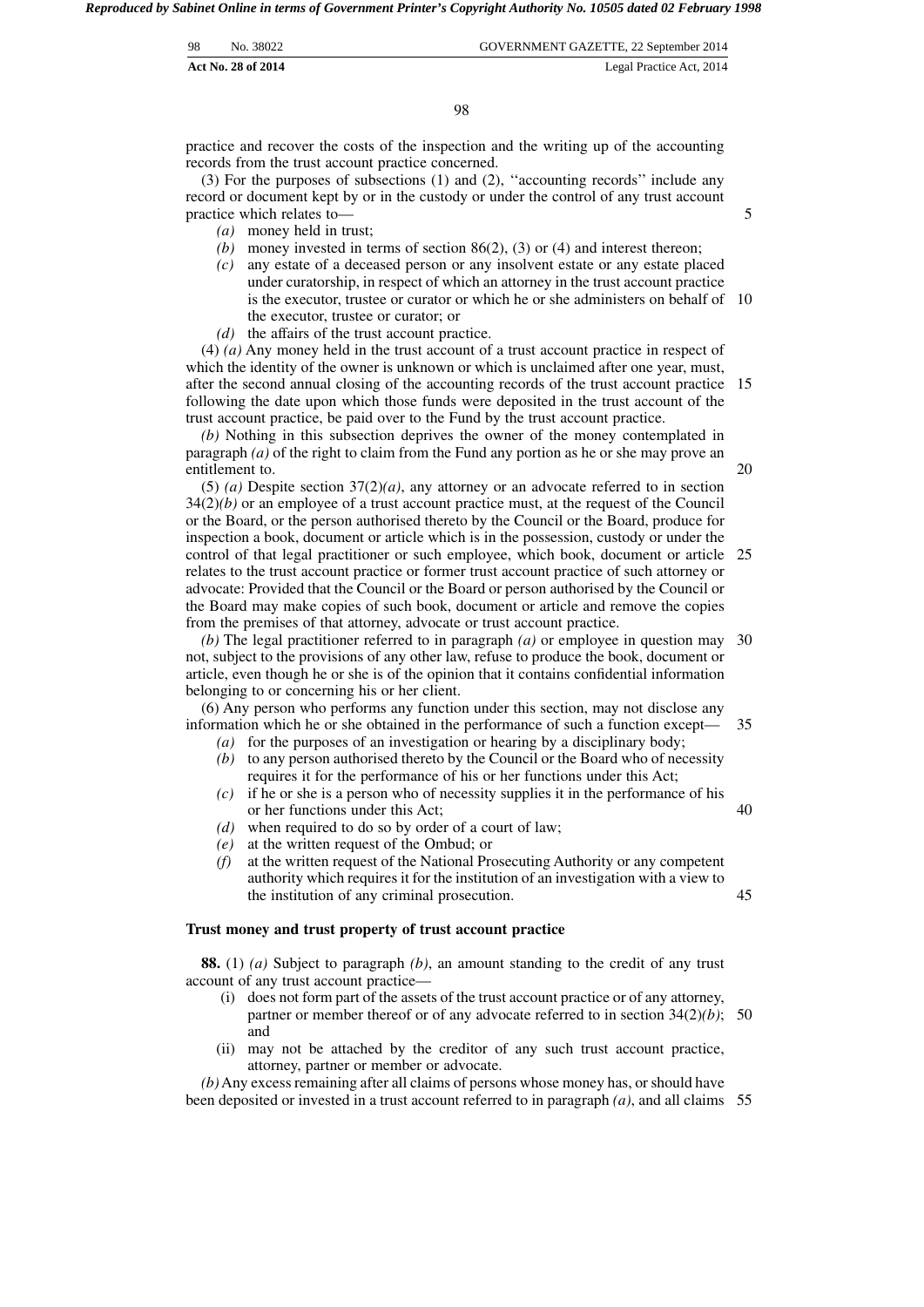| 100 | No. 38022                 | GOVERNMENT GAZETTE, 22 September 2014 |
|-----|---------------------------|---------------------------------------|
|     | <b>Act No. 28 of 2014</b> | Legal Practice Act, 2014              |

in respect of interest on money so invested, are deemed to form part of the assets of the trust account practice concerned.

(2) Trust property which is registered in the name of a trust account practice, or jointly in the name of an attorney or trust account practice and any other person in a capacity as administrator, trustee, curator or agent, does not form part of the assets of that attorney or trust account practice or other person. 5

#### **Court may prohibit operation of trust account**

**89.** The High Court may, on application made by the Council or the Board, and on good cause shown, prohibit any legal practitioner referred to in section 84(1) from operating in any way on his or her trust account, and may appoint a *curator bonis* to 10 control and administer that trust account, with any rights, powers and functions in relation thereto as the court may deem fit.

#### **Appointment of** *curator bonis* **in respect of trust account**

**90.** (1) If any legal practitioner referred to in section 84(1)—

- *(a)* dies;
- *(b)* becomes insolvent;
- *(c)* is struck off the Roll or suspended from practice;
- *(d)* is declared by a competent court to be incapable of managing his or her own affairs; or
- *(e)* abandons his or her practice or ceases to practise,

the High Court may, on application made by the Council, Board or by any person having an interest in the trust account of that legal practitioner or trust account practice, appoint a *curator bonis* to control and administer that account, with any rights, powers and functions as the court may deem fit.

(2) Where the legal practitioner contemplated in subsection (1) is an attorney and was 25 practising in partnership or as a member of a company with another attorney or attorneys, the court must allow the trust account to remain under the control of the remaining partners or members, unless there is good reason not to do so.

(3) If a trust account practice is sequestrated, liquidated or placed under business rescue procedures, whether provisionally or finally, the court may, on application made 30 by the Council, Board or by any person having an interest in the trust account of that practice, appoint a *curator bonis* to control and administer that account, with any rights, powers and functions as the court may deem fit.

(4) The court may only grant an application provided for in subsection (1) or (2), on good cause shown by the Council, Board or any other person concerned, and after 35 having given the trust account practice an opportunity to respond in writing to the application.

(5) Nothing in this section or section 89 may be construed as preventing any attorney who was practising in partnership with a legal practitioner referred to in subsection (1) who is an attorney, from operating on the trust account of the partnership.

#### **Rights of banks in respect of trust accounts**

**91.** (1) *(a)* Any bank at which a trust account practice keeps its trust account, or any separate account forming part of a trust account, is not, by reason only of the name or style by which the account concerned is distinguished, deemed to have knowledge that the trust account practice is not entitled to all money paid into that account or with which 45 that account is credited.

*(b)* The provisions of paragraph *(a)* do not relieve the bank from any liability or obligation which legally exists and to which it would be subject apart from the provisions of this Act.

(2) Despite subsection (1), a bank at which a trust account practice keeps its trust 50 account, or any separate account forming part of a trust account, does not, in respect of

15

20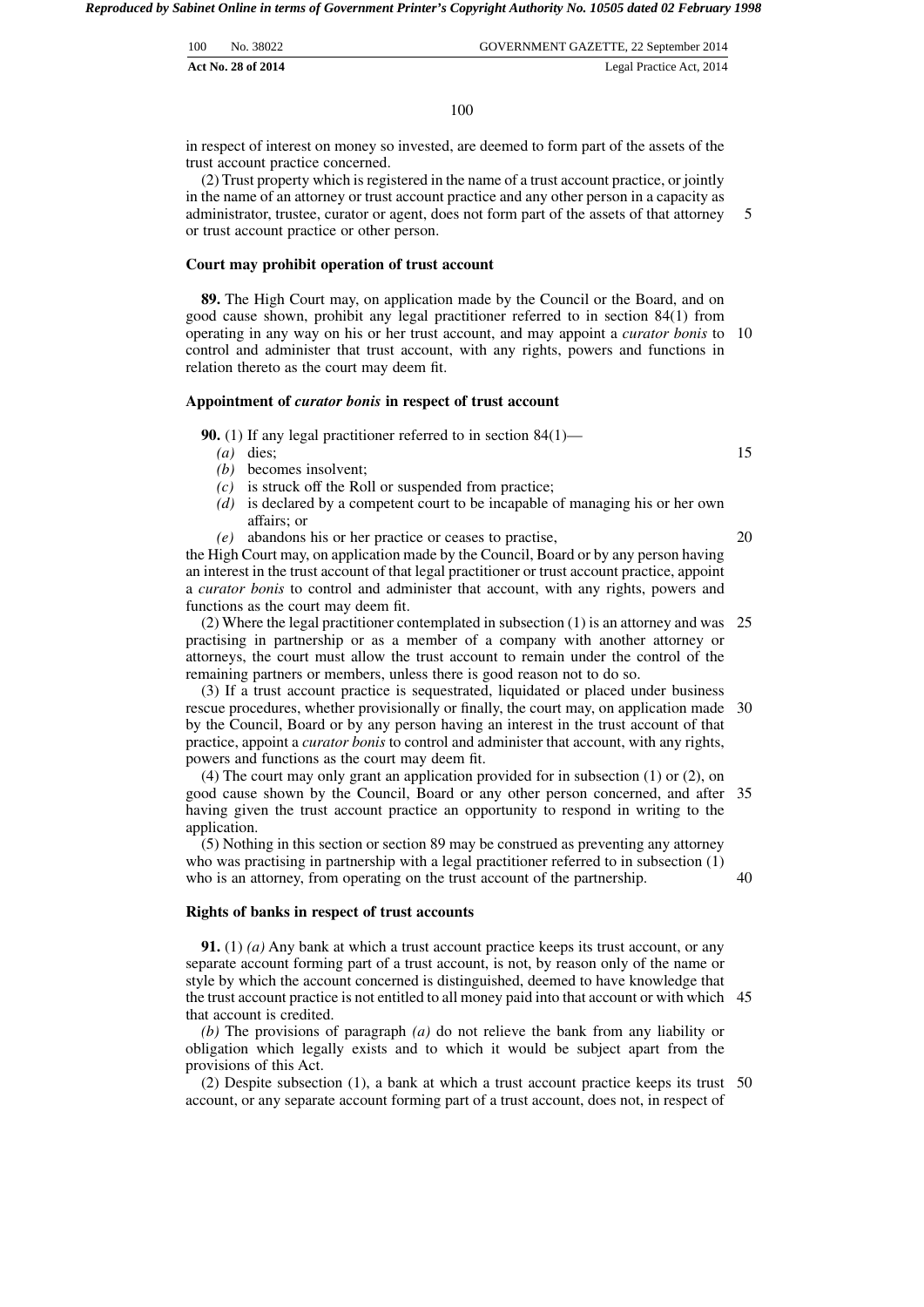| 102 | No. 38022          | GOVERNMENT GAZETTE, 22 September 2014 |
|-----|--------------------|---------------------------------------|
|     | Act No. 28 of 2014 | Legal Practice Act, 2014              |

102

any liability of the trust account practice to that bank not being a liability arising out of, or in connection with, any such account, have or obtain any recourse or right, whether by way of set-off, counter-claim, charge or otherwise, against money standing to the credit of that account.

(3) This section does not—

- *(a)* deprive any bank of any existing right;
- *(b)* take away or affect any claim, lien, counter-claim, right of set-off, or charge of any kind which a trust account practice has against, or on, any money held or received on account of any person; or
- *(c)* relieve any trust account practice which has invested any money referred to in 10 subsection (1) in a trust or other interest-bearing account referred to in section 86, of any liability in respect thereof.

(4) Any bank at which a trust account practice keeps its trust account or any separate account forming part of its trust account, must, if so directed by the Council or the Board, furnish the Council or the Board with a signed statement of that account for the 15 period determined by the Council.

#### **CHAPTER 8**

# **GENERAL PROVISIONS**

#### **Recovery of costs by legal practitioners rendering free legal services**

**92.** (1) Whenever in any legal proceedings or any dispute in respect of which legal 20 services are rendered for free to a litigant or other person by a legal practitioner or law clinic, and costs become payable to that litigant or other person in terms of a judgment of the court or a settlement, or otherwise, that litigant or other person must be deemed to have ceded his or her rights to the costs to that legal practitioner, law clinic or practice.

 $(2)$  *(a)* A litigant or person referred to in subsection (1) or the legal practitioner or law clinic concerned may, at any time before payment of the costs referred to in subsection (1), give notice in writing to— 25

- (i) the person liable for those costs; and
- (ii) the registrar or clerk of the court concerned,

that the legal services are being or have been rendered for free by that legal practitioner, 30 law clinic or practice.

*(b)* Where notice has been given as provided for in paragraph *(a)*, the legal practitioner, law clinic or practice concerned may proceed in his or her or its own name, or the name of his or her practice, to have those costs taxed, where appropriate, and to recover them, without being formally substituted for the litigant or person referred to in 35 subsection  $(1)$ .

(3) The costs referred to in subsection (1) must be calculated and the bill of costs, if any, must be taxed as if the litigant or person to whom the legal services were rendered by the legal practitioner, law clinic or practice actually incurred the costs of obtaining the services of the legal practitioner, law clinic or practice acting on his or her or its 40 behalf in the proceedings or dispute concerned.

#### **Offences and penalties**

**93.** (1) Any person who, in a practice, without the written consent of the Council, employs in any capacity any person who has been struck off the Roll or suspended from practice, while that person remains struck off or suspended, commits an offence and is 45 liable on conviction to a fine or imprisonment for a period not exceeding one year.

(2) Any person who contravenes the provisions of section 33 commits an offence and is liable on conviction to a fine or to imprisonment for a period not exceeding two years or to both such fine and imprisonment.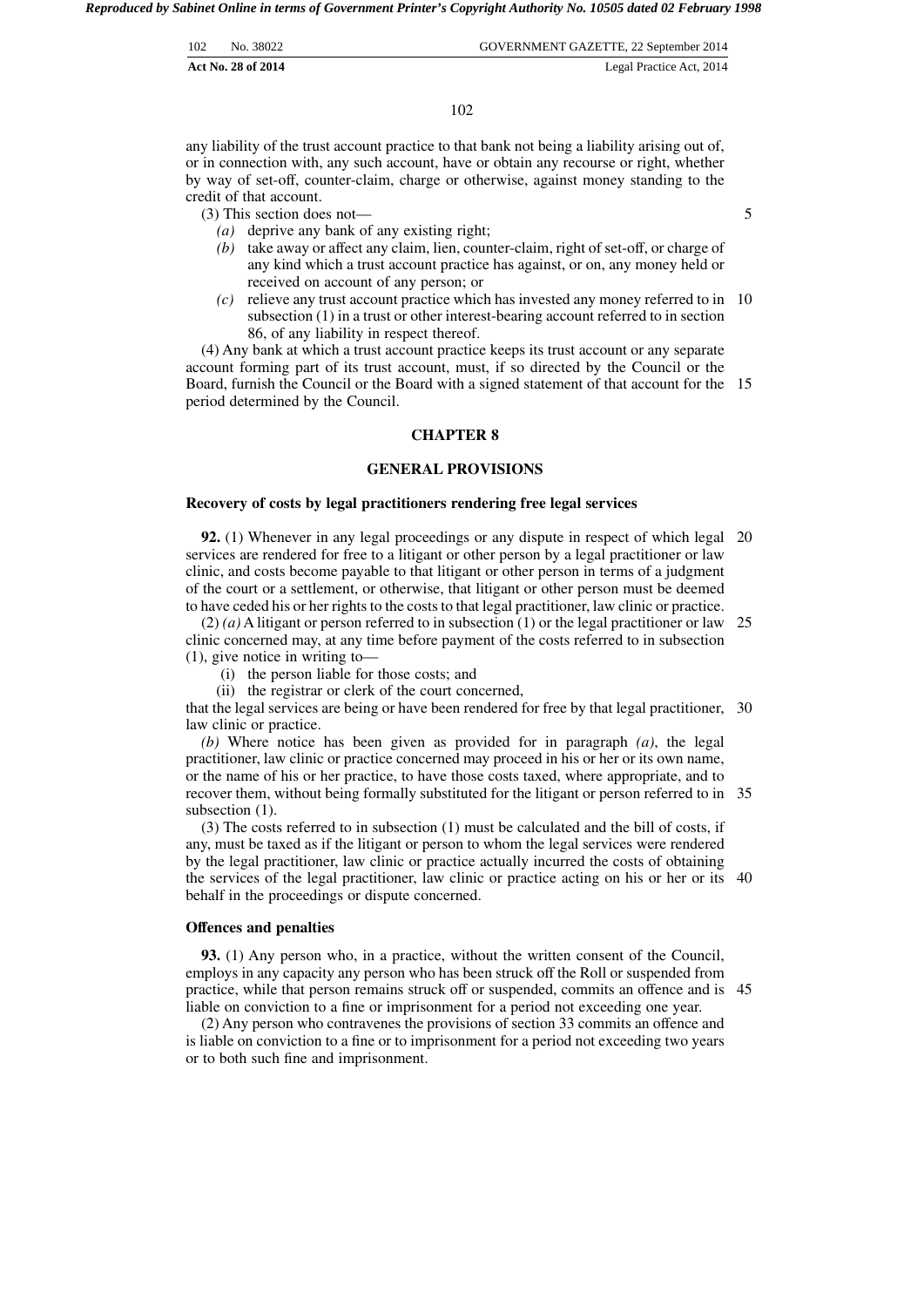| 104 | No. 38022          | GOVERNMENT GAZETTE, 22 September 2014 |
|-----|--------------------|---------------------------------------|
|     | Act No. 28 of 2014 | Legal Practice Act, 2014              |

(3) Any legal practitioner who contravenes any of the provisions of section 34 commits an offence and is liable on conviction to a fine or to imprisonment for a period not exceeding two years or to both such fine and imprisonment

(4) Any person who—

(a) fails to comply with the provisions of section  $39(7)(a)(i)$ , (ii), (iii) or (iv);

5

10

15

50

- *(b)* contravenes section 39(7)*(b)*, *(e)* or *(f)*; or
- *(c)* obstructs or hinders any person in the performance of his or her functions under section 39,

commits an offence and is liable on conviction to a fine or to imprisonment for a period not exceeding one year.

(5) Any person who has been summoned to appear before the Ombud in terms of section 48 and who—

- *(a)* without sufficient cause fails to appear at the time and place specified in the summons or to remain in attendance until he or she is excused by the Ombud from further attendance;
- *(b)* at his or her appearance before the Ombud—
	- (i) fails to produce a book, document or other object in his or her possession or under his or her control which he or she has been summoned to produce; or
	- (ii) refuses to take an oath or to make an affirmation after he or she has been 20 asked by the Ombud to do so; and
- *(c)* having taken an oath or having made an affirmation—
	- (i) fails to answer fully and to the best of his or her ability any question lawfully put to him or her; or
	- (ii) gives false evidence knowing that evidence to be false or not knowing or 25 not believing it to be true,

commits an offence and is liable on conviction to a fine or to imprisonment for a period not exceeding one year.

(6) Any attorney or advocate who contravenes section 56(7) commits an offence and is liable on conviction to a fine or to imprisonment for a period not exceeding two years. 30

(7) A claimant who fails to co-operate with the Fund in the exercise of its subrogated rights as contemplated in section 80, commits an offence and is liable on conviction to a fine or to imprisonment for a period not exceeding two years.

(8) Any person who contravenes sections 84(1) or (2) or section 34, in rendering legal services— 35

- *(a)* commits an offence and is liable on conviction to a fine or to imprisonment for a period not exceeding two years or to both such fine and imprisonment;
- *(b)* is on conviction liable to be struck off the Roll; and
- *(c)* is not entitled to any fee, reward or reimbursement in respect of the legal services rendered. 40

(9) Any person who—

- *(a)* refuses or fails to produce a book, document or any article in terms of section 37(2)*(a)* or *(b)* or 87(5);
- *(b)* contravenes section 37(2)*(c)* or 87(6); or
- *(c)* obstructs or hinders any person in the performance of his or her functions 45 under those provisions,

commits an offence and is liable on conviction to a fine or to imprisonment for a period not exceeding one year.

# **CHAPTER 9**

# **REGULATIONS AND RULES**

#### **Regulations**

**94.** (1) The Minister may, and where required in the circumstances, must, subject to subsection (2), make regulations relating to—

*(a)* the establishment of a mechanism to provide appropriate legal education and training as contemplated in section 6(5)*(f)*; 55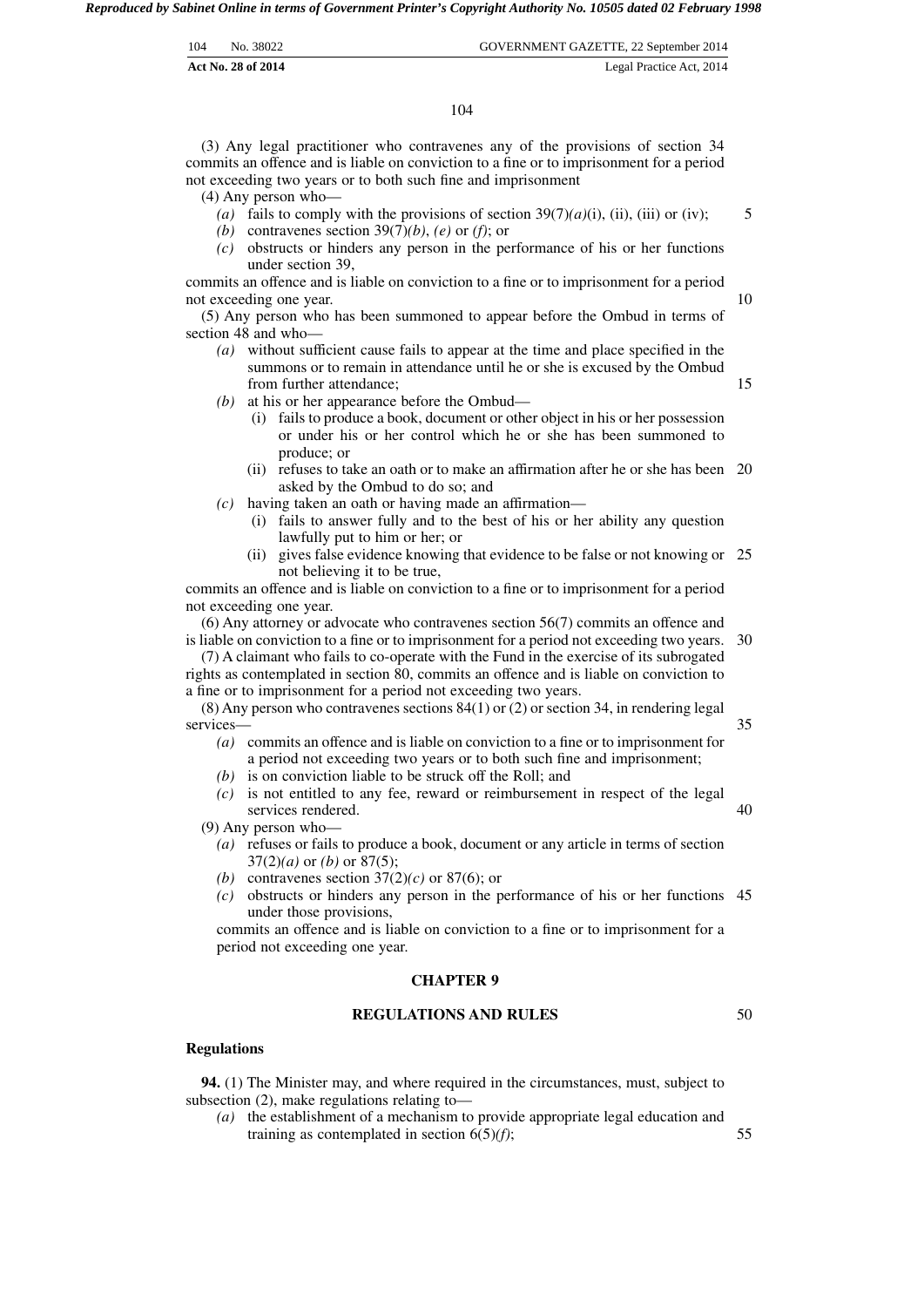|     | Act No. 28 of 2014 | Legal Practice Act, 2014              |  |
|-----|--------------------|---------------------------------------|--|
| 106 | No. 38022          | GOVERNMENT GAZETTE, 22 September 2014 |  |

106

- *(b)* the establishment of a mechanism to monitor progress on the implementation of the programmes relating to the empowerment of historically disadvantaged legal practitioners as well as historically disadvantaged candidate legal practitioners referred to in section 6(5)*(h)*(iv);
- *(c)* a procedure for the election of legal practitioners to the Council as contemplated in section 7(1)*(a)*; 5
- *(d)* the manner in which teachers of law are designated for purposes of the Council as contemplated in section 7(1)*(b)*;
- *(e)* the areas of jurisdiction of Provincial Councils as contemplated in section 23(2)*(b)*; 10
- *(f)* the admission and enrolment of foreign legal practitioners as contemplated in section 24(3);
- *(g)* the certificate to be issued by the registrar of a Division of the High Court to the effect that an attorney has the right to appear in the High Court, the Supreme Court of Appeal or the Constitutional Court as contemplated in 15 section  $25(3)$ ;
- *(h)* appropriate relevant experience as contemplated in section 25(3)*(b)*;
- *(i)* the practical vocational training requirements for candidate legal practitioners as contemplated in section 26(1)*(c)*;
- the rendering of community service as contemplated in section 29(1);
- *(k)* the implementation of recommendations emanating from the investigation of the South African Law Reform Commission in respect of fees as contemplated in section 35;
- *(l)* the manner in which an application is made to court for purposes of section 40(3)*(a)*(i) and *(b)*(i);
- *(m)* government and other securities in which the Board can invest surplus funds as contemplated in sections 63(1)*(a)* and 72(3);
- *(n)* the matters to be included in the annual report submitted to the Council and Minister as contemplated in section 75(3)*(d)*;
- *(o)* any other matter in respect of which regulations may or must be made in terms 30 of this Act; or
- *(p)* any other ancillary or administrative matter that is necessary to be prescribed for the proper implementation or administration of this Act.

(2) The regulations contemplated in subsection (1) must—

- (a) in the case of subsection  $(1)(a)$  to *(l)* and *(o)* and *(p)*, be made after 35 consultation with the Council, unless otherwise indicated; and
- *(b)* in the case of subsection  $(1)(m)$  and  $(n)$ , be made after consultation with the Council and the Board.

(3) Any regulation made under subsection (1) must, before publication thereof in the *Gazette*, be approved by Parliament. 40

#### **Rules**

**95.** (1) The Council may, and where required in the circumstances, must by publication in the *Gazette*, make rules relating to—

- *(a)* the fees and charges payable to the Council as contemplated in section 6(4); *(b)* the procedures to be followed before a member of the Council is removed or 45
- suspended from office as contemplated in section 12(4);
- *(c)* the procedure for convening meetings of the Council and the procedure for the conduct of meetings as contemplated in section 16(2);
- *(d)* the procedure for the conduct of meetings of committees of the Council as contemplated in section 18(3);
- *(e)* the procedure for the appointment of the executive officer and other employees of the Council as contemplated in section 19(4);
- *(f)* the conditions of service of the executive officer and other employees of the Council as contemplated in section 19(6);
- *(g)* the establishment of an executive committee and the determination of its 55 powers and functions as contemplated in section 20(1);
- *(h)* the procedure for convening meetings of the executive committee and the procedure for the conduct of meetings as contemplated in section 20(9)*(b)*;

20

25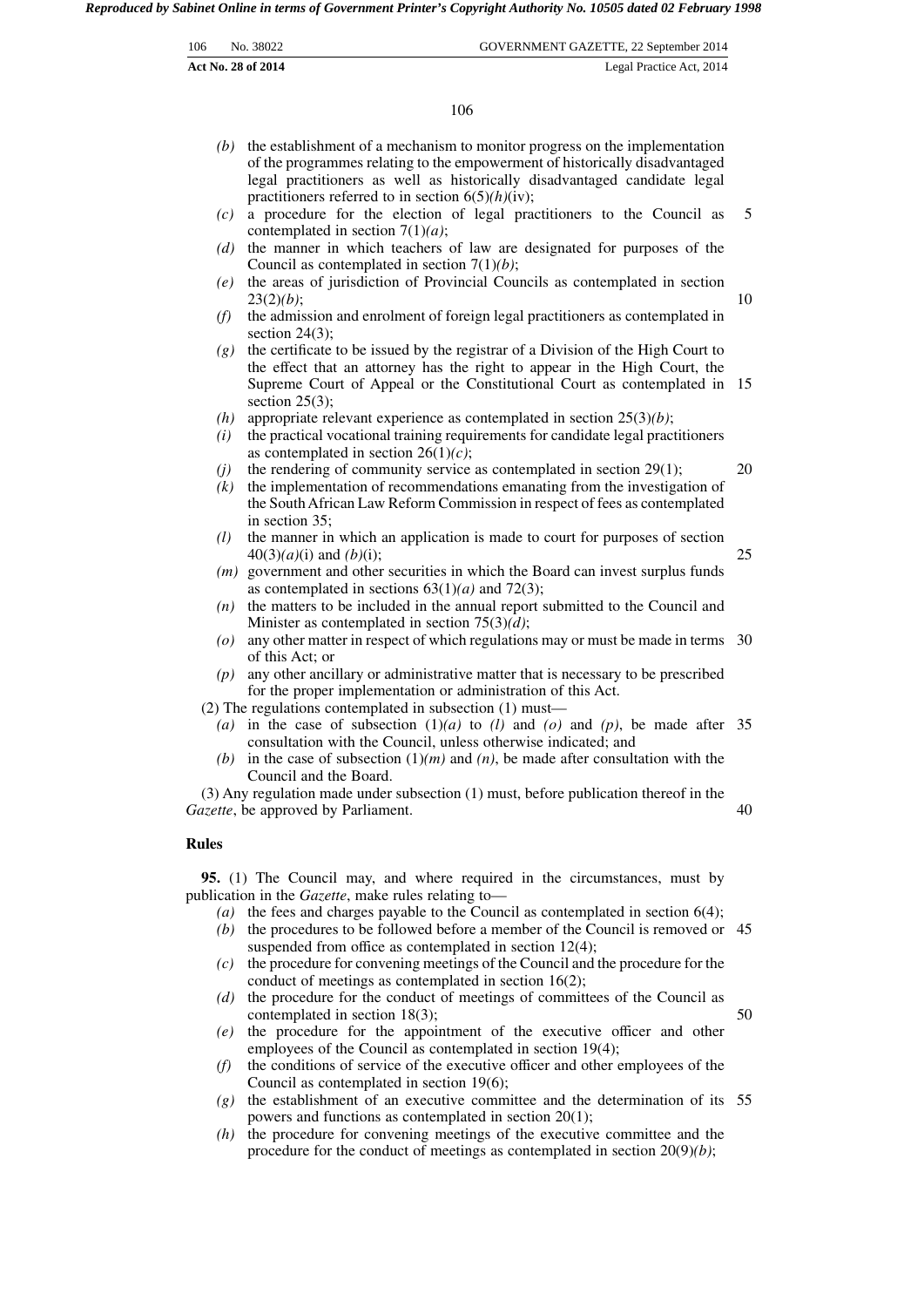|     | <b>Act No. 28 of 2014</b> | Legal Practice Act, 2014              |
|-----|---------------------------|---------------------------------------|
| 108 | No. 38022                 | GOVERNMENT GAZETTE, 22 September 2014 |

108

- *(i)* the investment of monies of the Council which are not required for immediate use as contemplated in section 22(3)*(b)*;
- *(j)* a procedure for the election of Provincial Councils as contemplated in section  $2\bar{3}(4)$ ;
- *(k)* the information which must be submitted to the Council when a person applies to court for admission as a legal practitioner and the time period within which that information must be submitted as contemplated in section 24(2)*(d)*; 5
- *(l)* the period of practice as an attorney and the advocacy training programme as contemplated in the proviso to section 25(3)*(a)*;
- *(m)* the information which must be submitted to the Council when an attorney 10 applies to the registrar of a Division of the High Court for a certificate for the right to appear in the High Court, the Supreme Court of Appeal or the Constitutional Court and the time period within which that information must be submitted as contemplated in section 25(4)*(a)*;
- *(n)* competency—based examinations or assessments for candidate legal practi-15 tioners, conveyancers or notaries as contemplated in section 26(1)*(d)*, (2) and  $(3)$  :
- *(o)* the minimum conditions and procedures for the registration and administration of practical vocational training and the payment of remuneration, allowances or stipends to all candidate legal practitioners as contemplated in 20 section 27;
- *(p)* procedures and directions pertaining to the assessment of persons undergoing practical vocational training as contemplated in section 28(1);
- *(q)* the level of competence to be achieved for the admission and enrolment of a person as a legal practitioner as contemplated in section 28(2);
- *(r)* the criteria for a person, institution, organisation or association to qualify to conduct the assessment of practical vocational training as contemplated in section 28(4):
- *(s)* the exemption of any candidate legal practitioner or legal practitioner from performing community service as contemplated in section 29(3);
- *(t)* the manner in which an application by a person admitted by the court as a legal practitioner must be submitted to the Council through the Provincial Council in question for the enrolment of his or her name on the Roll as contemplated in section  $30(1)(a)$ and *(b)*(iii);
- *(u)* the fee to be paid by a person applying to the Council for enrolment as 35 contemplated in section 30(1)*(b)*(i);
- *(v)* the manner in which the Council must keep the Roll of legal practitioners as contemplated in section 30(3);
- *(w)* the notification by the Council of a person of the cancellation or suspension of his or her enrolment as contemplated in section 31(3); 40
- *(x)* the manner in which an application must be made by a legal practitioner to the Council for the conversion of his or her enrolment as an attorney to that of an advocate and *vice versa* and the fee payable as contemplated in section 32(1)*(a)*;
- *(y)* the manner in which an application must be made by an advocate practising as 45 such referred to in section  $34(2)(a)(i)$  to the Council, for the conversion of his or her enrolment to that of an advocate practising as such referred to in section  $34(2)(a)(ii)$  and *vice versa* as contemplated in section  $32(1)(b)$ ;
- *(z)* the circumstances in which a legal practitioner can apply for the conversion of his or her enrolment and the requirements that must be complied with as 50 contemplated in section 32(3);
- *(z*A*)* those legal services that may be rendered by an advocate as contemplated in section 34(2)*(b)*;
- *(z*B*)* the briefing of advocates by attorneys and the briefing of advocates directly by members of the public as contemplated in section 34(3);

30

55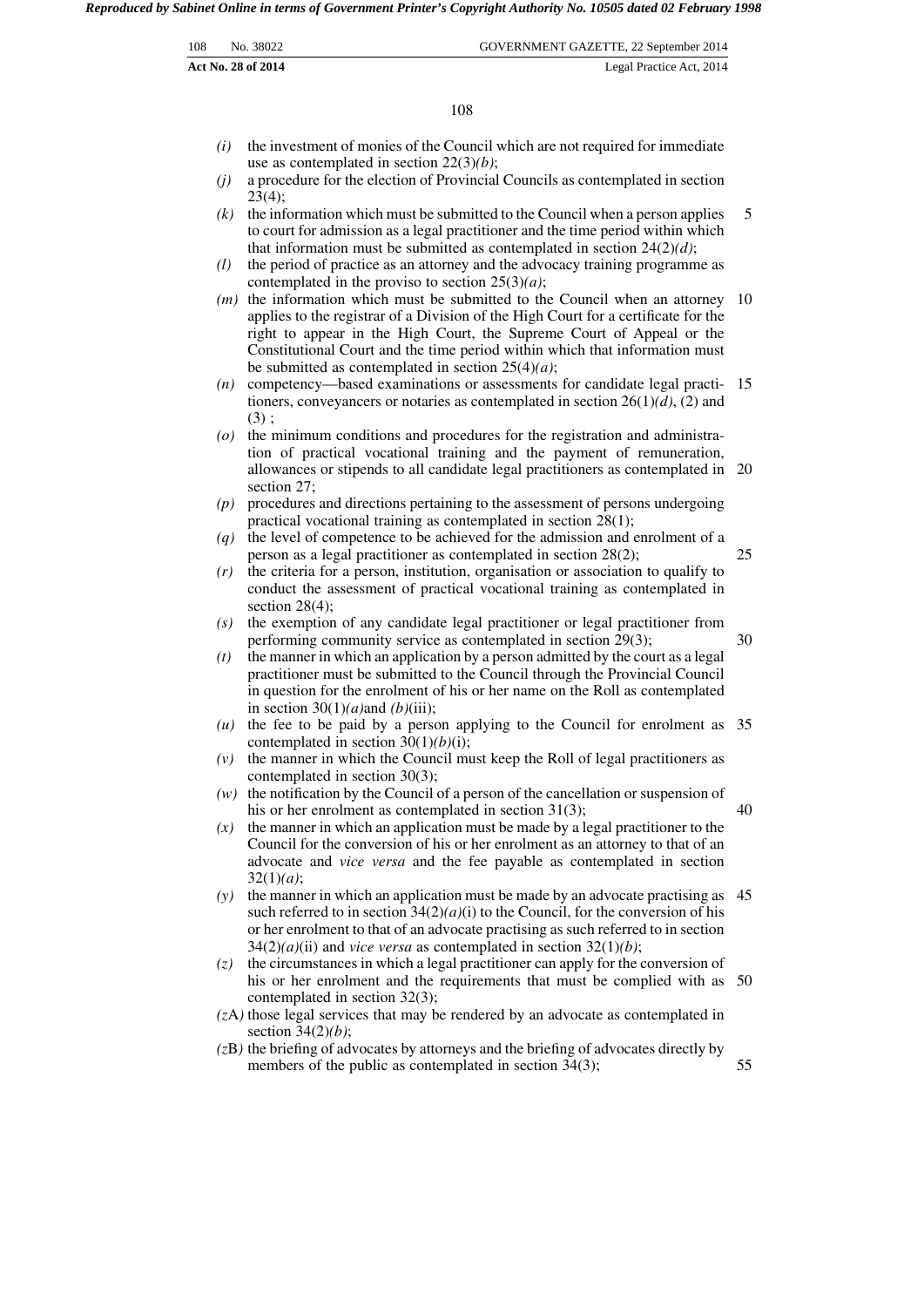| 110 | No. 38022          | GOVERNMENT GAZETTE, 22 September 2014 |
|-----|--------------------|---------------------------------------|
|     | Act No. 28 of 2014 | Legal Practice Act, 2014              |

#### 110

- $(zC)$  the instruction of attorneys as contemplated in section 34(4);
- *(z*D*)* the approval for the establishment of law clinics as contemplated in section 34(8)*(a)*;
- *(z*E*)* the requirements for the engagement of candidate legal practitioners by law clinics as contemplated in section 34(8)*(b)*(iv);

5

25

35

- *(z*F*)* those legal services which may not be rendered by law clinics as contemplated in section 34(8)*(b)*(v);
- *(z*G*)* the procedure to be followed by disciplinary bodies for dealing with complaints of misconduct as contemplated in sections 38(1) and 39(1);
- *(z*H*)* the form of a subpoena and the manner of service thereof as contemplated in 10 section  $39(3)(b)(i)$  and (iii);
- *(z*I*)* the manner in which a legal practitioner, candidate legal practitioner, juristic entity or complainant may lodge an appeal to an appeal tribunal as contemplated in section 41(1)*(a)* and *(b)*;
- *(z*J*)* a procedure for the election of legal practitioners to the Board as contemplated 15 in section  $62(1)(a)$ , in consultation with the Board;
- *(z*K*)* applications to the Council by legal practitioners for Fidelity Fund certificates as contemplated in section 85(1)*(a)*;
- *(z*L*)* the legal practice management course to be completed by first time attorneys and advocates referred to in section  $34(2)(b)$  and the fee payable in respect 20 thereof as contemplated in section 85(1)*(b)*;
- *(z*M*)*the contribution payable by persons applying for Fidelity Fund certificates as contemplated in section 85(2);
- *(z*N*)* the form of the application for Fidelity Fund certificates as contemplated in section 85(6)*(d)*; or
- *(z*O*)* any other matter in respect of which rules may or must be made in terms of this Act;

(2) The Legal Services Ombud must, by publication in the *Gazette*, make rules relating to—

- *(a)* the form of a summons and the manner of service thereof as contemplated in 30 section 48(3)*(a)* and *(d)*;
- *(b)* the preparation and submission of the annual report of the Office of the Ombud to the Minister as contemplated in section 52(1); and
- *(c)* any other matter concerning the Office of the Legal Services Ombud.
- (3) The Board must, by publication in the *Gazette*, make rules relating to—
	- *(a)* the inspection of trust accounts of attorneys and advocates referred to in section  $34(2)(b)$  as contemplated in section  $63(1)(e)$ ; and
	- *(b)* contributions to the Fund and the issuing and costs of Fidelity Fund certificates, the procedure for the appointment of the executive officer and other employees of the Fund or any other matter concerning the Fund as 40 contemplated in section 63(1)*(f)*.

(4) *(a)* Before the Council, the Ombud or the Board makes any rule under this section, the Council, the Ombud or the Board, as the case may be, must publish a draft of the proposed rule in the *Gazette* together with a notice, calling on interested persons to comment in writing within a period stated in the notice, which may not be less than 30 45 days from the date of publication of the notice.

*(b)* If the Council, the Ombud or the Board alters the draft rules as a result of any comments, it need not publish those alterations before making the rule.

(5) The Council, the Ombud or the Board may, if circumstances necessitate the publication of a rule without giving notice provided for in subsection  $(4)(a)$ , publish that 50 rule without prior publication of a draft as provided for in subsection (4), provided that the notice of publication states—

*(a)* the reason why circumstances necessitated that publication without prior publication of a draft as provided for in subsection (4); and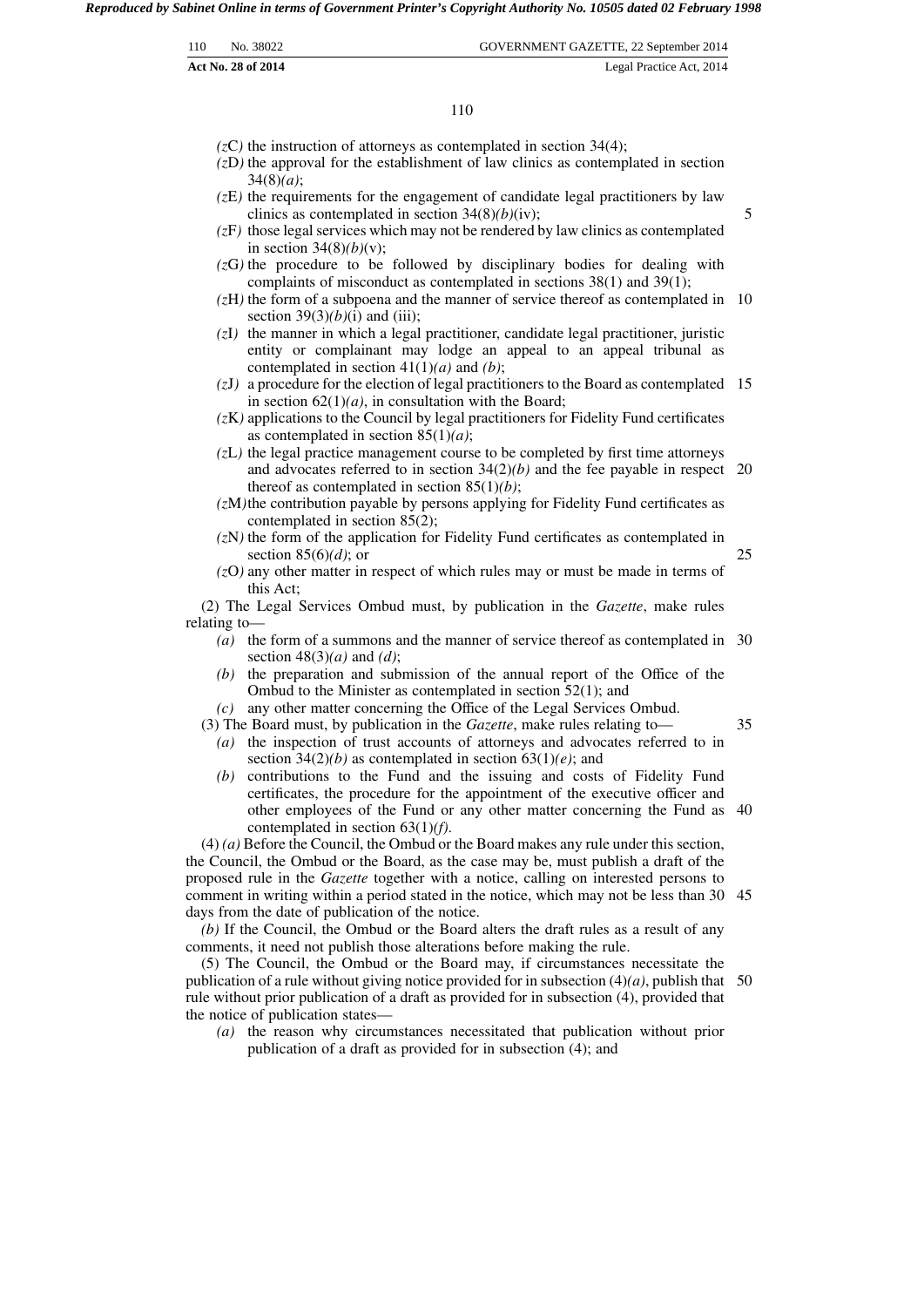| 112 | No. 38022          | GOVERNMENT GAZETTE, 22 September 2014 |
|-----|--------------------|---------------------------------------|
|     | Act No. 28 of 2014 | Legal Practice Act, 2014              |

*(b)* that any person who is aggrieved by the rule may make representations to the Council, the Ombud or the Board, as the case may be, within a period stated in the notice, which may not be less than 30 days from the date of publication of the notice.

# **CHAPTER 10**

5

# **NATIONAL FORUM AND TRANSITIONAL PROVISIONS**

#### *Part 1*

#### **National Forum on Legal Profession**

**96.** (1) A National Forum on the Legal Profession (hereafter referred to as the ''National Forum'') is hereby established as a body corporate with full legal capacity 10 and comprising of the following members:

- *(a)* 16 legal practitioners, namely—
	- (i) eight attorneys designated by the Law Society of South Africa, two of which represent the Black Lawyers Association, two of which represent the National Association of Democratic Lawyers, one of which 15 represents the Law Society of the Cape of Good Hope, one of which represents the Law Society of the Orange Free State, one of which represents the Law Society of the Transvaal and one of which represents the Natal Law Society;
	- (ii) five advocates designated by the General Council of the Bar of South 20 Africa;
	- (iii) one advocate designated by the National Bar Council of South Africa;
	- (iv) one advocate designated by the National Forum of Advocates; and
	- (v) one advocate designated by Advocates for Transformation;
- *(b)* one teacher of law designated by the South African Law Deans Association; 25
- *(c)* subject to subsection (3), two persons who, in the opinion of the Minister, are fit and proper persons who have knowledge of the legal profession, designated by the Minister;
- *(d)* one person designated by Legal Aid South Africa; and
- *(e)* one person designated by the Board.
- (2) The need for the National Forum to reflect—
	- *(a)* the racial and gender composition of South Africa;
	- *(b)* representation of persons with disabilities; and
	- *(c)* provincial representation,

must, as far as is practicable, be considered when the National Forum is established 35 in terms of this section, in addition to the terms of reference of the National Forum.

(3) A person referred to in subsection  $(1)(c)$  may not be designated as a member of the National Forum if he or she—

- *(a)* is a public servant;
- *(b)* is a member of Parliament, any provincial legislature or any municipal 40 council; or
- *(c)* is an office-bearer or employee of any party, movement or organisation of a party-political nature.

(4) The duration of the National Forum is for a period not exceeding three years and it ceases to exist on the date of commencement of Chapter 2. 45

(5) Subject to sections 99, 102 and 103, members of the National Forum hold office for the three year duration of the National Forum.

#### **Terms of reference of National Forum**

**97.** (1) The National Forum must, within 24 months after the commencement of this Chapter—

*(a)* make recommendations to the Minister on the following:

- (i) An election procedure for purposes of constituting the Council;
- (ii) the establishment of the Provincial Councils and their areas of jurisdiction, taking into account the factors referred to in section 23(2)*(a)*;
- (iii) the composition, powers and functions of the Provincial Councils;
- (iv) the manner in which the Provincial Councils must be elected;

30

50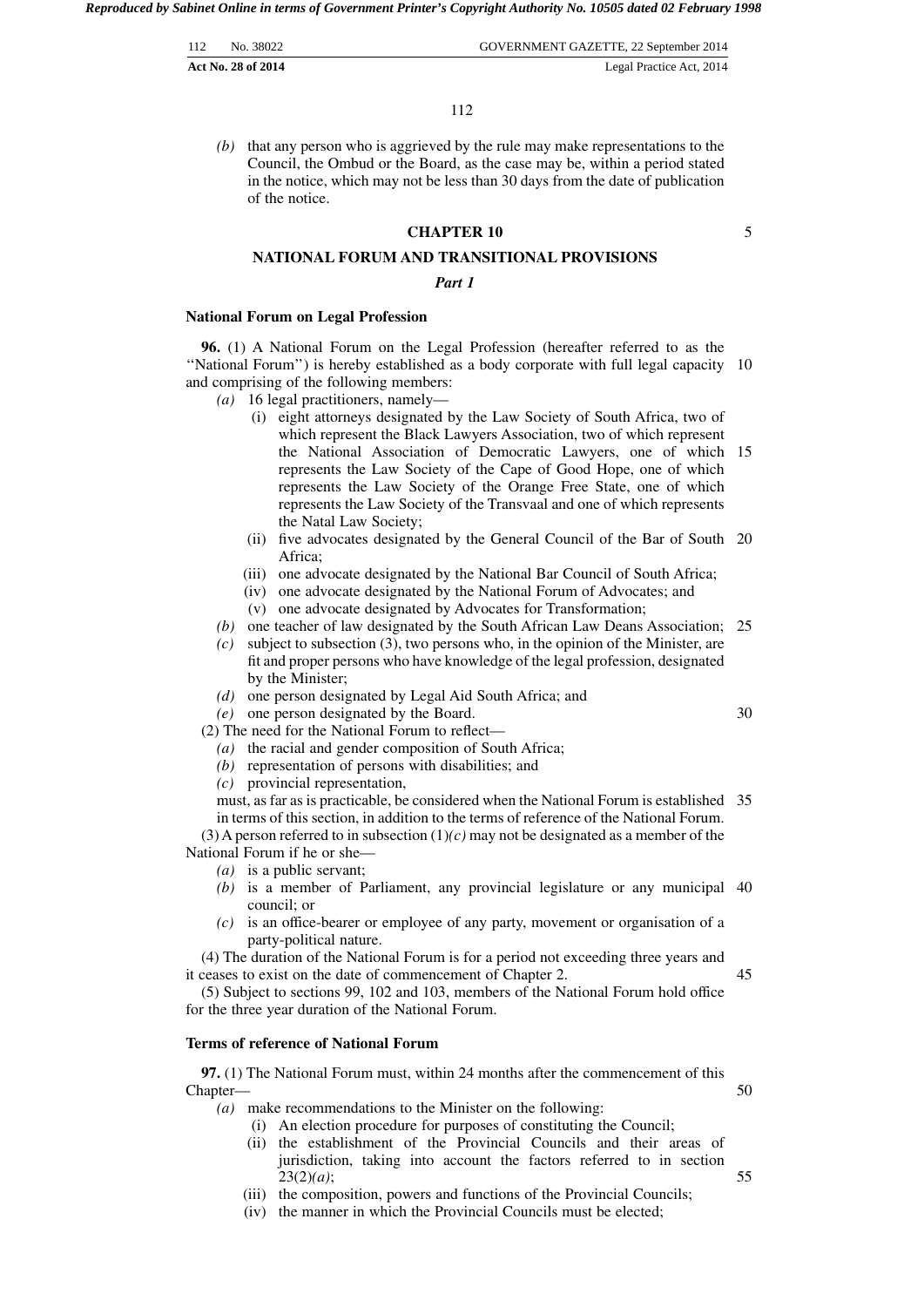| -114 | No. 38022          | GOVERNMENT GAZETTE, 22 September 2014 |
|------|--------------------|---------------------------------------|
|      | Act No. 28 of 2014 | Legal Practice Act, 2014              |

114

- (v) all the practical vocational training requirements that candidate attorneys or pupils must comply with before they can be admitted by the court as a legal practitioners;
- (vi) the right of appearance of a candidate legal practitioner in court or any other institution; and
- (vii) a mechanism to wind up the affairs of the National Forum;
- *(b)* prepare and publish a code of conduct for legal practitioners, candidate legal practitioners and juristic entities; and
- *(c)* make rules, as provided for in section 109(2).

(2) *(a)* The National Forum must, within 24 months of the commencement of this 10 Chapter, negotiate with and reach an agreement with the law societies referred to in section 56 of the Attorneys Act and any other similar statutory bodies still regulating the legal profession established in the former homelands, in respect of the transfer of their assets, rights, liabilities, obligations and staff, to the Council or Provincial Councils.

*(b)* The provisions of paragraph *(a)* do not preclude any non-statutory bodies or 15 voluntary associations which are involved in the regulation of legal practitioners or matters dealt with in this Act, from negotiating and reaching an agreement with the National Forum in respect of the transfer of their assets, rights, liabilities, obligations and staff, to the Council or Provincial Councils.

(3) Section 197 of the Labour Relations Act, 1995 (Act No. 66 of 1995), applies in 20 respect of the transfer of the staff contemplated in subsection (2).

(4) If an agreement contemplated in subsection (2) cannot be reached by the parties concerned, any of the parties may agree to refer the matter to arbitration in terms of the Arbitration Act, 1965 (Act No. 42 of 1965).

(5) The Minister may extend the period of 24 months contemplated in subsections (1) 25 and (2) if he or she deems it necessary.

# **Powers and functions of National Forum**

**98.** (1) The National Forum may do all that is necessary or expedient to carry out its terms of reference referred to in section 97, including the following, having due regard to the Constitution and applicable legislation where appropriate and relevant: 30

- *(a)* Establish one or more committees, including an executive committee, consisting of members of the National Forum only, or members of the National Forum and staff members or other persons, to assist the National Forum in—
	- (i) the performance or exercise of its powers and functions;
	- (ii) determining the powers and functions of a committee;
	- (iii) appointing a chairperson and deputy chairperson of a committee;
	- (iv) determining procedures for the functioning of committees; and
- *(b)* delegate in writing any of its powers and functions to its committees, subject to any conditions it may impose, which delegation does not—
	- (i) divest the National Forum of the power or function so delegated; and 40

35

50

55

5

(ii) preclude the National Forum from varying or setting aside any decision made under a delegation.

(2) The National Forum must, in consultation with the Director-General—

- *(a)* appoint an executive officer to perform or exercise the powers and functions 45 determined by the National Forum and supervise the staff of the National Forum;
- *(b)* employ or second from existing governance structures in the legal profession, so many staff members as may be necessary to enable it to carry out its functions:
- *(c)* conclude agreements with any person or organisation for the performance of any particular act or any particular work or the rendering of services for the purpose of furthering the objects of the National Forum;
- *(d)* enter into contracts in connection with the performance of its functions or the exercise of its powers;
- *(e)* determine the remuneration and other conditions of service of staff members; and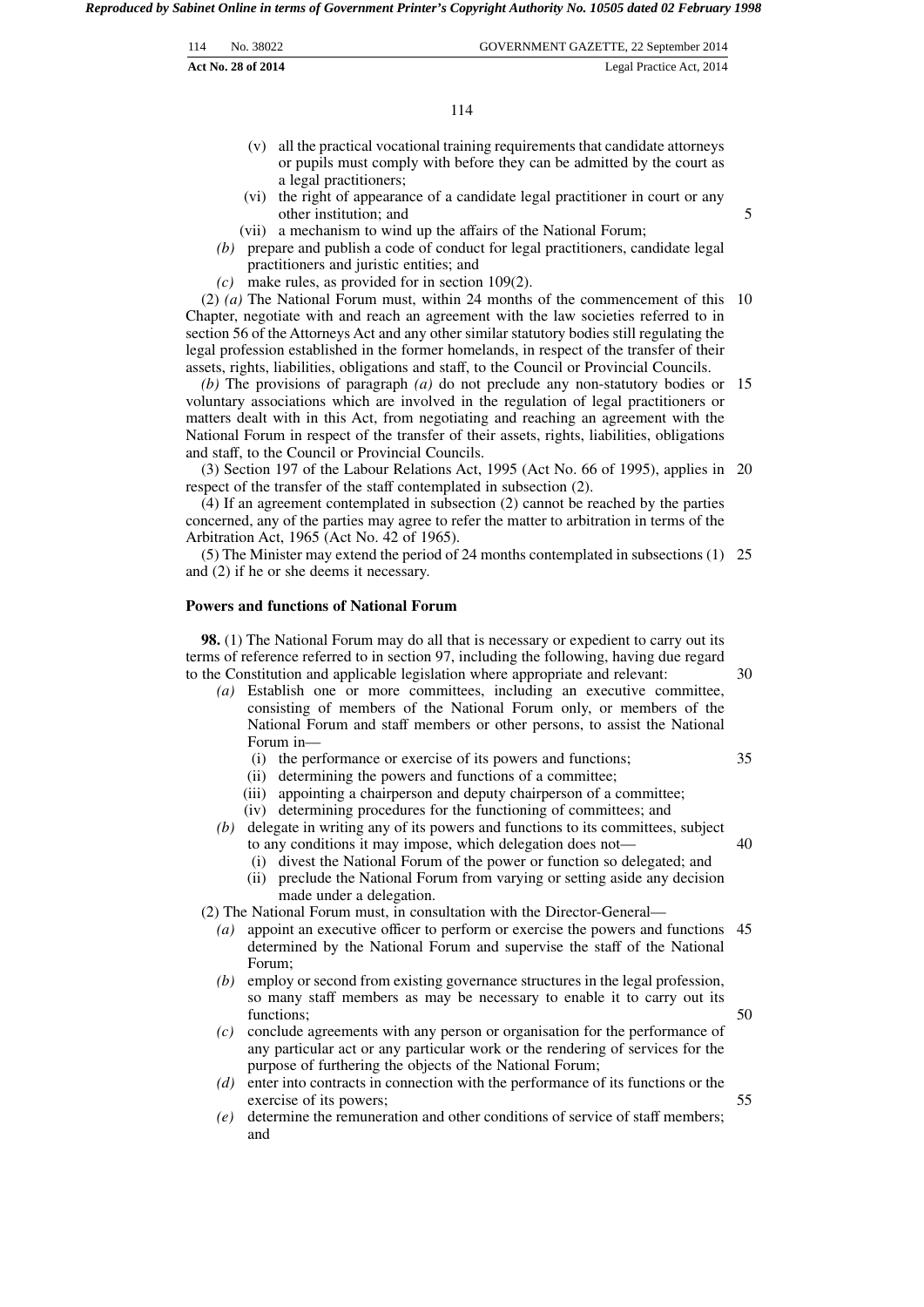| 116 | No. 38022                 | GOVERNMENT GAZETTE, 22 September 2014 |
|-----|---------------------------|---------------------------------------|
|     | <b>Act No. 28 of 2014</b> | Legal Practice Act, 2014              |

*(f)* pay an honorarium or an allowance to any person to cover expenses reasonably incurred by him or her in connection with any act performed at the request of the National Forum or in terms of its directions on behalf of the National Forum and the furtherance of its objects.

(3) The National Forum must, taking into account the provisions of this Act, conduct a cost analysis of the operation of the Council and Provincial Councils and make recommendations to the Minister for consideration by Parliament as contemplated in subsection (4), on the funding thereof, with a view to the effective and efficient implementation of the Act. 5

(4) The National Forum must, after its establishment, report to the Minister every six 10 months on its activities and the Minister must, immediately on receipt thereof, submit the report to Parliament.

#### **Membership of National Forum**

**99.** (1) A member of the National Forum must—

*(a)* be a South African citizen; and

*(b)* be a fit and proper person.

(2) The following persons are disqualified from becoming or remaining members of the National Forum:

- *(a)* An unrehabilitated insolvent;
- *(b)* a person declared to be of unsound mind by a court of the Republic;
- *(c)* a person who has been convicted in a court of first instance—
	- (i) of an offence and sentenced to more than 12 months' imprisonment without the option of a fine; or
	- (ii) of an offence which involves any element of dishonesty,

either in the Republic, or outside the Republic if the conduct constituting the 25 offence would have been an offence in the Republic, other than a conviction for an offence committed prior to 27 April 1994 associated with political objectives: Provided that if the person in question lodges an appeal against the conviction or sentence, he or she may be suspended from office by the National Forum as contemplated in section 103, until the appeal has been 30 determined: Provided further that he or she may be replaced by the designating body; or

*(d)* a person who has been removed from office in terms of section 103.

#### **Chairperson and deputy chairperson National Forum**

**100.** (1) The Minister must, after consultation with the members of the National 35 Forum, at its first meeting, designate one of the members as chairperson and another as deputy chairperson.

(2) The chairperson and the deputy chairperson, subject to section 99, hold office for the duration of the National Forum.

(3) The deputy chairperson must, if the chairperson is absent or is for any reason 40 unable to act as chairperson, perform all the functions and exercise all the powers of the chairperson.

(4) If both the chairperson and deputy chairperson are absent from any meeting, the members present must elect a person from among themselves to preside at that meeting and the person so presiding must, during that meeting and until the chairperson and deputy chairperson resumes duty, perform all the functions and exercise all the powers of the chairperson. 45

(5) If both the chairperson and deputy chairperson have been given leave of absence, the members of the National Forum must elect one person from among themselves to act as chairperson until either the chairperson or deputy chairperson resumes duty or is 50 removed from office in terms of section 103.

(6) If the office of the chairperson or deputy chairperson becomes vacant, the Minister must, after consultation with the members of the National Forum at the first meeting thereafter or as soon as possible thereafter, designate one of the members of the National Forum as chairperson or deputy chairperson, as the case may be.

(7) A chairperson and deputy chairperson may vacate office as such, without relinquishing his or her membership of the National Forum, unless his or her membership has been terminated in accordance with section 102.

15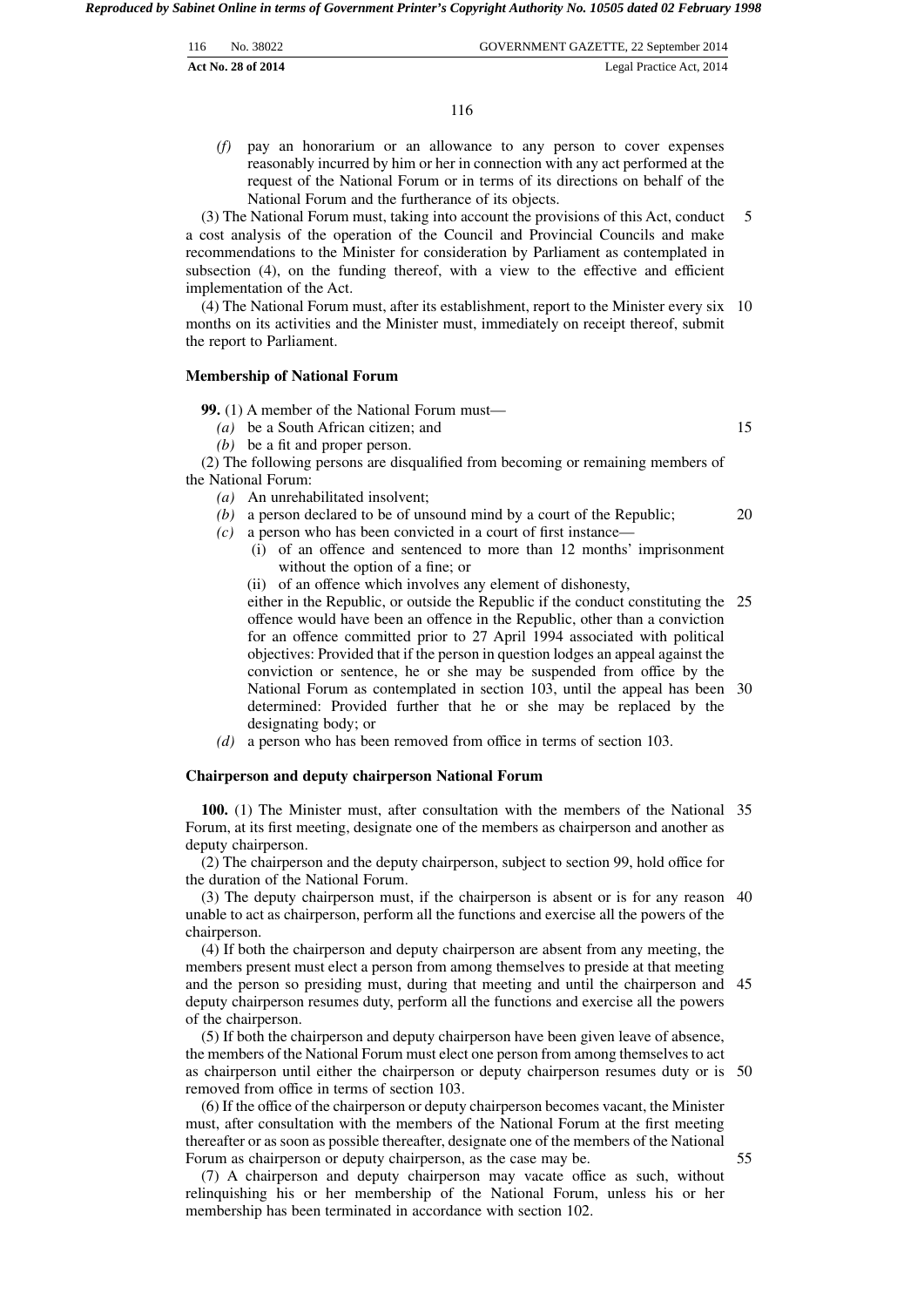| 118 | No. 38022          | GOVERNMENT GAZETTE, 22 September 2014 |
|-----|--------------------|---------------------------------------|
|     | Act No. 28 of 2014 | Legal Practice Act, 2014              |

118

#### **Term of office**

**101.** A member of the National Forum holds office for the duration of the National Forum.

# **Termination of office**

**102.** (1) A person ceases to be a member of the National Forum when that person— 5

- *(a)* is no longer eligible in terms of section 99 to be a member;
- *(b)* resigns;
- *(c)* is removed from office in terms of section 103;
- *(d)* in the case of a legal practitioner referred to in section 96(1)*(a)*, ceases to be a practising legal practitioner, for whatever reason; or 10
- *(e)* is appointed as a judicial officer.

(2) A member may resign after giving at least three months' written notice to the National Forum, but the National Forum may, on good cause shown, accept a shorter period.

#### **Removal from office**

**103.** (1) The National Forum may remove a member from office on account of-

- *(a)* a finding of any misconduct under any Act or code which regulates the conduct of the member in question, which, in the opinion of the National Forum, debars him or her from serving as a member of the National Forum;
- *(b)* incapacity or incompetency which, in the opinion of the National Forum, 20 debars him or her from serving as a member of the National Forum;
- *(c)* absence from three consecutive meetings of the National Forum without the permission of the chairperson, except on good cause shown; or
- *(d)* a request by the body which or person who designated or elected that member in terms of section 96, on good cause shown by the body or person in question, 25 upon confirmation by the High Court.

(2) If the National Forum has commenced proceedings for the removal of a member it may suspend that member from office.

(3) A member who is suspended from office may not perform or exercise any of the powers or functions of that office or receive any allowances.

(4) The National Forum must follow due process of law if it intends to remove a member for office, as determined by the National Forum in the rules contemplated in section 109.

#### **Vacancies in National Forum and filling thereof**

**104.** (1) A vacancy in the National Forum occurs when—

*(a)* a member dies;

*(b)* a member terminates office in terms of section 102;

*(c)* a member is removed from office in terms of section 103; or

*(d)* a member's resignation takes effect.

(2) A vacancy must be filled as soon as practicably possible in accordance with the 40 provisions of section 96.

(3) Any person appointed to fill a vacancy holds office for the unexpired portion of the term of the vacating member.

(4) No decision taken by the National Forum or act performed under the authority of the National Forum is invalid merely by reason of a vacancy on the National Forum, if 45 the decision was taken or the act was authorised, subject to sections 106 and 107.

#### **Meetings of National Forum**

**105.** (1) The National Forum must hold at least four meetings in each year at venues to be determined by the National Forum and may, in addition, hold any further meetings as the National Forum may, from time to time, determine.

(2) The National Forum must, as soon as practicable after the appointment of its members, meet for the first time at the time and place determined by the Minister.

50

30

35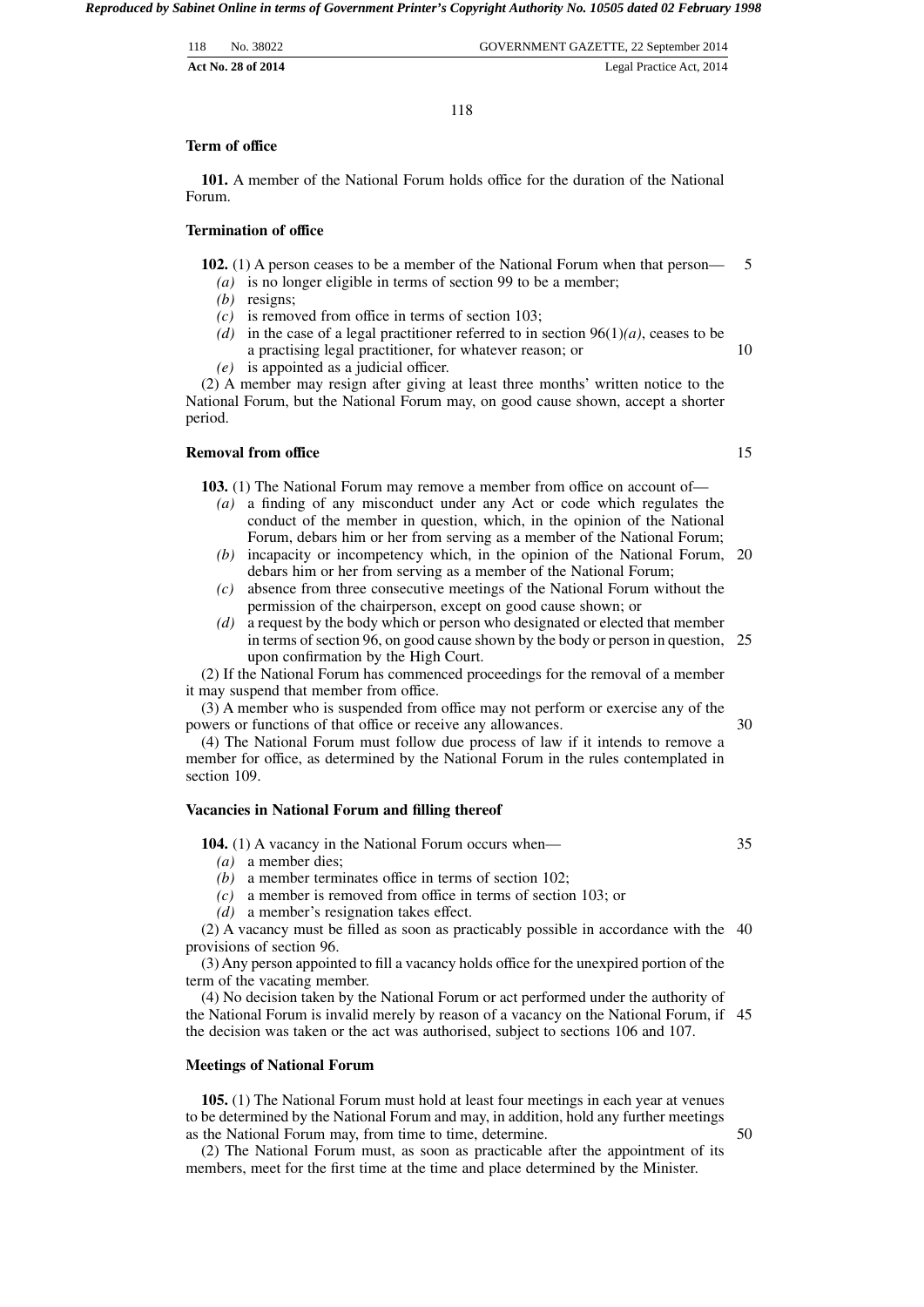| 120 | No. 38022          | GOVERNMENT GAZETTE, 22 September 2014 |
|-----|--------------------|---------------------------------------|
|     | Act No. 28 of 2014 | Legal Practice Act, 2014              |

(3) The National Forum must, before its dissolution, meet with the Council contemplated in section 4 for the purposes of handing over.

#### **Quorum and procedure at meetings of National Forum**

**106.** (1) The majority of the members of the National Forum constitutes a quorum at any meeting of the National Forum.

(2) The National Forum must determine a procedure in the rules contemplated in section 109 for convening meetings and the procedure for the conduct of meetings.

(3) The National Forum must keep a record of its proceedings.

#### **Decisions of National Forum**

**107.** (1) The decision of the majority of the members constitutes a decision of the 10 National Forum.

(2) In the event of a deadlock in the voting the chairperson has a casting vote in addition to a deliberative vote.

#### **Finances, expenditure and accountability of National Forum**

**108.** (1) Expenditure incidental to the exercise of the powers or the performance of the 15 powers and functions of the National Forum must be defrayed from the funds of the National Forum.

(2) The funds of the National Forum consist of—

- *(a)* monies defrayed from the budget vote of the Department for the purpose contemplated in subsection (1); and
- *(b)* any other monies received by the National Forum or accruing to the National Forum from any other source, including disbursements made by existing law societies as may be agreed upon.

(3) Out-of-pocket expenses incurred by members of the National Forum in exercising their powers or carrying out their functions under this Chapter are borne by the body 25 which or person who designated or elected that member.

(4) The Director-General, as the accounting officer of the Department, is responsible for the funds referred to in subsection (2)*(a)*.

#### *Part 2*

#### **Rules and regulations**

**109.** (1) *(a)* The Minister must, within six months after receiving recommendations from the National Forum as provided for in section 97(1)*(a)*, make regulations by publication in the *Gazette,* in consultation with the National Forum, in order to give effect to the recommendations of the National Forum as contemplated in section 97(1)*(a)*.

*(b)* If the National Forum fails to make recommendations as provided for in paragraph *(a)*, within the timeframe provided for in section 97, the Minister must, within six months, make the regulations in question, after consultation with the National Forum.

*(c)* Any regulation made under this subsection must, before publication thereof in the *Gazette*, be approved by Parliament.

(2) *(a)* The National Forum must, within 24 months after the commencement of this Chapter, make rules by publication in the *Gazette* in respect of the following:

- (i) A competency-based examination or assessment for candidate legal practitioners, conveyancers and notaries;
- (ii) the minimum conditions and procedures for the registration and administra-45 tion of practical vocational training;
- (iii) the procedure and directions pertaining to the assessment of persons undergoing practical vocational training;
- (iv) the criteria for a person, institution, organisation or association to qualify to conduct an assessment; 50
- (v) the procedures to be followed by disciplinary bodies;
- (vi) the manner and form in which complaints of misconduct relating to legal practitioners, candidate legal practitioners or juristic entities must be lodged with the Council; and

30

20

35

40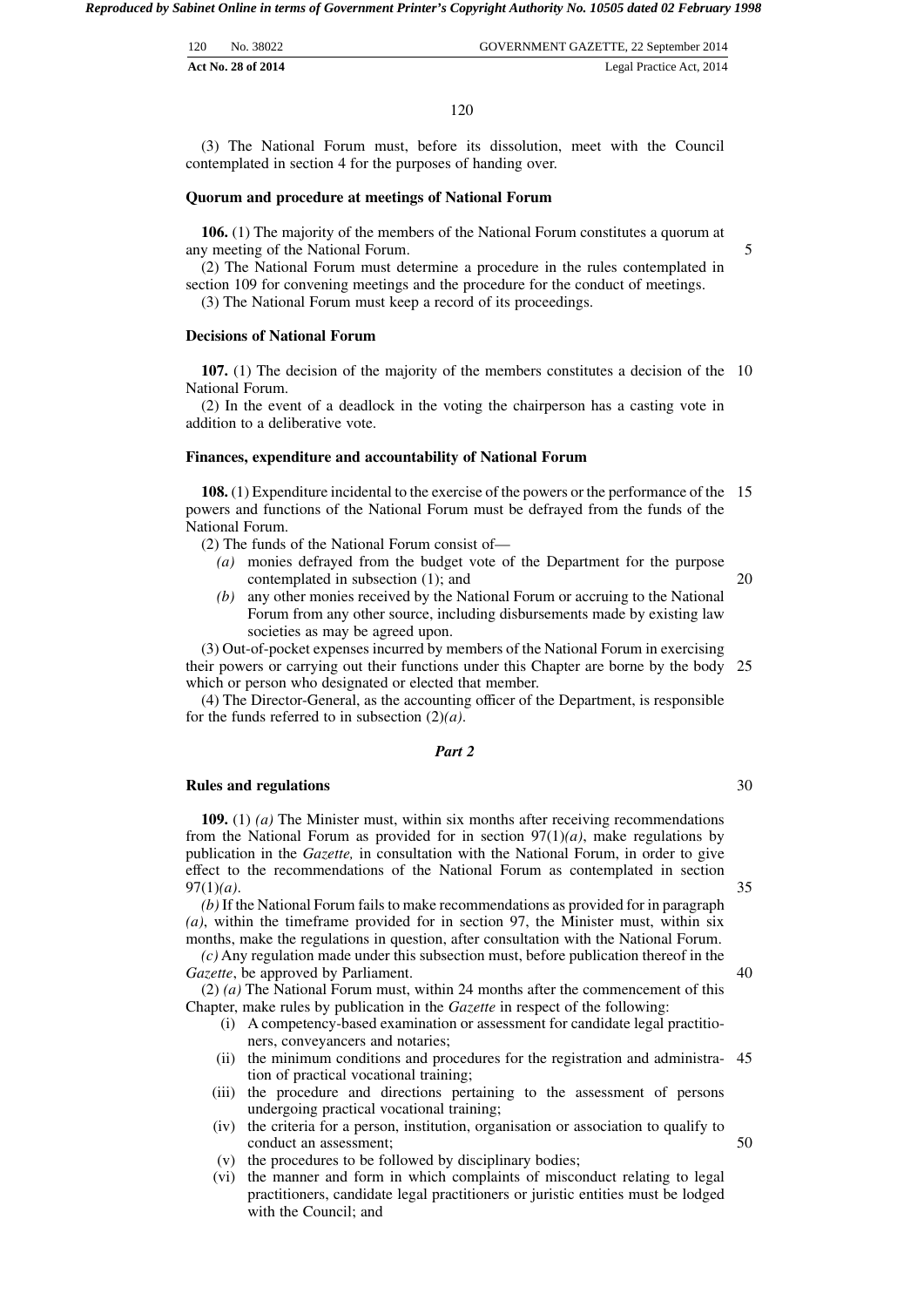| 122 | No. 38022          | GOVERNMENT GAZETTE, 22 September 2014 |
|-----|--------------------|---------------------------------------|
|     | Act No. 28 of 2014 | Legal Practice Act, 2014              |

(vii) any other matter in respect of which rules must be made in terms of this Chapter.

*(b)* Before the National Forum makes any rule under this subsection, it must publish a draft of the proposed rule in the *Gazette* together with a notice, calling on interested persons to comment in writing within a period stated in the notice, which may not be less than 30 days from the date of publication of the notice. 5

*(c)* If the National Forum alters the draft rules as a result of any comments, it need not publish those alterations before making the rule.

*(d)* The National Forum may, if circumstances necessitate the publication of a rule without giving notice, as provided for in paragraph (b), publish that rule without prior 10 publication of a draft as provided for in paragraph *(b)*, provided that the notice of publication states—

- (i) the reason why circumstances necessitated that publication without prior publication of a draft as provided for in paragraph *(b)*; and
- (ii) that any person who is aggrieved by the rule may make representations to the 15 National Forum within a period stated in the notice, which may not be less than 30 days from the date of publication of the notice.

#### *Part 3*

# **Abolition of Fidelity Funds of former TBVC States and transfer of assets, rights, liabilities and obligations to Legal Practitioners' Fidelity Fund**

**110.** (1) For the purposes of this Part, **''law society''** means a law society referred to in section 56 of the Attorneys Act.

(2) The—

- *(a)* Attorneys Fidelity Fund referred to in section 26(1) of the Attorneys, Notaries and Conveyancers Act, 1984 (Act No. 29 of 1984), of the former Republic of 25 Bophuthatswana; and
- *(b)* Attorneys, Notaries and Conveyancers Fidelity Guarantee Fund referred to in section 25 of the Attorneys Act, 1987 (Act No. 42 of 1987), of the former Republic of Venda,

cease to exist on the date referred to in section 120(4) and all assets, rights, liabilities and 30 obligations which, on that date, vested in any of the said Funds, vest from that date in the Fund referred to in section 53(1).

# **Transitional provisions in relation to existing Attorneys Fidelity Fund Board of Control**

**111.** The—

- *(a)* Attorneys Fidelity Fund Board of Control referred to in section 27 of the Attorneys Act;
- *(b)* Attorneys Fidelity Fund Board of Control referred to in section 26(3) of the Attorneys, Notaries and Conveyancers Act, 1984 (Act No. 29 of 1984), of the former Republic of Bophuthatswana; and
- *(c)* Attorneys, Notaries and Conveyancers Fidelity Guarantee Fund Board of Control referred to in section 27 of the Attorneys Act, 1987 (Act No. 42 of 1987), of the former Republic of Venda,

and any committee of any such Board of Control appointed in terms of any such law and which existed immediately before the date referred to in section 120(4), cease to exist on 45 that date and all assets, rights, liabilities and obligations which, on that date vested in any of the Boards referred to in paragraphs *(a)*, *(b)* and *(c)*, vest in the Board referred to in section 61.

40

35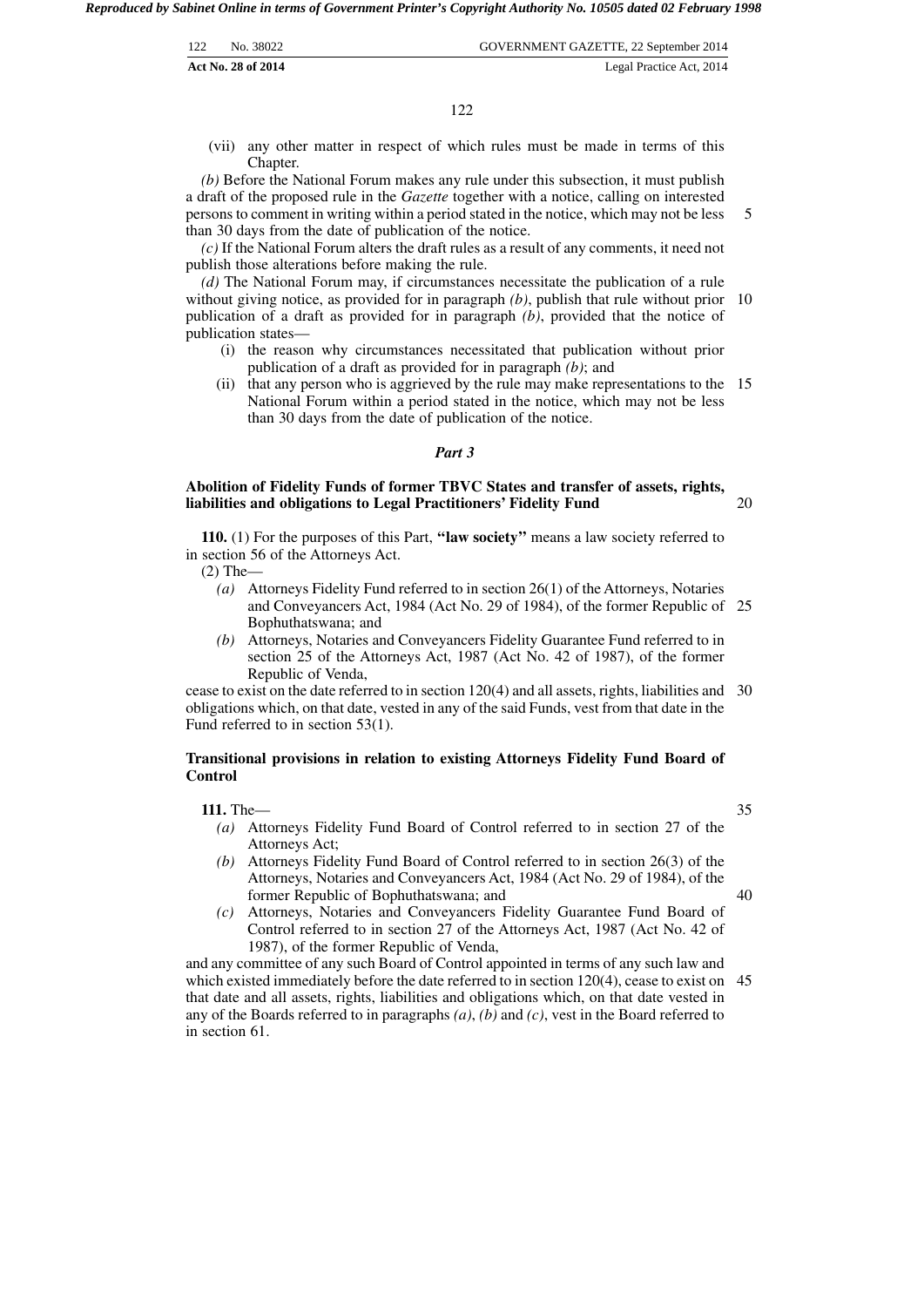| 124 | No. 38022          | GOVERNMENT GAZETTE, 22 September 2014 |
|-----|--------------------|---------------------------------------|
|     | Act No. 28 of 2014 | Legal Practice Act, 2014              |

#### 124

#### **Transitional provisions in relation to qualifications**

**112.** (1) Notwithstanding anything to the contrary in this Act—

- *(a)* (i) the training course presented at a Practical Legal Training School of the Law Society of South Africa, for purposes of the Attorneys Act; or
	- (ii) any other training course approved by any existing society or the General Council of the Bar, 5

before the date referred to in section 120(4) for the purpose of training persons to qualify as legal practitioners, must be regarded as having been presented or approved pursuant to the regulations pertaining to practical vocational training in terms of this Act; and

*(b)* any period of practical vocational training undergone with an attorney or advocate before the date referred to in section 120(4) must be regarded as having been a period of practical vocational training under supervision of a legal practitioner.

(2) Any person upon whom the degree *baccalaureus procurationis* was conferred by 15 a university of the Republic, is regarded as being qualified to be admitted by the court and enrolled as an attorney by the Council as if he or she held the degree *baccalaureus legum*, if all the other requirements in the Attorneys Act are complied with: Provided that such person has not later than 1 January 1999 registered for the first-mentioned degree. 20

#### **Transitional provisions relating to Fidelity Fund certificates**

**113.** Any attorney who is in terms of section 84(1) required to be in possession of a Fidelity Fund certificate and who, at the date referred to in section 120(4), is not in possession of such a certificate issued in terms of any law repealed by this Act, must, within 60 days after the said date, apply for such a certificate.

#### **Existing advocates, attorneys, conveyancers and notaries**

**114.** (1) Any person who has been admitted by the High Court and authorised to be enrolled as an advocate, attorney, conveyancer or notary in terms of any Act in the former Republic of South Africa and former homelands which is still applicable before the date referred to in section 120(4), must be regarded as having been admitted to 30 practice and, where applicable, subject to any condition imposed by the High Court, must be enrolled as a legal practitioner, conveyancer or notary in terms of this Act, subject to the terms of any order of court whereby any such person has been suspended from practice as an advocate, attorney, conveyancer or notary.

(2) Every person who, in terms of subsection (1), is regarded as having been admitted 35 and authorised to practise and to be enrolled as a legal practitioner, conveyancer or notary, must be enrolled as a legal practitioner, conveyancer or notary on the Roll, and for that purpose—

*(a)* the registrar of every Division of the High Court must as soon as possible after the appointment of the Council's executive officer, furnish him or her with the 40 name of every person whose name appears on the roll of attorneys, roll of conveyancers or roll of notaries of that Division and with particulars of the order of court in terms of which every such person was admitted to practise as an attorney, conveyancer or notary and of any order of court, if any, in terms

10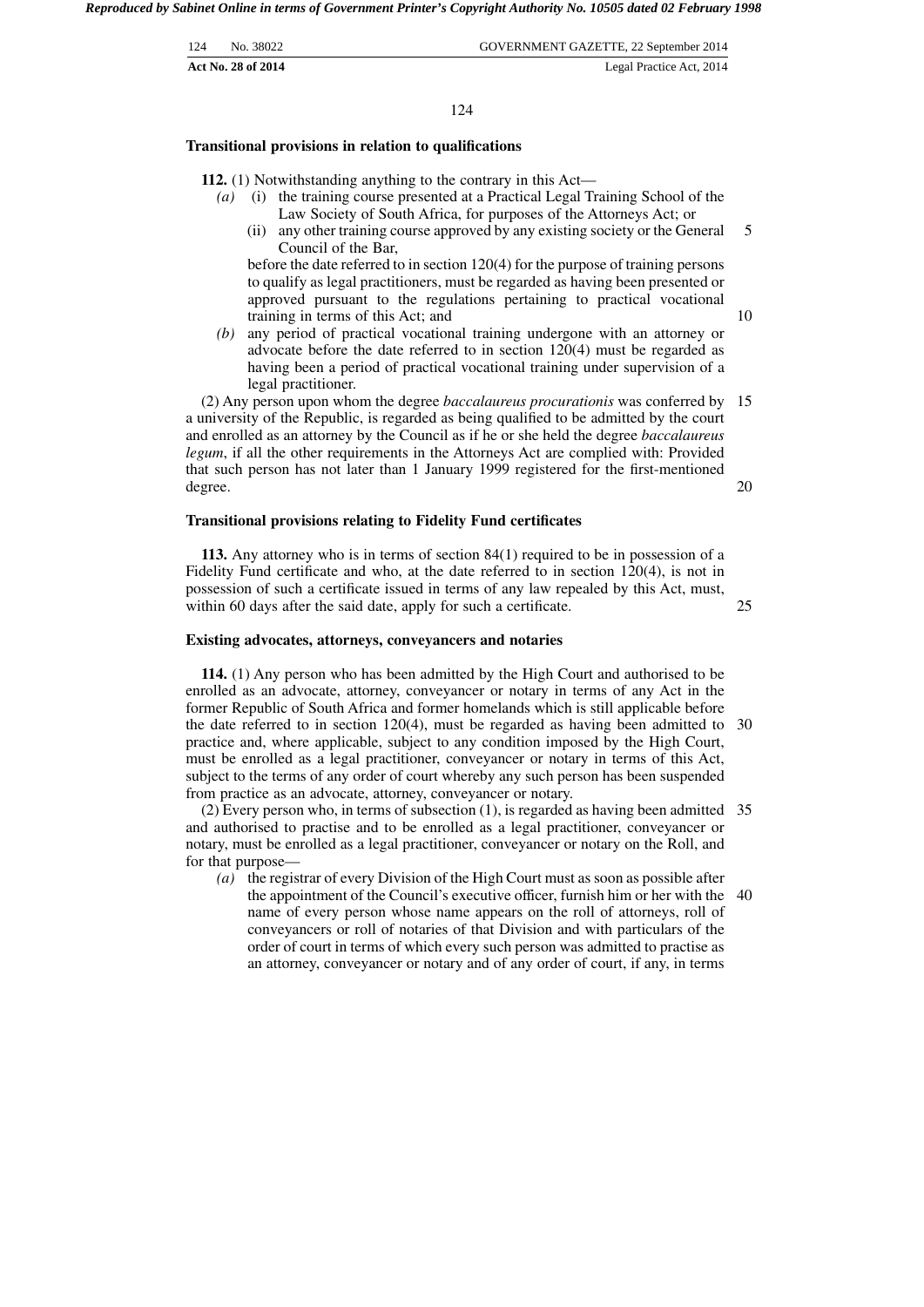| 126 | No. 38022          | GOVERNMENT GAZETTE, 22 September 2014 |
|-----|--------------------|---------------------------------------|
|     | Act No. 28 of 2014 | Legal Practice Act, 2014              |

126

of which any such person has been suspended from practice as an attorney, conveyancer or notary;

- *(b)* the Director-General must as soon as possible after the appointment of the Council's executive officer, furnish him or her with the name of every person whose name appears on the roll of advocates and with particulars of the order of court in terms of which every such person was admitted to practise as an advocate and of any order of court, if any, in terms of which any such person has been suspended from practice as an advocate; and 5
- *(c)* the law societies existing immediately prior to the date referred to in section 120(4) in terms of the Attorneys Act or any other law, must as soon as possible 10 after the appointment of the Council's executive officer, furnish him or her with the name of every person whose name appears on the roll of attorneys, roll of conveyancers or roll of notaries of that society and with particulars of the order of court in terms of which every such person was admitted to practise as an attorney, conveyancer or notary and of any order of court, if any, 15 in terms of which any such person has been suspended from practice as an attorney, conveyancer or notary.

(3) The Council must compile and consolidate the rolls of the existing practising and non-practising advocates, attorneys, conveyancers and notaries contemplated in subsection  $(2)(a)$ ,  $(b)$  or  $(c)$  into the Roll referred to in section 30(3).

(4) Every person who, on the date referred to in section 120(4), has the status of senior counsel retains that status after the commencement of this Act. 20

## **Persons entitled to be admitted and enrolled as advocates, attorneys, conveyancers or notaries**

**115.** Any person who, immediately before the date referred to in section 120(4), was 25 entitled to be admitted and enrolled as an advocate, attorney, conveyancer or notary is, after that date, entitled to be admitted and enrolled as such in terms of this Act.

#### **Pending proceedings**

**116.** (1) Any enquiry in terms of any law repealed by this Act into the alleged unprofessional or dishonourable or unworthy conduct of a legal practitioner which has 30 not been concluded at the date referred to in section 120(4), must be referred to the Council which must treat the matter as it deems appropriate.

(2) Any proceedings in respect of the suspension of any person from practice as an advocate, attorney, conveyancer or notary or in respect of the removal of the name of any person from the roll of advocates, attorneys, conveyancers or notaries which have 35 been instituted in terms of any law repealed by this Act, and which have not been concluded at the date referred to in section 120(4), must be continued and concluded as if that law had not been repealed, and for that purpose a reference in the provisions relating to such suspension or removal, to the General Council of the Bar of South Africa, any Bar Council, any Society of Advocates, any society or the State Attorney 40 must be construed as a reference to the Council.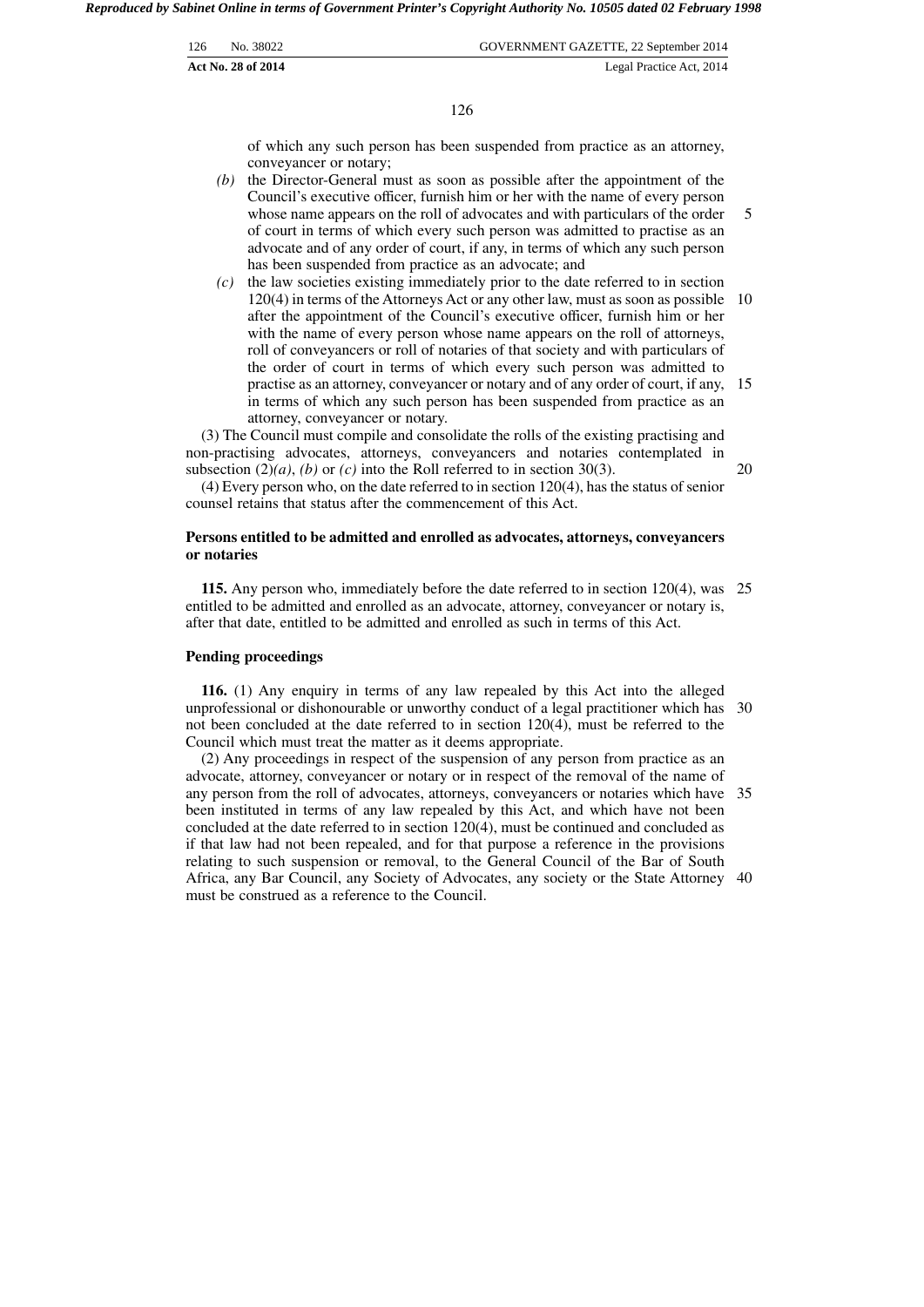| 128<br>No. 38022<br><b>Act No. 28 of 2014</b> | GOVERNMENT GAZETTE, 22 September 2014<br>Legal Practice Act, 2014 |
|-----------------------------------------------|-------------------------------------------------------------------|
|                                               |                                                                   |

#### 128

#### **Transitional provisions relating to existing law societies**

**117.** The existing law societies must continue to perform their powers and functions until the commencement of Chapter 2.

#### **Interpretation of certain references in laws**

**118.** Subject to the provisions of this Act, a reference in any other law to—

5

- *(a)* an advocate, a counsel or an attorney, must be construed as a reference to a legal practitioner in this Act;
- *(b)* a conveyancer admitted in terms of any law repealed by this Act, must be construed as a reference to a conveyancer enrolled in terms of section 30;
- *(c)* a notary admitted in terms of any law repealed by this Act, must be construed 10 as a reference to a notary enrolled in terms of section 30;
- *(d)* senior counsel, must be construed as a reference to the status of senior counsel as it existed prior to the commencement of this Act; and
- *(e)* the General Council of the Bar of South Africa, the Association of Law Societies of the Republic of South Africa, the Law Society of South Africa, a 15 law society or similar reference made in any law repealed by this Act, must be construed as a reference to the Council.

#### *Part 4*

#### **Repeal and amendment of laws, and savings**

**119.** (1) *(a)* Subject to paragraph *(b)* and subsection (2), the laws specified in the 20 Schedule are hereby repealed or amended to the extent indicated in the third column thereof.

*(b)* Paragraph *(a)* takes effect on the date referred to in section 120(4).

(2) Any—

- *(a)* regulation made under any law referred to in subsection (1) and in force 25 immediately before the date referred to in section 120(4); and
- *(b)* rule, code, notice, order, instruction, prohibition, authorisation, permission, consent, exemption, certificate or document promulgated, issued, given or granted and any other steps taken in terms of any such law immediately before the date referred to in section 120(4) and having the force of law,

remain in force, except in so far as it is inconsistent with any of the provisions of this Act, until amended or revoked by the competent authority under the provisions of this Act.

(3) Anything done in terms of a law repealed or amended by this Act—

- *(a)* remains valid if it is consistent with this Act, until repealed or overridden; and 35 *(b)* is deemed to have been done in terms of the corresponding provision of this
- Act.

(4) A Provincial Council contemplated in section 97(1)*(a)*(ii) continues to exist and is deemed to have been established by the Council in terms of this Act.

#### **Short title and commencement**

**120.** (1) This Act is called the Legal Practice Act, 2014.

(2) Chapter 10 comes into operation on a date fixed by the President by proclamation in the *Gazette*.

40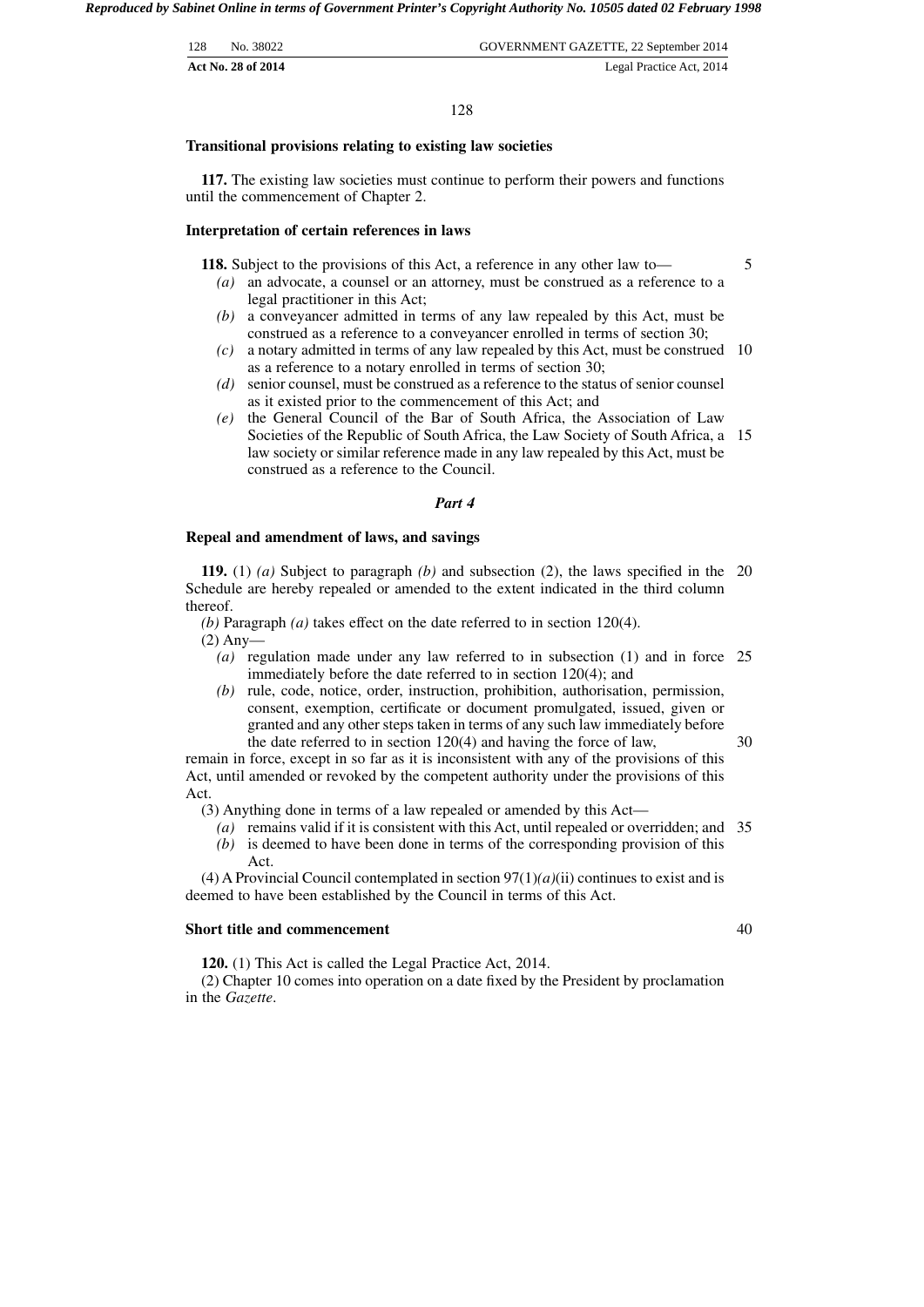| 130 | No. 38022                 | GOVERNMENT GAZETTE, 22 September 2014 |
|-----|---------------------------|---------------------------------------|
|     | <b>Act No. 28 of 2014</b> | Legal Practice Act, 2014              |

(3) Chapter 2 comes into operation three years after the date of commencement of Chapter 10 or on any earlier date fixed by the President by proclamation in the *Gazette*. (4) The remaining provisions of this Act come into operation on a date, after the commencement of Chapter 2, fixed by the President by proclamation in the *Gazette*.